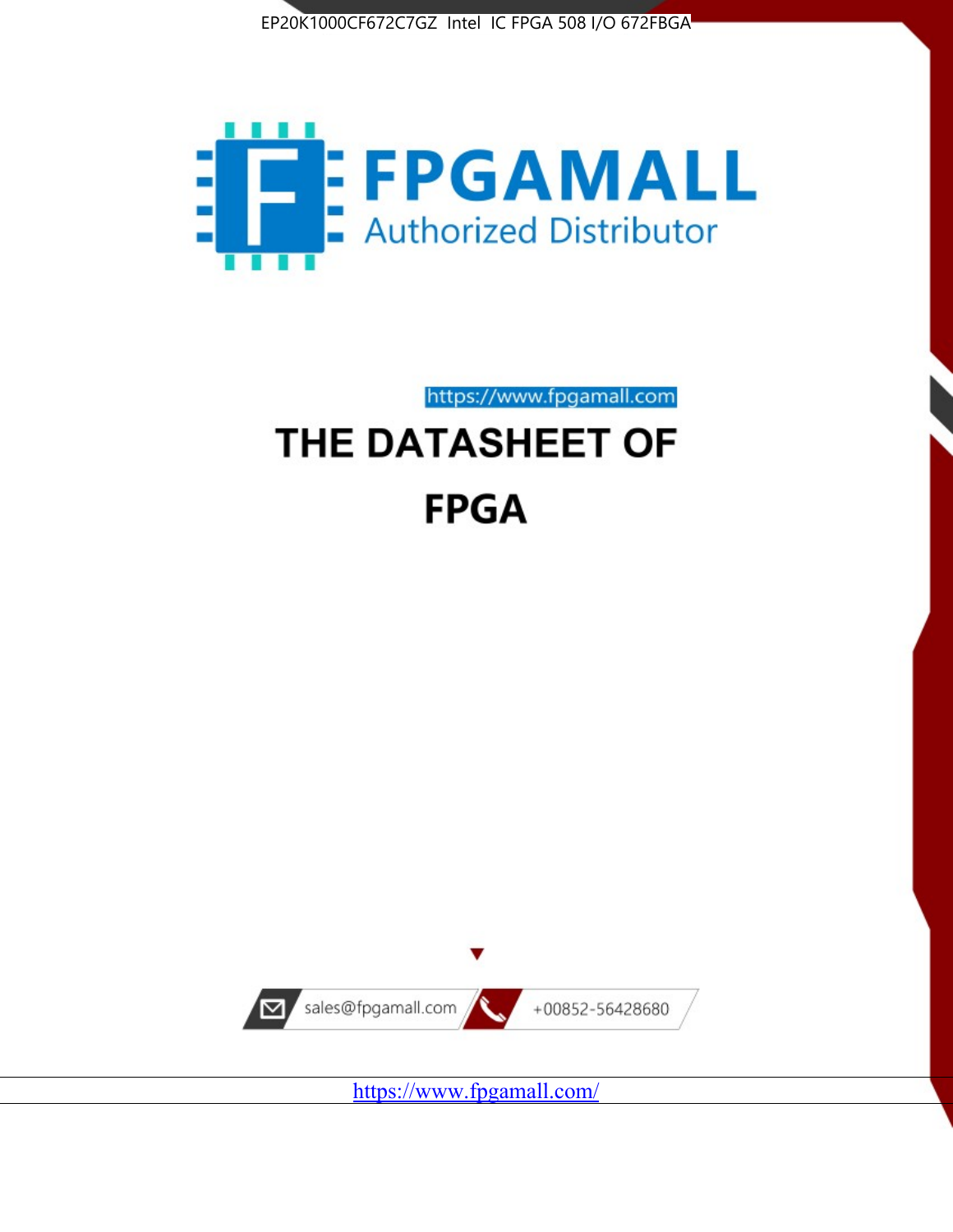#### EP20K1000CF672C7GZ Intel IC FPGA 508 I/O 672FBGA



## **APEX 20KC**

**Programmable Logic Device**

#### **February 2004 ver. 2.2 Data Sheet**

**Features...** ■ Programmable logic device (PLD) manufactured using a 0.15-µm alllayer copper-metal fabrication process

- 25 to 35% faster design performance than APEX<sup>™</sup> 20KE devices
- Pin-compatible with APEX 20KE devices
- High-performance, low-power copper interconnect
- MultiCoreTM architecture integrating look-up table (LUT) logic and embedded memory
- LUT logic used for register-intensive functions
- Embedded system blocks (ESBs) used to implement memory functions, including first-in first-out (FIFO) buffers, dual-port RAM, and content-addressable memory (CAM)
- High-density architecture
	- 200,000 to 1 million typical gates (see Table 1)
	- Up to 38,400 logic elements (LEs)
	- Up to 327,680 RAM bits that can be used without reducing available logic

| Table 1. APEX 20KC Device Features<br>Note (1) |                  |                  |                  |                   |  |  |  |  |
|------------------------------------------------|------------------|------------------|------------------|-------------------|--|--|--|--|
| <b>Feature</b>                                 | <b>EP20K200C</b> | <b>EP20K400C</b> | <b>EP20K600C</b> | <b>EP20K1000C</b> |  |  |  |  |
| Maximum system gates                           | 526,000          | 1,052,000        | 1,537,000        | 1,772,000         |  |  |  |  |
| <b>Typical gates</b>                           | 200,000          | 400.000          | 600,000          | 1,000,000         |  |  |  |  |
| <b>LEs</b>                                     | 8.320            | 16,640           | 24,320           | 38,400            |  |  |  |  |
| <b>ESBs</b>                                    | 52               | 104              | 152              | 160               |  |  |  |  |
| Maximum RAM bits                               | 106,496          | 212,992          | 311,296          | 327,680           |  |  |  |  |
| PLLs $(2)$                                     | 2                | 4                | 4                | 4                 |  |  |  |  |
| Speed grades $(3)$                             | $-7, -8, -9$     | $-7, -8, -9$     | $-7, -8, -9$     | $-7, -8, -9$      |  |  |  |  |
| Maximum macrocells                             | 832              | 1.664            | 2,432            | 2,560             |  |  |  |  |
| Maximum user I/O pins                          | 376              | 488              | 588              | 708               |  |  |  |  |

#### *Notes to Table 1:*

(1) The embedded IEEE Std. 1149.1 Joint Test Action Group (JTAG) boundary-scan circuitry contributes up to 57,000 additional gates.

- (2) PLL: phase-locked loop.
- (3) The -7 speed grade provides the fastest performance.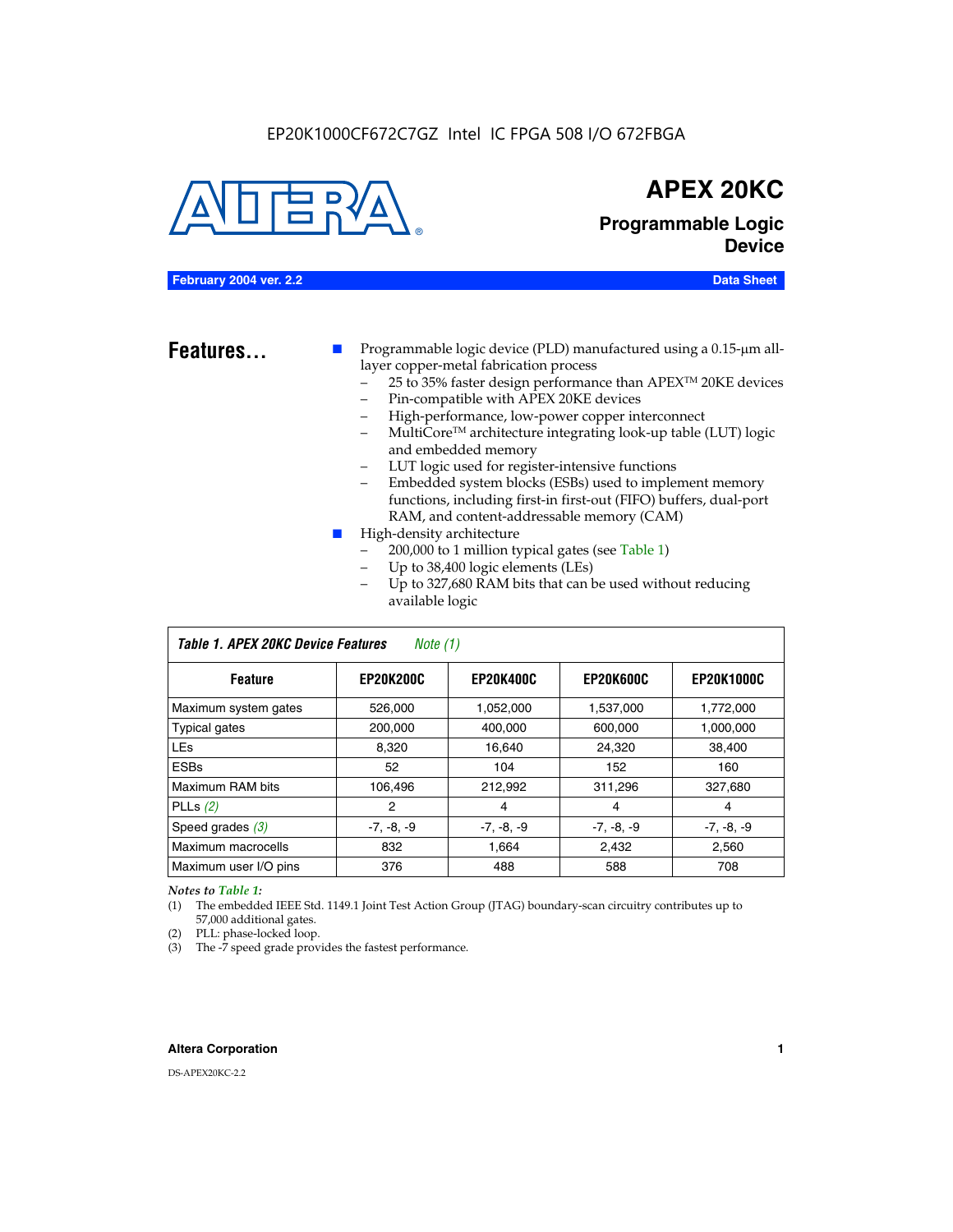|  | Copper interconnect reduces power consumption<br>-<br>ESBs offering programmable power-saving mode<br>Flexible clock management circuitry with up to four phase-locked<br>a a s<br>loops (PLLs)<br>Built-in low-skew clock tree<br>Up to eight global clock signals<br>ClockLock™ feature reducing clock delay and skew<br>-<br>ClockBoost™ feature providing clock multiplication and<br>division<br>delay shifting<br>Powerful I/O features<br>$\mathbb{R}^n$<br>Interest Group (PCI SIG) PCI Local Bus Specification,<br>(SRAM)<br>second (Mbps)<br>fast $t_{CO}$ and $t_{SU}$ times for complex logic<br>-<br>Programmable clamp to $V_{\text{CCIO}}$<br>-<br>Individual tri-state output enable control for each pin<br>$\overline{\phantom{0}}$<br>-<br>noise<br>differential signaling (LVDS), LVPECL, PCI-X, AGP, CTT,<br>SSTL-3 and SSTL-2, GTL+, and HSTL Class I<br>Supports hot-socketing operation<br>-<br>Pull-up on I/O pins before and during configuration | MultiVolt™ I/O support for 1.8-V, 2.5-V, and 3.3-V interfaces<br>ClockShift™ feature providing programmable clock phase and<br>Compliant with peripheral component interconnect Special<br>Revision 2.2 for 3.3-V operation at 33 or 66 MHz and 32 or 64 bits<br>Support for high-speed external memories, including DDR<br>synchronous dynamic RAM (SDRAM) and ZBT static RAM<br>16 input and 16 output LVDS channels at 840 megabits per<br>Direct connection from I/O pins to local interconnect providing<br>MultiVolt I/O support for 1.8-V, 2.5-V, and 3.3-V interfaces<br>Programmable output slew-rate control to reduce switching<br>Support for advanced I/O standards, including low-voltage |  |  |  |  |
|--|-----------------------------------------------------------------------------------------------------------------------------------------------------------------------------------------------------------------------------------------------------------------------------------------------------------------------------------------------------------------------------------------------------------------------------------------------------------------------------------------------------------------------------------------------------------------------------------------------------------------------------------------------------------------------------------------------------------------------------------------------------------------------------------------------------------------------------------------------------------------------------------------------------------------------------------------------------------------------------|---------------------------------------------------------------------------------------------------------------------------------------------------------------------------------------------------------------------------------------------------------------------------------------------------------------------------------------------------------------------------------------------------------------------------------------------------------------------------------------------------------------------------------------------------------------------------------------------------------------------------------------------------------------------------------------------------------|--|--|--|--|
|  | <b>Table 2. APEX 20KC Supply Voltages</b>                                                                                                                                                                                                                                                                                                                                                                                                                                                                                                                                                                                                                                                                                                                                                                                                                                                                                                                                   |                                                                                                                                                                                                                                                                                                                                                                                                                                                                                                                                                                                                                                                                                                         |  |  |  |  |
|  | <b>Feature</b>                                                                                                                                                                                                                                                                                                                                                                                                                                                                                                                                                                                                                                                                                                                                                                                                                                                                                                                                                              | <b>Voltage</b>                                                                                                                                                                                                                                                                                                                                                                                                                                                                                                                                                                                                                                                                                          |  |  |  |  |
|  | Internal supply voltage (V <sub>CCINT</sub> )                                                                                                                                                                                                                                                                                                                                                                                                                                                                                                                                                                                                                                                                                                                                                                                                                                                                                                                               | 1.8V                                                                                                                                                                                                                                                                                                                                                                                                                                                                                                                                                                                                                                                                                                    |  |  |  |  |
|  | MultiVolt I/O interface voltage levels (V <sub>CCIO</sub> )<br>1.8 V, 2.5 V, 3.3 V, 5.0 V (1)                                                                                                                                                                                                                                                                                                                                                                                                                                                                                                                                                                                                                                                                                                                                                                                                                                                                               |                                                                                                                                                                                                                                                                                                                                                                                                                                                                                                                                                                                                                                                                                                         |  |  |  |  |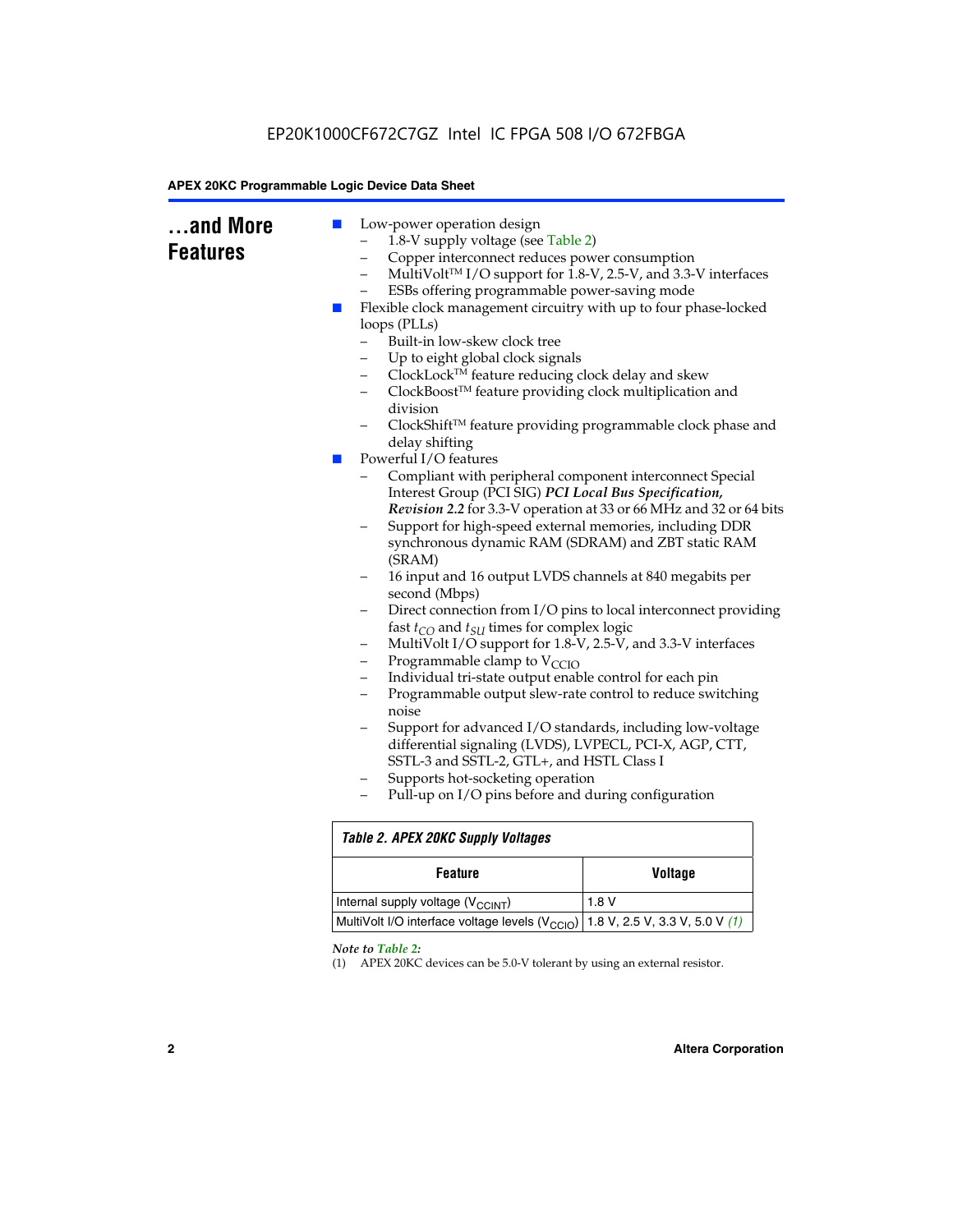- Advanced interconnect structure
	- Copper interconnect for high performance
	- Four-level hierarchical FastTrack® interconnect structure providing fast, predictable interconnect delays
	- Dedicated carry chain that implements arithmetic functions such as fast adders, counters, and comparators (automatically used by software tools and megafunctions)
	- Dedicated cascade chain that implements high-speed, high-fan-in logic functions (automatically used by software tools and megafunctions)
	- Interleaved local interconnect allows one LE to drive 29 other LEs through the fast local interconnect
- Advanced software support
	- Software design support and automatic place-and-route provided by the Altera® Quartus™ II development system for Windows-based PCs, Sun SPARCstations, and HP 9000 Series 700/800 workstations
	- Altera MegaCore® functions and Altera Megafunction Partners Program (AMPPSM) megafunctions optimized for APEX 20KC architecture available
	- $N$ ativeLink<sup>TM</sup> integration with popular synthesis, simulation, and timing analysis tools
	- Quartus II SignalTap® embedded logic analyzer simplifies in-system design evaluation by giving access to internal nodes during device operation
	- Supports popular revision-control software packages including PVCS, RCS, and SCCS

| Table 3. APEX 20KC QFP & BGA Package Options & I/O Count | <i>Notes <math>(1)</math>, <math>(2)</math></i> |     |     |     |
|----------------------------------------------------------|-------------------------------------------------|-----|-----|-----|
| <b>Device</b>                                            | 240-Pin PQFP<br>208-Pin PQFP<br>356-Pin BGA     |     |     |     |
| EP20K200C                                                | 136                                             | 168 | 271 |     |
| EP20K400C                                                |                                                 |     |     | 488 |
| EP20K600C                                                |                                                 |     |     | 488 |
| EP20K1000C                                               |                                                 |     |     | 488 |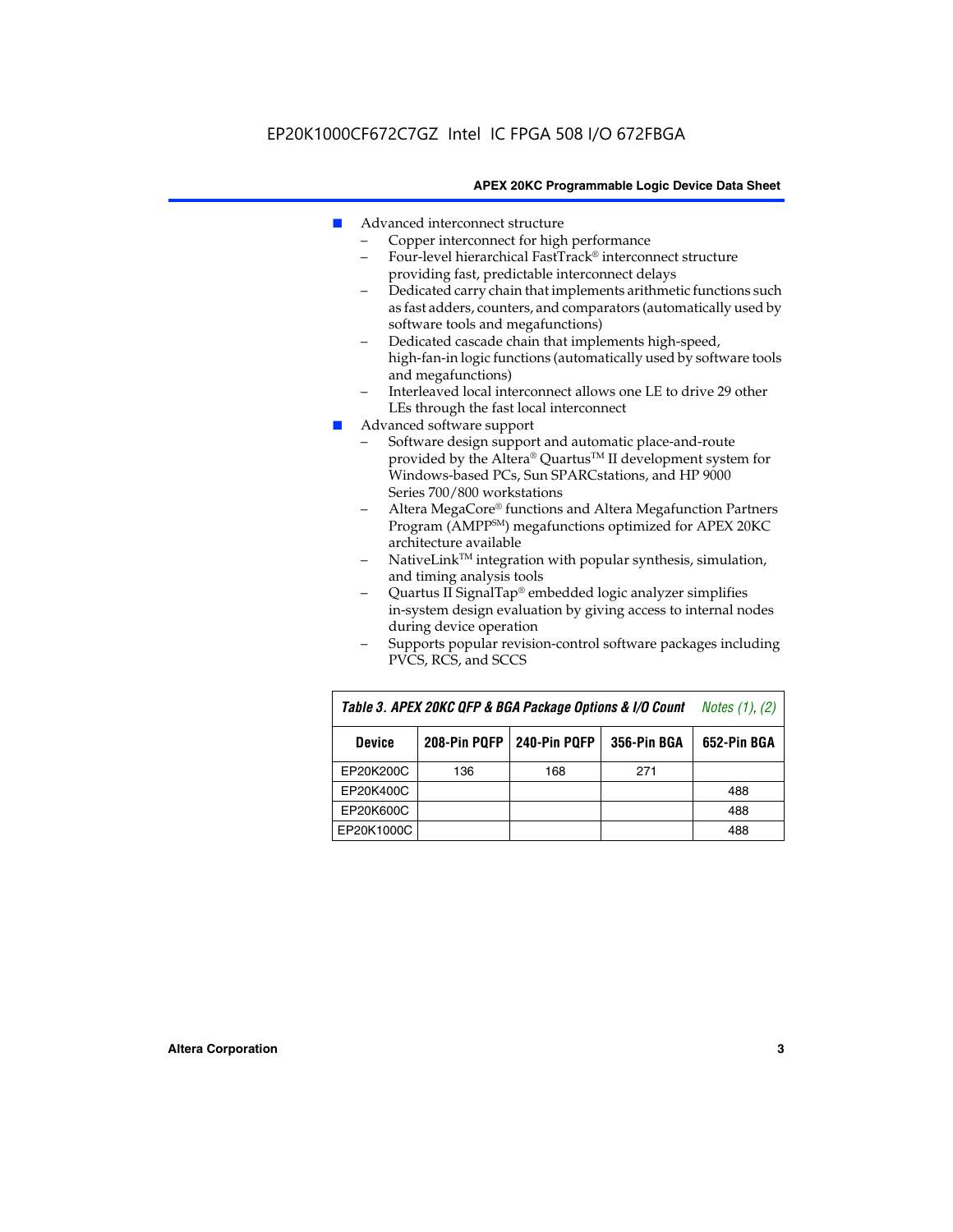| Table 4. APEX 20KC FineLine BGA Package Options & I/O Count Notes (1), (2) |     |           |     |  |  |  |  |
|----------------------------------------------------------------------------|-----|-----------|-----|--|--|--|--|
| <b>484 Pin</b><br>672 Pin<br><b>1,020 Pin</b><br><b>Device</b>             |     |           |     |  |  |  |  |
| EP20K200C                                                                  | 376 |           |     |  |  |  |  |
| EP20K400C                                                                  |     | 488 $(3)$ |     |  |  |  |  |
| EP20K600C                                                                  |     | 508 $(3)$ | 588 |  |  |  |  |
| EP20K1000C                                                                 |     | 508(3)    | 708 |  |  |  |  |

#### *Notes to Tables 3 and 4:*

- (1) I/O counts include dedicated input and clock pins.
- (2) APEX 20KC device package types include plastic quad flat pack (PQFP), 1.27-mm pitch ball-grid array (BGA), and 1.00-mm pitch FineLine BGA™ packages.
- (3) This device uses a thermally enhanced package, which is taller than the regular package. Consult the *Altera Device Package Information Data Sheet* for detailed package size information.

| Table 5. APEX 20KC QFP & BGA Package Sizes |                    |                    |                    |                    |  |  |  |
|--------------------------------------------|--------------------|--------------------|--------------------|--------------------|--|--|--|
| <b>Feature</b>                             | 208-Pin PQFP       | 240-Pin PQFP       | 356-Pin BGA        | 652-Pin BGA        |  |  |  |
| Pitch (mm)                                 | 0.50               | 0.50               | 1.27               | 1.27               |  |  |  |
| Area ( $mm2$ )                             | 924                | 1.218              | 1.225              | 2,025              |  |  |  |
| Length $\times$ Width (mm $\times$ mm)     | $30.4 \times 30.4$ | $34.9 \times 34.9$ | $35.0 \times 35.0$ | $45.0 \times 45.0$ |  |  |  |

| Table 6. APEX 20KC FineLine BGA Package Sizes            |                |                |                |  |  |  |
|----------------------------------------------------------|----------------|----------------|----------------|--|--|--|
| <b>1,020 Pin</b><br>484 Pin<br>672 Pin<br><b>Feature</b> |                |                |                |  |  |  |
| Pitch (mm)                                               | 1.00           | 1.00           | 1.00           |  |  |  |
| Area ( $mm2$ )                                           | 529            | 729            | 1.089          |  |  |  |
| Length $\times$ Width (mm $\times$ mm)                   | $23 \times 23$ | $27 \times 27$ | $33 \times 33$ |  |  |  |

## **General Description**

Similar to APEX 20K and APEX 20KE devices, APEX 20KC devices offer the MultiCore architecture, which combines the strengths of LUT-based and product-term-based devices with an enhanced memory structure. LUT-based logic provides optimized performance and efficiency for datapath, register-intensive, mathematical, or digital signal processing (DSP) designs. Product-term-based logic is optimized for complex combinatorial paths, such as complex state machines. LUT- and productterm-based logic combined with memory functions and a wide variety of MegaCore and AMPP functions make the APEX 20KC architecture uniquely suited for SOPC designs. Applications historically requiring a combination of LUT-, product-term-, and memory-based devices can now be integrated into one APEX 20KC device.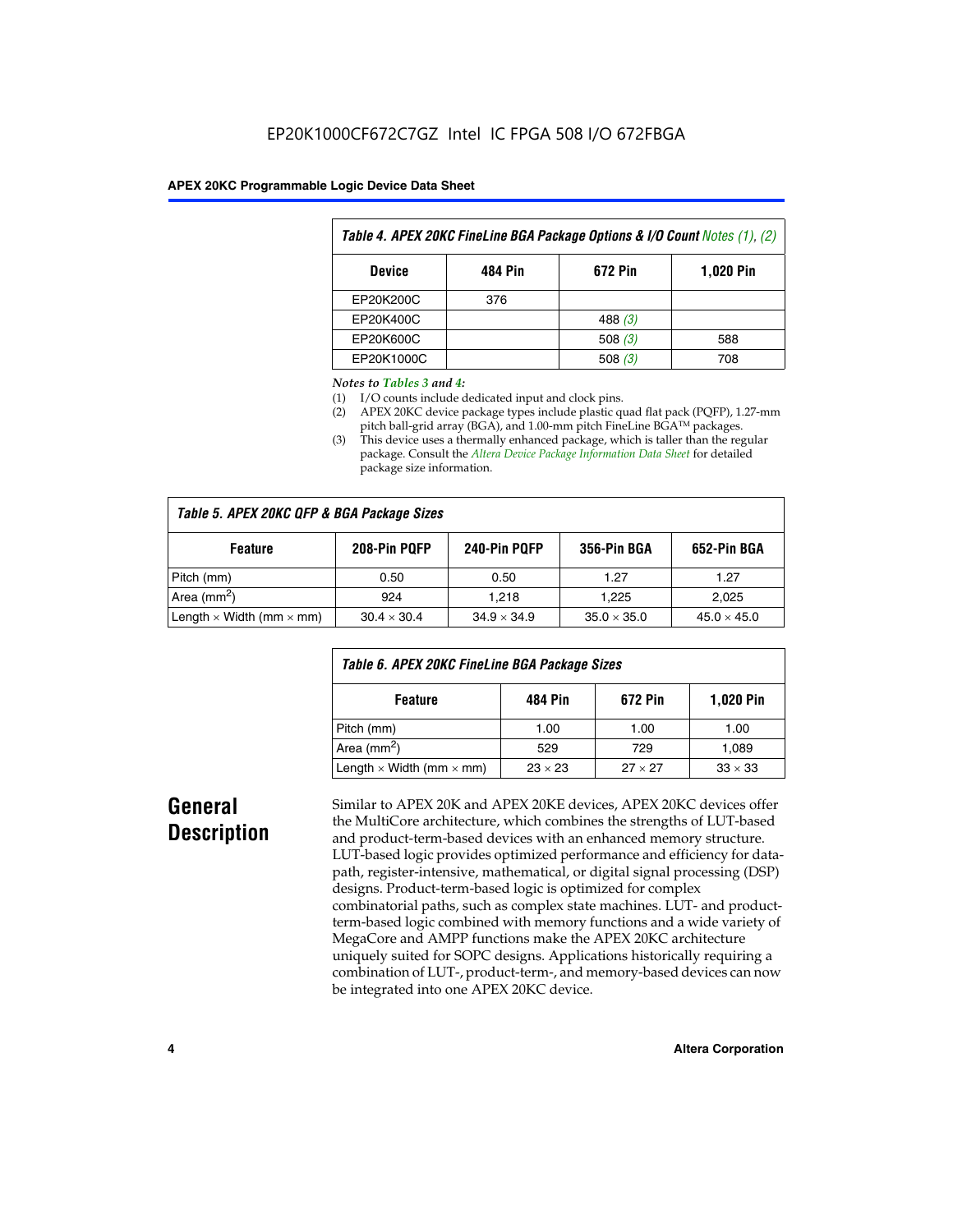APEX 20KC devices include additional features such as enhanced I/O standard support, CAM, additional global clocks, and enhanced ClockLock clock circuitry. Table 7 shows the features included in APEX 20KC devices.

| Table 7. APEX 20KC Device Features (Part 1 of 2) |                                                                                                                                                                                                                              |  |  |  |  |
|--------------------------------------------------|------------------------------------------------------------------------------------------------------------------------------------------------------------------------------------------------------------------------------|--|--|--|--|
| <b>Feature</b>                                   | <b>APEX 20KC Devices</b>                                                                                                                                                                                                     |  |  |  |  |
| MultiCore system integration                     | Full support                                                                                                                                                                                                                 |  |  |  |  |
| Hot-socketing support                            | Full support                                                                                                                                                                                                                 |  |  |  |  |
| SignalTap logic analysis                         | Full support                                                                                                                                                                                                                 |  |  |  |  |
| 32-/64-bit, 33-MHz PCI                           | Full compliance                                                                                                                                                                                                              |  |  |  |  |
| 32-/64-bit, 66-MHz PCI                           | Full compliance in -7 and -8 speed grades in<br>selected devices                                                                                                                                                             |  |  |  |  |
| MultiVolt I/O                                    | 1.8-V, 2.5-V, or 3.3-V V <sub>CCIO</sub><br>V <sub>CCIO</sub> selected bank by bank<br>5.0-V tolerant with use of external resistor                                                                                          |  |  |  |  |
| ClockLock support                                | Clock delay reduction<br>$m/(n \times v)$ clock multiplication<br>Drive ClockLock output off-chip<br>External clock feedback<br>ClockShift circuitry<br>LVDS support<br>Up to four PLLs<br>ClockShift clock phase adjustment |  |  |  |  |
| Dedicated clock and input pins                   | Eight                                                                                                                                                                                                                        |  |  |  |  |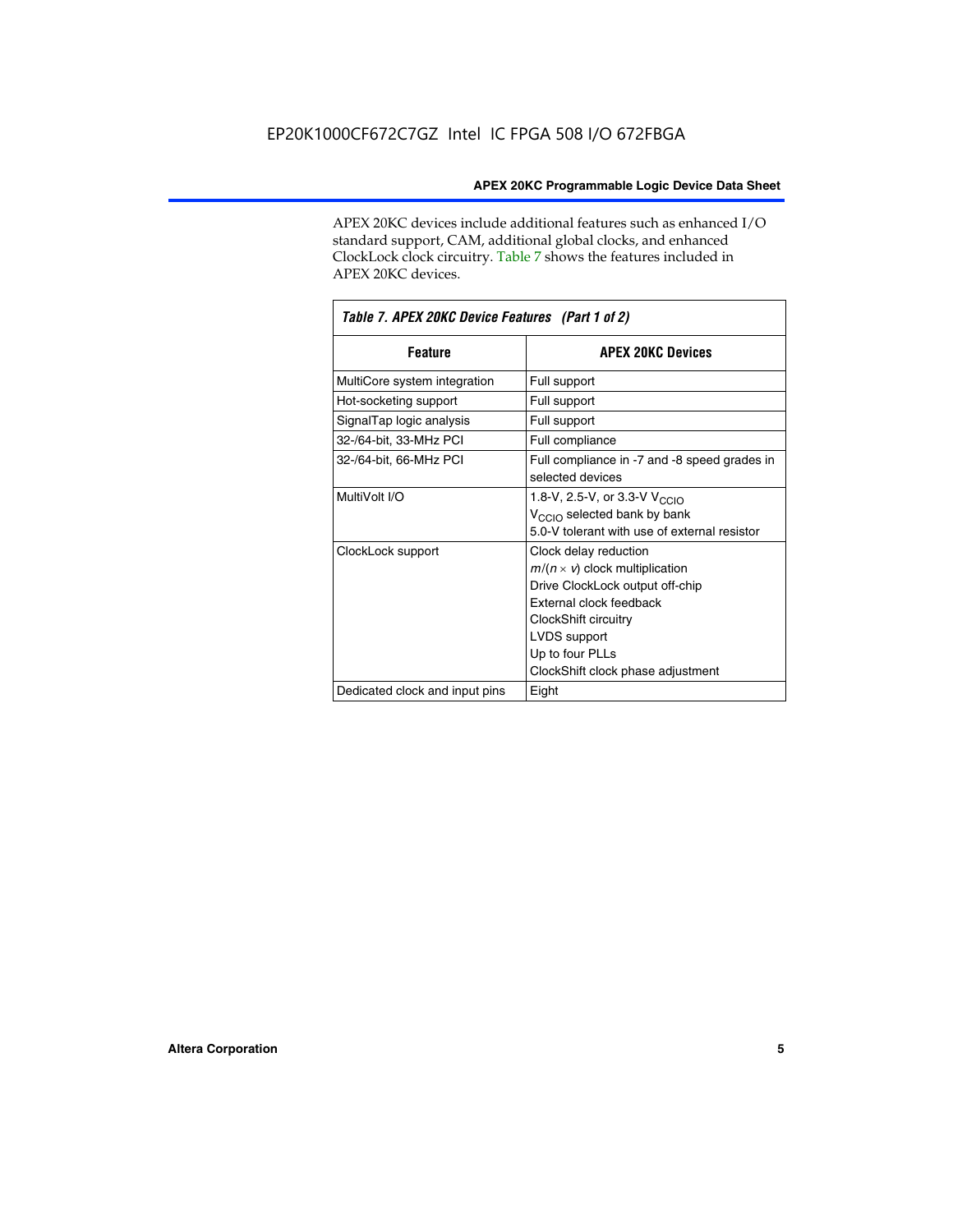| Table 7. APEX 20KC Device Features (Part 2 of 2) |                                                                                                                                                                                                                                                                                                                                                                                                  |  |  |  |  |
|--------------------------------------------------|--------------------------------------------------------------------------------------------------------------------------------------------------------------------------------------------------------------------------------------------------------------------------------------------------------------------------------------------------------------------------------------------------|--|--|--|--|
| <b>Feature</b>                                   | <b>APEX 20KC Devices</b>                                                                                                                                                                                                                                                                                                                                                                         |  |  |  |  |
| I/O standard support                             | 1.8-V, 2.5-V, 3.3-V, 5.0-V I/O<br>3.3-V PCI and PCI-X<br>$3.3-V$ AGP<br>CTT<br>$GTI +$<br><b>LVCMOS</b><br>I VTTI<br>True-LVDS™ and LVPECL data pins (in<br>EP20K400C and larger devices)<br>LVDS and LVPECL clock pins (in all devices)<br>LVDS and LVPECL data pins up to 156 Mbps<br>(in EP20K200C devices)<br><b>HSTI Class I</b><br>PCI-X<br>SSTL-2 Class I and II<br>SSTL-3 Class I and II |  |  |  |  |
| Memory support                                   | CAM<br>Dual-port RAM<br><b>FIFO</b><br>RAM<br><b>ROM</b>                                                                                                                                                                                                                                                                                                                                         |  |  |  |  |

All APEX 20KC devices are reconfigurable and are 100% tested prior to shipment. As a result, test vectors do not have to be generated for faultcoverage purposes. Instead, the designer can focus on simulation and design verification. In addition, the designer does not need to manage inventories of different application-specific integrated circuit (ASIC) designs; APEX 20KC devices can be configured on the board for the specific functionality required.

APEX 20KC devices are configured at system power-up with data stored in an Altera serial configuration device or provided by a system controller. Altera offers in-system programmability (ISP)-capable EPC16, EPC8, EPC4, EPC2, and EPC1 configuration devices and one-time programmable (OTP) EPC1 configuration devices, which configure APEX 20KC devices via a serial data stream. Moreover, APEX 20KC devices contain an optimized interface that permits microprocessors to configure APEX 20KC devices serially or in parallel, and synchronously or asynchronously. The interface also enables microprocessors to treat APEX 20KC devices as memory and configure the device by writing to a virtual memory location, making reconfiguration easy.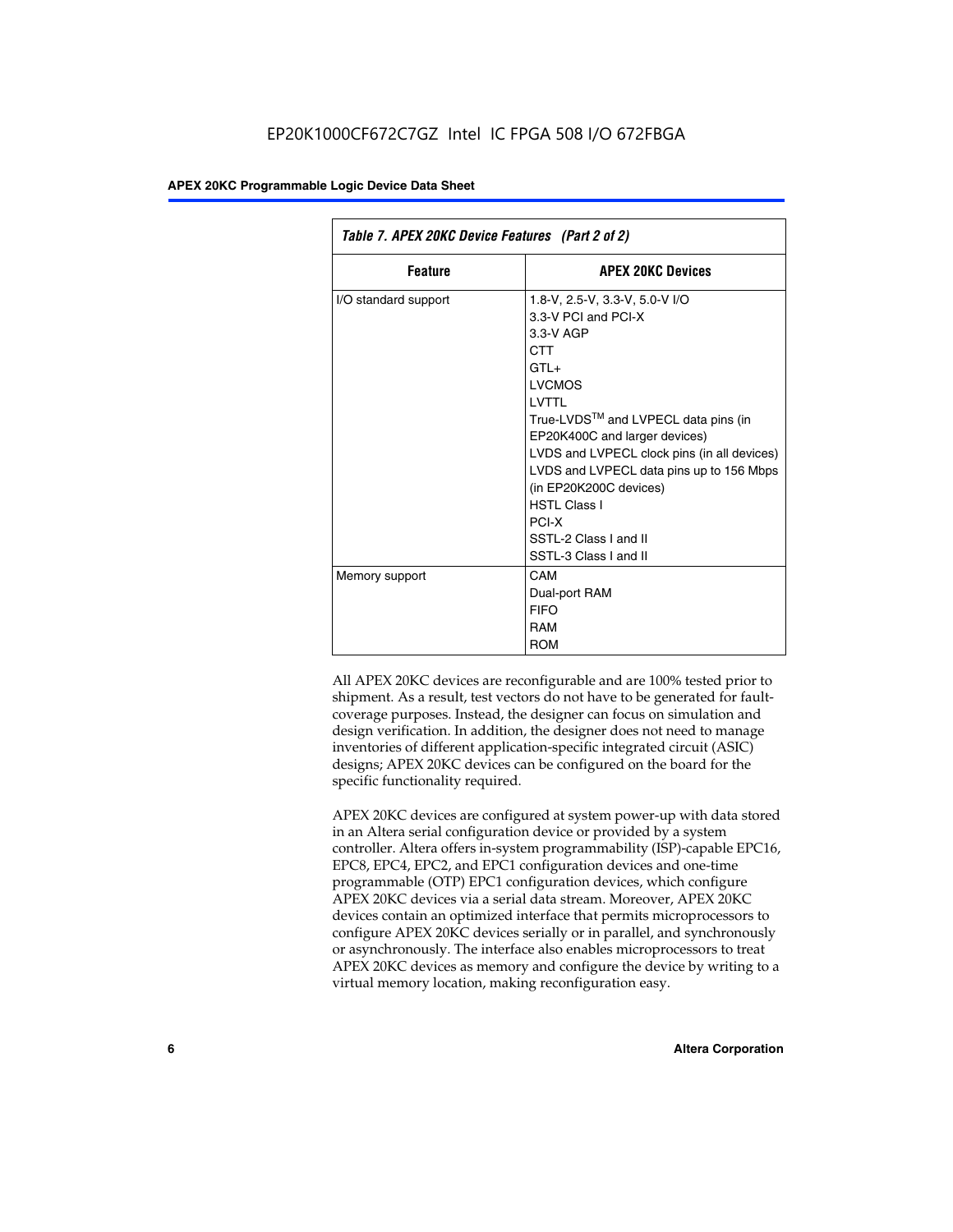After an APEX 20KC device has been configured, it can be reconfigured in-circuit by resetting the device and loading new data. Real-time changes can be made during system operation, enabling innovative reconfigurable computing applications.

APEX 20KC devices are supported by the Altera Quartus II development system, a single, integrated package that offers HDL and schematic design entry, compilation and logic synthesis, full simulation and worst-case timing analysis, SignalTap logic analysis, and device configuration. The Quartus II software runs on Windows-based PCs, Sun SPARCstations, and HP 9000 Series 700/800 workstations.

The Quartus II software provides NativeLink interfaces to other industrystandard PC- and UNIX workstation-based EDA tools. For example, designers can invoke the Quartus II software from within third-party design tools. Further, the Quartus II software contains built-in optimized synthesis libraries; synthesis tools can use these libraries to optimize designs for APEX 20KC devices. For example, the Synopsys Design Compiler library, supplied with the Quartus II development system, includes DesignWare functions optimized for the APEX 20KC architecture.

## **Functional Description**

APEX 20KC devices incorporate LUT-based logic, product-term-based logic, and memory into one device on an all-copper technology process. Signal interconnections within APEX 20KC devices (as well as to and from device pins) are provided by the FastTrack interconnect—a series of fast, continuous row and column channels that run the entire length and width of the device.

Each I/O pin is fed by an I/O element (IOE) located at the end of each row and column of the FastTrack interconnect. Each IOE contains a bidirectional I/O buffer and a register that can be used as either an input or output register to feed input, output, or bidirectional signals. When used with a dedicated clock pin, these registers provide exceptional performance. IOEs provide a variety of features, such as 3.3-V, 64-bit, 66-MHz PCI compliance; JTAG BST support; slew-rate control; and tri-state buffers. APEX 20KC devices offer enhanced I/O support, including support for 1.8-V I/O, 2.5-V I/O, LVCMOS, LVTTL, LVPECL, 3.3-V PCI, PCI-X, LVDS, GTL+, SSTL-2, SSTL-3, HSTL, CTT, and 3.3-V AGP I/O standards.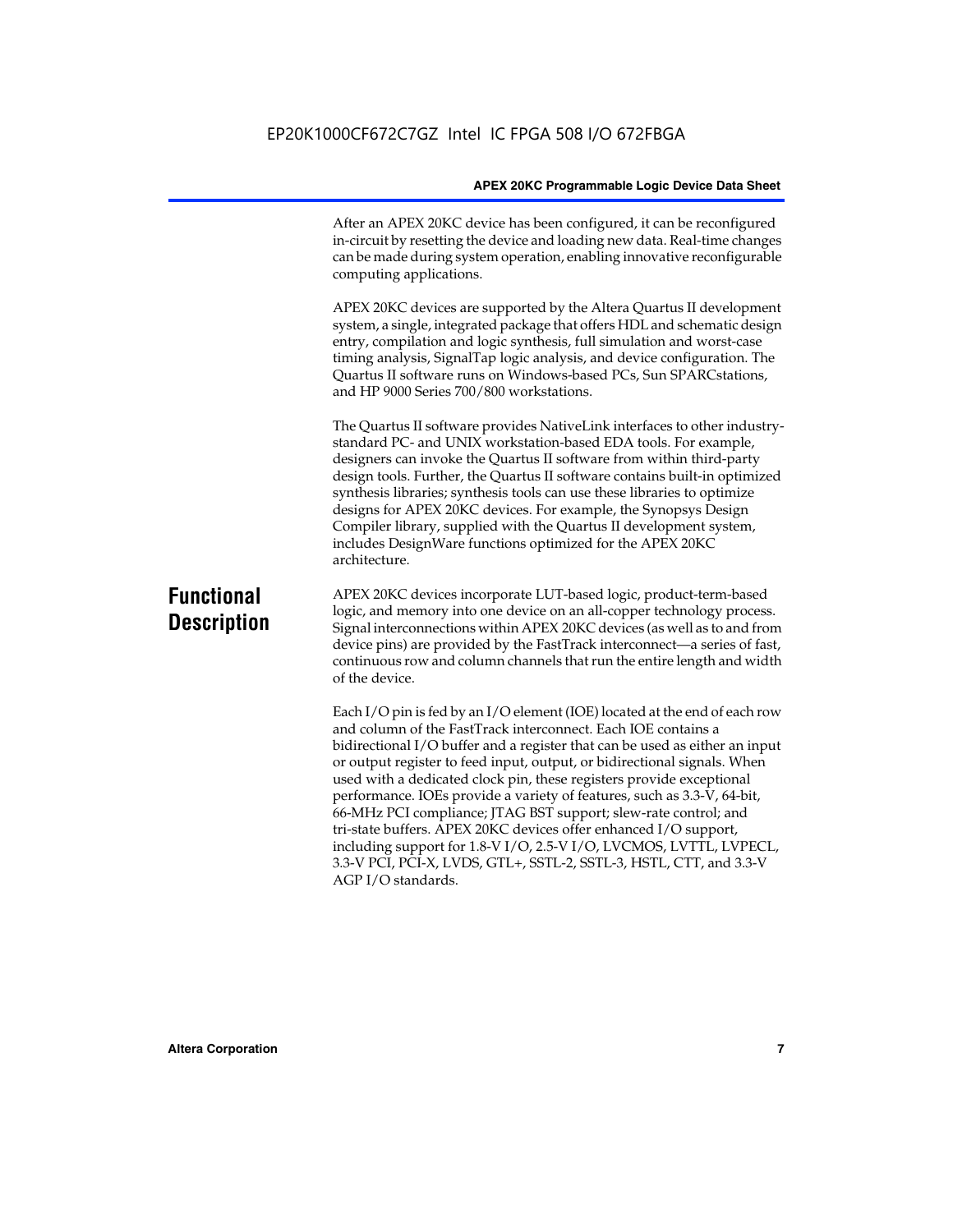The ESB can implement a variety of memory functions, including CAM, RAM, dual-port RAM, ROM, and FIFO functions. Embedding the memory directly into the die improves performance and reduces die area compared to distributed-RAM implementations. Moreover, the abundance of cascadable ESBs allows APEX 20KC devices to implement multiple wide memory blocks for high-density designs. The ESB's high speed ensures it can implement small memory blocks without any speed penalty. Additionally, designers can use the ESBs to create as many different-sized memory blocks as the system requires. Figure 1 shows an overview of the APEX 20KC device.



APEX 20KC devices provide four dedicated clock pins and four dedicated input pins that drive register control inputs. These signals ensure efficient distribution of high-speed, low-skew control signals, which use dedicated routing channels to provide short delays and low skews. Four of the dedicated inputs drive four global signals. These four global signals can also be driven by internal logic, providing an ideal solution for a clock divider or internally generated asynchronous clear signals with high fan-out. The dedicated clock pins featured on the APEX 20KC devices can also feed logic. The devices also feature ClockLock and ClockBoost clock management circuitry.

#### **8 Altera Corporation**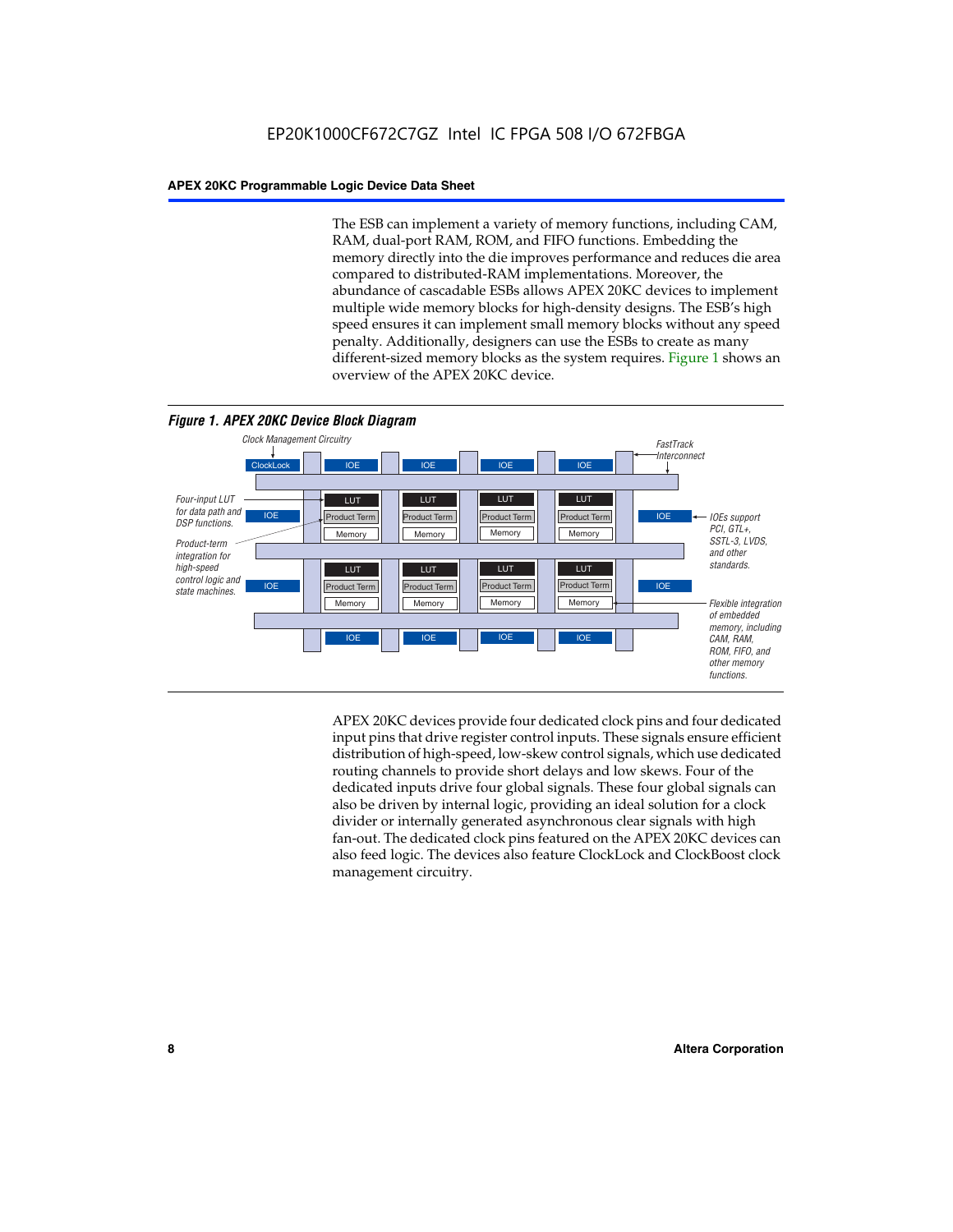#### **MegaLAB Structure**

APEX 20KC devices are constructed from a series of MegaLAB™ structures. Each MegaLAB structure contains 16 logic array blocks (LABs), one ESB, and a MegaLAB interconnect, which routes signals within the MegaLAB structure. In EP20K1000C devices, MegaLAB structures contain 24 LABs. Signals are routed between MegaLAB structures and I/O pins via the FastTrack interconnect. In addition, edge LABs can be driven by I/O pins through the local interconnect. Figure 2 shows the MegaLAB structure.

*Figure 2. MegaLAB Structure*



### **Logic Array Block**

Each LAB consists of 10 LEs, the LEs' associated carry and cascade chains, LAB control signals, and the local interconnect. The local interconnect transfers signals between LEs in the same or adjacent LABs, IOEs, or ESBs. The Quartus II Compiler places associated logic within an LAB or adjacent LABs, allowing the use of a fast local interconnect for high performance. Figure 3 shows the APEX 20KC LAB.

APEX 20KC devices use an interleaved LAB structure. This structure allows each LE to drive two local interconnect areas, minimizing the use of the MegaLAB and FastTrack interconnect and providing higher performance and flexibility. Each LE can drive 29 other LEs through the fast local interconnect.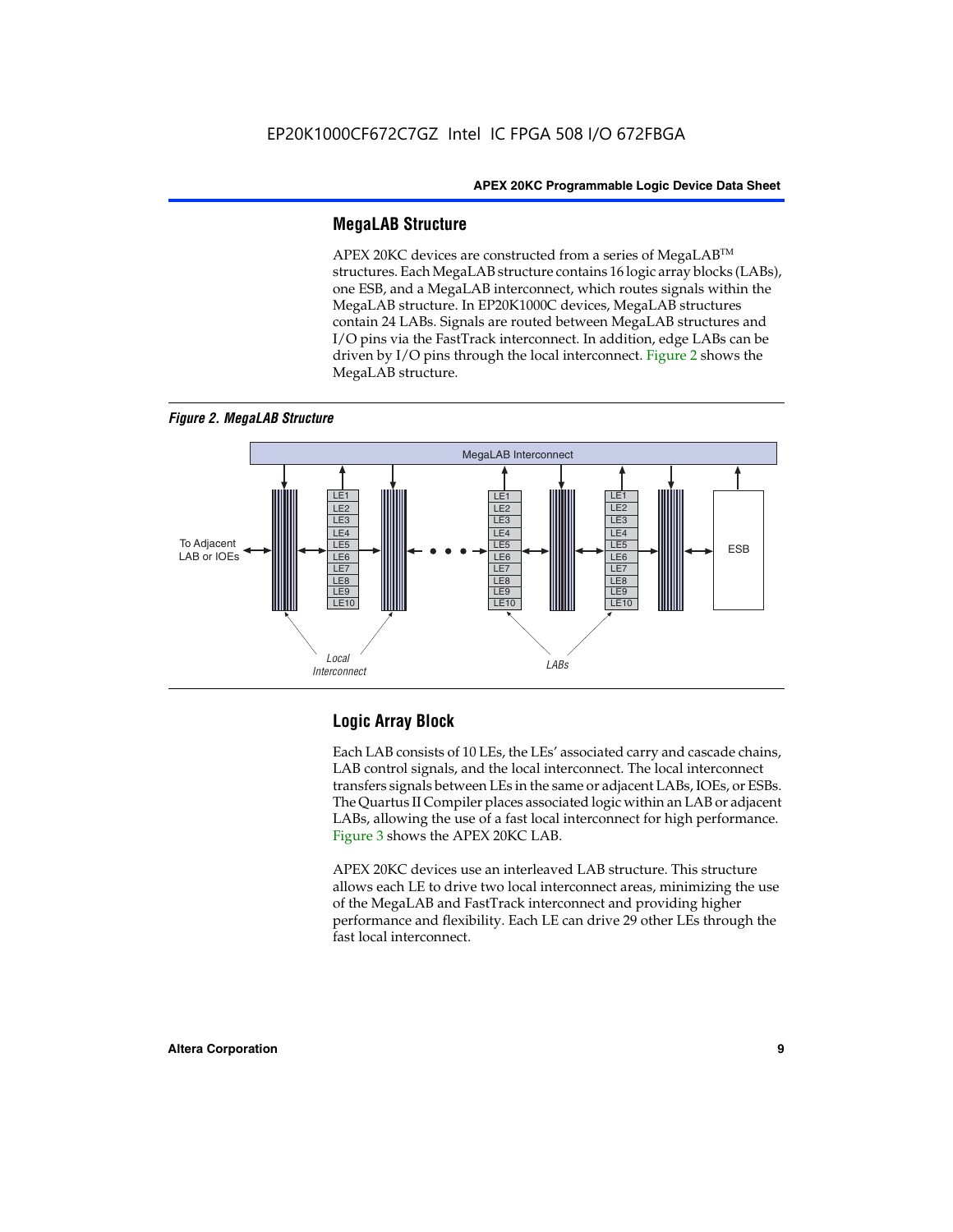



Each LAB contains dedicated logic for driving control signals to its LEs and ESBs. The control signals include clock, clock enable, asynchronous clear, asynchronous preset, asynchronous load, synchronous clear, and synchronous load signals. A maximum of six control signals can be used at a time. Although synchronous load and clear signals are generally used when implementing counters, they can also be used with other functions.

Each LAB can use two clocks and two clock enable signals. Each LAB's clock and clock enable signals are linked (e.g., any LE in a particular LAB using CLK1 will also use CLKENA1). LEs with the same clock but different clock enable signals either use both clock signals in one LAB or are placed into separate LABs.

If both the rising and falling edges of a clock are used in a LAB, both LABwide clock signals are used.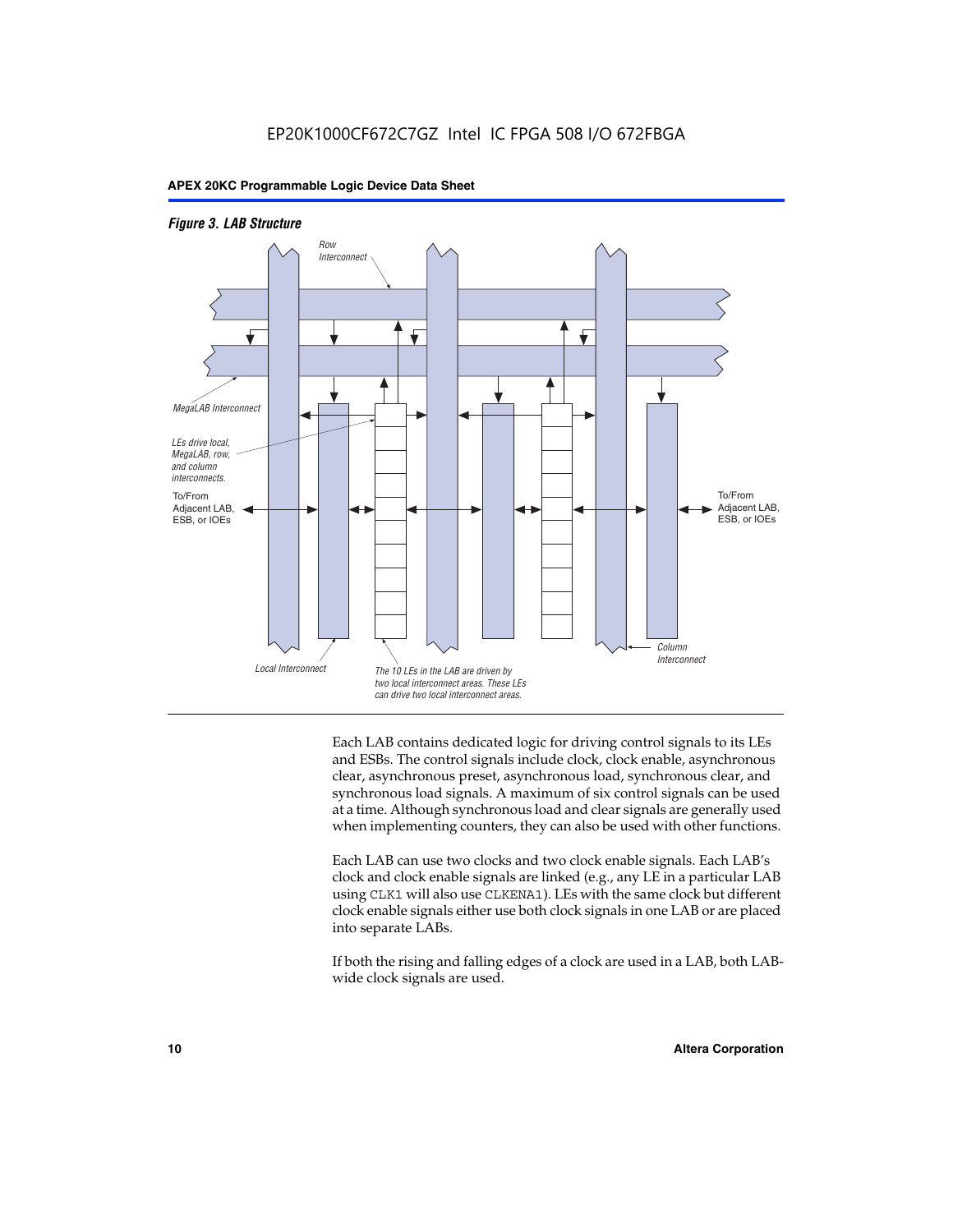The LAB-wide control signals can be generated from the LAB local interconnect, global signals, and dedicated clock pins. The inherent low skew of the FastTrack interconnect enables it to be used for clock distribution. Figure 4 shows the LAB control signal generation circuit.



#### *Figure 4. LAB Control Signal Generation*

#### *Notes to Figure 4:*

- (1) The LABCLR1 and LABCLR2 signals also control asynchronous load and asynchronous preset for LEs within the LAB.
- (2) The SYNCCLR signal can be generated by the local interconnect or global signals.

#### **Logic Element**

The LE, the smallest unit of logic in the APEX 20KC architecture, is compact and provides efficient logic usage. Each LE contains a four-input LUT, which is a function generator that can quickly implement any function of four variables. In addition, each LE contains a programmable register and carry and cascade chains. Each LE drives the local interconnect, MegaLAB interconnect, and FastTrack interconnect routing structures. See Figure 5.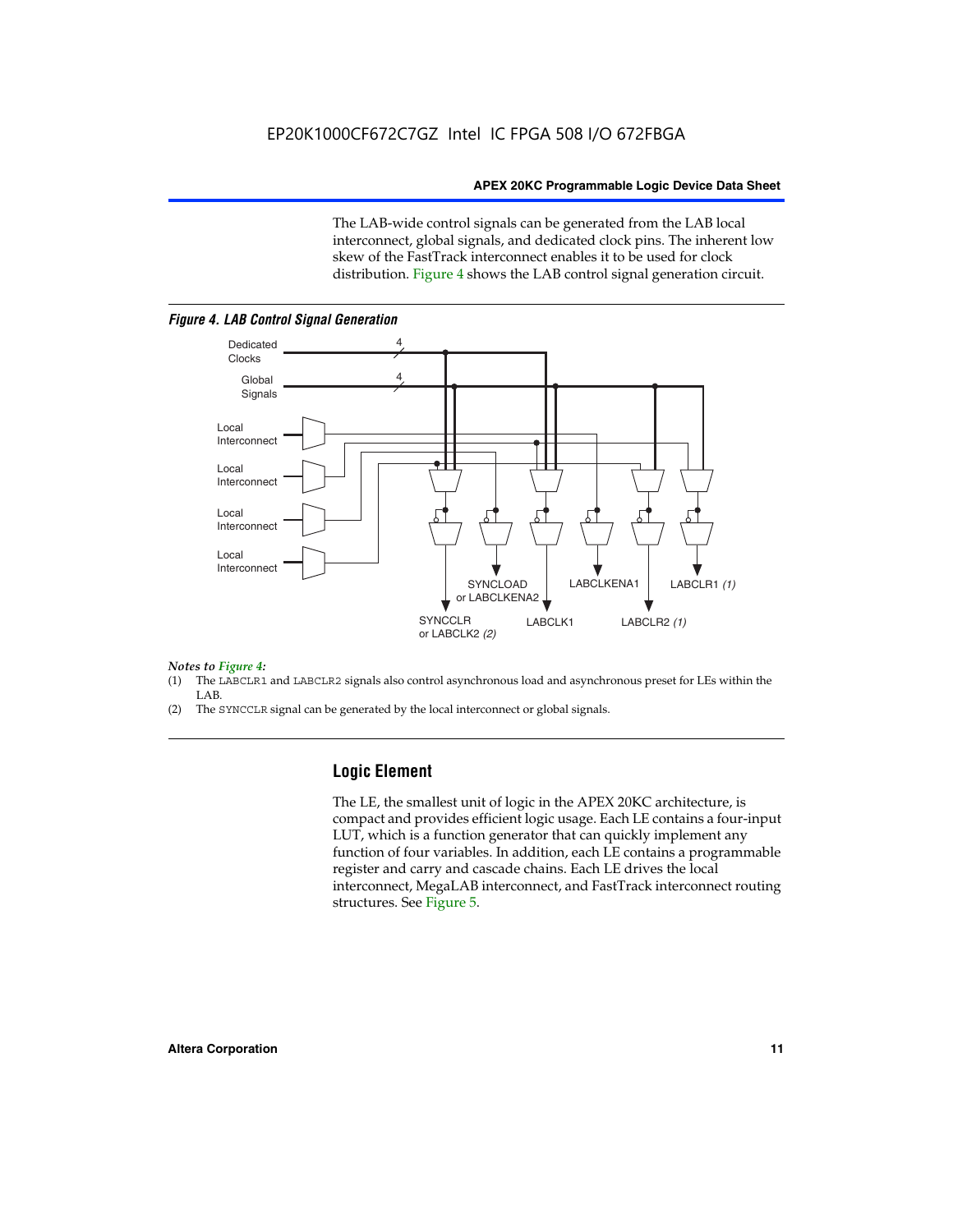



Each LE's programmable register can be configured for D, T, JK, or SR operation. The register's clock and clear control signals can be driven by global signals, general-purpose I/O pins, or any internal logic. For combinatorial functions, the register is bypassed and the output of the LUT drives the outputs of the LE.

Each LE has two outputs that drive the local, MegaLAB, or FastTrack interconnect routing structure. Each output can be driven independently by the LUT's or register's output. For example, the LUT can drive one output while the register drives the other output. This feature, called register packing, improves device utilization because the register and the LUT can be used for unrelated functions. The LE can also drive out registered and unregistered versions of the LUT output.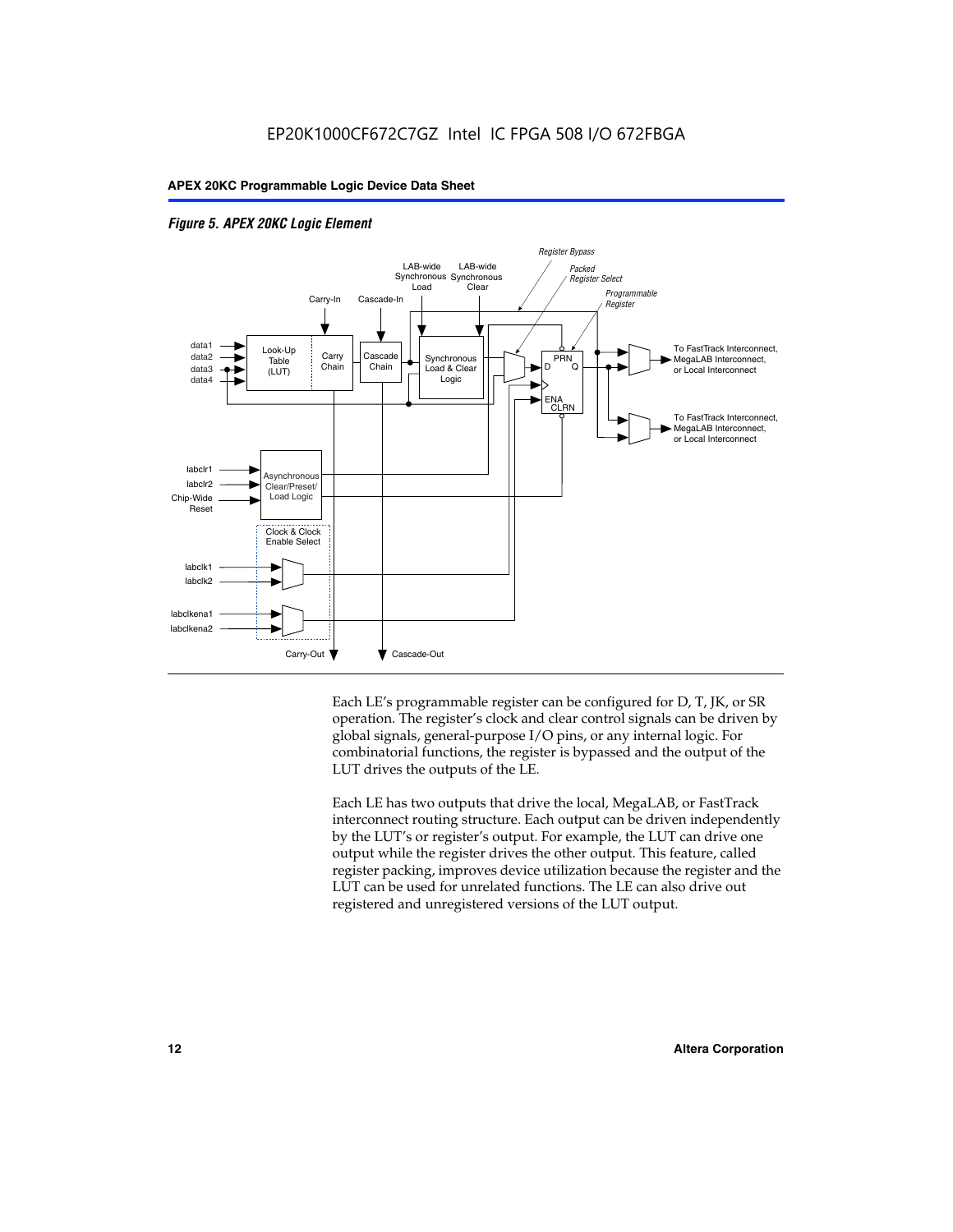The APEX 20KC architecture provides two types of dedicated high-speed data paths that connect adjacent LEs without using local interconnect paths: carry chains and cascade chains. A carry chain supports high-speed arithmetic functions such as counters and adders, while a cascade chain implements wide-input functions such as equality comparators with minimum delay. Carry and cascade chains connect LEs 1 through 10 in an LAB and all LABs in the same MegaLAB structure.

#### *Carry Chain*

The carry chain provides a very fast carry-forward function between LEs. The carry-in signal from a lower-order bit drives forward into the higherorder bit via the carry chain, and feeds into both the LUT and the next portion of the carry chain. This feature allows the APEX 20KC architecture to implement high-speed counters, adders, and comparators of arbitrary width. Carry chain logic can be created automatically by the Quartus II Compiler during design processing, or manually by the designer during design entry. Parameterized functions such as DesignWare functions from Synopsys and library of parameterized modules (LPM) functions automatically take advantage of carry chains for the appropriate functions.

The Quartus II Compiler creates carry chains longer than ten LEs by automatically linking LABs together. For enhanced fitting, a long carry chain skips alternate LABs in a MegaLAB structure. A carry chain longer than one LAB skips either from an even-numbered LAB to the next evennumbered LAB, or from an odd-numbered LAB to the next oddnumbered LAB. For example, the last LE of the first LAB in the upper-left MegaLAB structure carries to the first LE of the third LAB in the MegaLAB structure.

Figure 6 shows how an *n*-bit full adder can be implemented in  $n + 1$  LEs with the carry chain. One portion of the LUT generates the sum of two bits using the input signals and the carry-in signal; the sum is routed to the output of the LE. The register can be bypassed for simple adders or used for accumulator functions. Another portion of the LUT and the carry chain logic generates the carry-out signal, which is routed directly to the carryin signal of the next-higher-order bit. The final carry-out signal is routed to an LE, where it is driven onto the local, MegaLAB, or FastTrack interconnect routing structures.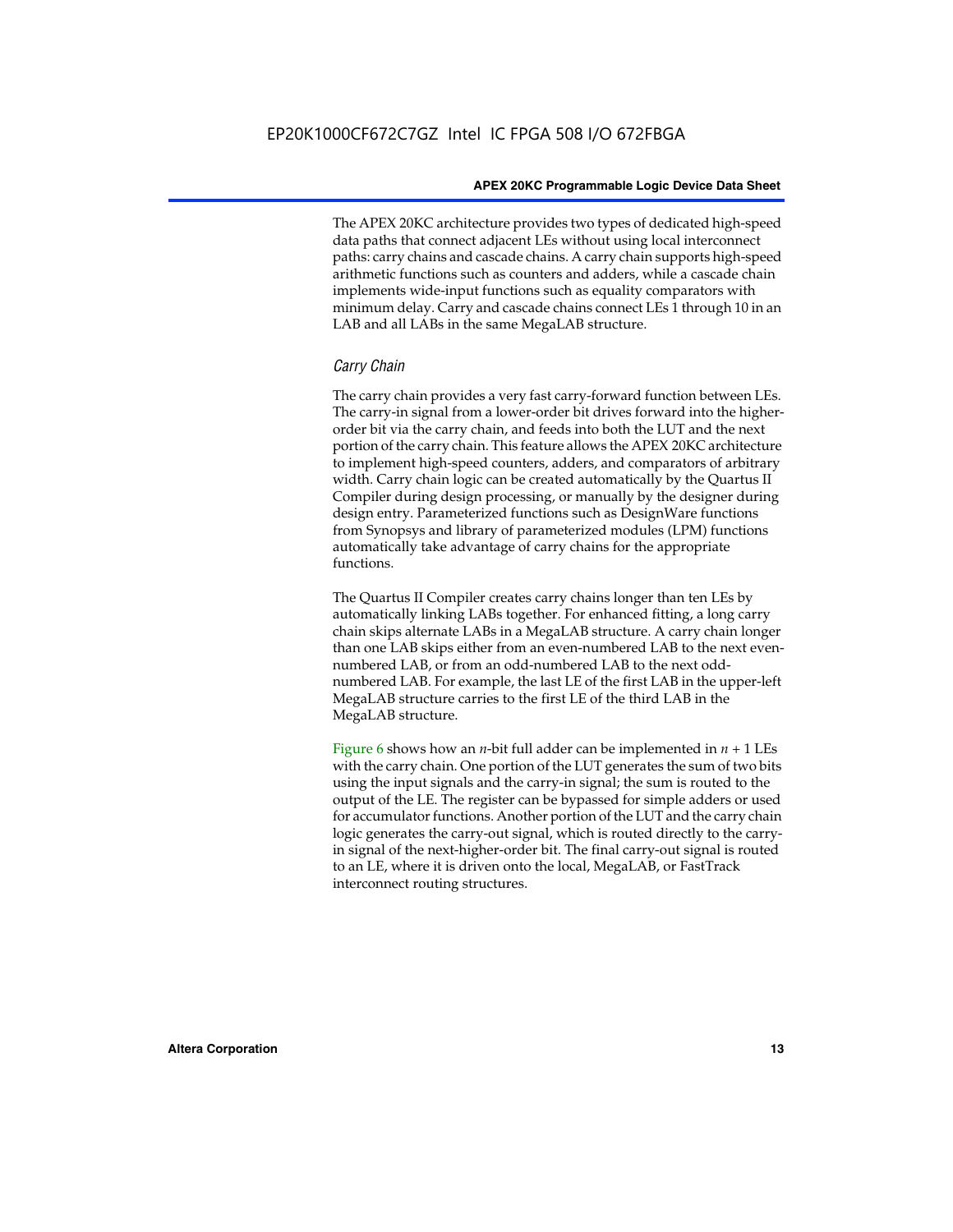

*Figure 6. APEX 20KC Carry Chain*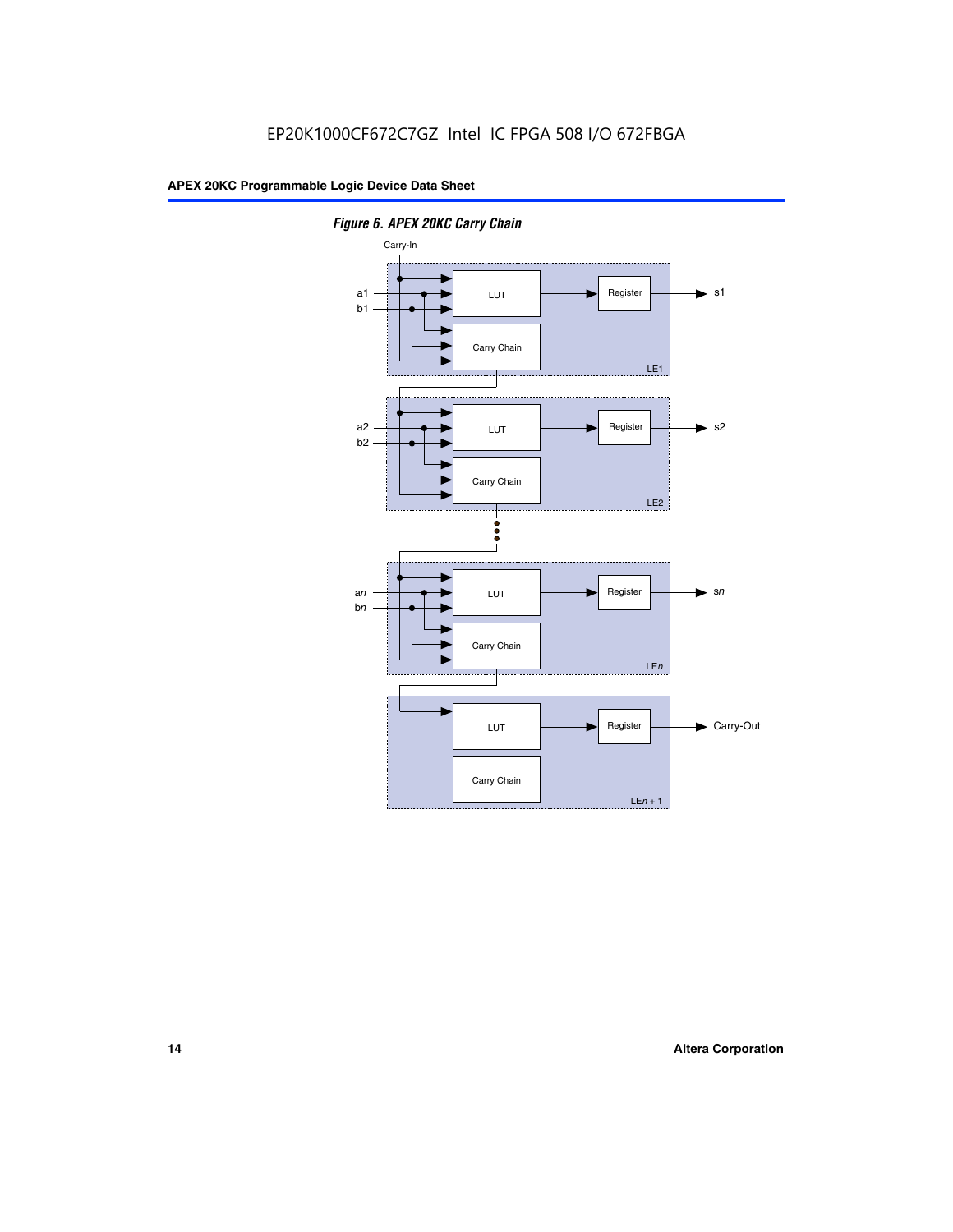#### *Cascade Chain*

With the cascade chain, the APEX 20KC architecture can implement functions with a very wide fan-in. Adjacent LUTs can compute portions of a function in parallel; the cascade chain serially connects the intermediate values. The cascade chain can use a logical AND or logical OR (via De Morgan's inversion) to connect the outputs of adjacent LEs. Each additional LE provides four more inputs to the effective width of a function, with a short cascade delay. Cascade chain logic can be created automatically by the Quartus II Compiler during design processing, or manually by the designer during design entry.

Cascade chains longer than ten LEs are implemented automatically by linking LABs together. For enhanced fitting, a long cascade chain skips alternate LABs in a MegaLAB structure. A cascade chain longer than one LAB skips either from an even-numbered LAB to the next even-numbered LAB, or from an odd-numbered LAB to the next odd-numbered LAB. For example, the last LE of the first LAB in the upper-left MegaLAB structure carries to the first LE of the third LAB in the MegaLAB structure. Figure 7 shows how the cascade function can connect adjacent LEs to form functions with a wide fan-in.



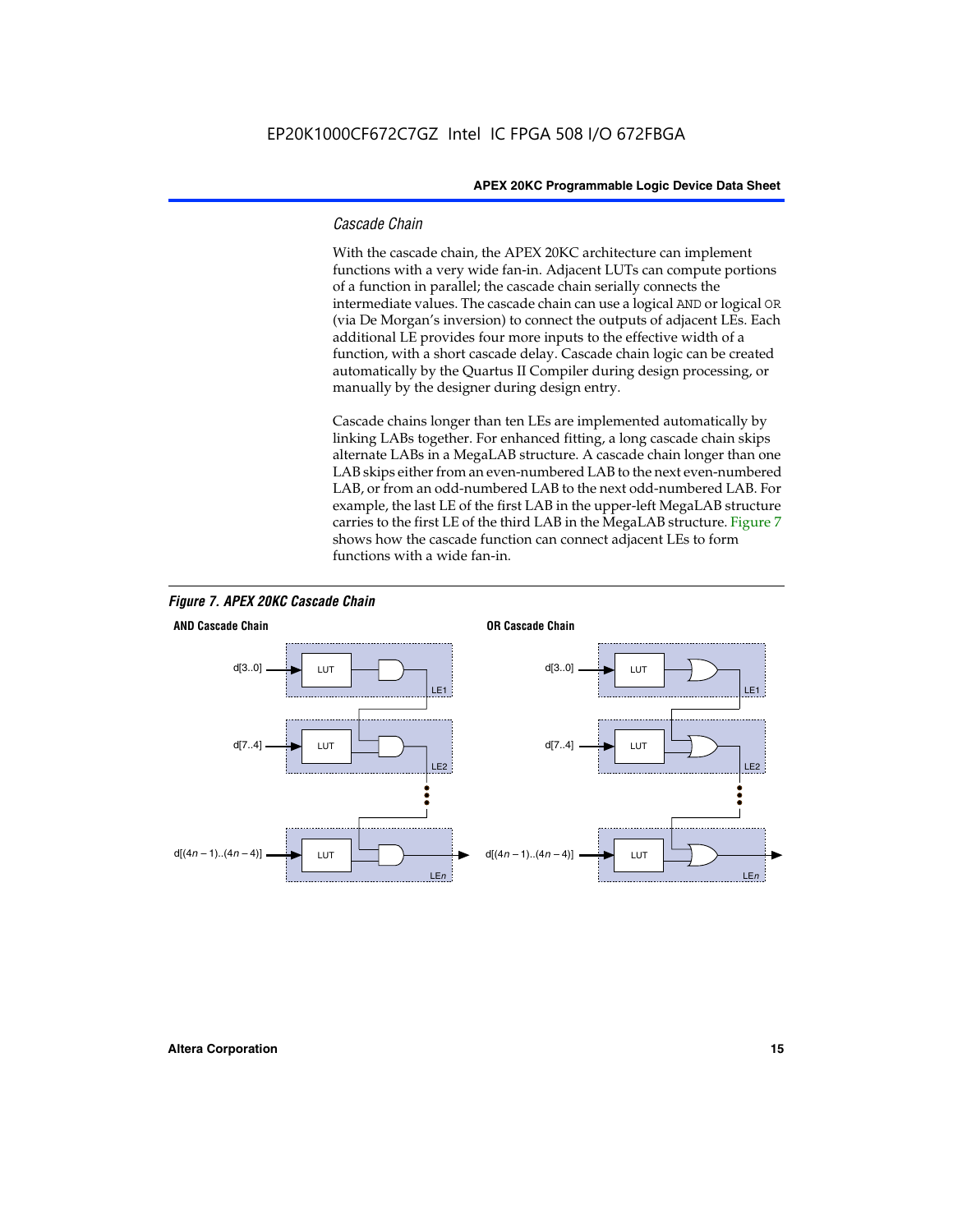#### *LE Operating Modes*

The APEX 20KC LE can operate in one of the following three modes:

- Normal mode
- Arithmetic mode
- Counter mode

Each mode uses LE resources differently. In each mode, seven available inputs to the LE—the four data inputs from the LAB local interconnect, the feedback from the programmable register, and the carry-in and cascade-in from the previous LE—are directed to different destinations to implement the desired logic function. LAB-wide signals provide clock, asynchronous clear, asynchronous preset, asynchronous load, synchronous clear, synchronous load, and clock enable control for the register. These LAB-wide signals are available in all LE modes.

The Quartus II software, in conjunction with parameterized functions such as LPM and DesignWare functions, automatically chooses the appropriate mode for common functions such as counters, adders, and multipliers. If required, the designer can also create special-purpose functions that specify which LE operating mode to use for optimal performance. Figure 8 shows the LE operating modes.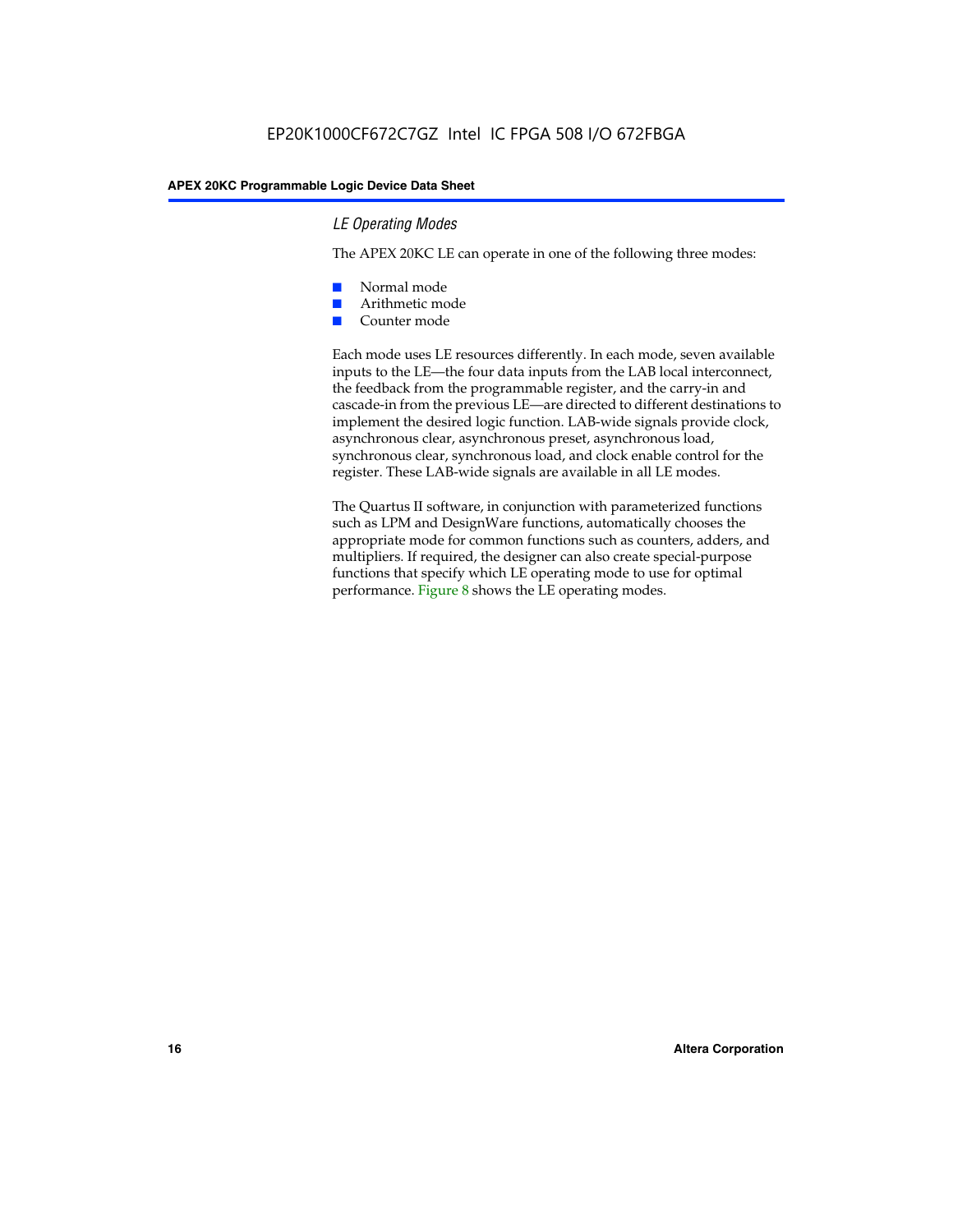

#### *Figure 8. APEX 20KC LE Operating Modes*

## *Notes to Figure 8:*

- (1) LEs in normal mode support register packing.<br>(2) There are two LAB-wide clock enables per LA
- (2) There are two LAB-wide clock enables per LAB.<br>(3) When using the carry-in in normal mode, the pa
- When using the carry-in in normal mode, the packed register feature is unavailable.
- (4) A register feedback multiplexer is available on LE1 of each LAB.
- (5) The DATA1 and DATA2 input signals can supply counter enable, up or down control, or register feedback signals for LEs other than the second LE in an LAB.
- (6) The LAB-wide synchronous clear and LAB wide synchronous load affect all registers in an LAB.

#### **Altera Corporation 17 17**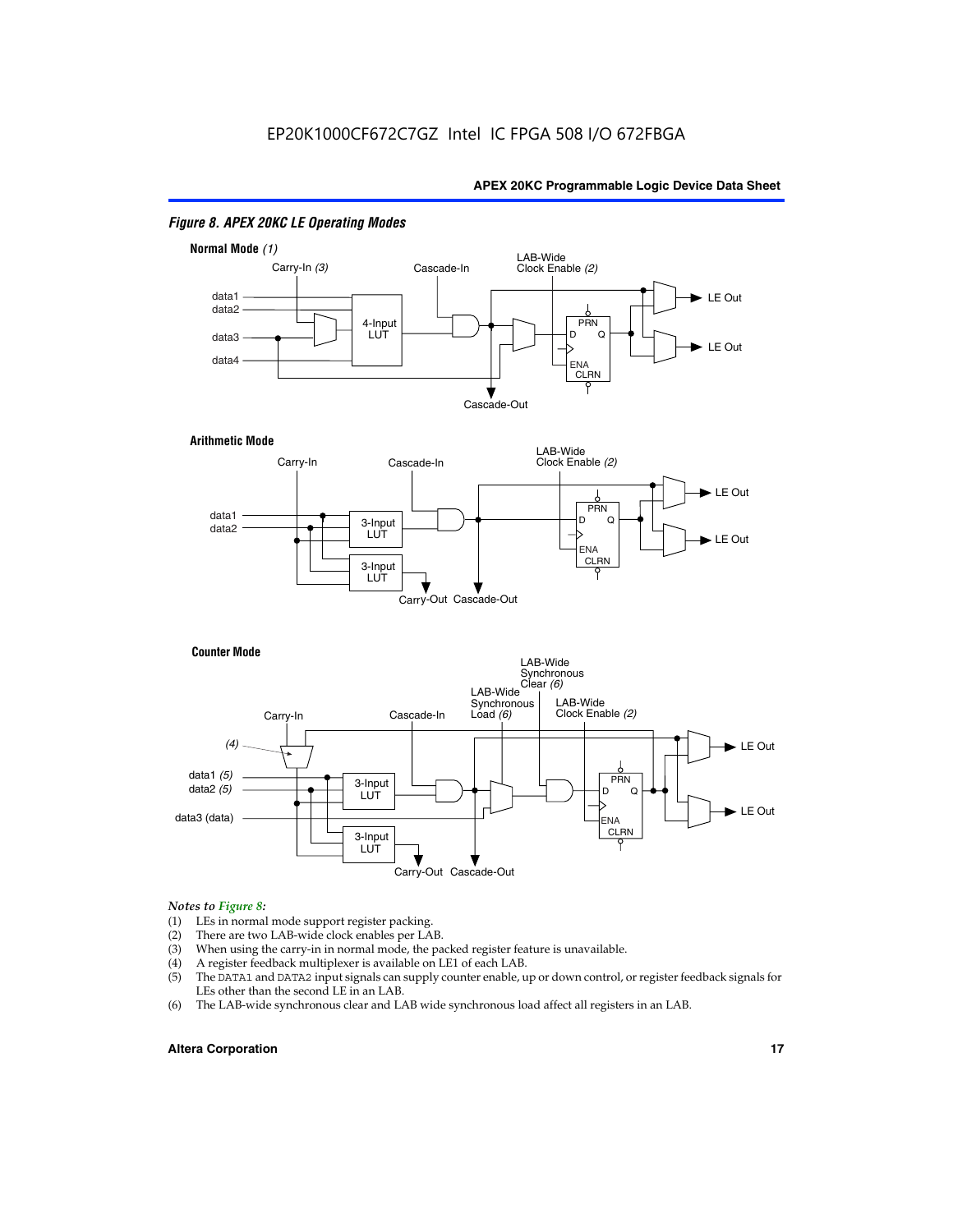#### **Normal Mode**

The normal mode is suitable for general logic applications, combinatorial functions, or wide decoding functions that can take advantage of a cascade chain. In normal mode, four data inputs from the LAB local interconnect and the carry-in are inputs to a four-input LUT. The Quartus II Compiler automatically selects the carry-in or the DATA3 signal as one of the inputs to the LUT. The LUT output can be combined with the cascade-in signal to form a cascade chain through the cascade-out signal. LEs in normal mode support packed registers.

#### **Arithmetic Mode**

The arithmetic mode is ideal for implementing adders, accumulators, and comparators. An LE in arithmetic mode uses two 3-input LUTs. One LUT computes a three-input function; the other generates a carry output. As shown in Figure 8, the first LUT uses the carry-in signal and two data inputs from the LAB local interconnect to generate a combinatorial or registered output. For example, when implementing an adder, this output is the sum of three signals: DATA1, DATA2, and carry-in. The second LUT uses the same three signals to generate a carry-out signal, thereby creating a carry chain. The arithmetic mode also supports simultaneous use of the cascade chain. LEs in arithmetic mode can drive out registered and unregistered versions of the LUT output.

The Quartus II software implements parameterized functions that use the arithmetic mode automatically where appropriate; the designer does not need to specify how the carry chain will be used.

#### **Counter Mode**

The counter mode offers clock enable, counter enable, synchronous up/down control, synchronous clear, and synchronous load options. The counter enable and synchronous up/down control signals are generated from the data inputs of the LAB local interconnect. The synchronous clear and synchronous load options are LAB-wide signals that affect all registers in the LAB. Consequently, if any of the LEs in an LAB use the counter mode, other LEs in that LAB must be used as part of the same counter or be used for a combinatorial function. The Quartus II software automatically places any registers that are not used by the counter into other LABs.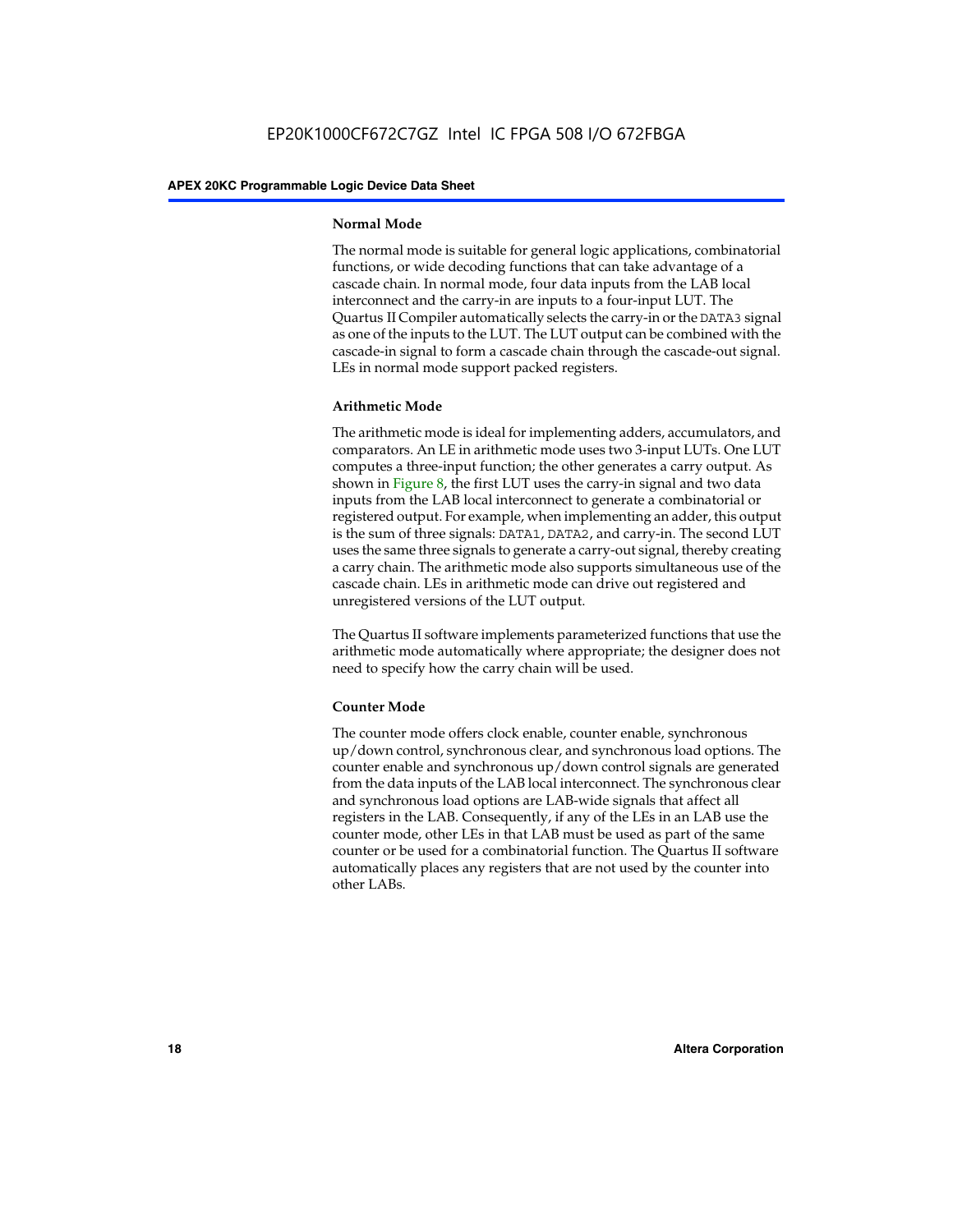The counter mode uses two 3-input LUTs: one generates the counter data, and the other generates the fast carry bit. A 2-to-1 multiplexer provides synchronous loading, and another AND gate provides synchronous clearing. If the cascade function is used by an LE in counter mode, the synchronous clear or load overrides any signal carried on the cascade chain. The synchronous clear overrides the synchronous load. LEs in arithmetic mode can drive out registered and unregistered versions of the LUT output.

#### *Clear & Preset Logic Control*

Logic for the register's clear and preset signals is controlled by LAB-wide signals. The LE directly supports an asynchronous clear function. The Quartus II Compiler can use a NOT-gate push-back technique to emulate an asynchronous preset or to emulate simultaneous preset and clear or asynchronous load. However, this technique uses three additional LEs per register. All emulation is performed automatically when the design is compiled. Registers that emulate simultaneous preset and load will enter an unknown state upon power-up or when the chip-wide reset is asserted.

In addition to the two clear and preset modes, APEX 20KC devices provide a chip-wide reset pin (DEV\_CLRn) that resets all registers in the device. Use of this pin is controlled through an option in the Quartus II software that is set before compilation. The chip-wide reset overrides all other control signals. Registers using an asynchronous preset are preset when the chip-wide reset is asserted; this effect results from the inversion technique used to implement the asynchronous preset.

#### **FastTrack Interconnect**

In the APEX 20KC architecture, connections between LEs, ESBs, and I/O pins are provided by the FastTrack interconnect. The FastTrack interconnect is a series of continuous horizontal and vertical routing channels that traverse the device. This global routing structure provides predictable performance, even in complex designs. In contrast, the segmented routing in FPGAs requires switch matrices to connect a variable number of routing paths, increasing the delays between logic resources and reducing performance.

The FastTrack interconnect consists of row and column interconnect channels that span the entire device. The row interconnect routes signals throughout a row of MegaLAB structures; the column interconnect routes signals throughout a column of MegaLAB structures. When using the row and column interconnect, an LE, IOE, or ESB can drive any other LE, IOE, or ESB in a device. See Figure 9.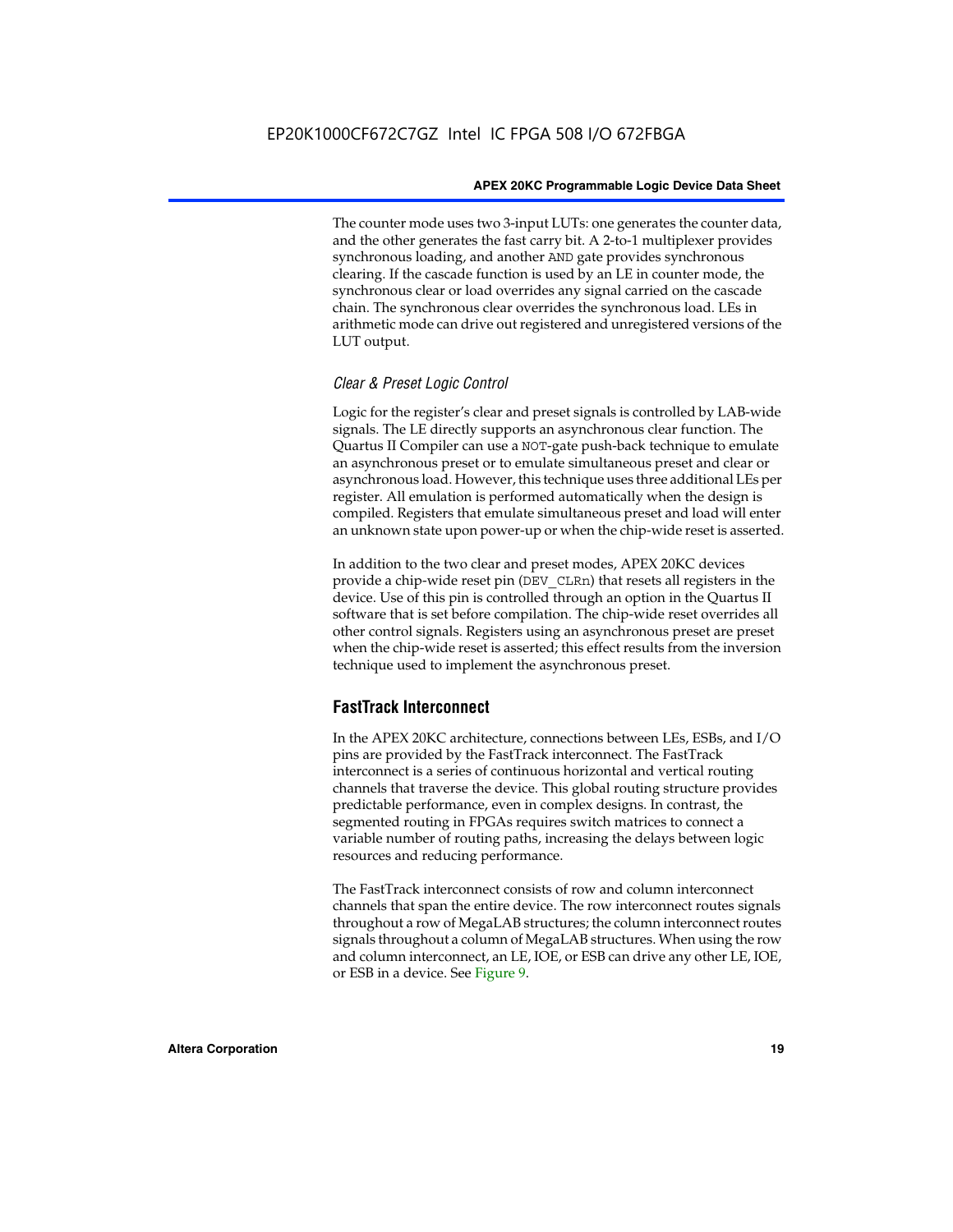



A row line can be driven directly by LEs, IOEs, or ESBs in that row. Further, a column line can drive a row line, allowing an LE, IOE, or ESB to drive elements in a different row via the column and row interconnect. The row interconnect drives the MegaLAB interconnect to drive LEs, IOEs, or ESBs in a particular MegaLAB structure.

A column line can be directly driven by LEs, IOEs, or ESBs in that column. A column line on a device's left or right edge can also be driven by row IOEs. The column line is used to route signals from one row to another. A column line can drive a row line; it can also drive the MegaLAB interconnect directly, allowing faster connections between rows.

Figure 10 shows how the FastTrack interconnect uses the local interconnect to drive LEs within MegaLAB structures.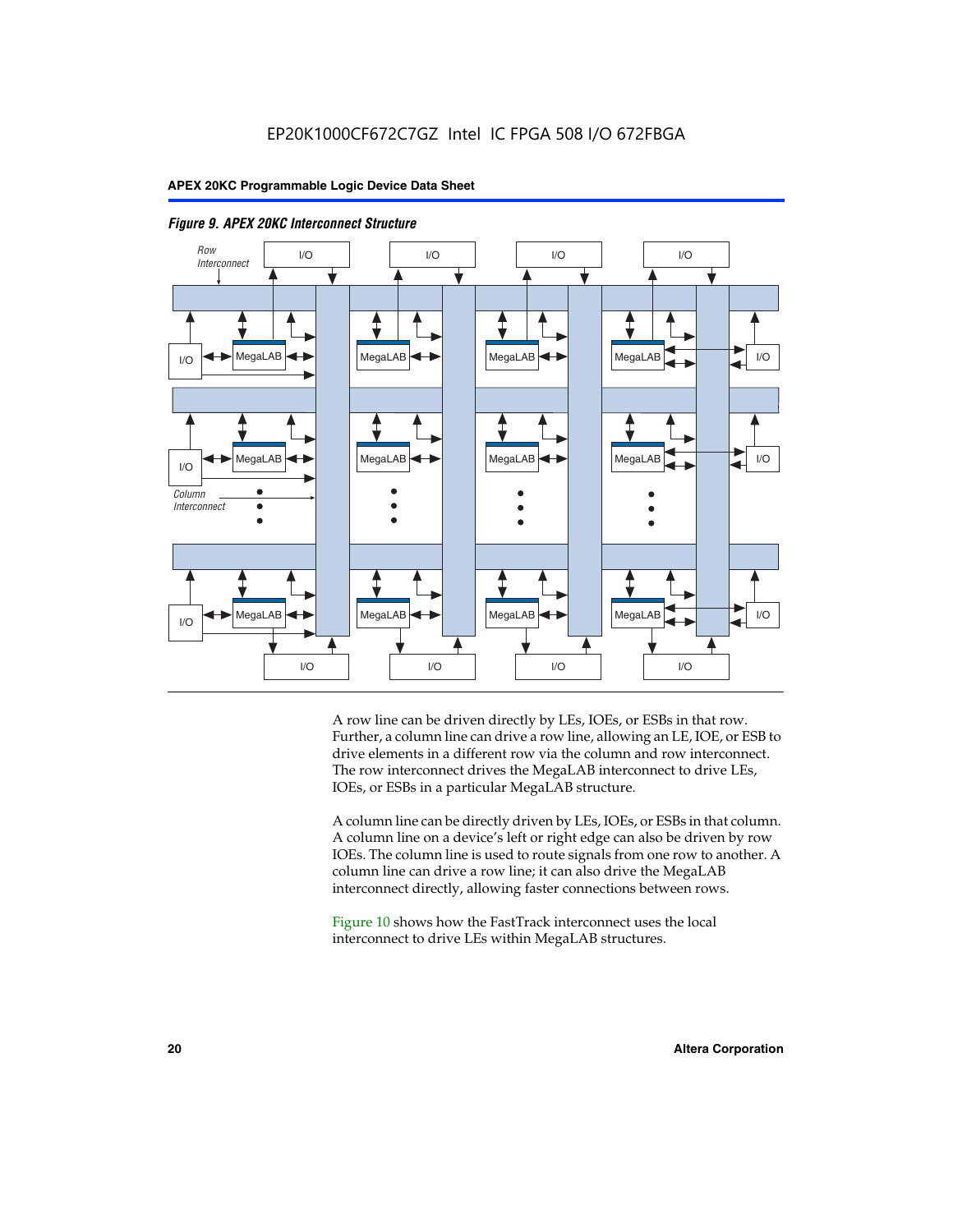

*Figure 10. FastTrack Connection to Local Interconnect*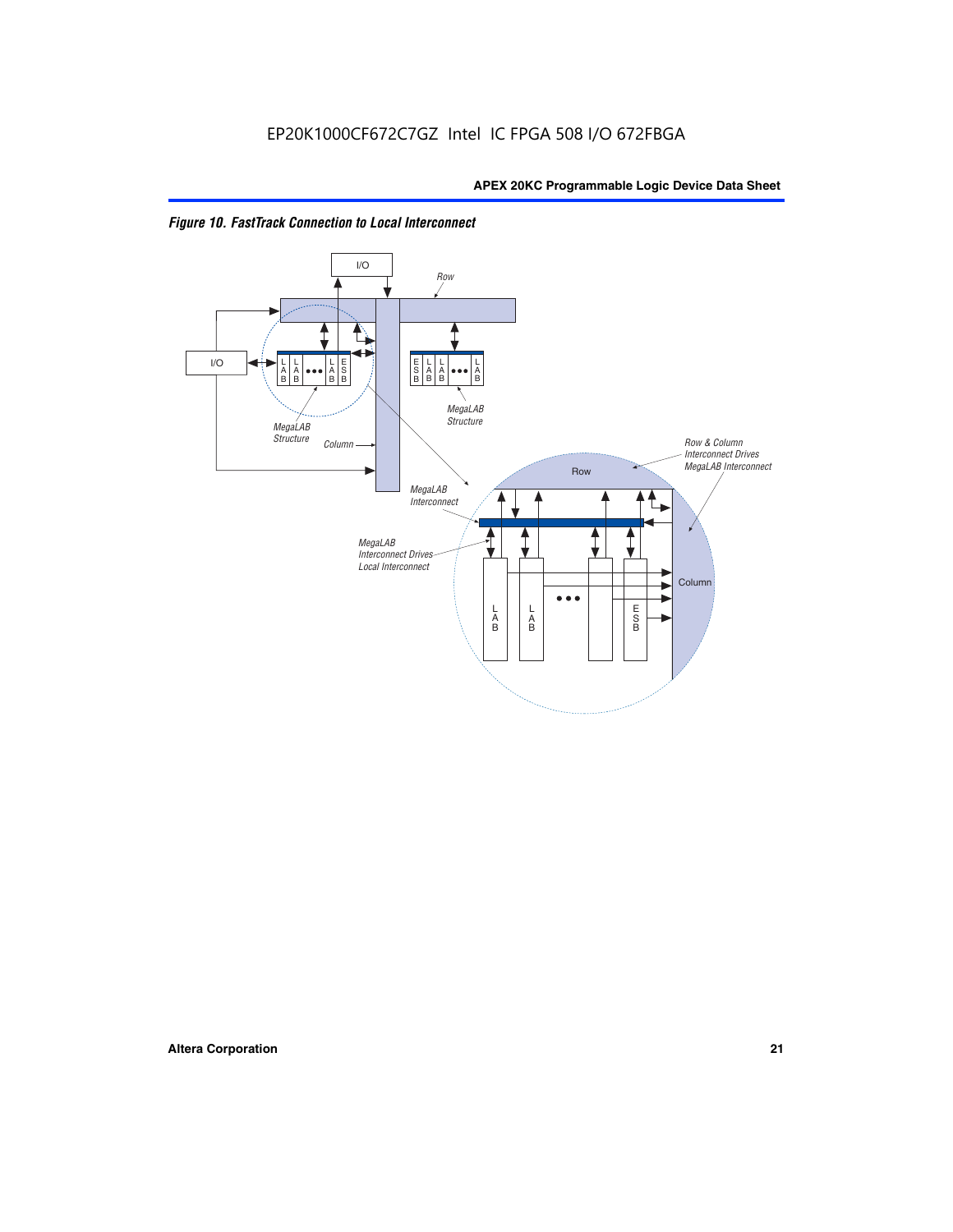Figure 11 shows the intersection of a row and column interconnect, and how these forms of interconnects and LEs drive each other.



*Figure 11. Driving the FastTrack Interconnect*

APEX 20KC devices include an enhanced interconnect structure for faster routing of input signals with high fan-out. Column I/O pins can drive the FastRowTM interconnect, which routes signals directly into the local interconnect without having to drive through the MegaLAB interconnect. The FastRow lines traverse two MegaLAB structures. Also, these pins can drive the local interconnect directly for fast setup times. On EP20K400C and larger devices, the FastRow interconnect drives the two MegaLAB structures in the top left corner, the two MegaLAB structures in the two right corner, the two MegaLAB structures in the bottom left corner, and the two MegaLAB structures in the bottom right corner. On EP20K200C and smaller devices, FastRow interconnect drives the two MegaLAB structures on the top and the two MegaLAB structures on the bottom of the device. On all devices, the FastRow interconnect drives all local interconnect in the appropriate MegaLAB structures except the end local interconnect on the side of the MegaLAB opposite the ESB. Pins using the FastRow interconnect achieve a faster set-up time, as the signal does not need to use a MegaLAB interconnect line to reach the destination LE. Figure 12 shows the FastRow interconnect.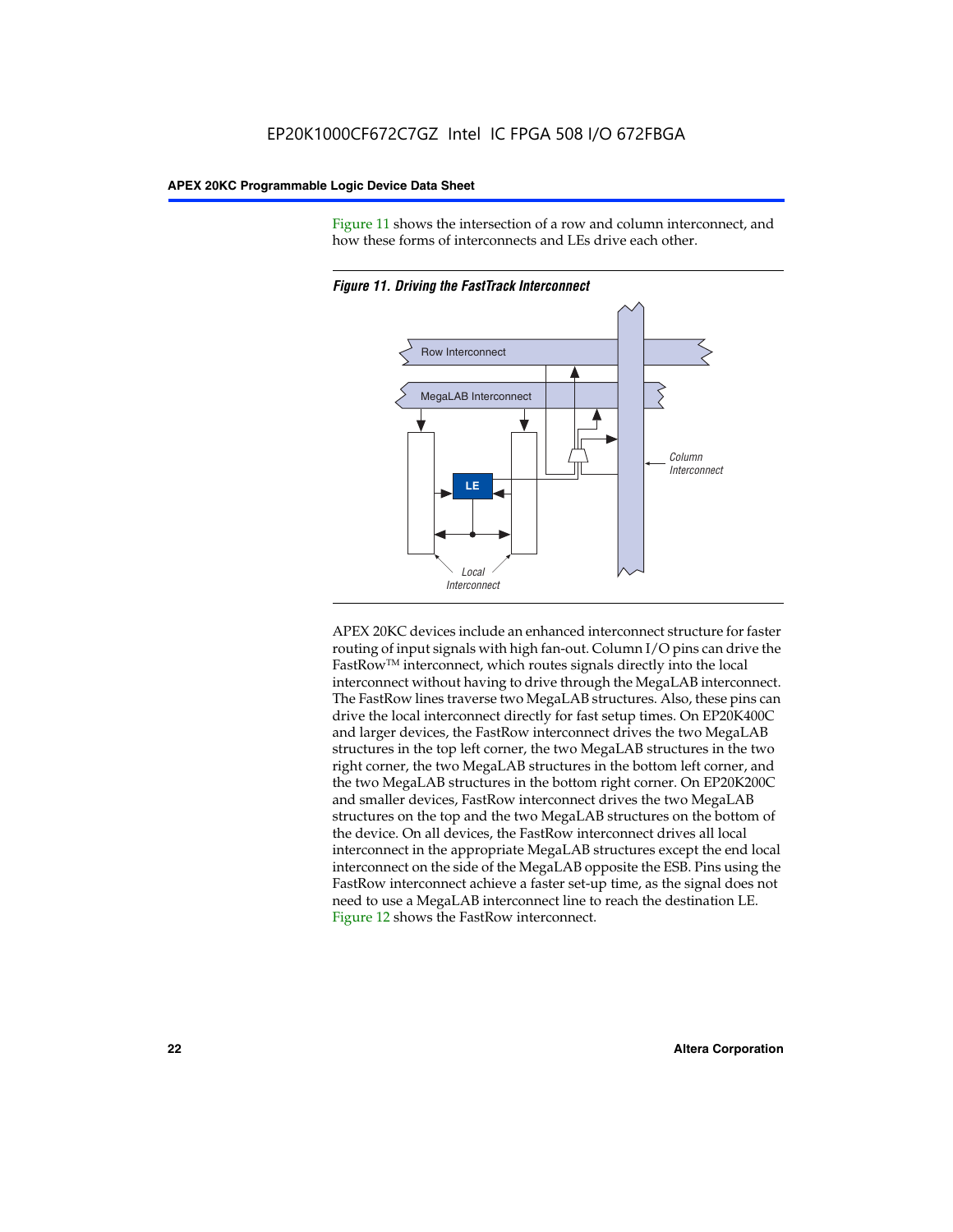

*Figure 12. APEX 20KC FastRow Interconnect*

Table 8 summarizes how various elements of the APEX 20KC architecture drive each other.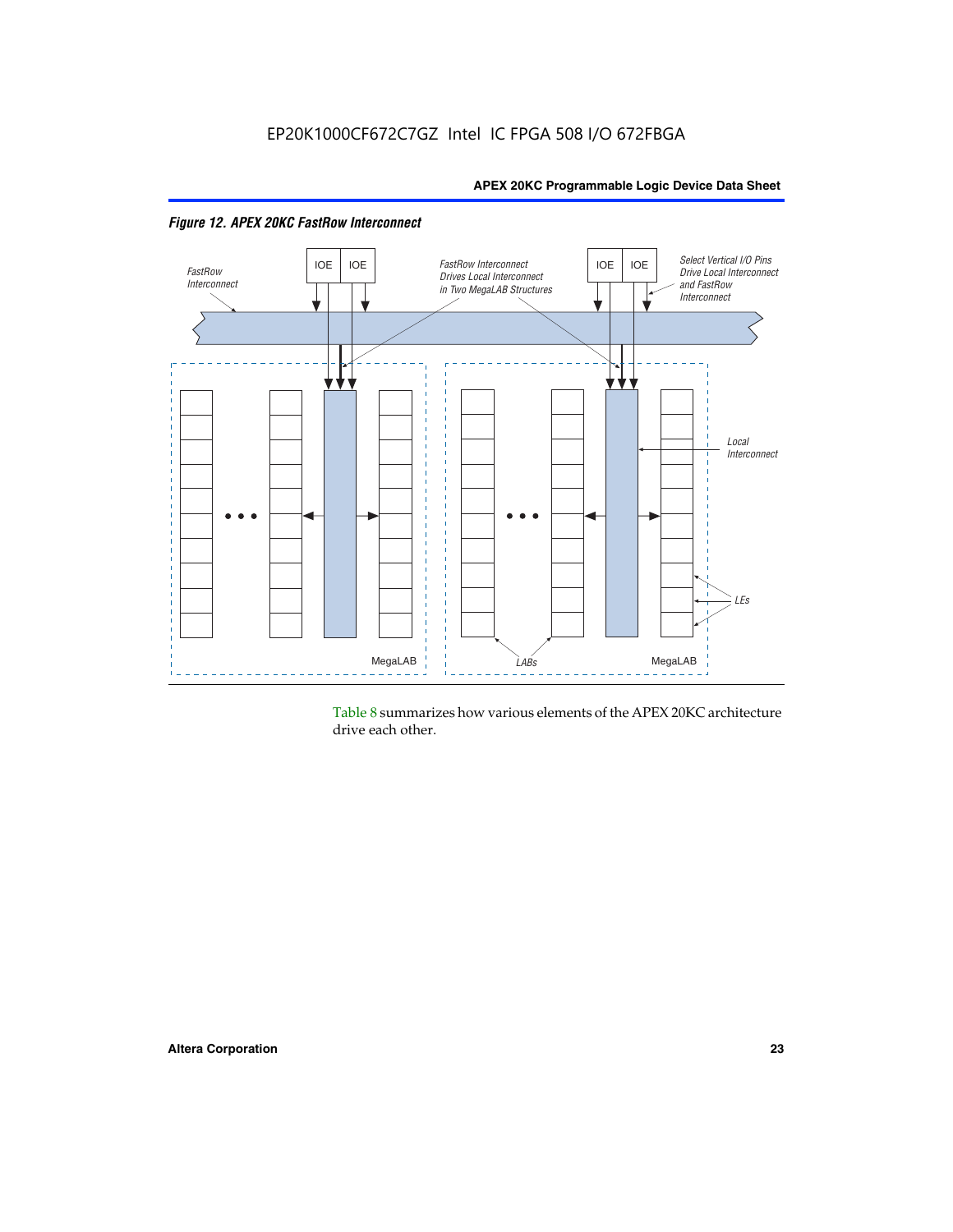### EP20K1000CF672C7GZ Intel IC FPGA 508 I/O 672FBGA

#### **APEX 20KC Programmable Logic Device Data Sheet**

| Table 8. APEX 20KC Routing Scheme   |                          |                     |              |              |                       |                         |                                                |                                            |                                       |
|-------------------------------------|--------------------------|---------------------|--------------|--------------|-----------------------|-------------------------|------------------------------------------------|--------------------------------------------|---------------------------------------|
| <b>Source</b>                       | <b>Destination</b>       |                     |              |              |                       |                         |                                                |                                            |                                       |
|                                     | <b>Row</b><br>$I/O P$ in | Column<br>$I/O$ Pin | LE           | <b>ESB</b>   | Local<br>Interconnect | MegaLAB<br>Interconnect | <b>Row</b><br><b>FastTrack</b><br>Interconnect | Column<br><b>FastTrack</b><br>Interconnect | <b>FastRow</b><br><b>Interconnect</b> |
| Row I/O pin                         |                          |                     |              |              | $\checkmark$          | $\checkmark$            | $\checkmark$                                   | $\checkmark$                               |                                       |
| Column I/O<br>pin                   |                          |                     |              |              |                       |                         |                                                | $\checkmark$                               | $\checkmark$                          |
| $\mathsf{LE}\,$                     |                          |                     |              |              | $\checkmark$          | $\checkmark$            | $\checkmark$                                   | $\checkmark$                               |                                       |
| <b>ESB</b>                          |                          |                     |              |              | $\checkmark$          | $\checkmark$            | $\checkmark$                                   | $\checkmark$                               |                                       |
| Local<br>interconnect               | $\checkmark$             | $\checkmark$        | $\checkmark$ | $\checkmark$ |                       |                         |                                                |                                            |                                       |
| MegaLAB<br>interconnect             |                          |                     |              |              | $\checkmark$          |                         |                                                |                                            |                                       |
| Row<br>FastTrack<br>interconnect    |                          |                     |              |              |                       | $\checkmark$            |                                                | $\checkmark$                               |                                       |
| Column<br>FastTrack<br>interconnect |                          |                     |              |              |                       | $\checkmark$            | $\checkmark$                                   |                                            |                                       |
| FastRow<br>interconnect             |                          |                     |              |              | $\checkmark$          |                         |                                                |                                            |                                       |

#### **Product-Term Logic**

The product-term portion of the MultiCore architecture is implemented with the ESB. The ESB can be configured to act as a block of macrocells on an ESB-by-ESB basis. Each ESB is fed by 32 inputs from the adjacent local interconnect; therefore, it can be driven by the MegaLAB interconnect or the adjacent LAB. Also, nine ESB macrocells feed back into the ESB through the local interconnect for higher performance. Dedicated clock pins, global signals, and additional inputs from the local interconnect drive the ESB control signals.

In product-term mode, each ESB contains 16 macrocells. Each macrocell consists of two product terms and a programmable register. Figure 13 shows the ESB in product-term mode.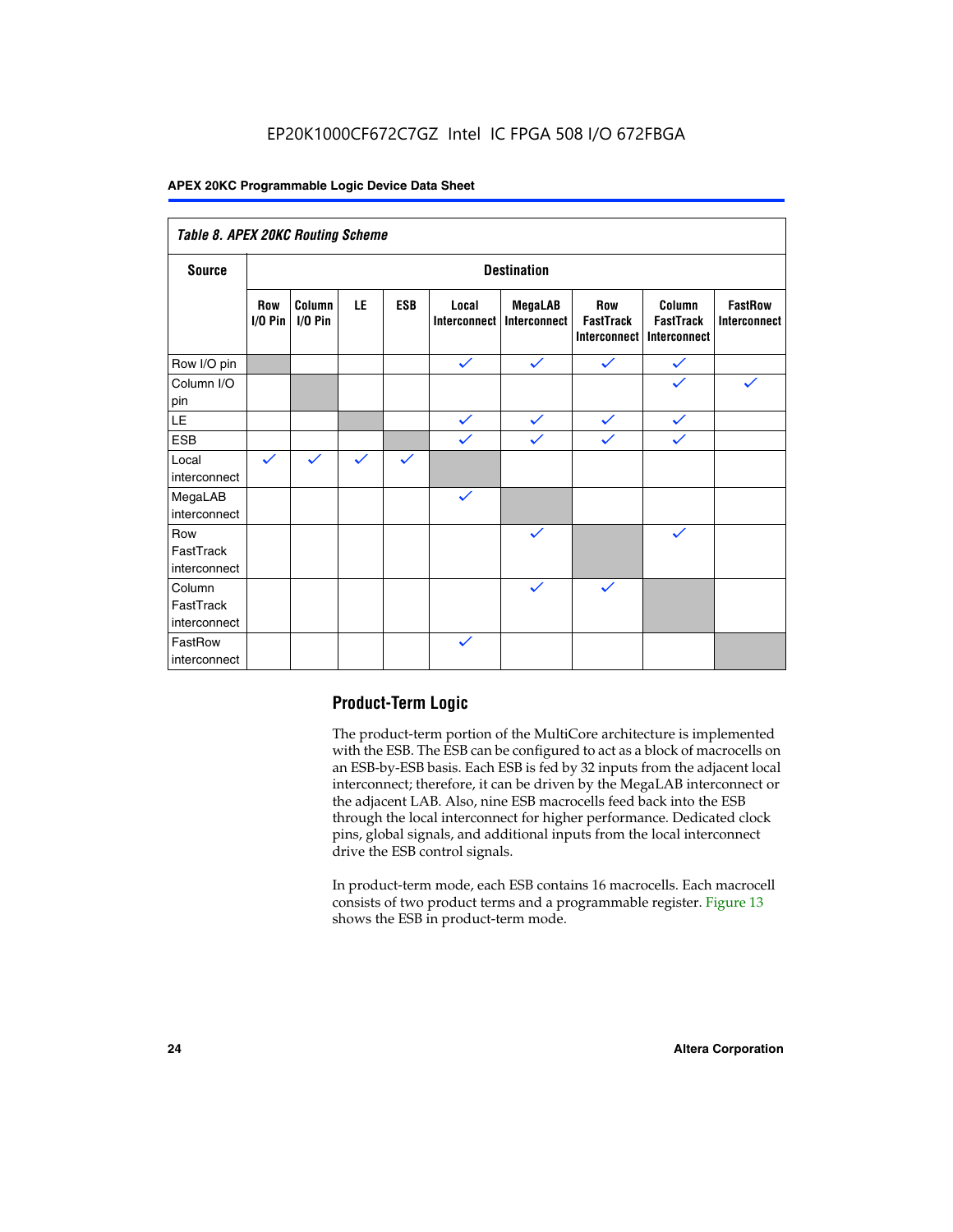

#### *Figure 13. Product-Term Logic in ESB*

#### *Macrocells*

APEX 20KC macrocells can be configured individually for either sequential or combinatorial logic operation. The macrocell consists of three functional blocks: the logic array, the product-term select matrix, and the programmable register.

Combinatorial logic is implemented in the product terms. The productterm select matrix allocates these product terms for use as either primary logic inputs (to the OR and XOR gates) to implement combinatorial functions, or as parallel expanders to be used to increase the logic available to another macrocell. One product term can be inverted; the Quartus II software uses this feature to perform De Morgan's inversion for more efficient implementation of wide OR functions. The Quartus II Compiler can use a NOT-gate push-back technique to emulate an asynchronous preset. Figure 14 shows the APEX 20KC macrocell.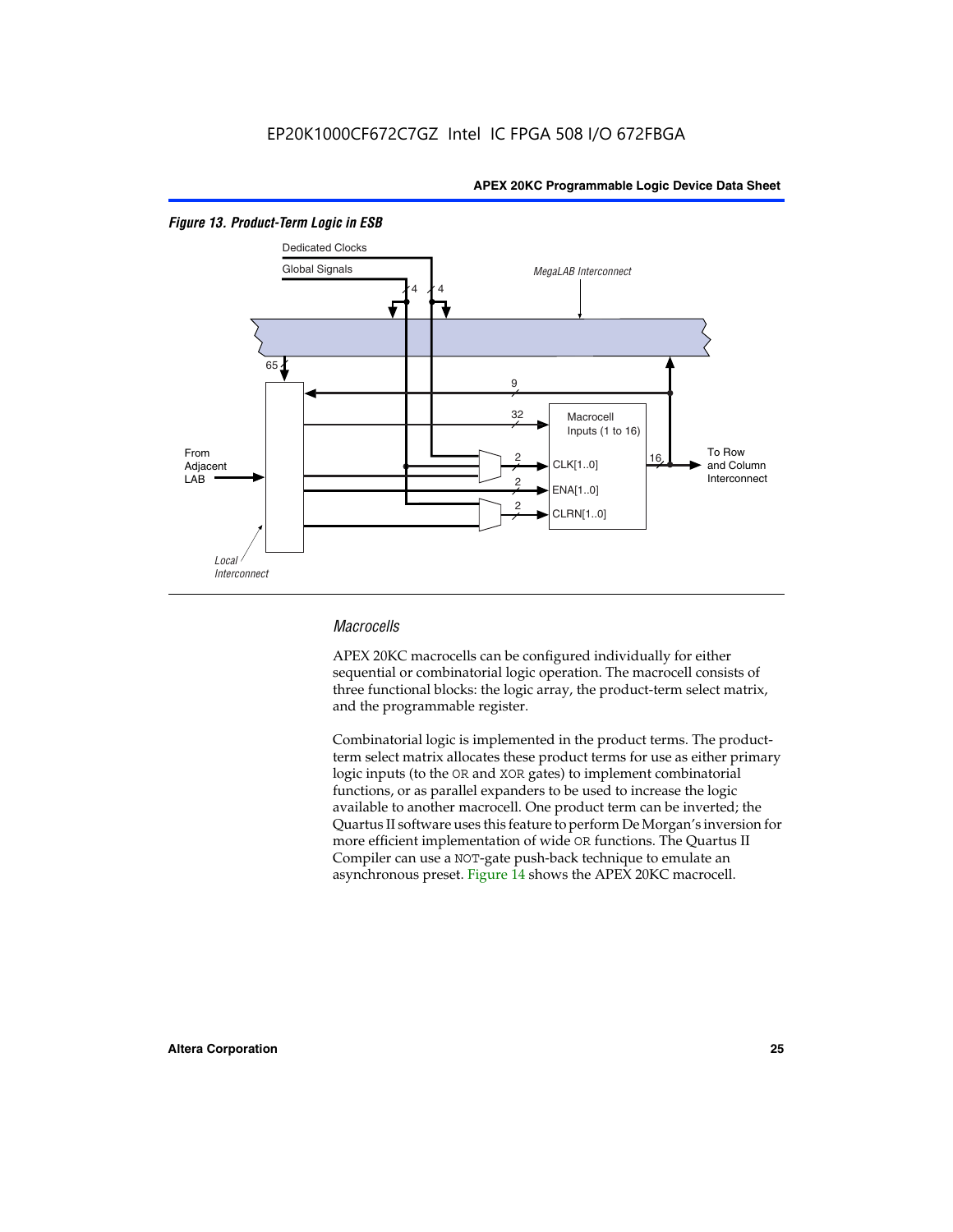

#### *Figure 14. APEX 20KC Macrocell*

For registered functions, each macrocell register can be programmed individually to implement D, T, JK, or SR operation with programmable clock control. The register can be bypassed for combinatorial operation. During design entry, the designer specifies the desired register type; the Quartus II software then selects the most efficient register operation for each registered function to optimize resource utilization. The Quartus II software or other synthesis tools can also select the most efficient register operation automatically when synthesizing HDL designs.

Each programmable register can be clocked by one of two ESB-wide clocks. The ESB-wide clocks can be generated from device dedicated clock pins, global signals, or local interconnect. Each clock also has an associated clock enable, generated from the local interconnect. The clock and clock enable signals are related for a particular ESB; any macrocell using a clock also uses the associated clock enable.

If both the rising and falling edges of a clock are used in an ESB, both ESB-wide clock signals are used.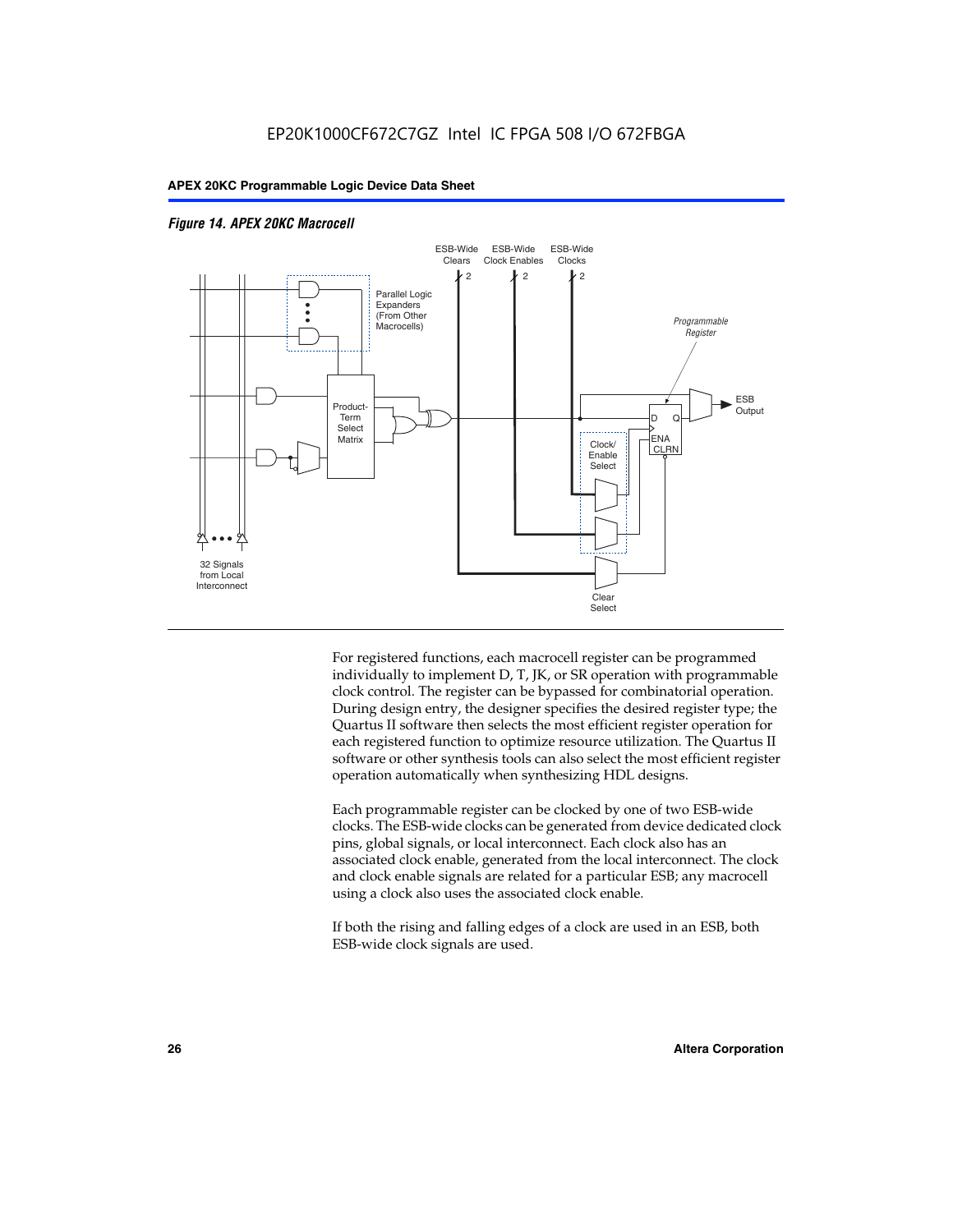The programmable register also supports an asynchronous clear function. Within the ESB, two asynchronous clears are generated from global signals and the local interconnect. Each macrocell can either choose between the two asynchronous clear signals or choose to not be cleared. Either of the two clear signals can be inverted within the ESB. Figure 15 shows the ESB control logic when implementing product-terms.





#### *Parallel Expanders*

Parallel expanders are unused product terms that can be allocated to a neighboring macrocell to implement fast, complex logic functions. Parallel expanders allow up to 32 product terms to feed the macrocell OR logic directly, with two product terms provided by the macrocell and 30 parallel expanders provided by the neighboring macrocells in the ESB.

CLK2 CLKENA2 CLK1 CLKENA1 CLR2 CLR1

The Quartus II Compiler can allocate up to 15 sets of up to two parallel expanders per set to the macrocells automatically. Each set of two parallel expanders incurs a small, incremental timing delay. Figure 16 shows the APEX 20KC parallel expanders.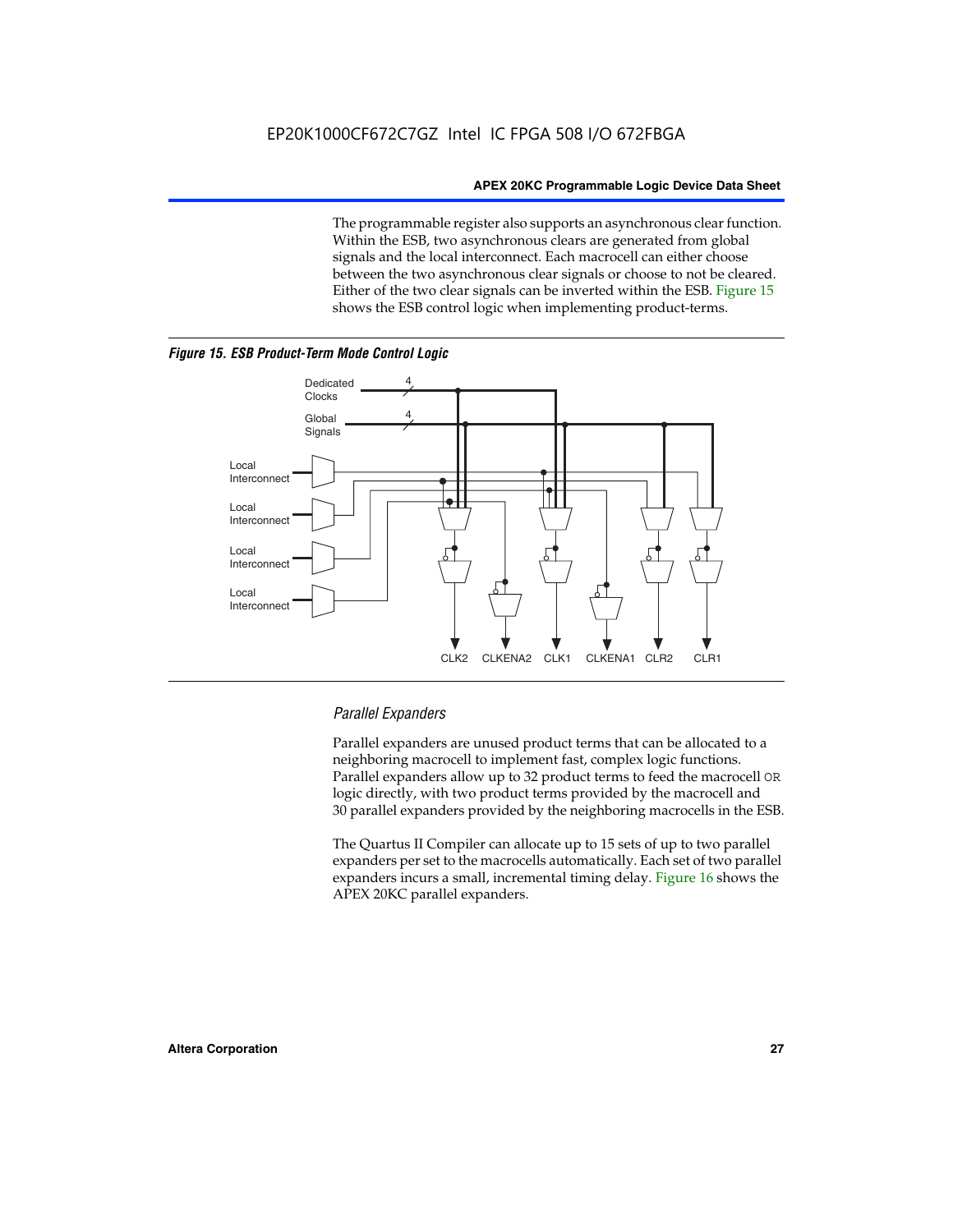



## **Embedded System Block**

The ESB can implement various types of memory blocks, including dual-port RAM, ROM, FIFO, and CAM blocks. The ESB includes input and output registers; the input registers synchronize writes, and the output registers can pipeline designs to improve system performance. The ESB offers a dual-port mode, which supports simultaneous reads and writes at two different clock frequencies. Figure 17 shows the ESB block diagram.



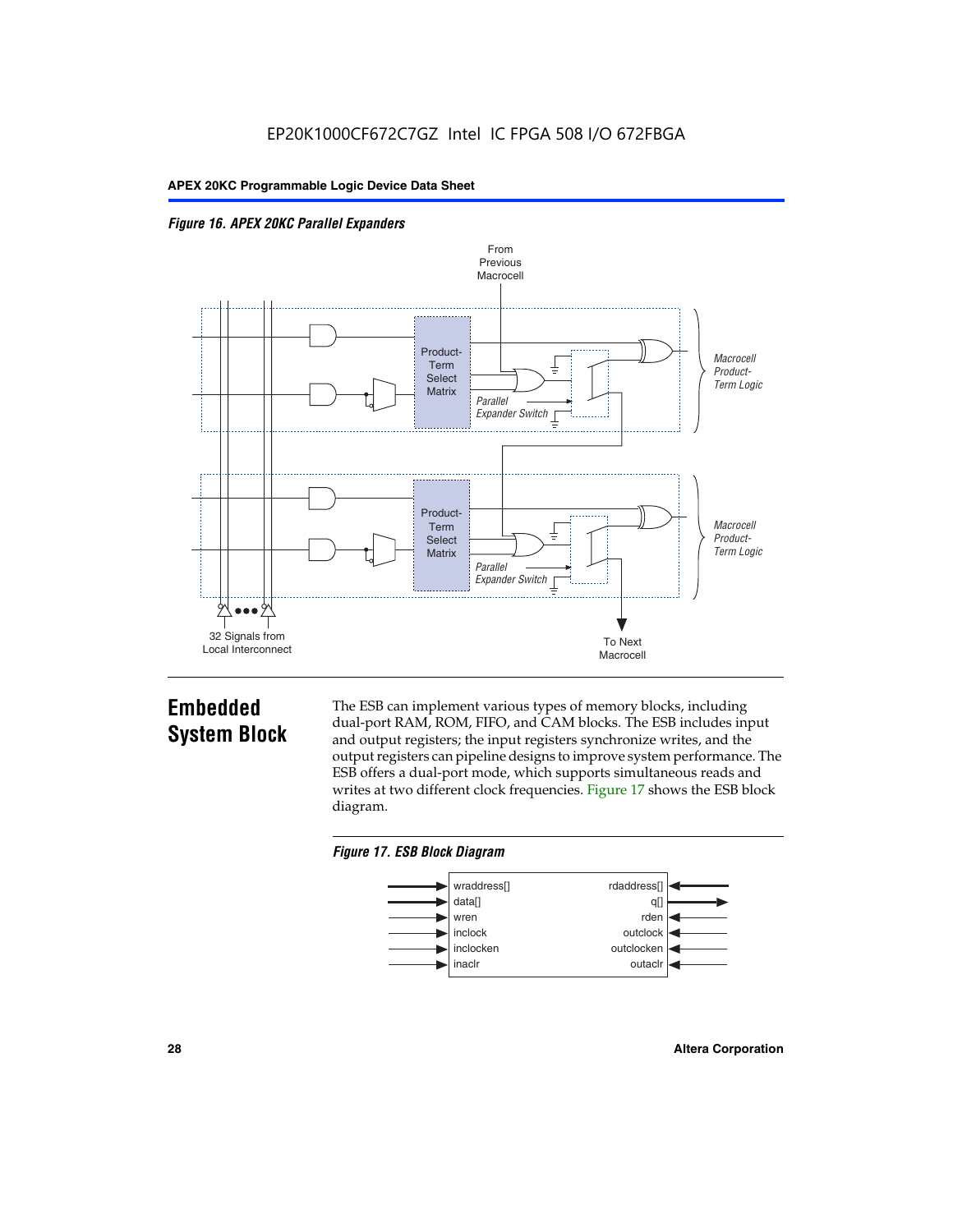ESBs can implement synchronous RAM, which is easier to use than asynchronous RAM. A circuit using asynchronous RAM must generate the RAM write enable (WE) signal, while ensuring that its data and address signals meet setup and hold time specifications relative to the WE signal. In contrast, the ESB's synchronous RAM generates its own WE signal and is self-timed with respect to the global clock. Circuits using the ESB's selftimed RAM must only meet the setup and hold time specifications of the global clock.

ESB inputs are driven by the adjacent local interconnect, which in turn can be driven by the FastTrack or MegaLAB interconnect. Because the ESB can be driven by the local interconnect, an adjacent LE can drive it directly for fast memory access. ESB outputs drive the FastTrack and MegaLAB interconnects. In addition, ten ESB outputs, nine of which are unique output lines, drive the local interconnect for fast connection to adjacent LEs or for fast feedback product-term logic.

When implementing memory, each ESB can be configured in any of the following sizes:  $128 \times 16$ ,  $256 \times 8$ ,  $512 \times 4$ ,  $1,024 \times 2$ , or  $2,048 \times 1$ . By combining multiple ESBs, the Quartus II software implements larger memory blocks automatically. For example, two  $128 \times 16$  RAM blocks can be combined to form a  $128 \times 32$  RAM block, and two  $512 \times 4$  RAM blocks can be combined to form a  $512 \times 8$  RAM block. Memory performance does not degrade for memory blocks up to 2,048 words deep. Each ESB can implement a 2,048-word-deep memory; the ESBs are used in parallel, eliminating the need for any external control logic and its associated delays.

To create a high-speed memory block that is more than 2,048 words deep, ESBs drive tri-state lines. Each tri-state line connects all ESBs in a column of MegaLAB structures, and drives the MegaLAB interconnect and row and column FastTrack interconnect throughout the column. Each ESB incorporates a programmable decoder to activate the tri-state driver appropriately. For instance, to implement 8,192-word-deep memory, four ESBs are used. Eleven address lines drive the ESB memory, and two more drive the tri-state decoder. Depending on which 2,048-word memory page is selected, the appropriate ESB driver is turned on, driving the output to the tri-state line. The Quartus II software automatically combines ESBs with tri-state lines to form deeper memory blocks. The internal tri-state control logic is designed to avoid internal contention and floating lines. See Figure 18.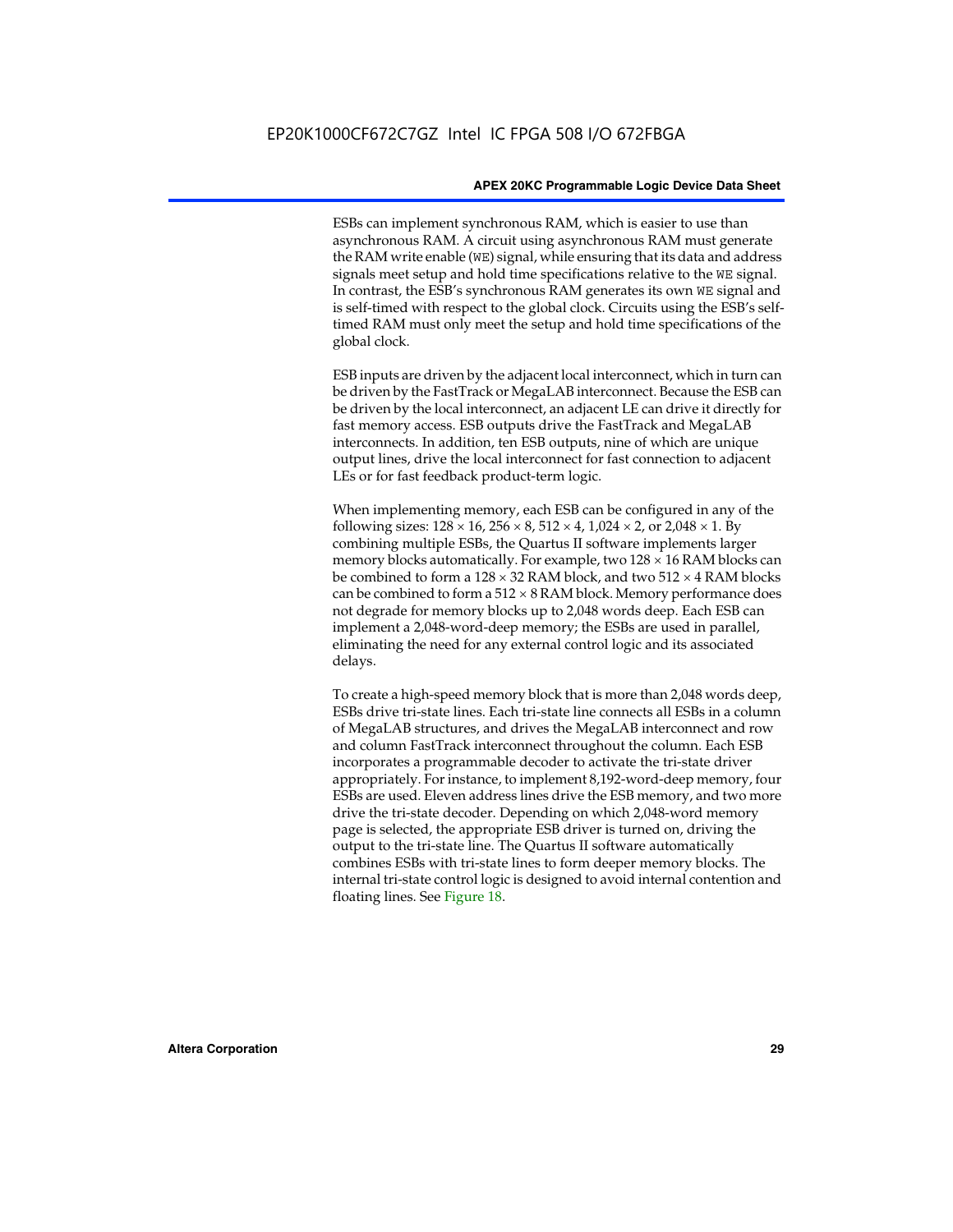



The ESB implements two forms of dual-port memory: read/write clock mode and input/output clock mode. The ESB can also be used for bidirectional, dual-port memory applications in which two ports read or write simultaneously. To implement this type of dual-port memory, two ESBs are used to support two simultaneous reads or writes.

The ESB can also use Altera megafunctions to implement dual-port RAM applications where both ports can read or write, as shown in Figure 19.



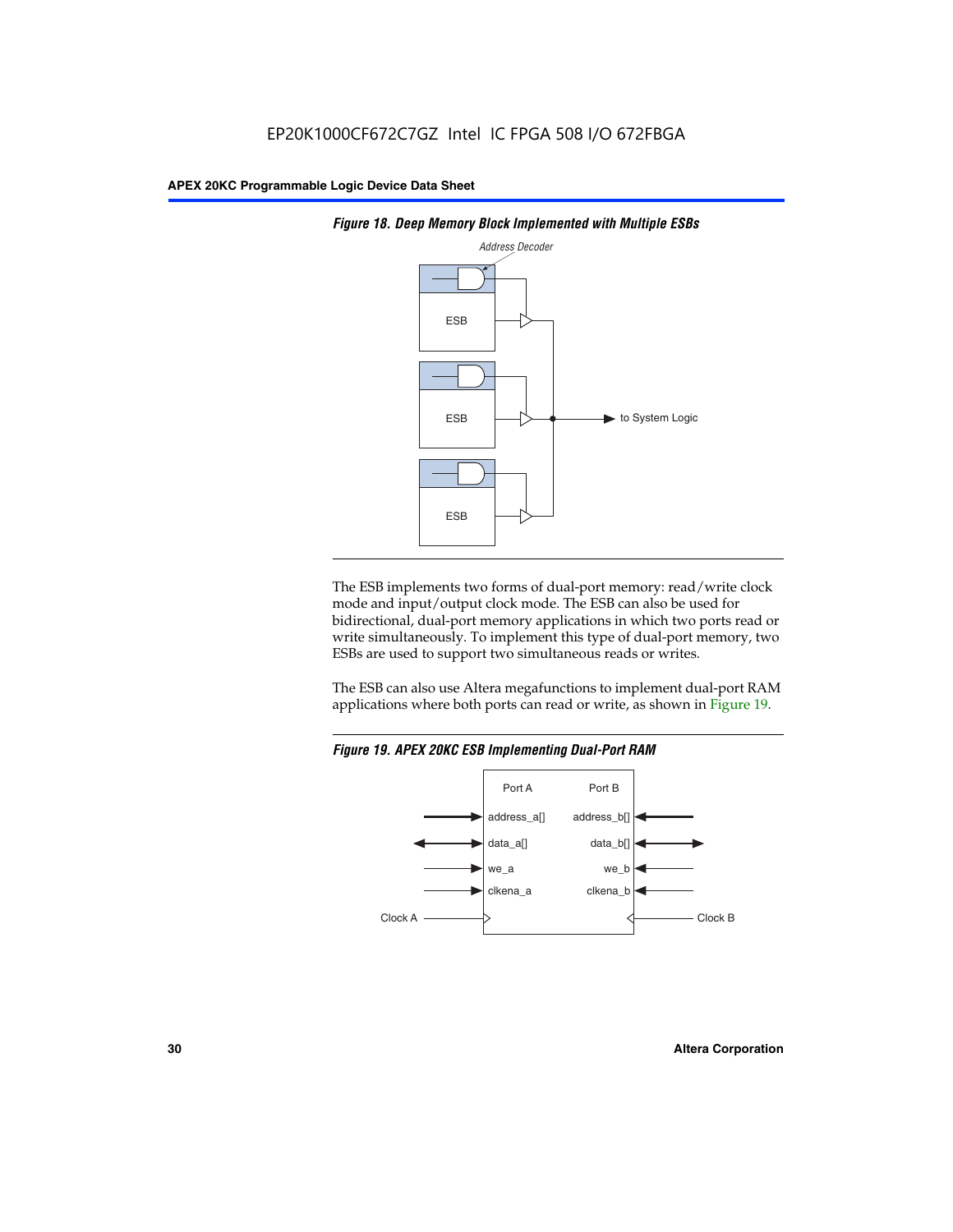#### **Read/Write Clock Mode**

The read/write clock mode contains two clocks. One clock controls all registers associated with writing: data input, WE, and write address. The other clock controls all registers associated with reading: read enable (RE), read address, and data output. The ESB also supports clock enable and asynchronous clear signals; these signals also control the read and write registers independently. Read/write clock mode is commonly used for applications where reads and writes occur at different system frequencies. Figure 20 shows the ESB in read/write clock mode.



*Figure 20. ESB in Read/Write Clock Mode Note (1)*

*Note to Figure 20:*

(1) All registers can be cleared asynchronously by ESB local interconnect signals, global signals, or the chip-wide reset.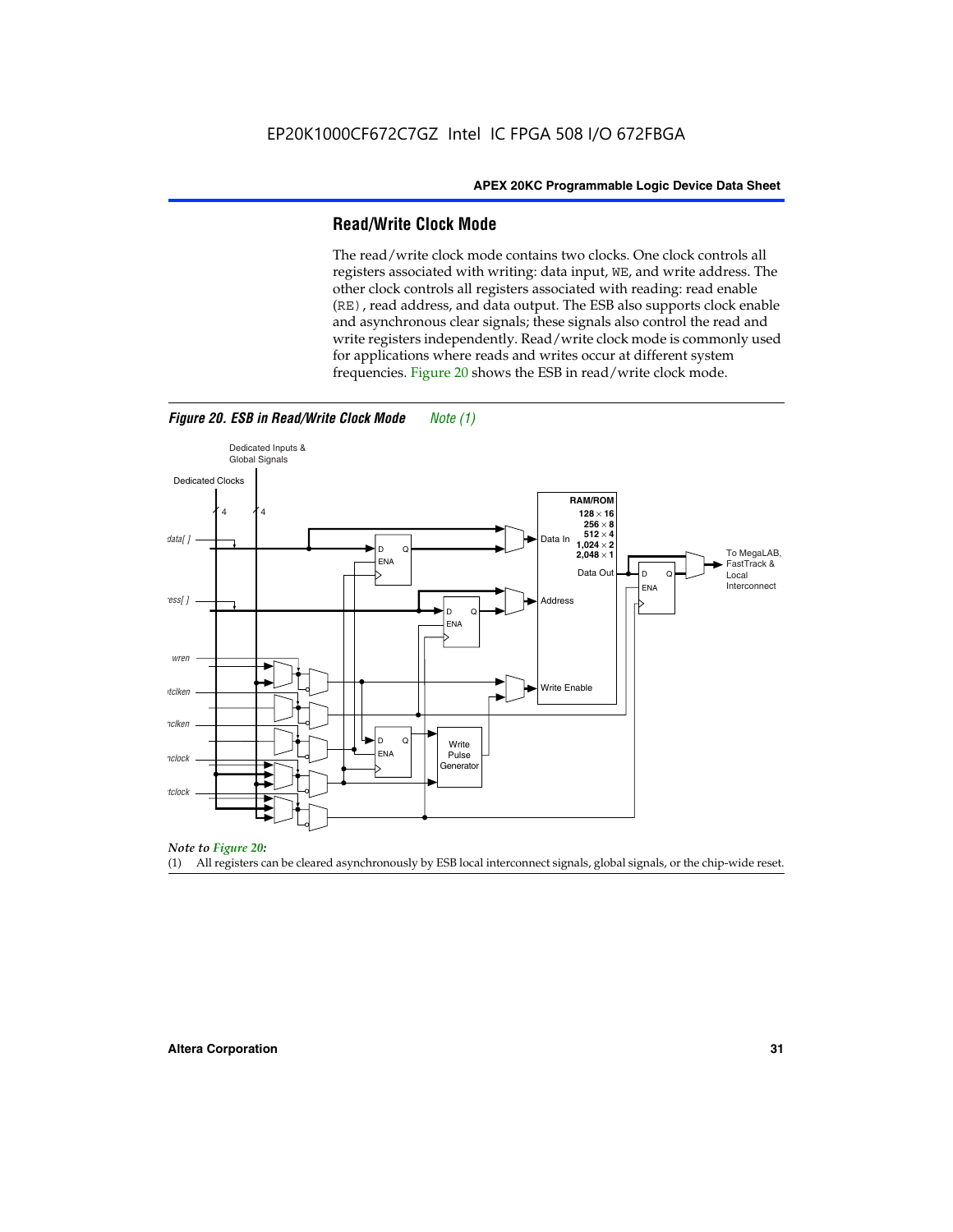#### **Input/Output Clock Mode**

The input/output clock mode contains two clocks. One clock controls all registers for inputs into the ESB: data input, WE, RE, read address, and write address. The other clock controls the ESB data output registers. The ESB also supports clock enable and asynchronous clear signals; these signals also control the reading and writing of registers independently. Input/output clock mode is commonly used for applications where the reads and writes occur at the same system frequency, but require different clock enable signals for the input and output registers. Figure 21 shows the ESB in input/output clock mode.





#### *Note to Figure 21:*

(1) All registers can be cleared asynchronously by ESB local interconnect signals, global signals, or the chip-wide reset.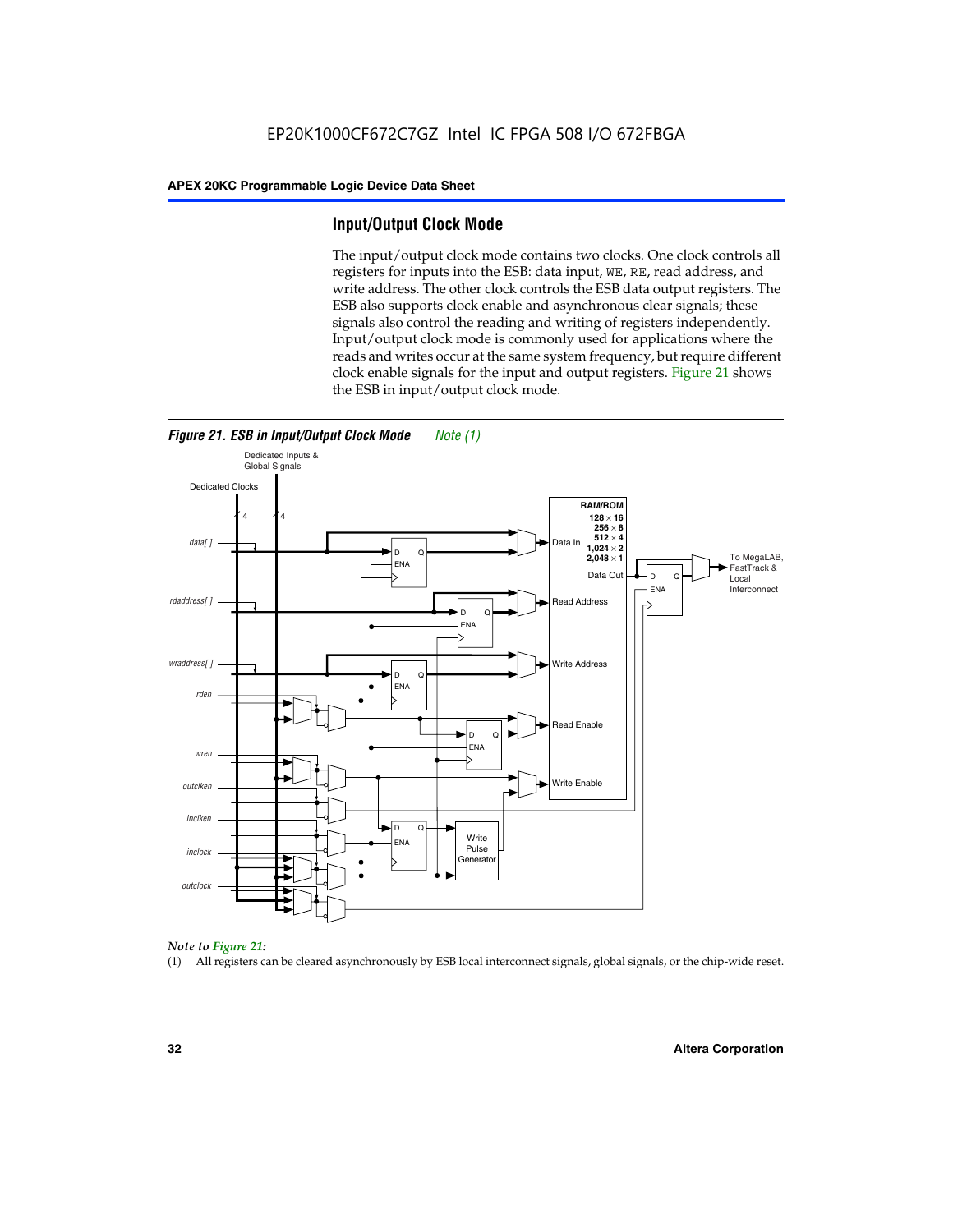#### **Single-Port Mode**

The APEX 20KC ESB also supports a single-port mode, which is used when simultaneous reads and writes are not required. See Figure 22.



#### *Note toFigure 22:*

(1) All registers can be asynchronously cleared by ESB local interconnect signals, global signals, or the chip-wide reset.

#### **Content-Addressable Memory**

In APEX 20KC devices, the ESB can implement CAM. CAM can be thought of as the inverse of RAM. When read, RAM outputs the data for a given address. Conversely, CAM outputs an address for a given data word. For example, if the data FA12 is stored in address 14, the CAM outputs 14 when FA12 is driven into it.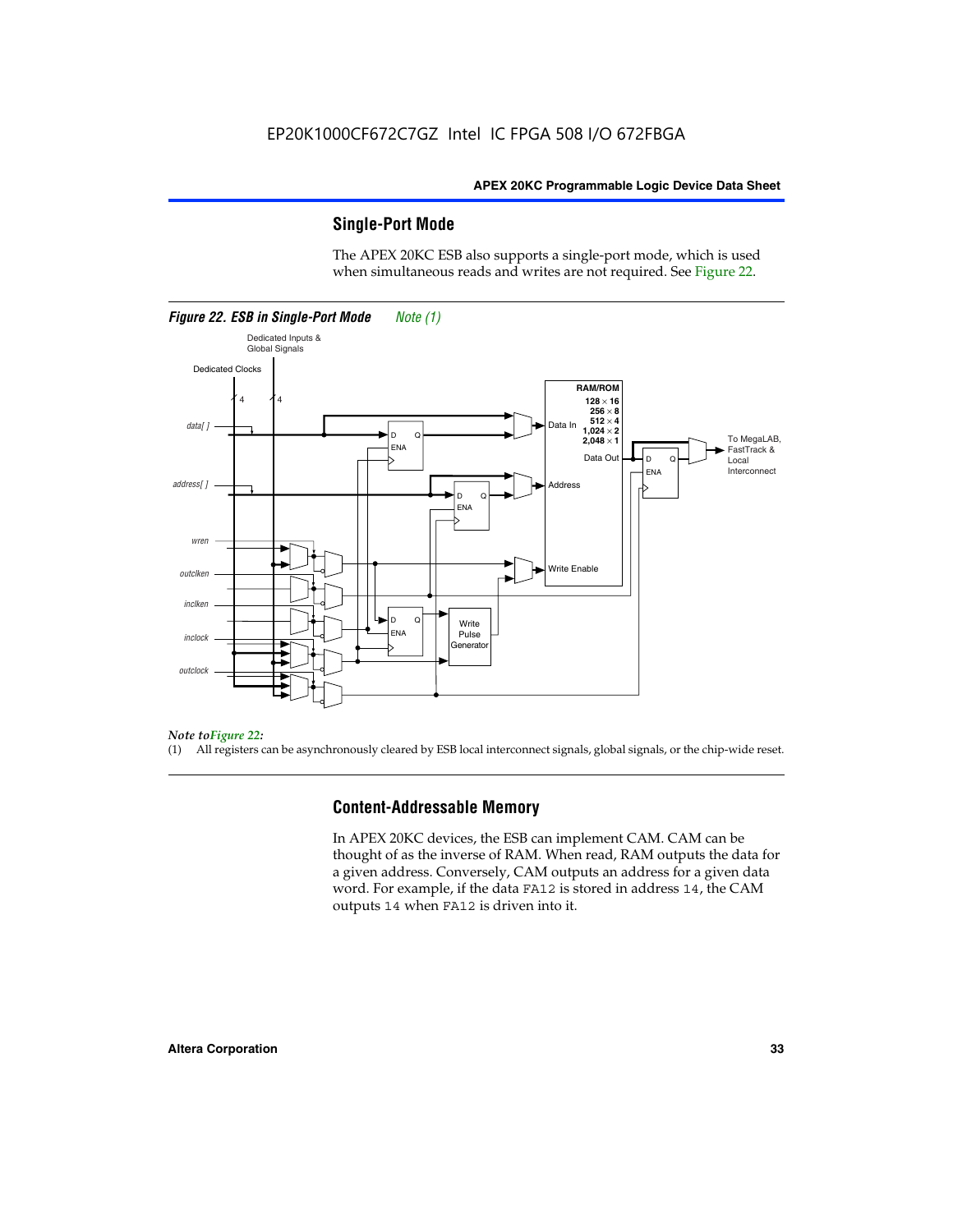CAM is used for high-speed search operations. When searching for data within a RAM block, the search is performed serially. Thus, finding a particular data word can take many cycles. CAM searches all addresses in parallel and outputs the address storing a particular word. When a match is found, a match flag is set high. Figure 23 shows the CAM block diagram.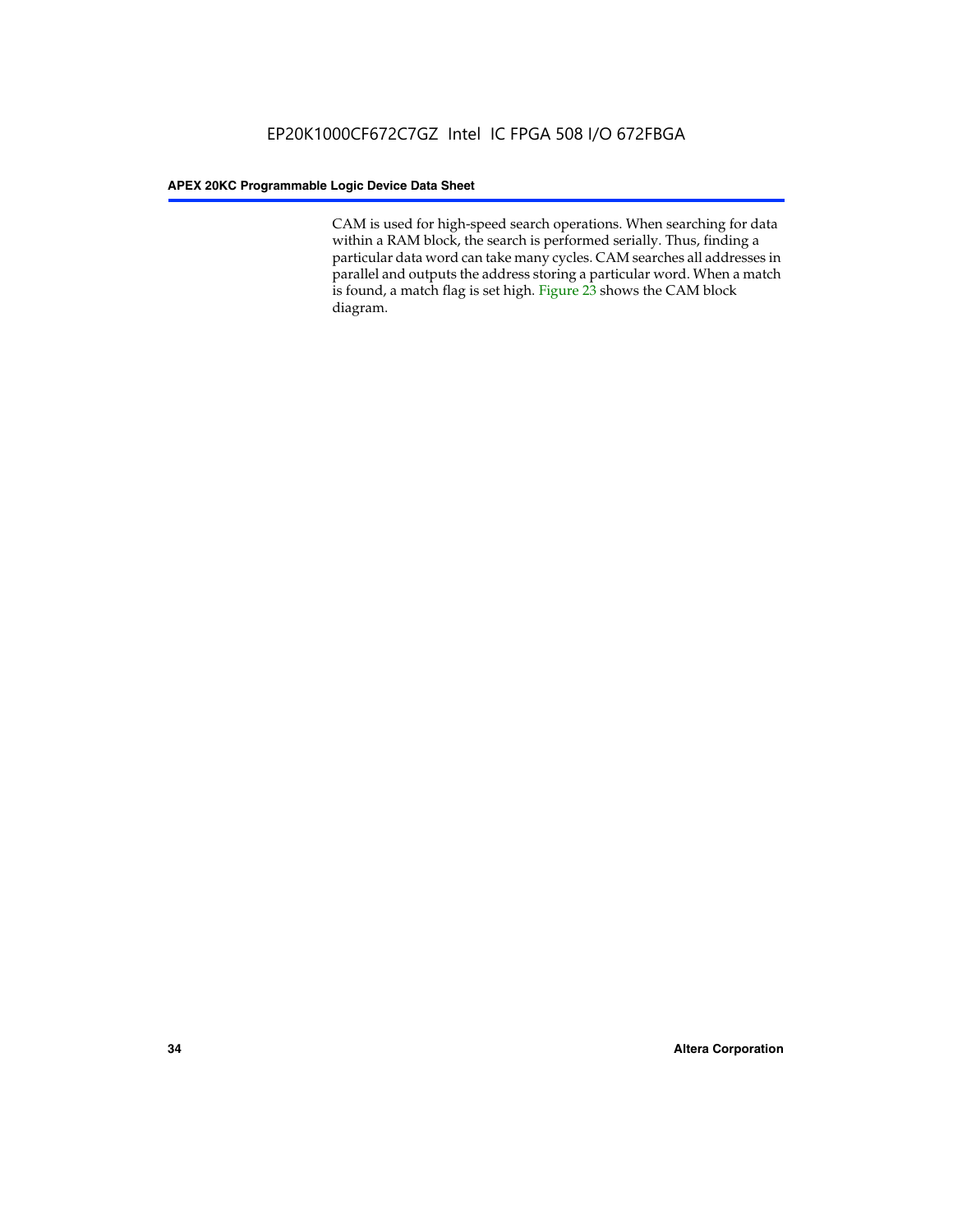

#### *Figure 23. APEX 20KC CAM Block Diagram*

CAM can be used in any application requiring high-speed searches, such as networking, communications, data compression, and cache management.

The APEX 20KC on-chip CAM provides faster system performance than traditional discrete CAM. Integrating CAM and logic into the APEX 20KC device eliminates off-chip and on-chip delays, improving system performance.

When in CAM mode, the ESB implements 32-word, 32-bit CAM. Wider or deeper CAM can be implemented by combining multiple CAMs with some ancillary logic implemented in LEs. The Quartus II software combines ESBs and LEs automatically to create larger CAMs.

CAM supports writing "don't care" bits into words of the memory. The "don't care" bit can be used as a mask for CAM comparisons; any bit set to "don't care" has no effect on matches.

The output of the CAM can be encoded or unencoded. When encoded, the ESB outputs an encoded address of the data's location. For instance, if the data is located in address 12, the ESB output is 12. When unencoded, the ESB uses its 16 outputs to show the location of the data over two clock cycles. In this case, if the data is located in address 12, the 12th output line goes high. When using unencoded outputs, two clock cycles are required to read the output because a 16-bit output bus is used to show the status of 32 words.

The encoded output is better suited for designs that ensure duplicate data is not written into the CAM. If duplicate data is written into two locations, the CAM's output will be incorrect. If the CAM may contain duplicate data, the unencoded output is a better solution; CAM with unencoded outputs can distinguish multiple data locations.

CAM can be pre-loaded with data during configuration, or it can be written during system operation. In most cases, two clock cycles are required to write each word into CAM. When "don't care" bits are used, a third clock cycle is required.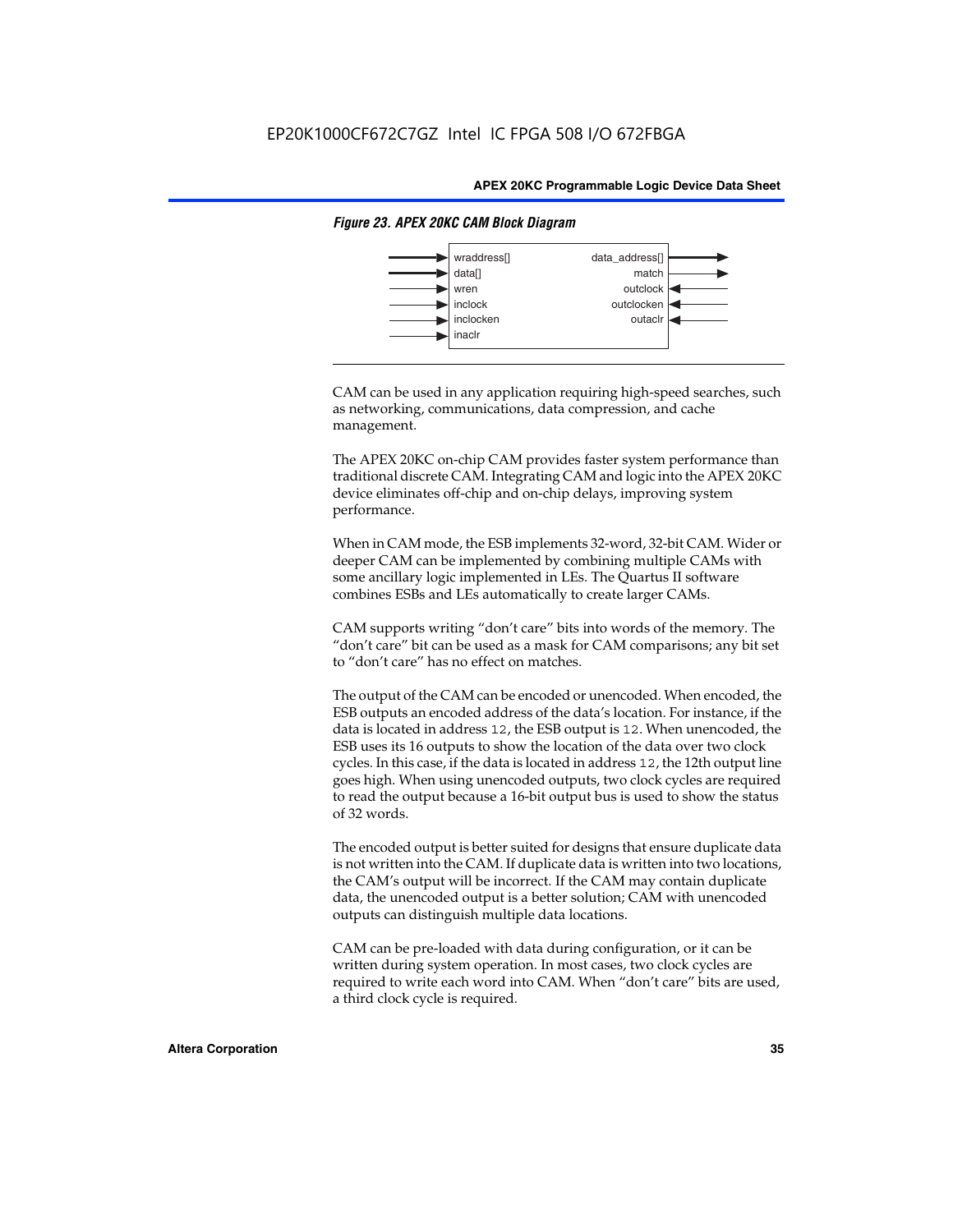

For more information on APEX 20KC devices and CAM, see *Application Note 119 (Implementing High-Speed Search Applications with APEX CAM).*

# **Driving Signals to the ESB**

ESBs provide flexible options for driving control signals. Different clocks can be used for the ESB inputs and outputs. Registers can be inserted independently on the data input, data output, read address, write address, WE, and RE signals. The global signals and the local interconnect can drive the WE and RE signals. The global signals, dedicated clock pins, and local interconnect can drive the ESB clock signals. Because the LEs drive the local interconnect, the LEs can control the WE and RE signals and the ESB clock, clock enable, and asynchronous clear signals. Figure 24 shows the ESB control signal generation logic.





An ESB is fed by the local interconnect, which is driven by adjacent LEs (for high-speed connection to the ESB) or the MegaLAB interconnect. The ESB can drive the local, MegaLAB, or FastTrack interconnect routing structure to drive LEs and IOEs in the same MegaLAB structure or anywhere in the device.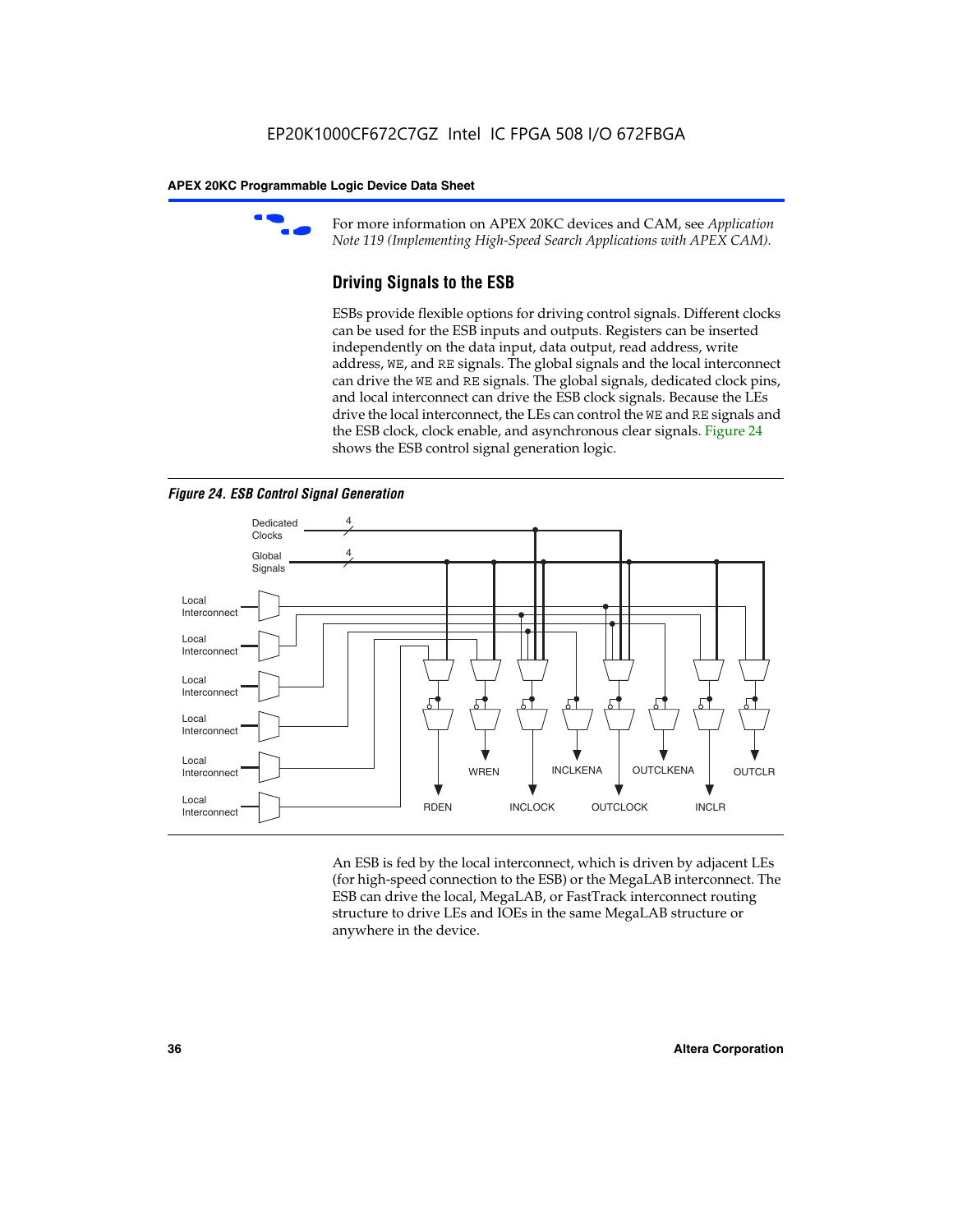# **Implementing Logic in ROM**

In addition to implementing logic with product terms, the ESB can implement logic functions when it is programmed with a read-only pattern during configuration, creating a large LUT. With LUTs, combinatorial functions are implemented by looking up the results, rather than by computing them. This implementation of combinatorial functions can be faster than using algorithms implemented in general logic, a performance advantage that is further enhanced by the fast access times of ESBs. The large capacity of ESBs enables designers to implement complex functions in one logic level without the routing delays associated with linked LEs or distributed RAM blocks. Parameterized functions such as LPM functions can take advantage of the ESB automatically. Further, the Quartus II software can implement portions of a design with ESBs where appropriate.

# **Programmable Speed/Power Control**

APEX 20KC ESBs offer a high-speed mode that supports very fast operation on an ESB-by-ESB basis. When high speed is not required, this feature can be turned off to reduce the ESB's power dissipation by up to 50%. ESBs that run at low power incur a nominal timing delay adder. This Turbo  $Bit^{TM}$  option is available for ESBs that implement product-term logic or memory functions. An ESB that is not used will be powered down so that it does not consume DC current.

Designers can program each ESB in the APEX 20KC device for either high-speed or low-power operation. As a result, speed-critical paths in the design can run at high speed, while the remaining paths operate at reduced power.

**I/O Structure** The APEX 20KC IOE contains a bidirectional I/O buffer and a register that can be used either as an input register for external data requiring fast setup times or as an output register for data requiring fast clock-to-output performance. IOEs can be used as input, output, or bidirectional pins.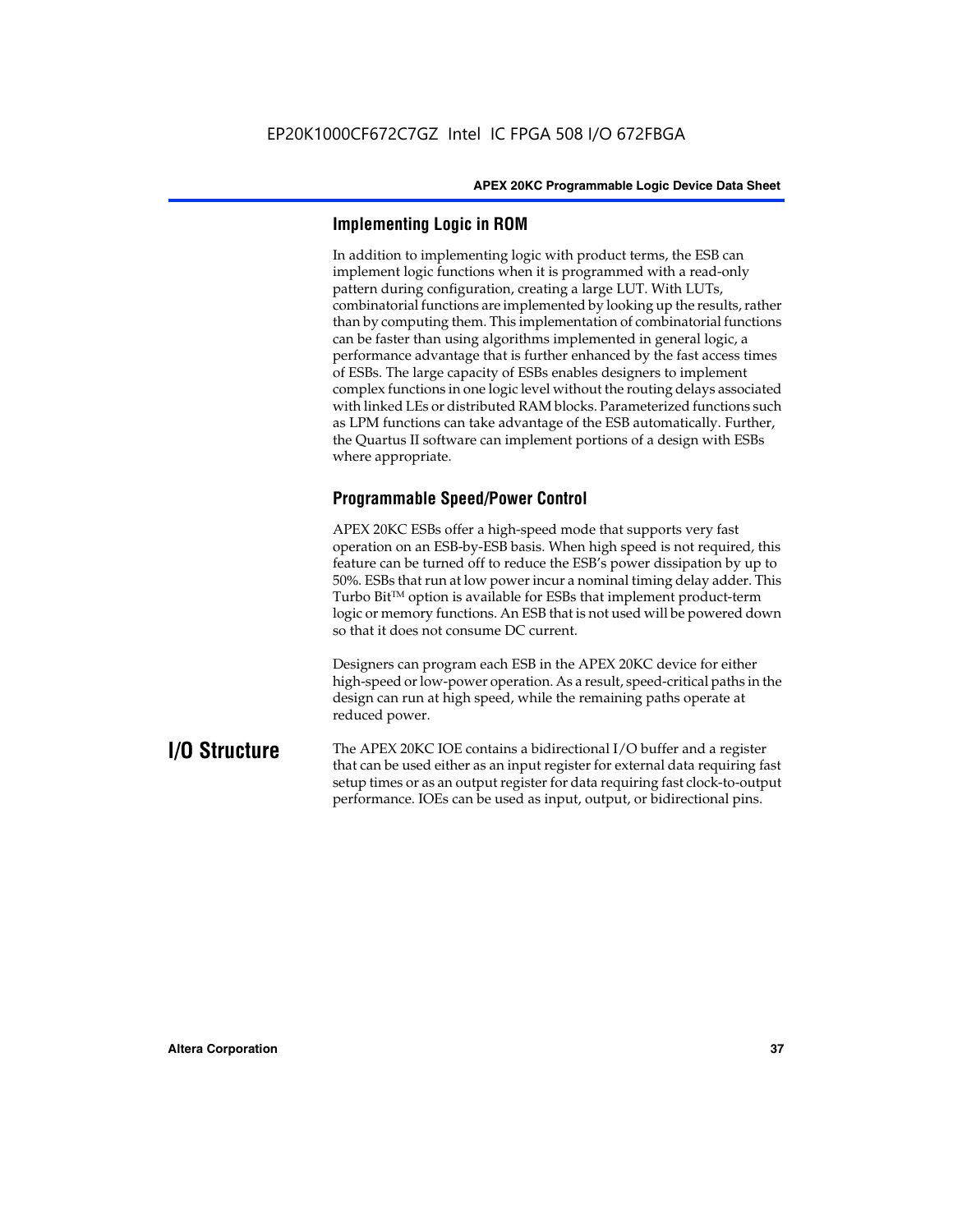APEX 20KC devices include an enhanced IOE, which drives the FastRow interconnect. The FastRow interconnect connects a column I/O pin directly to the LAB local interconnect within two MegaLAB structures. This feature provides fast setup times for pins that drive high fan-outs with complex logic, such as PCI designs. For fast bidirectional I/O timing, LE registers using local routing can improve setup times and OE timing. The APEX 20KC IOE also includes direct support for open-drain operation, giving faster clock-to-output for open-drain signals. Some programmable delays in the APEX 20KC IOE offer multiple levels of delay to fine-tune setup and hold time requirements. The Quartus II Compiler sets these delays by default to minimize setup time while providing a zero hold time.

The Quartus II Compiler uses the programmable inversion option to invert signals from the row and column interconnect automatically where appropriate. Because the APEX 20KC IOE offers one output enable per pin, the Quartus II Compiler can emulate open-drain operation efficiently.

The APEX 20KC IOE includes programmable delays that can be activated to ensure zero hold times, minimum clock-to-output times, input IOE register-to-core register transfers, or core-to-output IOE register transfers. A path in which a pin directly drives a register may require the delay to ensure zero hold time, whereas a path in which a pin drives a register through combinatorial logic may not require the delay.

Table 9 describes the APEX 20KC programmable delays and their logic options in the Quartus II software.

| Table 9. APEX 20KC Programmable Delay Chains |                                         |  |  |  |
|----------------------------------------------|-----------------------------------------|--|--|--|
| <b>Programmable Delay</b>                    | <b>Quartus II Logic Option</b>          |  |  |  |
| Input pin to core delay                      | Decrease input delay to internal cells  |  |  |  |
| Input pin to input register delay            | Decrease input delay to input registers |  |  |  |
| Core to output register delay                | Decrease input delay to output register |  |  |  |
| Output register $t_{\rm CO}$ delay           | Increase delay to output pin            |  |  |  |
| Clock enable delay                           | Increase clock enable delay             |  |  |  |

The Quartus II Compiler can program these delays automatically to minimize setup time while providing a zero hold time.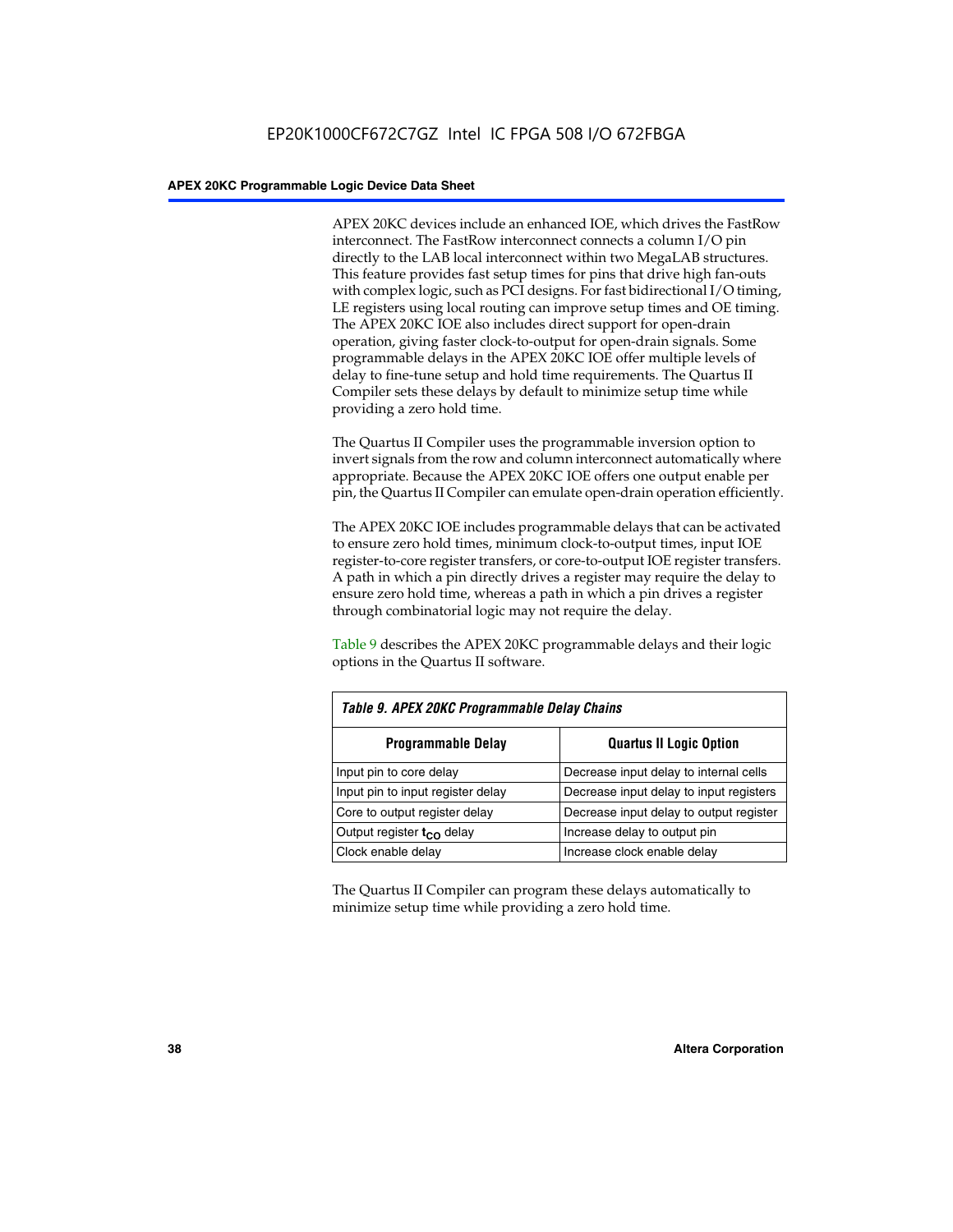The register in the APEX 20KC IOE can be programmed to power-up high or low after configuration is complete. If it is programmed to power-up low, an asynchronous clear can control the register. If it is programmed to power-up high, an asynchronous preset can control the register. This feature is useful for cases where the APEX 20KC device controls an activelow input or another device; it prevents inadvertent activation of the input upon power-up.

Figure 25 shows how fast bidirectional I/O pins are implemented in APEX 20KC devices. This feature is useful for cases where the APEX 20KC device controls an active-low input or another device; it prevents inadvertent activation of the input upon power-up.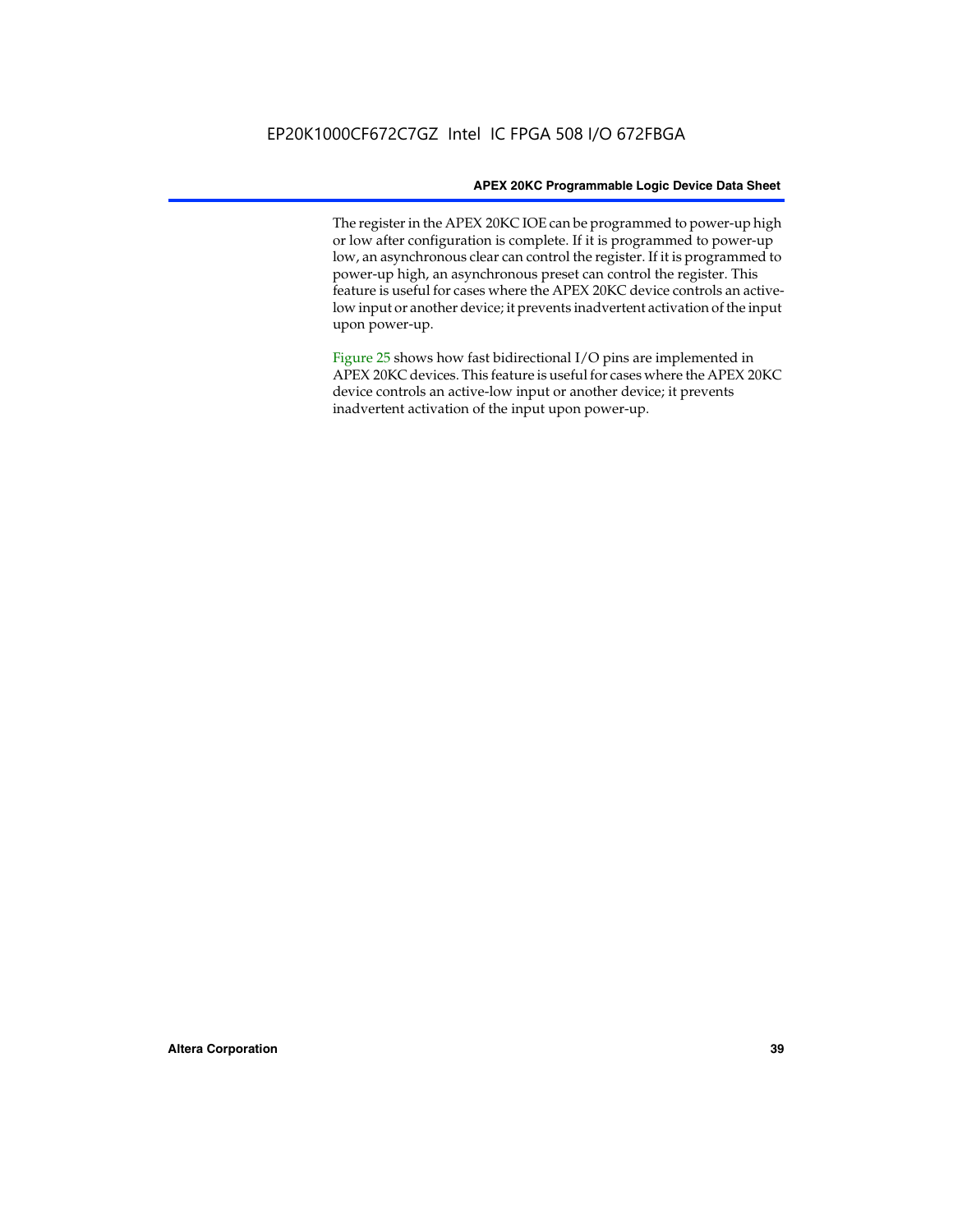# *Figure 25. APEX 20KC Bidirectional I/O Registers Notes (1), (2)*

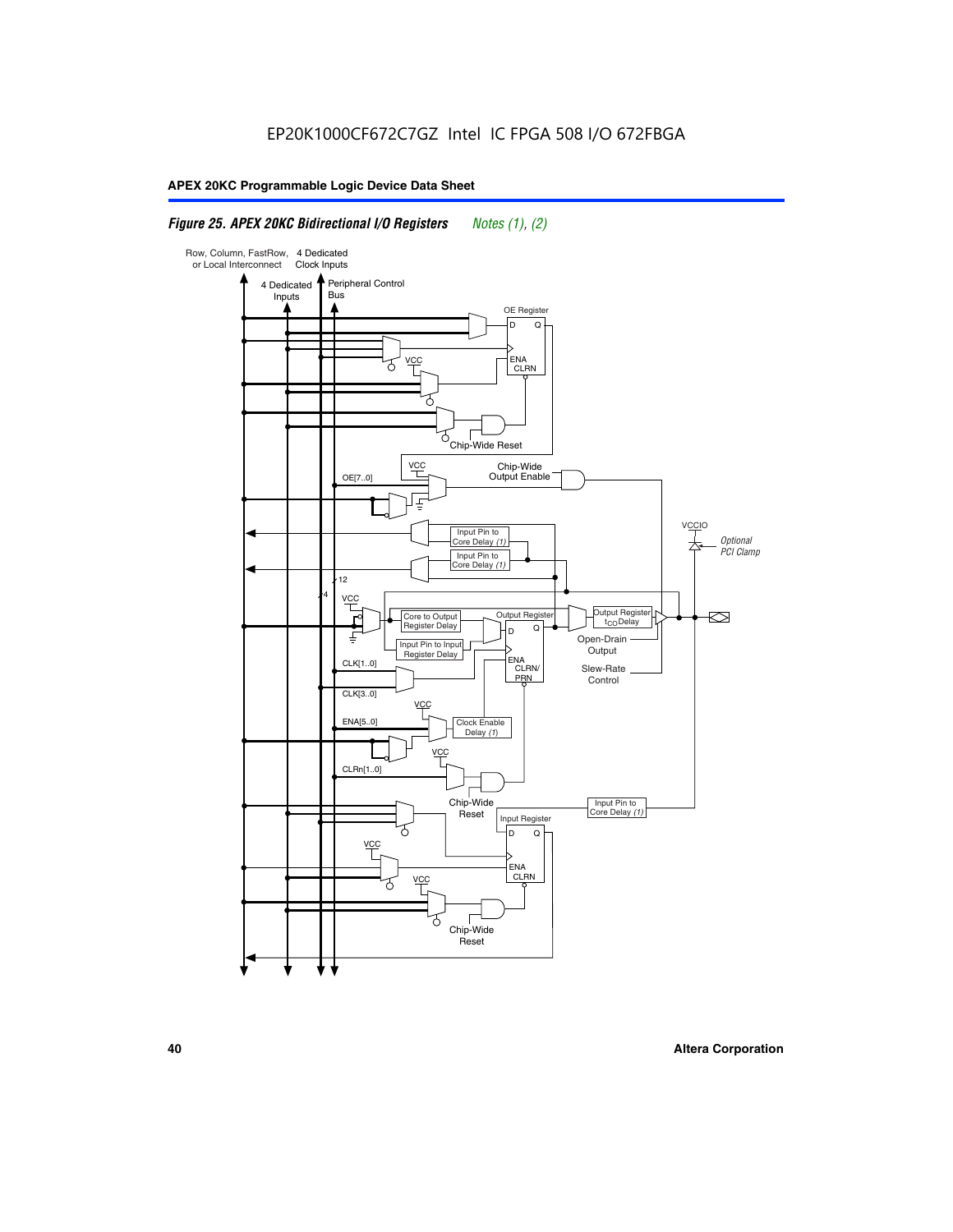*Notes to Figure 25:*

- (1) This programmable delay has four settings: off and three levels of delay.<br>(2) The output enable and input registers are LE registers in the LAB adjacer
- The output enable and input registers are LE registers in the LAB adjacent to the bidirectional pin.

Each IOE drives a row, column, MegaLAB, or local interconnect when used as an input or bidirectional pin. A row IOE can drive a local, MegaLAB, row, and column interconnect; a column IOE can drive the column interconnect. Figure 26 shows how a row IOE connects to the interconnect.



*Figure 26. Row IOE Connection to the Interconnect*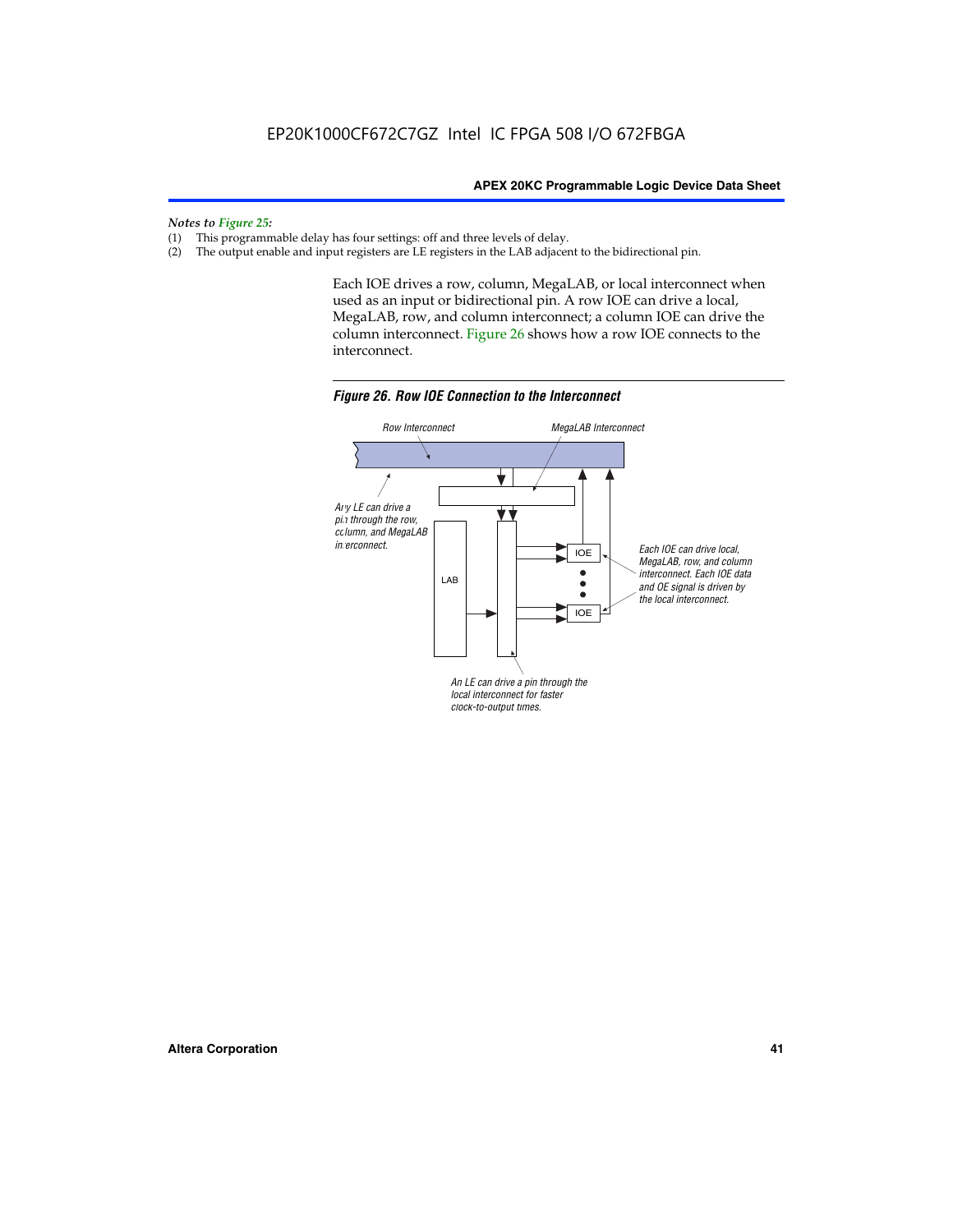Figure 27 shows how a column IOE connects to the interconnect.

### *Figure 27. Column IOE Connection to the Interconnect*



# **Dedicated Fast I/O Pins**

APEX 20KC devices incorporate an enhancement to support bidirectional pins with high internal fan-out such as PCI control signals. These pins are called dedicated fast I/O pins (FAST1, FAST2, FAST3, and FAST4) and replace dedicated inputs. These pins can be used for fast clock, clear, or high fan-out logic signal distribution. They also can drive out. The dedicated fast I/O pin data output and tri-state control are driven by local interconnect from the adjacent MegaLAB for high speed.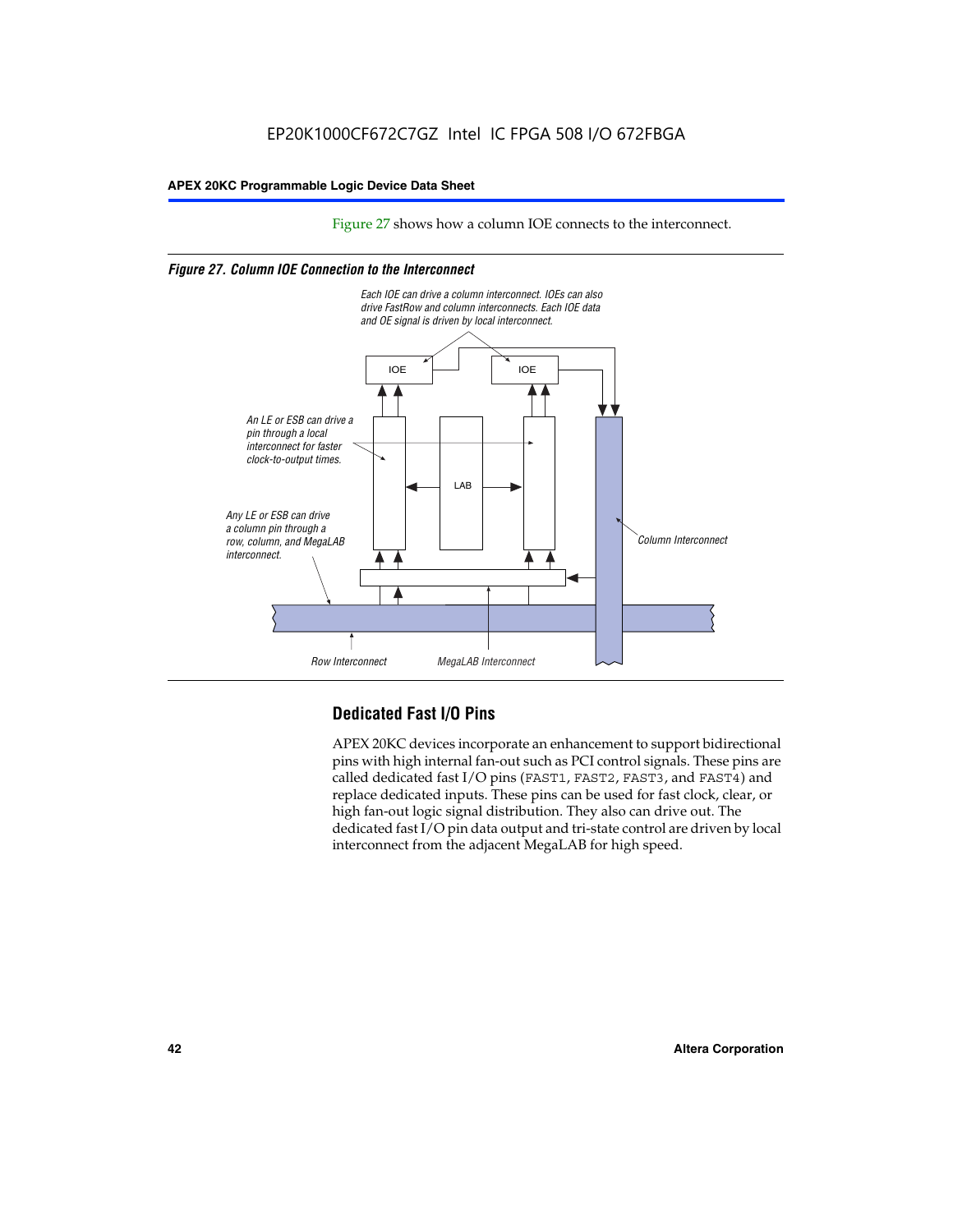# **Advanced I/O Standard Support**

APEX 20KC IOEs support the following I/O standards: LVTTL, LVCMOS, 1.8-V I/O, 2.5-V I/O, 3.3-V PCI, PCI-X, 3.3-V AGP, LVDS, LVPECL, GTL+, CTT, HSTL Class I, SSTL-3 Class I and II, and SSTL-2 Class I and II.



For more information on I/O standards supported by APEX 20KC devices, see *Application Note 117 (Using Selectable I/O Standards in Altera Devices)*.

The APEX 20KC device contains eight I/O banks. In QFP packages, the banks are linked to form four I/O banks. The I/O banks directly support all standards except LVDS and LVPECL. All I/O banks can support LVDS and LVPECL at up to 156 Mbps per channel with the addition of external resistors. In addition, one block within a bank contains circuitry to support high-speed True-LVDS and LVPECL inputs, and another block within a bank supports high-speed True-LVDS and LVPECL outputs. The LVDS blocks support all of the I/O standards. Each I/O bank has its own VCCIO pins. A single device can support 1.8-V, 2.5-V, and 3.3-V interfaces; each bank can support a different standard independently. Each bank can also use a separate  $V_{REF}$  level so that each bank can support any of the terminated standards (such as SSTL-3) independently. Within a bank, any one of the terminated standards can be supported. EP20K400C and larger APEX 20KC devices support the LVDS interface for data pins (EP20K200C devices support LVDS clock pins, but not data pins). EP20K400C and EP20K600C devices support LVDS for data pins at up to 840 Mbps per channel. EP20K1000C devices support LVDS on 16 channels at up to 750 Mbps.

Each bank can support multiple standards with the same VCCIO for output pins. Each bank can support one voltage-referenced I/O standard, but it can support multiple I/O standards with the same VCCIO voltage level. For example, when VCCIO is 3.3 V, a bank can support LVTTL, LVCMOS, 3.3-V PCI, and SSTL-3 for inputs and outputs.

When the LVDS banks are not used for the LVDS I/O standard, they support all of the other I/O standards. Figure 28 shows the arrangement of the APEX 20KC I/O banks.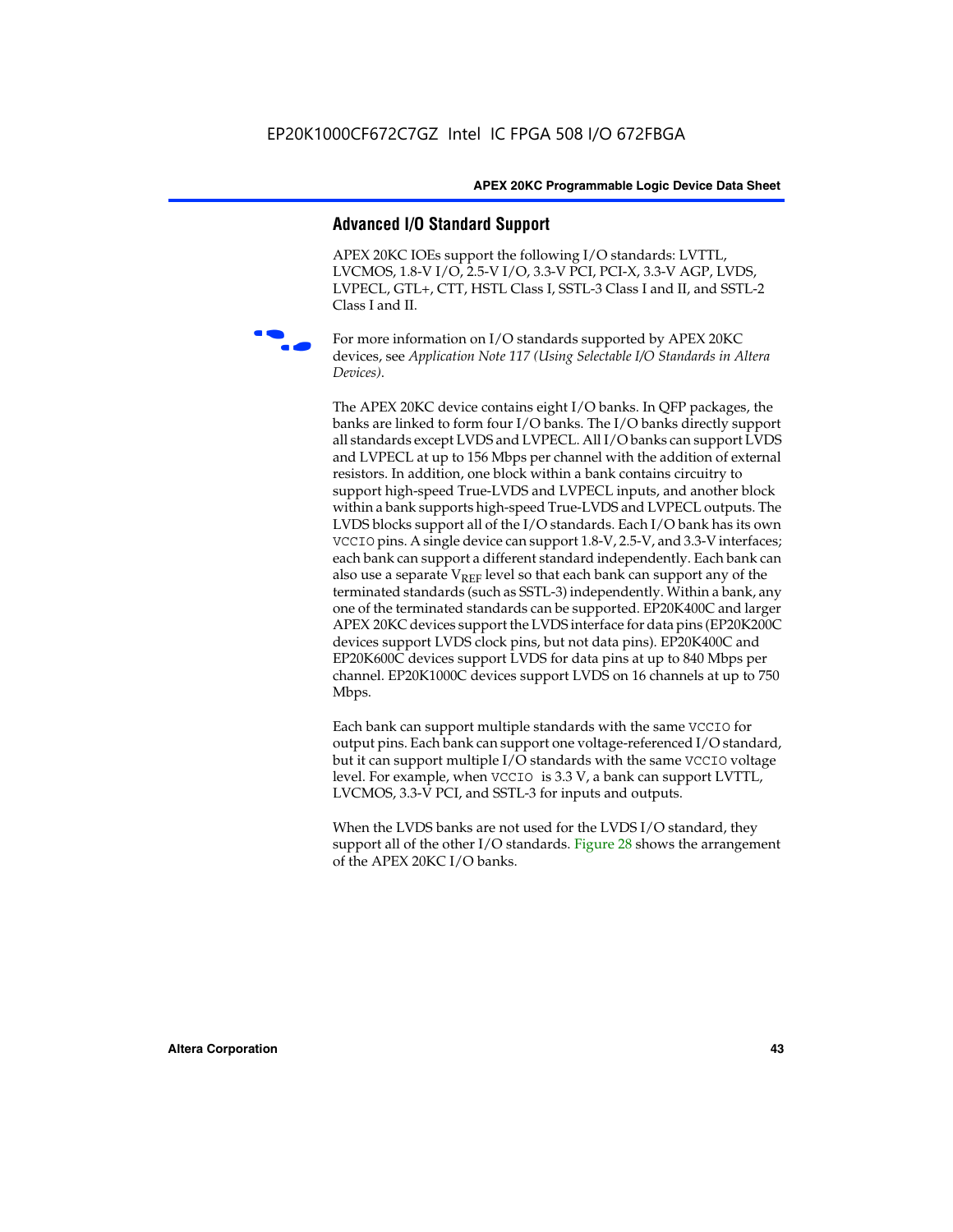## *Figure 28. APEX 20KC I/O Banks LVDS Input Block (2) (1) LVDS Output Block (2) (1) Individual Power Bus I/O Bank 8 I/O Bank 1 I/O Bank 2 I/O Bank 3 I/O Bank 4 I/O Bank 6 I/O Bank 5 I/O Bank 7 Regular I/O Banks Support* ■ *LVPECL* ■ *LVTTL* ■ *LVCMOS* ■ *2.5 V* ■ *1.8 V* ■ *3.3-V PCI* ■ *GTL+* ■ *HSTL* ■ *SSTL-2 Class I and II* ■ *SSTL-3 Class I and II* ■ *CTT* ■ *AGP*

### *Notes to Figure 28:*

- (1) For more information on placing I/O pins in LVDS blocks, refer to the "Guidelines for Using LVDS Blocks" section in *Application Note 120 (Using LVDS in APEX 20KE Devices)*.
- (2) If the LVDS input and output blocks are not used for LVDS, they can support all of the I/O standards and can be used as input, output, or bidirectional pins with  $V_{\text{CCIO}}$  set to 3.3 V, 2.5 V, or 1.8 V.

# **Power Sequencing & Hot Socketing**

Because APEX 20KC devices can be used in a mixed-voltage environment, they have been designed specifically to tolerate any possible power-up sequence. Therefore, the  $V_{\text{CCIO}}$  and  $V_{\text{CCINT}}$  power supplies may be powered in any order.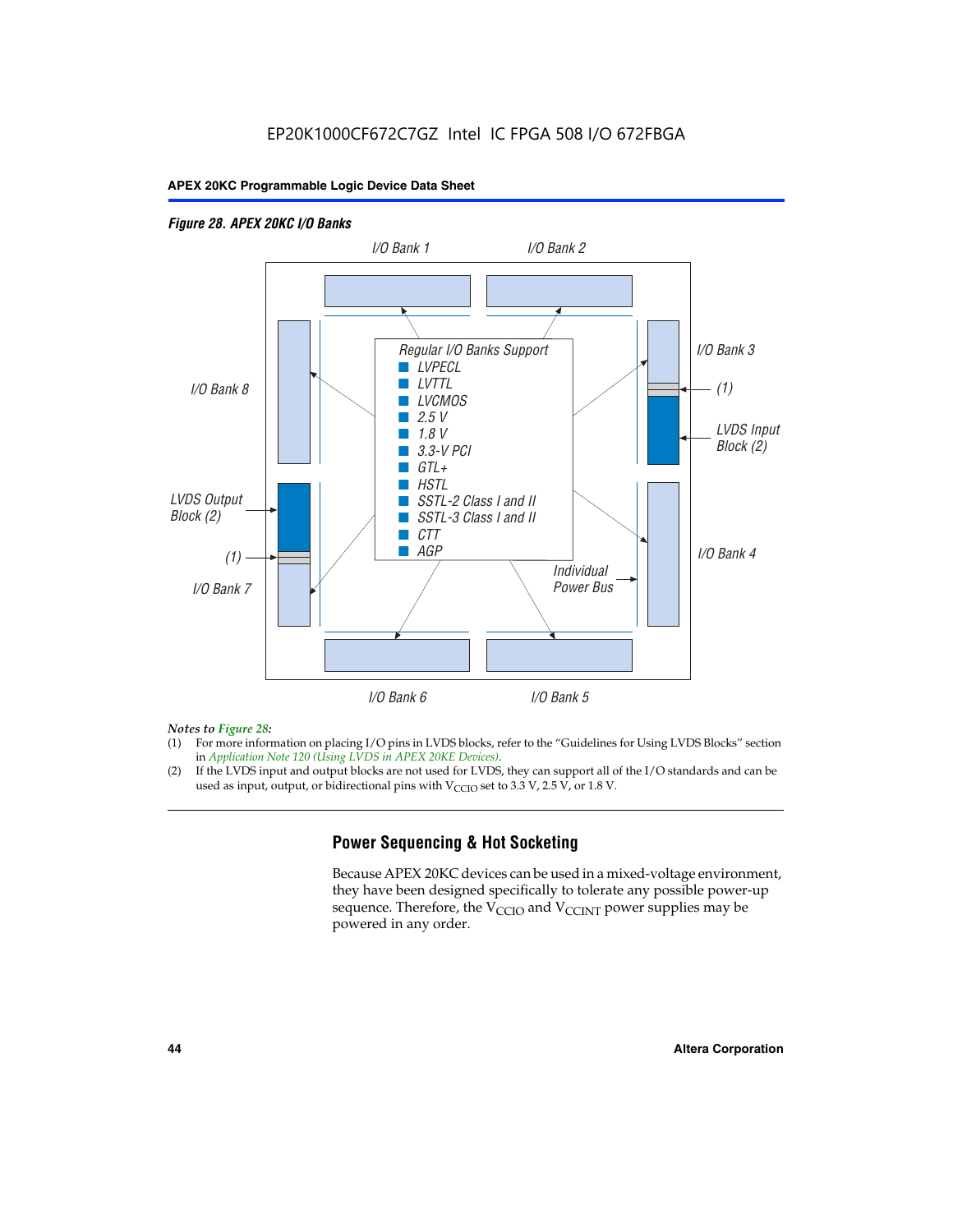Signals can be driven into APEX 20KC devices before and during powerup without damaging the device. In addition, APEX 20KC devices do not drive out during power-up. Once operating conditions are reached and the device is configured, APEX 20KC devices operate as specified by the user.

#### **MultiVolt I/O Interface** The APEX architecture supports the MultiVolt I/O interface feature, which allows APEX devices in all packages to interface with systems of different supply voltages. The devices have one set of VCC pins for internal operation and input buffers (VCCINT), and another set for I/O output drivers (VCCIO).

APEX 20KC devices support the MultiVolt I/O interface feature. The APEX 20KC VCCINT pins must always be connected to a 1.8-V power supply. With a 1.8-V  $V_{\text{CCINT}}$  level, input pins are 1.8-V, 2.5-V, and 3.3-V tolerant. The VCCIO pins can be connected to either a 1.8-V, 2.5-V, or 3.3-V power supply, depending on the I/O standard requirements. When the VCCIO pins are connected to a 1.8-V power supply, the output levels are compatible with 1.8-V systems. When VCCIO pins are connected to a 2.5-V power supply, the output levels are compatible with 2.5-V systems. When VCCIO pins are connected to a 3.3-V power supply, the output high is 3.3 V and compatible with 3.3-V or 5.0-V systems. An APEX 20KC device is 5.0-V tolerant with the addition of a resistor and the PCI clamp diode enabled.

For more information on 5.0-V tolerance, refer to the "5.0-V Tolerance in APEX 20KE Devices White Paper," as the information found therein also applies to APEX 20KC devices.

| Table 10. APEX 20KC MultiVolt I/O Support |                   |     |          |     |                           |     |     |     |
|-------------------------------------------|-------------------|-----|----------|-----|---------------------------|-----|-----|-----|
| $V_{\text{CCIO}}(V)$                      | Input Signals (V) |     |          |     | <b>Output Signals (V)</b> |     |     |     |
|                                           | 1.8               | 2.5 | 3.3      | 5.0 | 1.8                       | 2.5 | 3.3 | 5.0 |
| 1.8                                       |                   | (1) | (1)      |     |                           |     |     |     |
| 2.5                                       |                   |     | (1)<br>✓ |     |                           |     |     |     |
| 3.3                                       |                   |     |          | (2) |                           | (3) |     |     |

Table 10 summarizes APEX 20KC MultiVolt I/O support.

#### *Notes to Table 10:*

(1) The PCI clamping diode must be disabled to drive an input with voltages higher than  $V_{C CIO}$ , except for the 5.0-V input case.

(2) An APEX 20KC device can be made 5.0-V tolerant with the addition of an external resistor and the PCI clamp diode enabled.

(3) When  $V_{\text{CCIO}} = 3.3$  V, an APEX 20KC device can drive a 2.5-V device with 3.3-V tolerant inputs.

### **Altera Corporation 45**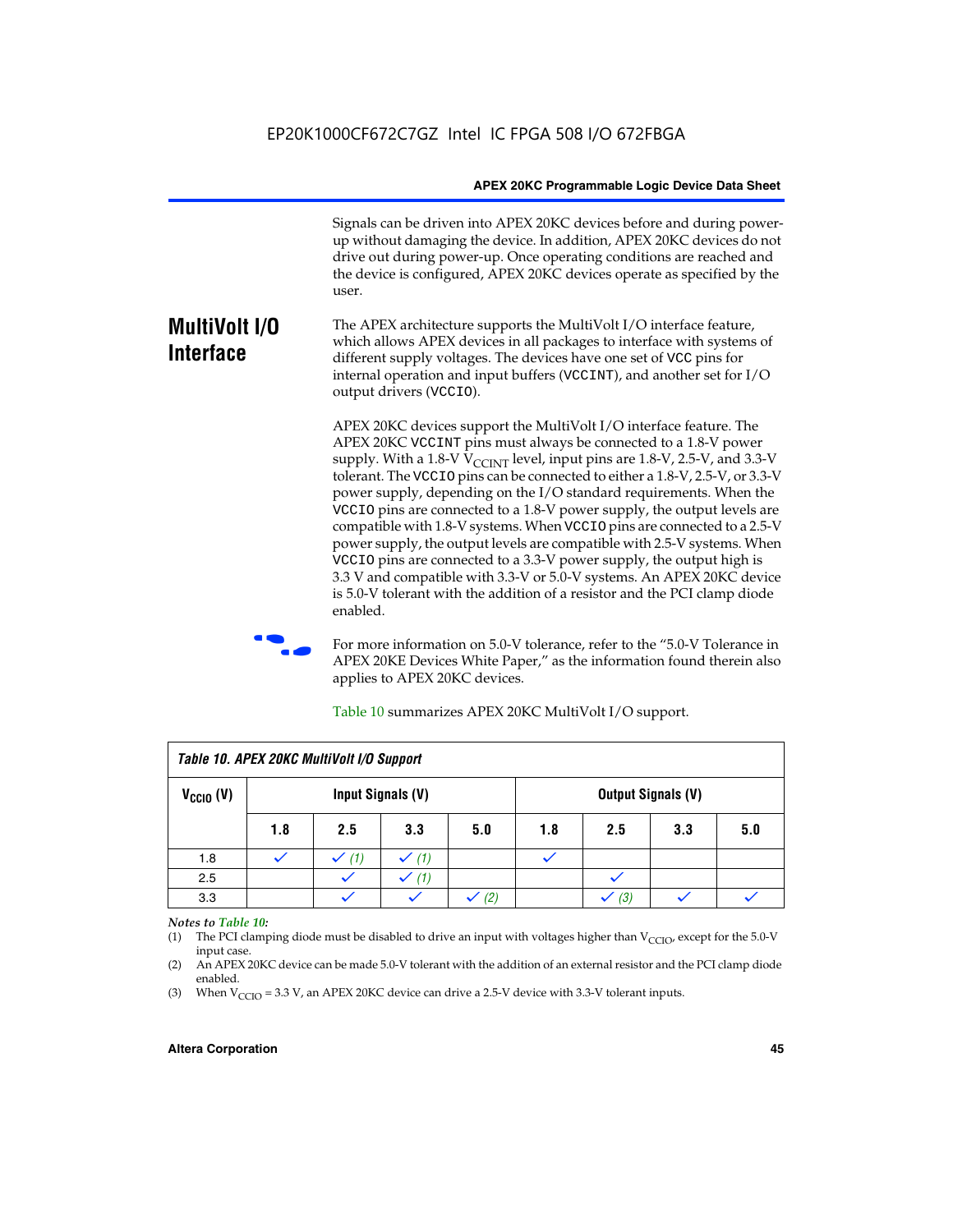Open-drain output pins on APEX 20KC devices (with a series resistor and a pull-up resistor to the 5.0-V supply) can drive 5.0-V CMOS input pins that require a  $V<sub>IH</sub>$  of 3.5 V. When the pin is inactive, the trace will be pulled up to 5.0 V by the resistor. The open-drain pin will only drive low or tristate; it will never drive high. The rise time is dependent on the value of the pull-up resistor and load impedance. The  $I_{OL}$  current specification should be considered when selecting a pull-up resistor.

# **ClockLock & ClockBoost Features**

APEX 20KC devices support the ClockLock and ClockBoost clock management features, which are implemented with PLLs. The ClockLock circuitry uses a synchronizing PLL that reduces the clock delay and skew within a device. This reduction minimizes clock-to-output and setup times while maintaining zero hold times. The ClockBoost circuitry, which provides a clock multiplier, allows the designer to enhance device area efficiency by sharing resources within the device. The ClockBoost circuitry allows the designer to distribute a low-speed clock and multiply that clock on-device. APEX 20KC devices include a high-speed clock tree; unlike ASICs, the user does not have to design and optimize the clock tree. The ClockLock and ClockBoost features work in conjunction with the APEX 20KC device's high-speed clock to provide significant improvements in system performance and bandwidth. APEX 20KC devices in -7 and -8 speed grades have PLLs and support the ClockLock and ClockBoost features.

The ClockLock and ClockBoost features in APEX 20KC devices are enabled through the Quartus II software. External devices are not required to use these features.

# **APEX 20KC ClockLock Feature**

APEX 20KC devices include up to four PLLs, which can be used independently. Two PLLs are designed for either general-purpose use or LVDS use (on devices that support LVDS I/O pins). The remaining two PLLs are designed for general-purpose use. The EP20K200C devices have two PLLs; the EP20K400C and larger devices have four PLLs.

The following sections describe some of the features offered by the APEX 20KC PLLs.

# *External PLL Feedback*

The ClockLock circuit's output can be driven off-chip to clock other devices in the system; further, the feedback loop of the PLL can be routed off-chip. This feature allows the designer to exercise fine control over the I/O interface between the APEX 20KC device and another high-speed device, such as SDRAM.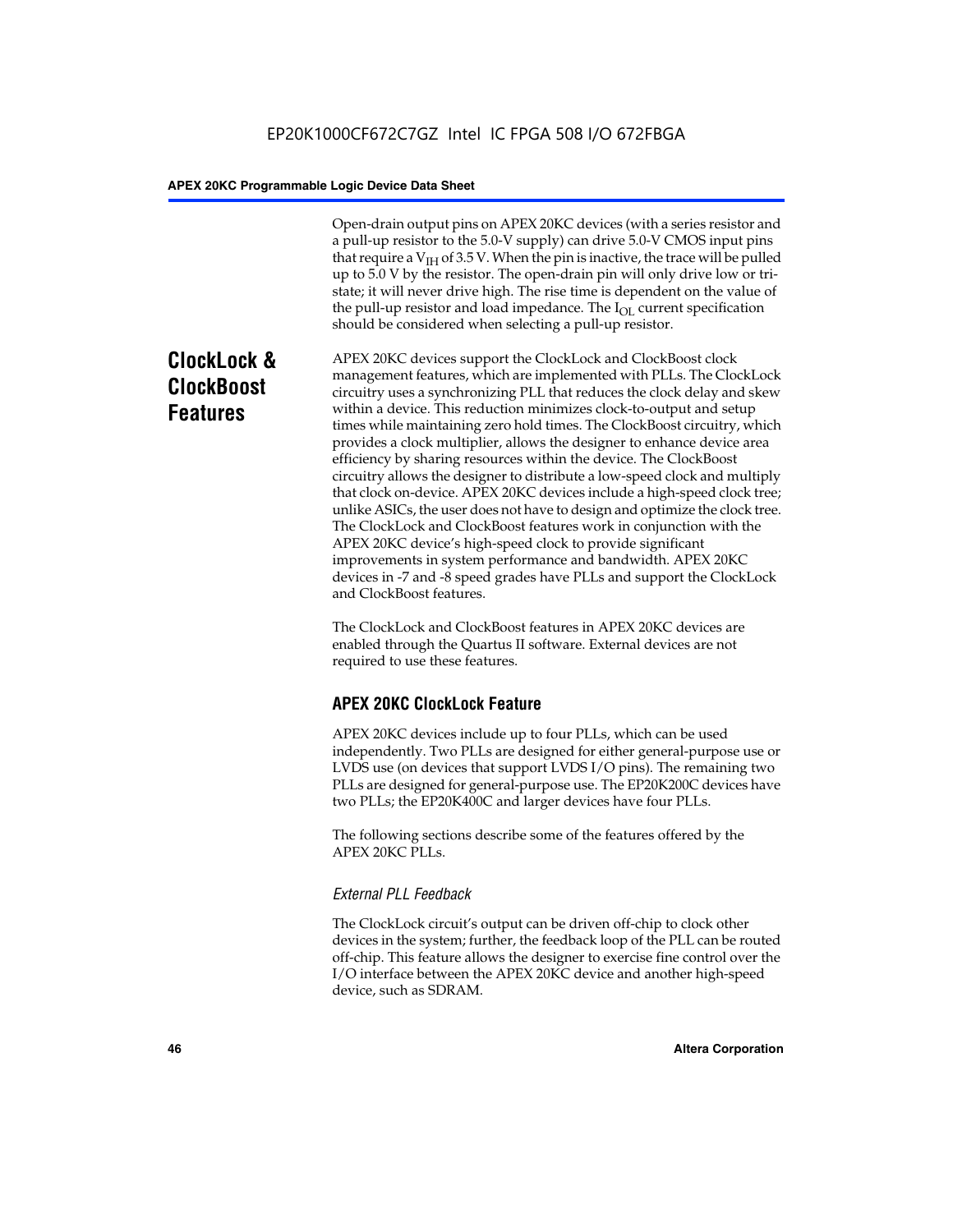### *Clock Multiplication*

The APEX 20KC ClockBoost circuit can multiply or divide clocks by a programmable number. The clock can be multiplied by  $m/(n \times k)$ , where *m* and *k* range from 2 to 160 and *n* ranges from 1 to 16. Clock multiplication and division can be used for time-domain multiplexing and other functions, which can reduce design LE requirements.

### *Clock Phase & Delay Adjustment*

The APEX 20KC ClockShift feature allows the clock phase and delay to be adjusted. The clock phase can be adjusted by 90° steps. The clock delay can be adjusted to increase or decrease the clock delay by an arbitrary amount, up to one clock period.

### *LVDS Support*

All APEX 20KC devices support differential LVDS buffers on the input and output clock signals that interface with external devices. This is controlled in the Quartus II software by assigning the clock pins with an LVDS I/O standard assignment.

Two high-speed PLLs are designed to support the LVDS interface. When using LVDS, the I/O clock runs at a slower rate than the data transfer rate. Thus, PLLs are used to multiply the I/O clock internally to capture the LVDS data. For example, an I/O clock may run at 105 MHz to support 840 Mbps LVDS data transfer. In this example, the PLL multiplies the incoming clock by eight to support the high-speed data transfer. You can use PLLs in EP20K400C and larger devices for high-speed LVDS interfacing.

### *Lock Signals*

The APEX 20KC ClockLock circuitry supports individual LOCK signals. The LOCK signal drives high when the ClockLock circuit has locked onto the input clock. The LOCK signals are optional for each ClockLock circuit; when not used, they are I/O pins.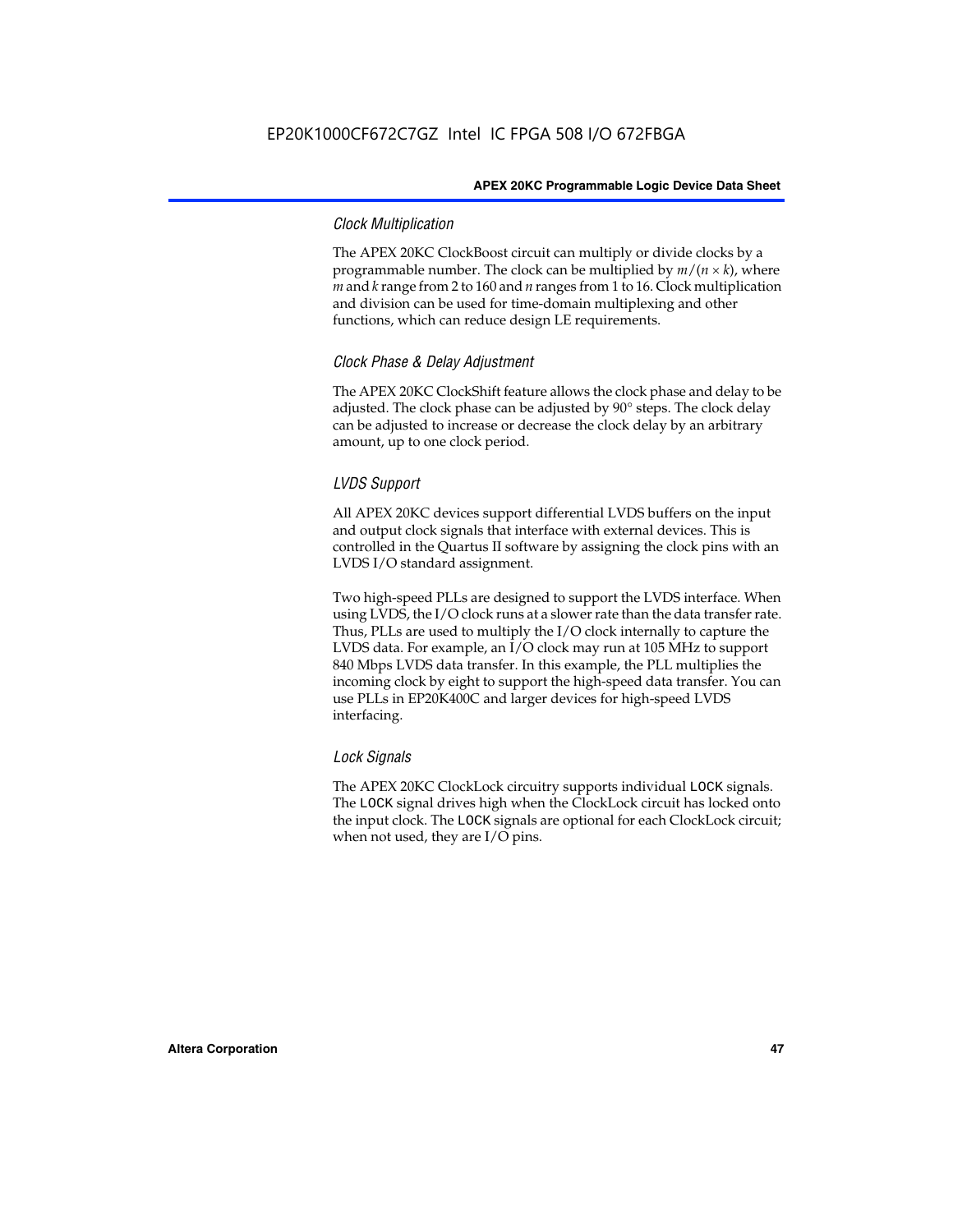# **ClockLock & ClockBoost Timing Parameters**

For the ClockLock and ClockBoost circuitry to function properly, the incoming clock must meet certain requirements. If these specifications are not met, the circuitry may not lock onto the incoming clock, which generates an erroneous clock within the device. The clock generated by the ClockLock and ClockBoost circuitry must also meet certain specifications. If the incoming clock meets these requirements during configuration, the APEX 20KC ClockLock and ClockBoost circuitry will lock onto the clock during configuration. The circuit will be ready for use immediately after configuration. In APEX 20KC devices, the clock input standard is programmable, so the PLL cannot respond to the clock until the device is configured. The PLL locks onto the input clock as soon as configuration is complete. Figure 29 shows the incoming and generated clock specifications.



**1** For more information on ClockLock and ClockBoost circuitry, see *Application Note 115: Using the ClockLock and ClockBoost PLL Features in APEX Devices*.

### *Figure 29. Specifications for the Incoming & Generated Clocks*

The  $t_{\mathfrak l}$  parameter refers to the nominal input clock period; the  $t_{\mathfrak l}$  parameter refers to the *nominal output clock period.*



### *Note to Figure 29:*

(1) Rise and fall times are measured from 10% to 90%.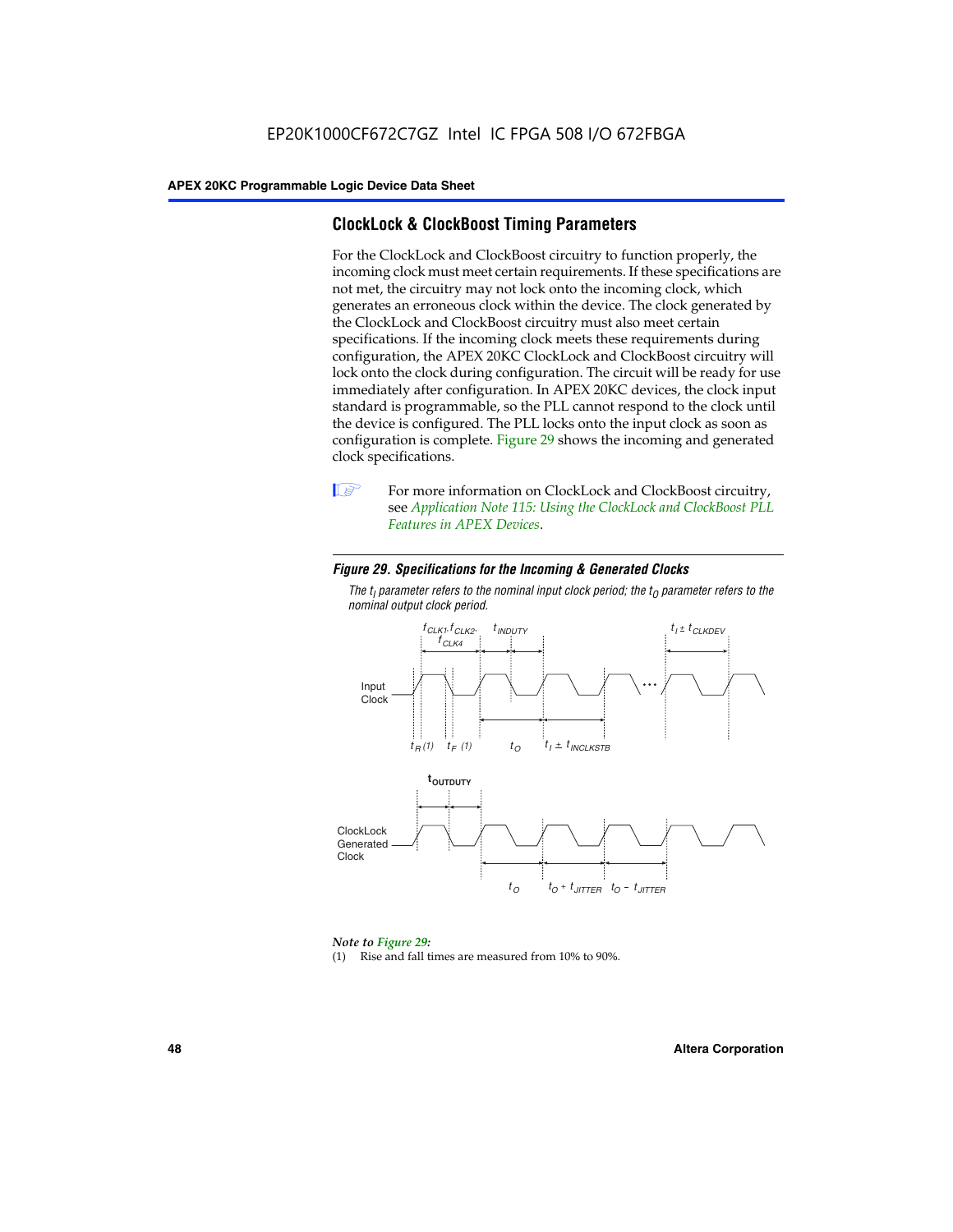Tables 11 and 12 summarize the ClockLock and ClockBoost parameters for APEX 20KC devices.

| Table 11. APEX 20KC ClockLock & ClockBoost Parameters<br>Note (1) |                                                              |                  |     |     |                                |               |  |
|-------------------------------------------------------------------|--------------------------------------------------------------|------------------|-----|-----|--------------------------------|---------------|--|
| Symbol                                                            | <b>Parameter</b>                                             | <b>Condition</b> | Min | Typ | Max                            | Unit          |  |
| $t_R$                                                             | Input rise time                                              |                  |     |     | 5                              | ns            |  |
| $t_F$                                                             | Input fall time                                              |                  |     |     | 5                              | ns            |  |
| <sup>t</sup> INDUTY                                               | Input duty cycle                                             |                  | 40  |     | 60                             | $\frac{0}{0}$ |  |
| $t_{INJITTER}$                                                    | Input jitter peak-to-peak                                    |                  |     |     | 2% of input<br>period          | $\frac{0}{0}$ |  |
| <i>toutjitter</i>                                                 | RMS jitter on ClockLock or<br>ClockBoost-generated clock     |                  |     |     | $0.35%$ of<br>output<br>period | $\frac{0}{0}$ |  |
| <i>toutbuty</i>                                                   | Duty cycle for ClockLock or<br>ClockBoost-generated clock    |                  | 45  |     | 55                             | $\frac{0}{0}$ |  |
| $t_{LOCK}(2)$ (3)                                                 | Time required for ClockLock or<br>ClockBoost to acquire lock |                  |     |     | 40                             | μS            |  |

| Table 12. APEX 20KC Clock Input & Output Parameters (Part 1 of 2)<br>Note (1) |                                                  |                 |     |                |     |                |              |
|-------------------------------------------------------------------------------|--------------------------------------------------|-----------------|-----|----------------|-----|----------------|--------------|
| Symbol                                                                        | <b>Parameter</b>                                 | I/O Standard    |     | -7 Speed Grade |     | -8 Speed Grade | <b>Units</b> |
|                                                                               |                                                  |                 | Min | Max            | Min | Max            |              |
| $f_{VCO}(4)$                                                                  | Voltage controlled oscillator<br>operating range |                 | 200 | 500            | 200 | 500            | <b>MHz</b>   |
| $f_{CLOCKO}$                                                                  | Clock0 PLL output frequency<br>for internal use  |                 | 1.5 | 335            | 1.5 | 200            | <b>MHz</b>   |
| <sup>f</sup> CLOCK1                                                           | Clock1 PLL output frequency<br>for internal use  |                 | 20  | 335            | 20  | 200            | <b>MHz</b>   |
| <sup>f</sup> CLOCK0_EXT                                                       | Output clock frequency for                       | 3.3-V LVTTL     | (5) | (5)            | (5) | (5)            | <b>MHz</b>   |
|                                                                               | external clock0 output                           | 2.5-V LVTTL     | (5) | (5)            | (5) | (5)            | <b>MHz</b>   |
|                                                                               |                                                  | 1.8-V LVTTL     | (5) | (5)            | (5) | (5)            | <b>MHz</b>   |
|                                                                               |                                                  | $GTL+$          | (5) | (5)            | (5) | (5)            | <b>MHz</b>   |
|                                                                               |                                                  | SSTL-2 Class I  | (5) | (5)            | (5) | (5)            | <b>MHz</b>   |
|                                                                               |                                                  | SSTL-2 Class II | (5) | (5)            | (5) | (5)            | <b>MHz</b>   |
|                                                                               |                                                  | SSTL-3 Class I  | (5) | (5)            | (5) | (5)            | <b>MHz</b>   |
|                                                                               |                                                  | SSTL-3 Class II | (5) | (5)            | (5) | (5)            | <b>MHz</b>   |
|                                                                               |                                                  | <b>LVDS</b>     | (5) | (5)            | (5) | (5)            | <b>MHz</b>   |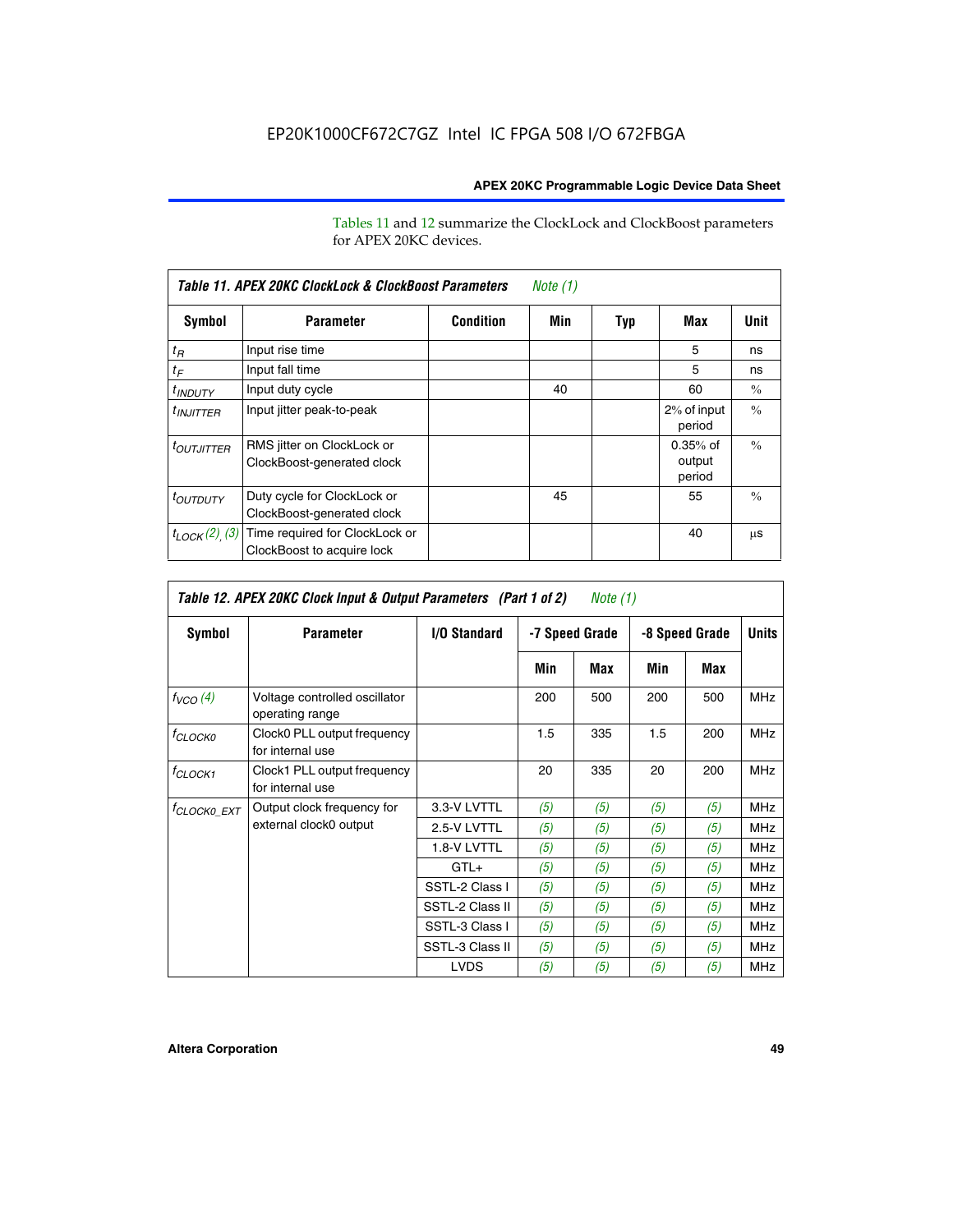| Table 12. APEX 20KC Clock Input & Output Parameters (Part 2 of 2)<br>Note (1) |                            |                 |     |                |     |                |              |
|-------------------------------------------------------------------------------|----------------------------|-----------------|-----|----------------|-----|----------------|--------------|
| Symbol                                                                        | <b>Parameter</b>           | I/O Standard    |     | -7 Speed Grade |     | -8 Speed Grade | <b>Units</b> |
|                                                                               |                            |                 | Min | <b>Max</b>     | Min | <b>Max</b>     |              |
| $t_{\text{CLOCK1\_EXT}}$                                                      | Output clock frequency for | 3.3-V LVTTL     | (5) | (5)            | (5) | (5)            | <b>MHz</b>   |
|                                                                               | external clock1 output     | 2.5-V LVTTL     | (5) | (5)            | (5) | (5)            | <b>MHz</b>   |
|                                                                               |                            | 1.8-V LVTTL     | (5) | (5)            | (5) | (5)            | <b>MHz</b>   |
|                                                                               |                            | $GTL+$          | (5) | (5)            | (5) | (5)            | <b>MHz</b>   |
|                                                                               |                            | SSTL-2 Class I  | (5) | (5)            | (5) | (5)            | <b>MHz</b>   |
|                                                                               |                            | SSTL-2 Class II | (5) | (5)            | (5) | (5)            | <b>MHz</b>   |
|                                                                               |                            | SSTL-3 Class I  | (5) | (5)            | (5) | (5)            | <b>MHz</b>   |
|                                                                               |                            | SSTL-3 Class II | (5) | (5)            | (5) | (5)            | <b>MHz</b>   |
|                                                                               |                            | <b>LVDS</b>     | (5) | (5)            | (5) | (5)            | <b>MHz</b>   |
| $f_{IN}$                                                                      | Input clock frequency      | 3.3-V LVTTL     | (5) | (5)            | (5) | (5)            | <b>MHz</b>   |
|                                                                               |                            | 2.5-V LVTTL     | (5) | (5)            | (5) | (5)            | <b>MHz</b>   |
|                                                                               |                            | 1.8-V LVTTL     | (5) | (5)            | (5) | (5)            | <b>MHz</b>   |
|                                                                               |                            | $GTL+$          | (5) | (5)            | (5) | (5)            | <b>MHz</b>   |
|                                                                               |                            | SSTL-2 Class I  | (5) | (5)            | (5) | (5)            | <b>MHz</b>   |
|                                                                               |                            | SSTL-2 Class II | (5) | (5)            | (5) | (5)            | <b>MHz</b>   |
|                                                                               |                            | SSTL-3 Class I  | (5) | (5)            | (5) | (5)            | <b>MHz</b>   |
|                                                                               |                            | SSTL-3 Class II | (5) | (5)            | (5) | (5)            | <b>MHz</b>   |
|                                                                               |                            | <b>LVDS</b>     | (5) | (5)            | (5) | (5)            | <b>MHz</b>   |

### *Notes to Tables 11 and 12:*

- (1) All input clock specifications must be met. The PLL may not lock onto an incoming clock if the clock specifications are not met, creating an erroneous clock within the device.
- 
- (2) The maximum lock time is  $40 \mu s$  or  $2,000$  input clock cycles, whichever occurs first.<br>
(3) Before configuration, the PLL circuits are disable and powered down. During confi Before configuration, the PLL circuits are disable and powered down. During configuration, the PLLs remain disabled. The PLLs begin to lock once the device is in the user mode. If the clock enable feature is used, lock begins once the CLKLK\_ENA pin goes high in user mode.
- (4) The PLL VCO operating range is 200 MHz  $\leq f_{VCO} \leq 840$  MHz for LVDS mode.

(5) Contact Altera Applications for information on these parameters.

# **SignalTap Embedded Logic Analyzer**

APEX 20KC devices include device enhancements to support the SignalTap embedded logic analyzer. By including this circuitry, the APEX 20KC device provides the ability to monitor design operation over a period of time through the IEEE Std. 1149.1 (JTAG) circuitry; a designer can analyze internal logic at speed without bringing internal signals to the I/O pins. This feature is particularly important for advanced packages such as FineLine BGA packages because adding a connection to a pin during the debugging process can be difficult after a board is designed and manufactured.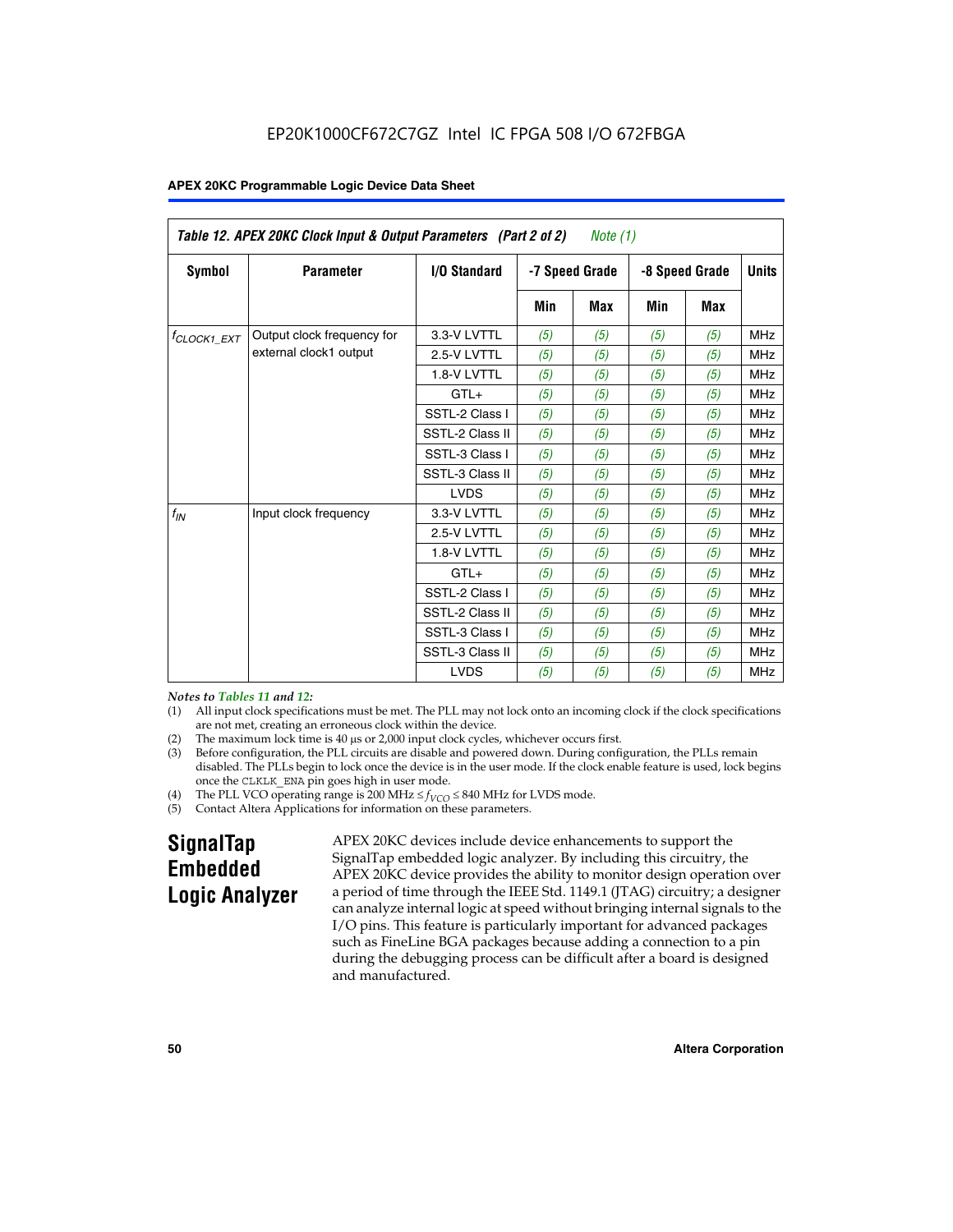# **IEEE Std. 1149.1 (JTAG) Boundary-Scan Support**

All APEX 20KC devices provide JTAG BST circuitry that complies with the IEEE Std. 1149.1-1990 specification. JTAG boundary-scan testing can be performed before or after configuration, but not during configuration. APEX 20KC devices can also use the JTAG port for configuration with the Quartus II software or with hardware using either Jam Files (**.jam**) or Jam Byte-Code Files (**.jbc**). Finally, APEX 20KC devices use the JTAG port to monitor the logic operation of the device with the SignalTap embedded logic analyzer. APEX 20KC devices support the JTAG instructions shown in Table 13.

|                           | Table 13. APEX 20KC JTAG Instructions                                                                                                                                                                                                                       |
|---------------------------|-------------------------------------------------------------------------------------------------------------------------------------------------------------------------------------------------------------------------------------------------------------|
| <b>JTAG Instruction</b>   | <b>Description</b>                                                                                                                                                                                                                                          |
|                           | SAMPLE/PRELOAD   Allows a snapshot of signals at the device pins to be captured and examined during<br>normal device operation, and permits an initial data pattern to be output at the device pins.<br>Also used by the SignalTap embedded logic analyzer. |
| <b>EXTEST</b>             | Allows the external circuitry and board-level interconnections to be tested by forcing a test<br>pattern at the output pins and capturing test results at the input pins.                                                                                   |
| <b>BYPASS</b>             | Places the 1-bit bypass register between the TDI and TDO pins, which allows the BST data<br>to pass synchronously through selected devices to adjacent devices during normal device<br>operation.                                                           |
| <b>USERCODE</b>           | Selects the 32-bit USERCODE register and places it between the TDI and TDO pins,<br>allowing the USERCODE to be serially shifted out of TDO.                                                                                                                |
| <b>IDCODE</b>             | Selects the IDCODE register and places it between TDI and TDO, allowing the IDCODE<br>to be serially shifted out of TDO.                                                                                                                                    |
| <b>ICR Instructions</b>   | Used when configuring an APEX 20KC device via the JTAG port with a MasterBlaster™<br>or ByteBlasterMV™ download cable, or when using a Jam File or Jam Byte-Code File via<br>an embedded processor.                                                         |
| SignalTap<br>Instructions | Monitors internal device operation with the SignalTap embedded logic analyzer.                                                                                                                                                                              |

**Altera Corporation 51**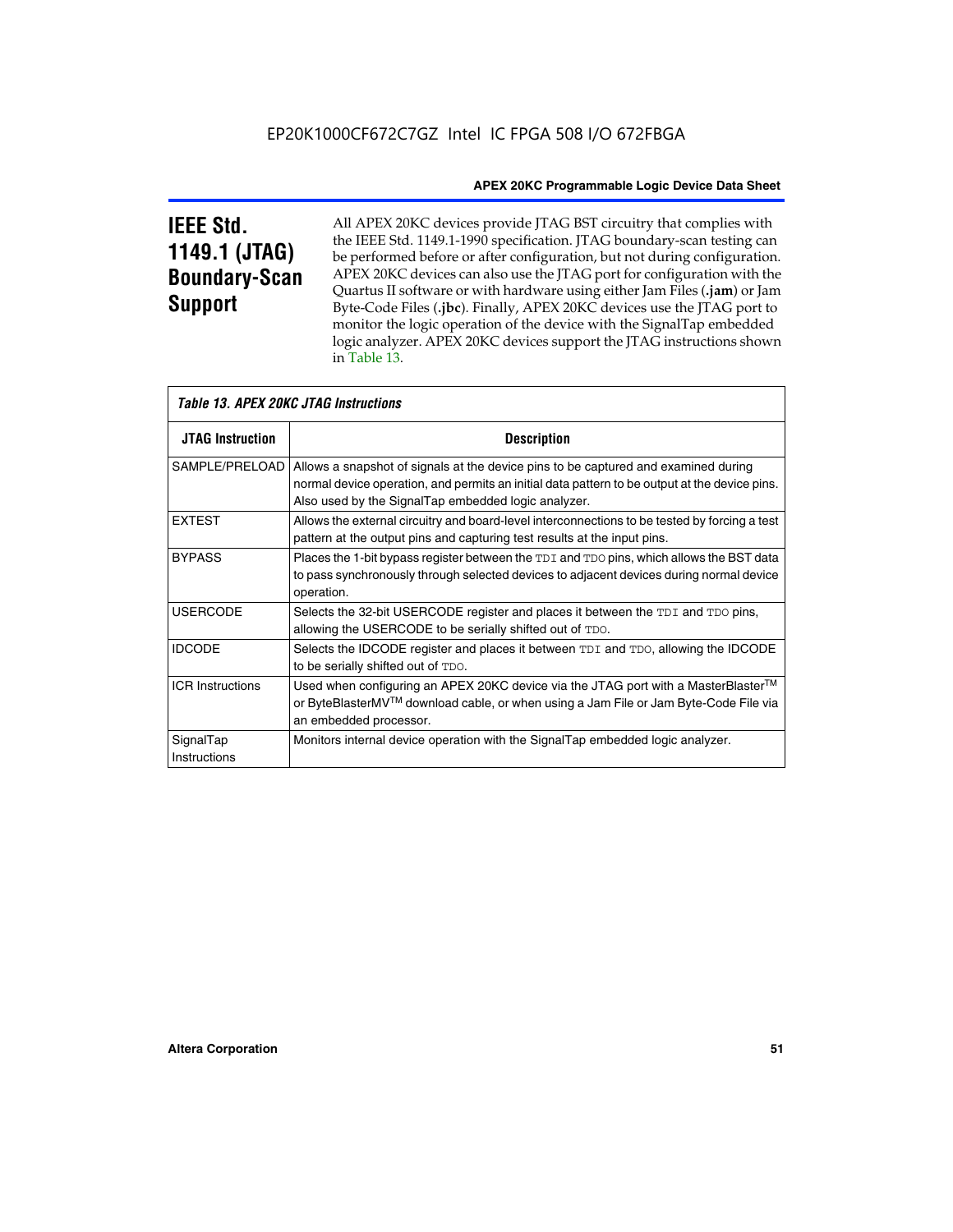The APEX 20KC device instruction register length is 10 bits. The APEX 20KC device USERCODE register length is 32 bits. Tables 14 and 15 show the boundary-scan register length and device IDCODE information for APEX 20KC devices.

| Table 14. APEX 20KC Boundary-Scan Register Length |                                      |  |  |  |
|---------------------------------------------------|--------------------------------------|--|--|--|
| <b>Device</b>                                     | <b>Boundary-Scan Register Length</b> |  |  |  |
| EP20K200C                                         | 1,164                                |  |  |  |
| EP20K400C                                         | 1,506                                |  |  |  |
| EP20K600C                                         | 1,806                                |  |  |  |
| EP20K1000C                                        | 2,190                                |  |  |  |

| Table 15. 32-Bit APEX 20KC Device IDCODE |
|------------------------------------------|
|------------------------------------------|

| <b>Device</b> | <b>IDCODE (32 Bits)</b> $(1)$ |                       |                                                  |                  |
|---------------|-------------------------------|-----------------------|--------------------------------------------------|------------------|
|               | <b>Version</b><br>(4 Bits)    | Part Number (16 Bits) | <b>Manufacturer</b><br><b>Identity (11 Bits)</b> | 1 (1 Bit)<br>(2, |
| EP20K200C     | 0000                          | 1000 0010 0000 0000   | 000 0110 1110                                    |                  |
| EP20K400C     | 0000                          | 1000 0100 0000 0000   | 0110 1110<br>000                                 |                  |
| EP20K600C     | 0000                          | 1000 0110 0000 0000   | 000 0110 1110                                    | 1                |
| EP20K1000C    | 0000                          | 1001 0000 0000 0000   | 000 0110 1110                                    |                  |

### *Notes to Table 15:*

(1) The most significant bit (MSB) is on the left.

(2) The IDCODE's least significant bit (LSB) is always 1.

Figure 30 shows the timing requirements for the JTAG signals.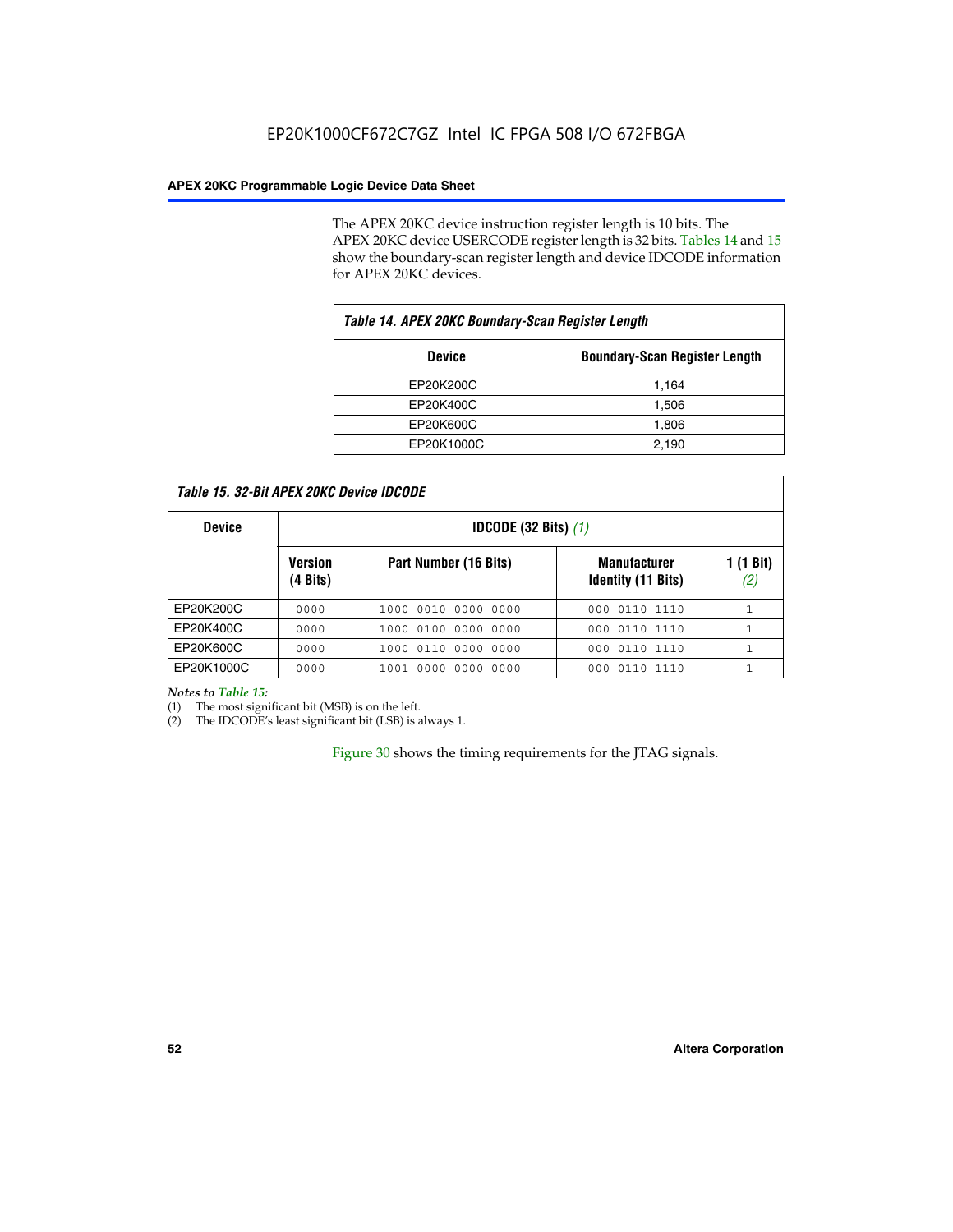

*Figure 30. APEX 20KC JTAG Waveforms*

Table 16 shows the JTAG timing parameters and values for APEX 20KC devices.

| Table 16. APEX 20KC JTAG Timing Parameters & Values |                                                |     |     |      |  |  |
|-----------------------------------------------------|------------------------------------------------|-----|-----|------|--|--|
| Symbol                                              | <b>Parameter</b>                               | Min | Max | Unit |  |  |
| tjcp                                                | TCK clock period                               | 100 |     | ns   |  |  |
| t <sub>JCH</sub>                                    | <b>TCK clock high time</b>                     | 50  |     | ns   |  |  |
| $t_{JCL}$                                           | <b>TCK clock low time</b>                      | 50  |     | ns   |  |  |
| <b>t</b> JPSU                                       | JTAG port setup time                           | 20  |     | ns   |  |  |
| $t_{\sf JPH}$                                       | JTAG port hold time                            | 45  |     | ns   |  |  |
| t <sub>JPCO</sub>                                   | JTAG port clock to output                      |     | 25  | ns   |  |  |
| t <sub>JPZX</sub>                                   | JTAG port high impedance to valid output       |     | 25  | ns   |  |  |
| t <sub>JPXZ</sub>                                   | JTAG port valid output to high impedance       |     | 25  | ns   |  |  |
| t <sub>JSSU</sub>                                   | Capture register setup time                    | 20  |     | ns   |  |  |
| $t_{\rm JSH}$                                       | Capture register hold time                     | 45  |     | ns   |  |  |
| t <sub>JSCO</sub>                                   | Update register clock to output                |     | 35  | ns   |  |  |
| t <sub>JSZX</sub>                                   | Update register high impedance to valid output |     | 35  | ns   |  |  |
| t <sub>JSXZ</sub>                                   | Update register valid output to high impedance |     | 35  | ns   |  |  |

For more information, see the following documents:

■ *Application Note 39 (IEEE Std. 1149.1 (JTAG) Boundary-Scan Testing in Altera Devices)*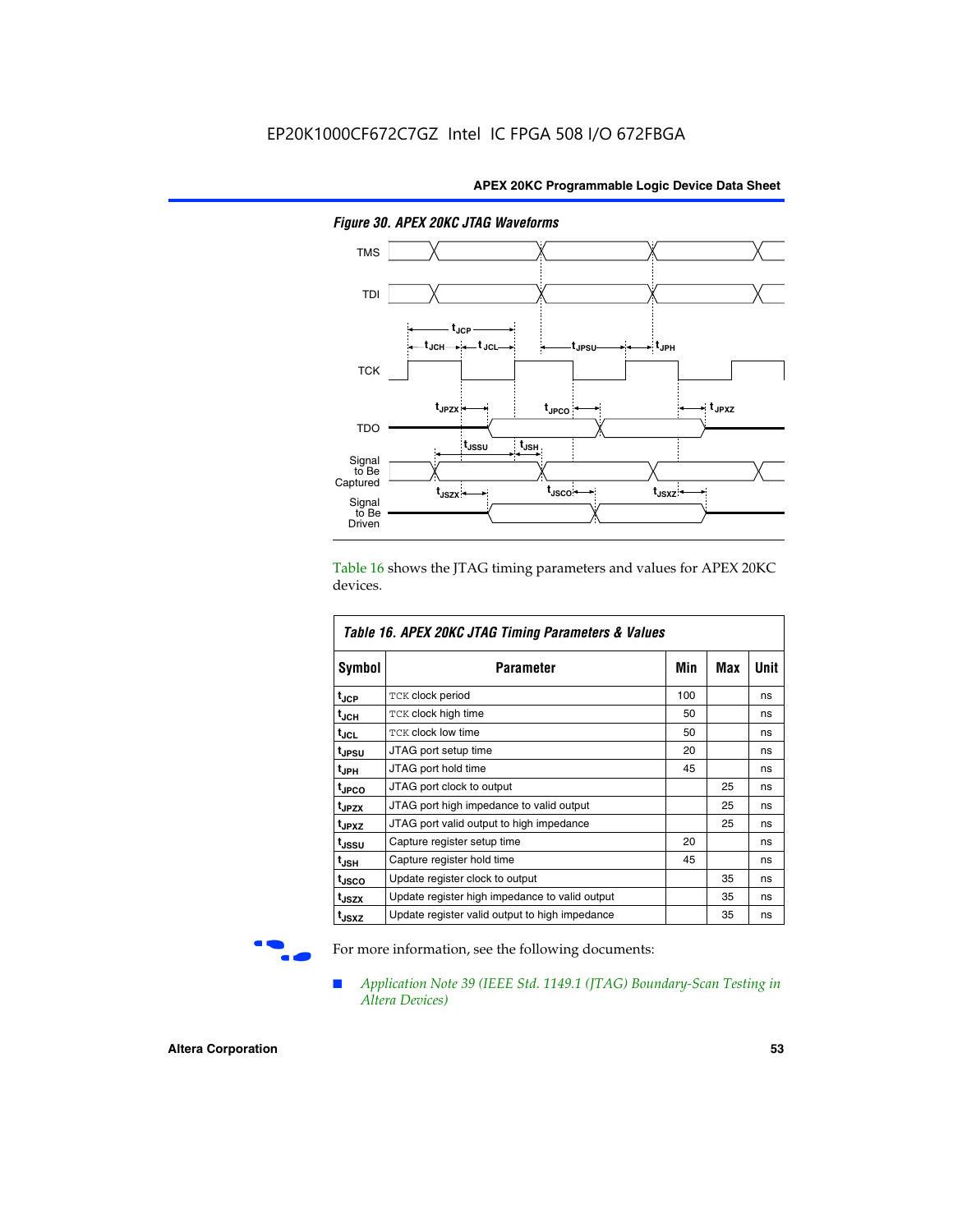### *Jam Programming & Test Language Specification*

**Generic Testing** Each APEX 20KC device is functionally tested. Complete testing of each configurable SRAM bit and all logic functionality ensures 100% yield. AC test measurements for APEX 20KC devices are made under conditions equivalent to those defined in the "Timing Model" section on page 65. Multiple test patterns can be used to configure devices during all stages of the production flow. AC test criteria include:

- Power supply transients can affect AC measurements.
- Simultaneous transitions of multiple outputs should be avoided for accurate measurement.
- Threshold tests must not be performed under AC conditions.
- Large-amplitude, fast-ground-current transients normally occur as the device outputs discharge the load capacitances. When these transients flow through the parasitic inductance between the device ground pin and the test system ground, significant reductions in observable noise immunity can result.

# **Operating Conditions**

Tables 17 through 20 provide information on absolute maximum ratings, recommended operating conditions, DC operating conditions, and capacitance for 1.8-V APEX 20KC devices.

| Table 17. APEX 20KC Device Absolute Maximum Ratings<br>Note (1) |                            |                                                   |        |     |              |  |
|-----------------------------------------------------------------|----------------------------|---------------------------------------------------|--------|-----|--------------|--|
| Symbol                                                          | <b>Parameter</b>           | <b>Conditions</b>                                 | Min    | Max | <b>Unit</b>  |  |
| $V_{\text{CCINT}}$                                              | Supply voltage             | With respect to ground $(2)$                      | $-0.5$ | 2.5 | v            |  |
| V <sub>CCIO</sub>                                               |                            |                                                   | $-0.5$ | 4.6 | V            |  |
| V <sub>I</sub>                                                  | DC input voltage           |                                                   | $-0.5$ | 4.6 | v            |  |
| $I_{OUT}$                                                       | DC output current, per pin |                                                   | $-25$  | 25  | mA           |  |
| $\mathsf{T}_{\texttt{STG}}$                                     | Storage temperature        | No bias                                           | $-65$  | 150 | $^{\circ}$ C |  |
| $\mathsf{T}_{\mathsf{AMB}}$                                     | Ambient temperature        | Under bias                                        | $-65$  | 135 | $^{\circ}$ C |  |
| $T_{\rm J}$                                                     | Junction temperature       | PQFP, RQFP, TQFP, and BGA<br>packages, under bias |        | 135 | $^{\circ}$ C |  |
|                                                                 |                            | Ceramic PGA packages, under bias                  |        | 150 | $^{\circ}$ C |  |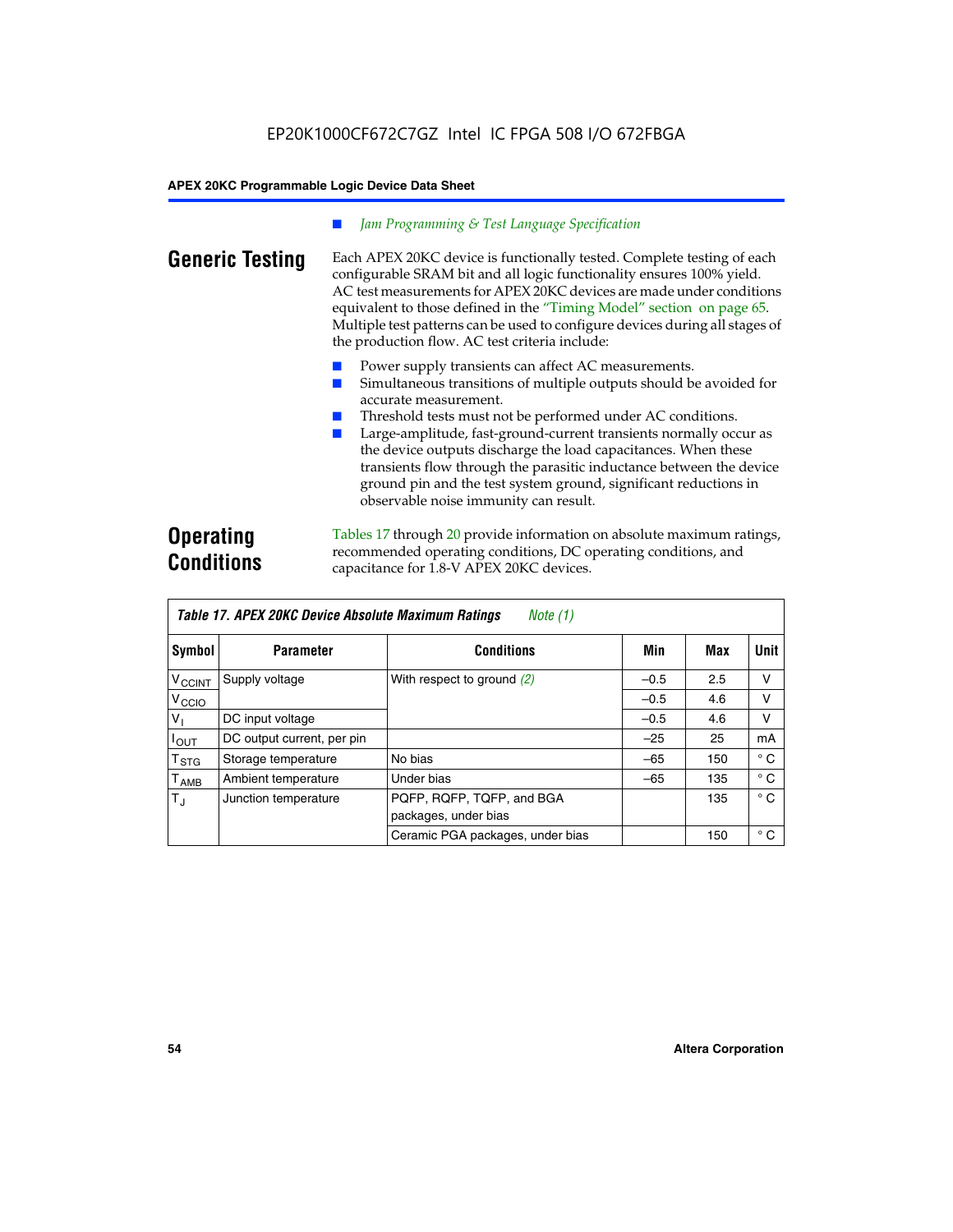| <b>APEX 20KC Programmable Logic Device Data Sheet</b> |  |
|-------------------------------------------------------|--|
|-------------------------------------------------------|--|

|                   | <b>Table 18. APEX 20KC Device Recommended Operating Conditions</b> |                    |                  |                   |              |  |  |  |  |  |  |
|-------------------|--------------------------------------------------------------------|--------------------|------------------|-------------------|--------------|--|--|--|--|--|--|
| <b>Symbol</b>     | <b>Parameter</b>                                                   | <b>Conditions</b>  | Min              | Max               | Unit         |  |  |  |  |  |  |
| $V_{CCINT}$       | Supply voltage for internal logic<br>and input buffers             | (3), (4)           | 1.71<br>(1.71)   | 1.89<br>(1.89)    | $\vee$       |  |  |  |  |  |  |
| V <sub>CCIO</sub> | Supply voltage for output buffers,<br>3.3-V operation              | (3), (4)           | 3.00<br>(3.00)   | 3.60<br>(3.60)    | v            |  |  |  |  |  |  |
|                   | Supply voltage for output buffers,<br>2.5-V operation              | (3), (4)           | 2.375<br>(2.375) | 2.625<br>(2.625)  | $\vee$       |  |  |  |  |  |  |
|                   | Supply voltage for output buffers,<br>1.8-V operation              | (3), (4)           | 1.71<br>(1.71)   | 1.89<br>(1.89)    | $\vee$       |  |  |  |  |  |  |
| V <sub>1</sub>    | Input voltage                                                      | (2), (5)           | $-0.5$           | 4.1               | v            |  |  |  |  |  |  |
| $V_{\rm O}$       | Output voltage                                                     |                    | 0                | $V_{\text{CCI}Q}$ | v            |  |  |  |  |  |  |
| $T_{J}$           | Operating junction temperature                                     | For commercial use | $\Omega$         | 85                | $^{\circ}$ C |  |  |  |  |  |  |
|                   |                                                                    | For industrial use | $-40$            | 100               | $^{\circ}$ C |  |  |  |  |  |  |
| $t_{\mathsf{R}}$  | Input rise time (10% to 90%)                                       |                    |                  | 40                | ns           |  |  |  |  |  |  |
| $t_F$             | Input fall time $(90\% \text{ to } 10\%)$                          |                    |                  | 40                | ns           |  |  |  |  |  |  |

| <b>Table 19. APEX 20KC Device DC Operating Conditions</b><br><i>Notes</i> $(6)$ , $(7)$ |                                                                       |                                                                        |       |     |           |           |  |  |  |
|-----------------------------------------------------------------------------------------|-----------------------------------------------------------------------|------------------------------------------------------------------------|-------|-----|-----------|-----------|--|--|--|
| Symbol                                                                                  | <b>Parameter</b>                                                      | <b>Conditions</b>                                                      | Min   | Typ | Max       | Unit      |  |  |  |
| Ъ,                                                                                      | Input pin leakage current $(8)$                                       | $V_1 = 3.6$ to 0.0 V                                                   | $-10$ |     | 10        | μA        |  |  |  |
| $I_{OZ}$                                                                                | Tri-stated I/O pin leakage<br>current $(8)$                           | $V_{\Omega} = 4.1$ to -0.5 V                                           | $-10$ |     | 10        | μA        |  |  |  |
| $I_{CC0}$                                                                               | $V_{CC}$ supply current (standby)<br>(All ESBs in power-down<br>mode) | $V_1$ = ground, no load,<br>no toggling inputs,<br>-7 speed grade      |       | 10  |           | mA        |  |  |  |
|                                                                                         |                                                                       | $V_1$ = ground, no load,<br>no toggling inputs,<br>-8, -9 speed grades |       | 5   |           | mA        |  |  |  |
| R <sub>CONF</sub>                                                                       | Value of I/O pin pull-up                                              | $V_{\text{CCIO}} = 3.0 V (9)$                                          | 20    |     | 50        | $k\Omega$ |  |  |  |
|                                                                                         | resistor before and during                                            | $V_{\text{CCIO}} = 2.375 \text{ V } (9)$                               | 30    |     | 80        | $k\Omega$ |  |  |  |
| configuration                                                                           | $V_{\text{CCIO}} = 1.71 V(9)$                                         | 60                                                                     |       | 150 | $k\Omega$ |           |  |  |  |

**IF DC** operating specifications on APEX 20KC I/O standards are listed in Tables 21 to 35*.*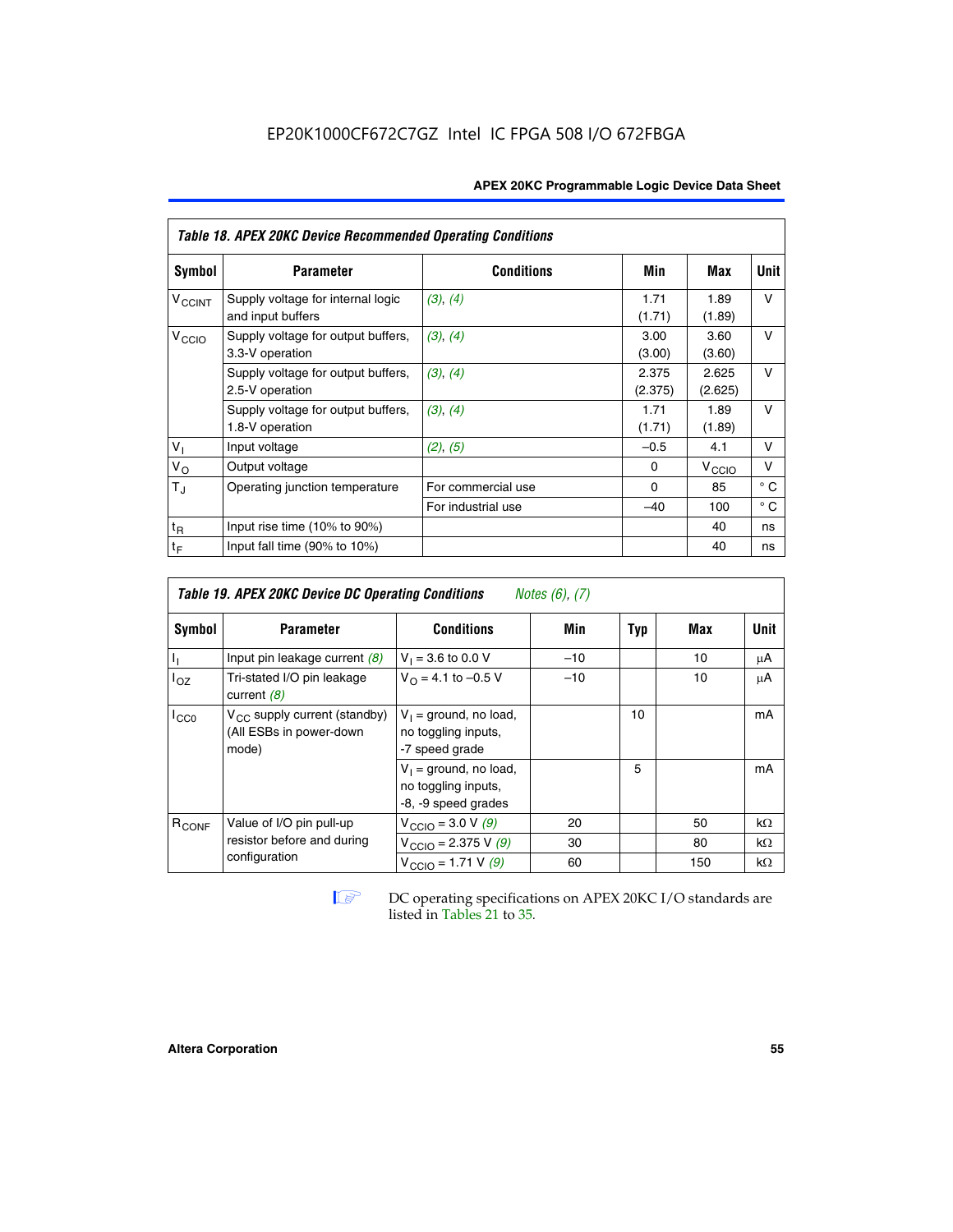| Table 20. APEX 20KC Device Capacitance<br><i>Note (10)</i> |                                             |                               |     |     |             |  |  |  |  |
|------------------------------------------------------------|---------------------------------------------|-------------------------------|-----|-----|-------------|--|--|--|--|
| Symbol                                                     | <b>Parameter</b>                            | <b>Conditions</b>             | Min | Max | <b>Unit</b> |  |  |  |  |
| $C_{IN}$                                                   | Input capacitance                           | $V_{IN} = 0 V$ , f = 1.0 MHz  |     | 8   | pF          |  |  |  |  |
| $C_{\text{INCLK}}$                                         | Input capacitance on<br>dedicated clock pin | $V_{IN} = 0 V$ , f = 1.0 MHz  |     | 12  | pF          |  |  |  |  |
| $C_{OUT}$                                                  | Output capacitance                          | $V_{OUT} = 0 V$ , f = 1.0 MHz |     | 8   | pF          |  |  |  |  |

### *Notes to Tables 17 through 20:*

(1) See the *Operating Requirements for Altera Devices Data Sheet*.

(2) Minimum DC input is –0.5 V. During transitions, the inputs may undershoot to –2.0 V or overshoot to 4.6 V for input currents less than 100 mA and time periods shorter than 20 ns.

- (3) Numbers in parentheses are for industrial-temperature-range devices.<br>(4) Maximum  $V_{CC}$  rise time is 100 ms, and  $V_{CC}$  must rise monotonically.
- (4) Maximum  $V_{CC}$  rise time is 100 ms, and  $V_{CC}$  must rise monotonically.<br>(5) All pins, including dedicated inputs, clock, I/O, and JTAG pins, may
- All pins, including dedicated inputs, clock, I/O, and JTAG pins, may be driven before  $V_{CCTN}$  and  $V_{CCTO}$  are powered.
- (6) Typical values are for T<sub>A</sub> = 25° C, V<sub>CCINT</sub> = 1.8 V, and V<sub>CCIO</sub> = 1.8 V, 2.5 V or 3.3 V.
- (7) These values are specified under the APEX 20KC device recommended operating conditions, shown in Table 18 on page 55.
- (8) This value is specified for normal device operation. The value may vary during power-up.
- (9) Pin pull-up resistance values will be lower if an external source drives the pin higher than  $V_{\text{CCIO}}$ .
- (10) Capacitance is sample-tested only.

Tables 21 through 35 list the DC operating specifications for the supported I/O standards. These tables list minimal specifications only; APEX 20KC devices may exceed these specifications.

|                   | Table 21. LVTTL I/O Specifications |                                                            |                |                         |              |  |  |  |  |  |  |
|-------------------|------------------------------------|------------------------------------------------------------|----------------|-------------------------|--------------|--|--|--|--|--|--|
| Symbol            | <b>Parameter</b>                   | <b>Conditions</b>                                          | <b>Minimum</b> | <b>Maximum</b>          | <b>Units</b> |  |  |  |  |  |  |
| V <sub>CCIO</sub> | Output supply<br>voltage           |                                                            | 3.0            | 3.6                     | v            |  |  |  |  |  |  |
| V <sub>IH</sub>   | High-level input<br>voltage        |                                                            | 2.0            | $V_{\text{CClO}} + 0.3$ | $\vee$       |  |  |  |  |  |  |
| $V_{IL}$          | Low-level input<br>voltage         |                                                            | $-0.3$         | 0.8                     | v            |  |  |  |  |  |  |
| $\mathbf{I}_{1}$  | Input pin leakage<br>current       | $V_{IN}$ = 0 V or 3.3 V                                    | $-10$          | 10                      | μA           |  |  |  |  |  |  |
| V <sub>OH</sub>   | High-level output<br>voltage       | $I_{OH} = -12$ mA,<br>$V_{\text{CCIO}} = 3.0 V (1)$        | 2.4            |                         | v            |  |  |  |  |  |  |
| $V_{OL}$          | Low-level output<br>voltage        | $I_{OL}$ = 12 mA,<br>$V_{\text{CCIO}} = 3.0 \text{ V}$ (2) |                | 0.4                     | $\vee$       |  |  |  |  |  |  |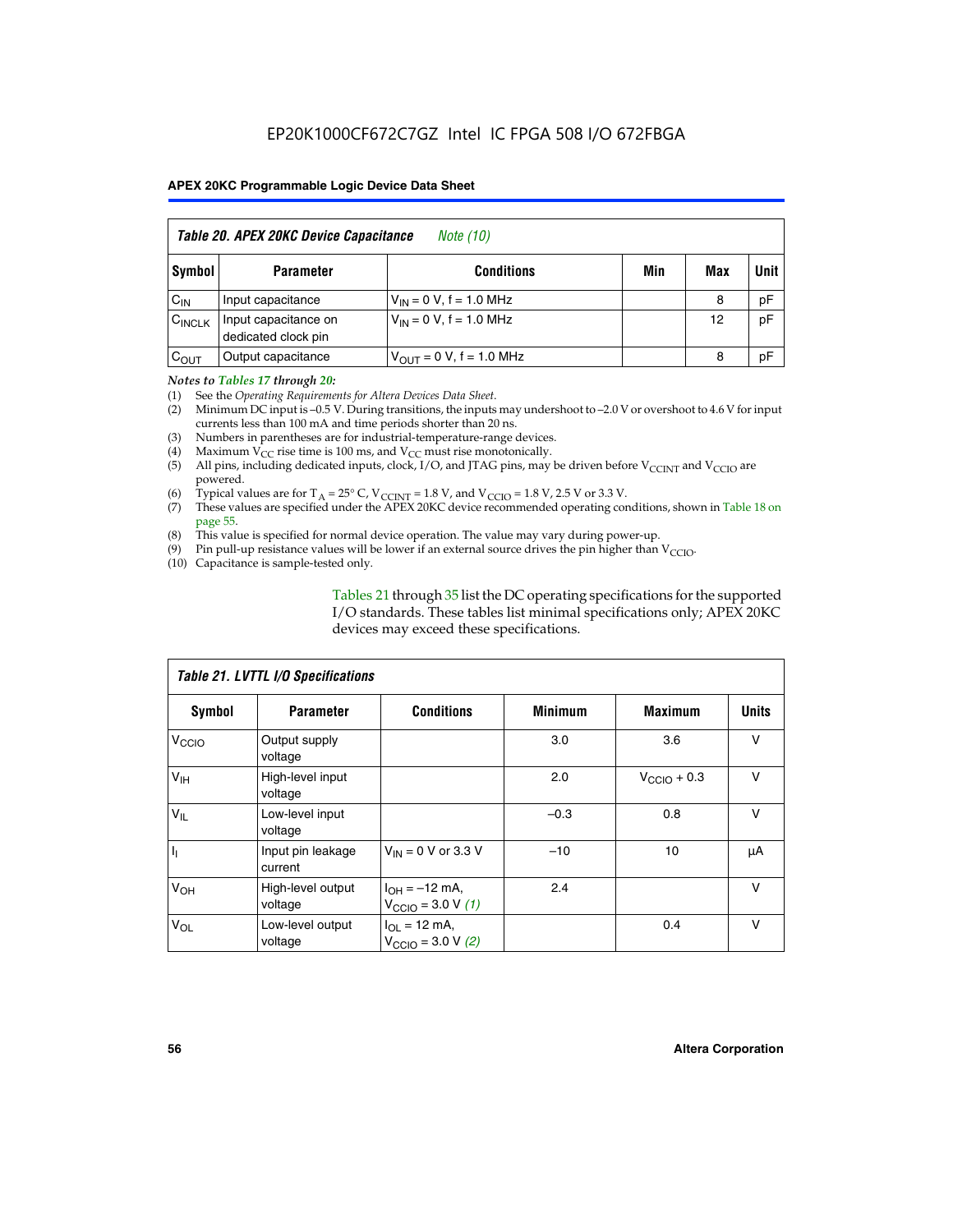| Table 22. LVCMOS I/O Specifications |                               |                                                          |                         |                         |              |  |  |  |  |
|-------------------------------------|-------------------------------|----------------------------------------------------------|-------------------------|-------------------------|--------------|--|--|--|--|
| Symbol                              | <b>Parameter</b>              | <b>Conditions</b>                                        | <b>Minimum</b>          | <b>Maximum</b>          | <b>Units</b> |  |  |  |  |
| V <sub>CCIO</sub>                   | Power supply<br>voltage range |                                                          | 3.0                     | 3.6                     | $\vee$       |  |  |  |  |
| $V_{\text{IH}}$                     | High-level input<br>voltage   |                                                          | 2.0                     | $V_{\text{CCIO}} + 0.3$ | $\vee$       |  |  |  |  |
| $V_{IL}$                            | Low-level input<br>voltage    |                                                          | $-0.3$                  | 0.8                     | $\vee$       |  |  |  |  |
| I <sub>1</sub>                      | Input pin leakage<br>current  | $V_{IN}$ = 0 V or 3.3 V                                  | $-10$                   | 10                      | μA           |  |  |  |  |
| V <sub>OH</sub>                     | High-level output<br>voltage  | $V_{\text{CCIO}} = 3.0 V$<br>$I_{OH} = -0.1$ mA $(1)$    | $V_{\text{CClO}}$ – 0.2 |                         | $\vee$       |  |  |  |  |
| $V_{OL}$                            | Low-level output<br>voltage   | $V_{\text{CCIO}} = 3.0 V$<br>$I_{\Omega I} = 0.1$ mA (2) |                         | 0.2                     | $\vee$       |  |  |  |  |

|               | Table 23. 2.5-V I/O Specifications |                   |
|---------------|------------------------------------|-------------------|
| <b>Symbol</b> | <b>Parameter</b>                   | <b>Conditions</b> |

| Symbol                    | <b>Parameter</b>             | <b>Conditions</b>           | <b>Minimum</b> | <b>Maximum</b>          | <b>Units</b> |
|---------------------------|------------------------------|-----------------------------|----------------|-------------------------|--------------|
| V <sub>CCIO</sub>         | Output supply<br>voltage     |                             | 2.375          | 2.625                   | $\vee$       |
| V <sub>IH</sub>           | High-level input<br>voltage  |                             | 1.7            | $V_{\text{CCIO}} + 0.3$ | v            |
| $V_{IL}$                  | Low-level input<br>voltage   |                             | $-0.3$         | 0.8                     | $\vee$       |
| $\mathbf{I}_{\mathbf{I}}$ | Input pin leakage<br>current | $V_{IN}$ = 0 V or 3.3 V     | $-10$          | 10                      | μA           |
| V <sub>OH</sub>           | High-level output            | $I_{OH} = -0.1$ mA $(1)$    | 2.1            |                         | V            |
|                           | voltage                      | $I_{OH} = -1$ mA (1)        | 2.0            |                         | v            |
|                           |                              | $I_{OH} = -2$ mA (1)        | 1.7            |                         | v            |
| $V_{OL}$                  | Low-level output             | $I_{\Omega I} = 0.1$ mA (2) |                | 0.2                     | v            |
|                           | voltage                      | $I_{OL} = 1$ mA (2)         |                | 0.4                     | v            |
|                           |                              | $I_{OL} = 2$ mA (2)         |                | 0.7                     | v            |

 $\Gamma$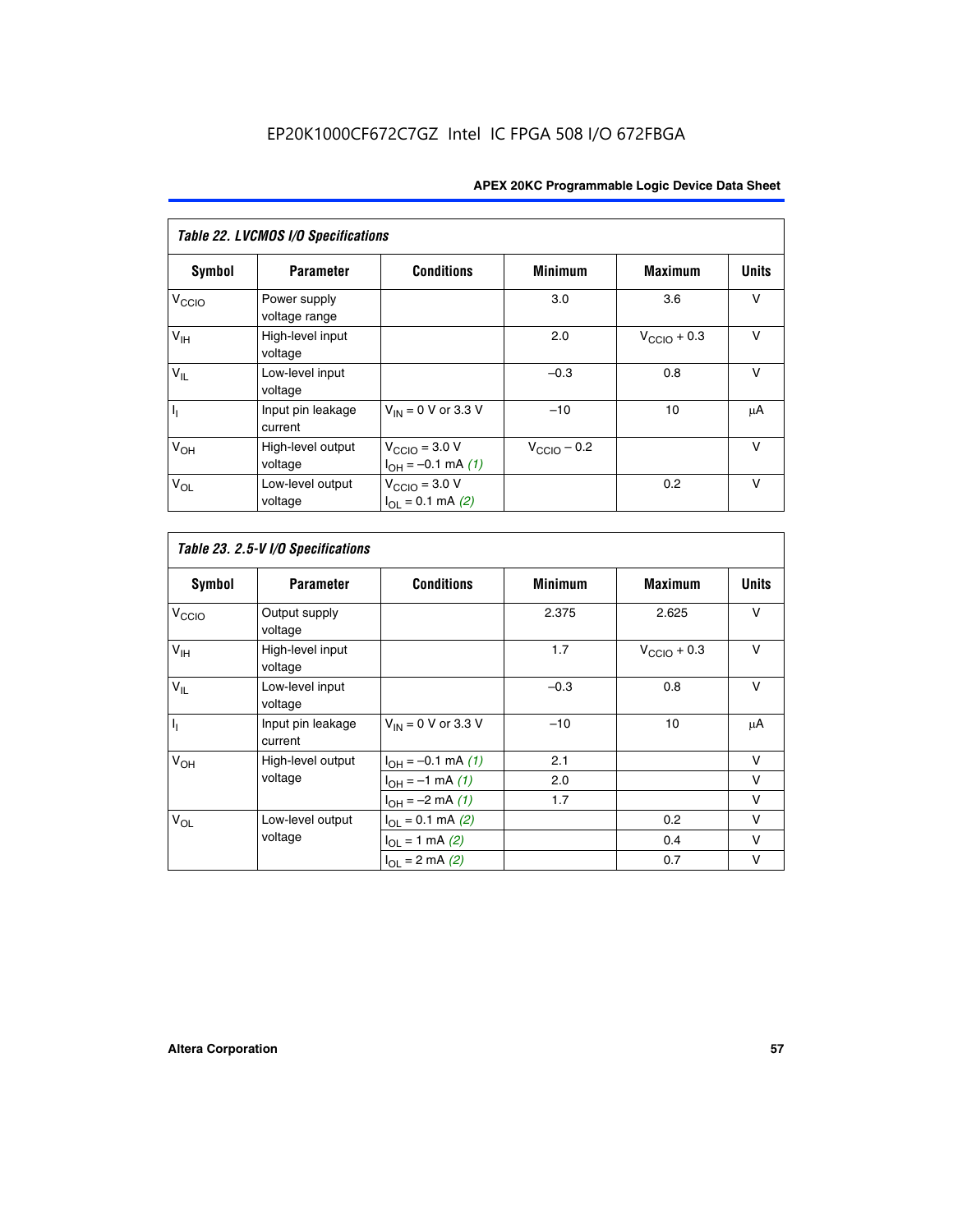# EP20K1000CF672C7GZ Intel IC FPGA 508 I/O 672FBGA

|                            | Table 24. 1.8-V I/O Specifications |                           |                               |                               |              |  |  |  |  |  |  |
|----------------------------|------------------------------------|---------------------------|-------------------------------|-------------------------------|--------------|--|--|--|--|--|--|
| Symbol                     | <b>Parameter</b>                   | <b>Conditions</b>         | <b>Minimum</b>                | <b>Maximum</b>                | <b>Units</b> |  |  |  |  |  |  |
| V <sub>CCIO</sub>          | Output supply<br>voltage           |                           | 1.7                           | 1.9                           | $\vee$       |  |  |  |  |  |  |
| V <sub>IH</sub>            | High-level input<br>voltage        |                           | $0.65 \times V_{\text{CCIO}}$ | $V_{\text{CCIO}} + 0.3$       | $\vee$       |  |  |  |  |  |  |
| $\mathsf{V}_{\mathsf{IL}}$ | Low-level input<br>voltage         |                           |                               | $0.35 \times V_{\text{CCIO}}$ | $\vee$       |  |  |  |  |  |  |
| $I_1$                      | Input pin leakage<br>current       | $V_{IN}$ = 0 V or 3.3 V   | $-10$                         | 10                            | μA           |  |  |  |  |  |  |
| V <sub>OH</sub>            | High-level output<br>voltage       | $I_{OH} = -2$ mA (1)      | $V_{\text{CCIO}} - 0.45$      |                               | V            |  |  |  |  |  |  |
| $V_{OL}$                   | Low-level output<br>voltage        | $I_{\Omega I}$ = 2 mA (2) |                               | 0.45                          | $\vee$       |  |  |  |  |  |  |

| Table 25. 3.3-V PCI Specifications |                              |                         |                              |                |                              |              |  |  |  |
|------------------------------------|------------------------------|-------------------------|------------------------------|----------------|------------------------------|--------------|--|--|--|
| Symbol                             | <b>Parameter</b>             | <b>Conditions</b>       | <b>Minimum</b>               | <b>Typical</b> | <b>Maximum</b>               | <b>Units</b> |  |  |  |
| V <sub>CCIO</sub>                  | I/O supply voltage           |                         | 3.0                          | 3.3            | 3.6                          | v            |  |  |  |
| $V_{\text{IH}}$                    | High-level input<br>voltage  |                         | $0.5 \times V_{\text{CCIO}}$ |                | $V_{\text{CCIO}} + 0.5$      | $\vee$       |  |  |  |
| $V_{IL}$                           | Low-level input<br>voltage   |                         | $-0.5$                       |                | $0.3 \times V_{\text{CCIO}}$ | v            |  |  |  |
| $\mathbf{I}_{1}$                   | Input pin leakage<br>current | $0 < V_{IN} < V_{CCIO}$ | $-10$                        |                | 10                           | μA           |  |  |  |
| $V_{OH}$                           | High-level output<br>voltage | $I_{OUT} = -500 \mu A$  | $0.9 \times V_{\text{CCIO}}$ |                |                              | v            |  |  |  |
| $V_{OL}$                           | Low-level output<br>voltage  | $I_{OUT} = 1,500 \mu A$ |                              |                | $0.1 \times V_{\text{CCIO}}$ | v            |  |  |  |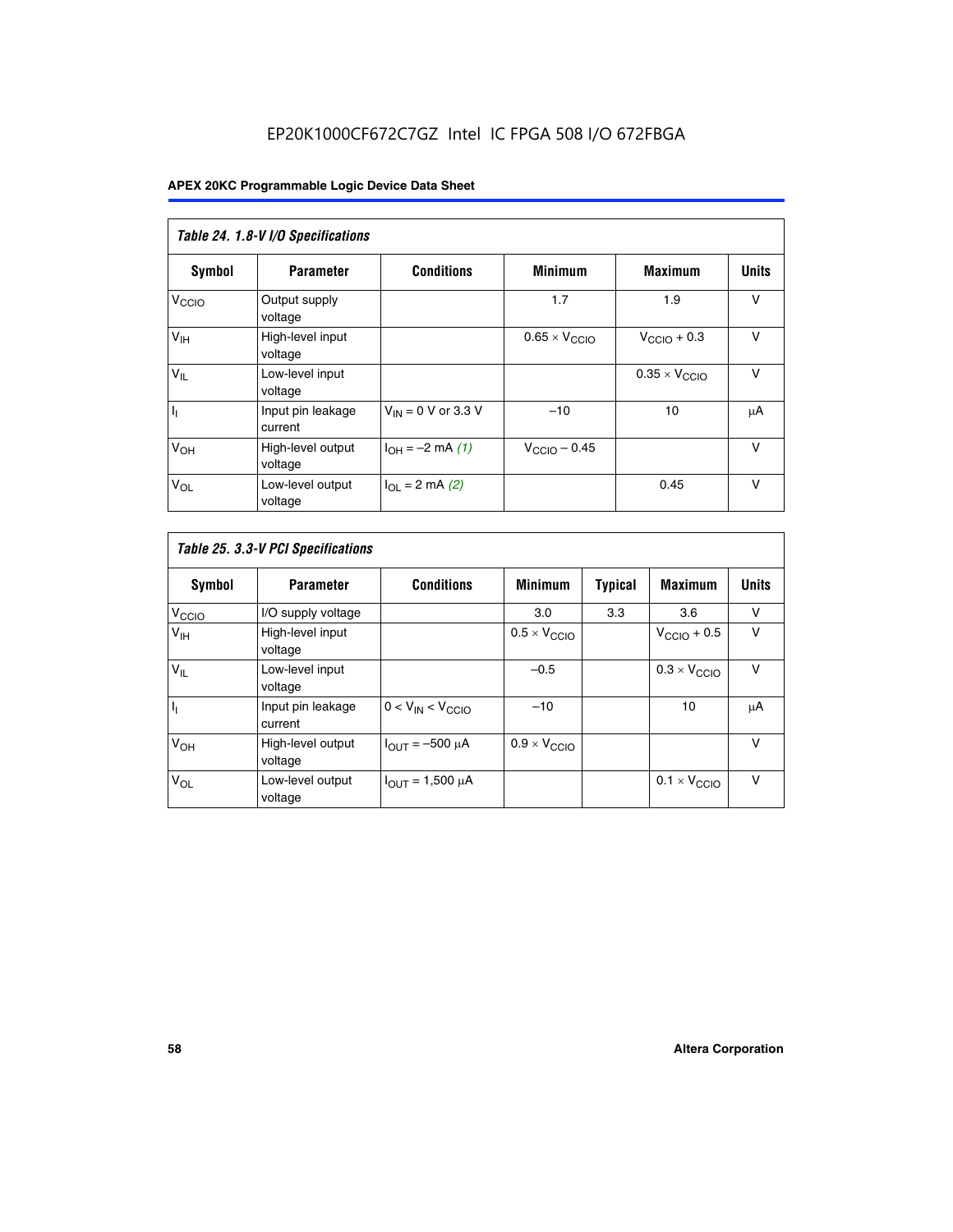| Table 26. 3.3-V PCI-X Specifications |                              |                                |                              |                |                              |              |  |  |  |
|--------------------------------------|------------------------------|--------------------------------|------------------------------|----------------|------------------------------|--------------|--|--|--|
| <b>Symbol</b>                        | <b>Parameter</b>             | <b>Conditions</b>              | <b>Minimum</b>               | <b>Typical</b> | <b>Maximum</b>               | <b>Units</b> |  |  |  |
| V <sub>CCIO</sub>                    | Output supply<br>voltage     |                                | 3.0                          | 3.3            | 3.6                          | $\vee$       |  |  |  |
| $V_{\text{IH}}$                      | High-level input<br>voltage  |                                | $0.5 \times V_{\text{CCIO}}$ |                | $V_{\text{CCIO}} + 0.5$      | $\vee$       |  |  |  |
| $V_{IL}$                             | Low-level input<br>voltage   |                                | $-0.5$                       |                | $0.35 \times V_{CCIO}$       | $\vee$       |  |  |  |
| V <sub>IPU</sub>                     | Input pull-up voltage        |                                | $0.7 \times V_{\text{CCIO}}$ |                |                              | v            |  |  |  |
| $I_{\rm IL}$                         | Input pin leakage<br>current | $0 < V_{IN} < V_{CCIO}$        | $-10.0$                      |                | 10.0                         | μA           |  |  |  |
| $V_{OH}$                             | High-level output<br>voltage | $I_{\text{OUT}} = -500 \mu A$  | $0.9 \times V_{\text{CCIO}}$ |                |                              | $\vee$       |  |  |  |
| $V_{OL}$                             | Low-level output<br>voltage  | $I_{\text{OUT}} = 1,500 \mu A$ |                              |                | $0.1 \times V_{\text{CCIO}}$ | $\vee$       |  |  |  |
| $L_{pin}$                            | Pin Inductance               |                                |                              |                | 15.0                         | nH           |  |  |  |

| Table 27. 3.3-V LVDS I/O Specifications |                                                                          |                    |                |                |                |              |  |  |  |
|-----------------------------------------|--------------------------------------------------------------------------|--------------------|----------------|----------------|----------------|--------------|--|--|--|
| Symbol                                  | <b>Parameter</b>                                                         | <b>Conditions</b>  | <b>Minimum</b> | <b>Typical</b> | <b>Maximum</b> | <b>Units</b> |  |  |  |
| V <sub>C</sub> CO                       | I/O supply voltage                                                       |                    | 3.135          | 3.3            | 3.465          | $\vee$       |  |  |  |
| $V_{OD}$                                | Differential output<br>voltage                                           | $R_1 = 100 \Omega$ | 250            |                | 650            | mV           |  |  |  |
| $\Delta$ V <sub>OD</sub>                | Change in V <sub>OD</sub><br>between high and<br>low                     | $R_1 = 100 \Omega$ |                |                | 50             | mV           |  |  |  |
| $V_{OS}$                                | Output offset voltage $R_1 = 100 \Omega$                                 |                    | 1.125          | 1.25           | 1.375          | V            |  |  |  |
| $\Delta$ V <sub>OS</sub>                | Change in $V_{OS}$<br>between high and<br>low                            | $R_1 = 100 \Omega$ |                |                | 50             | mV           |  |  |  |
| V <sub>TH</sub>                         | Differential input<br>threshold                                          | $V_{CM} = 1.2 V$   | $-100$         |                | 100            | mV           |  |  |  |
| $V_{IN}$                                | Receiver input<br>voltage range                                          |                    | 0.0            |                | 2.4            | $\vee$       |  |  |  |
| $R_{\rm I}$                             | Receiver differential<br>input resistor<br>(external to APEX<br>devices) |                    | 90             | 100            | 110            | $\Omega$     |  |  |  |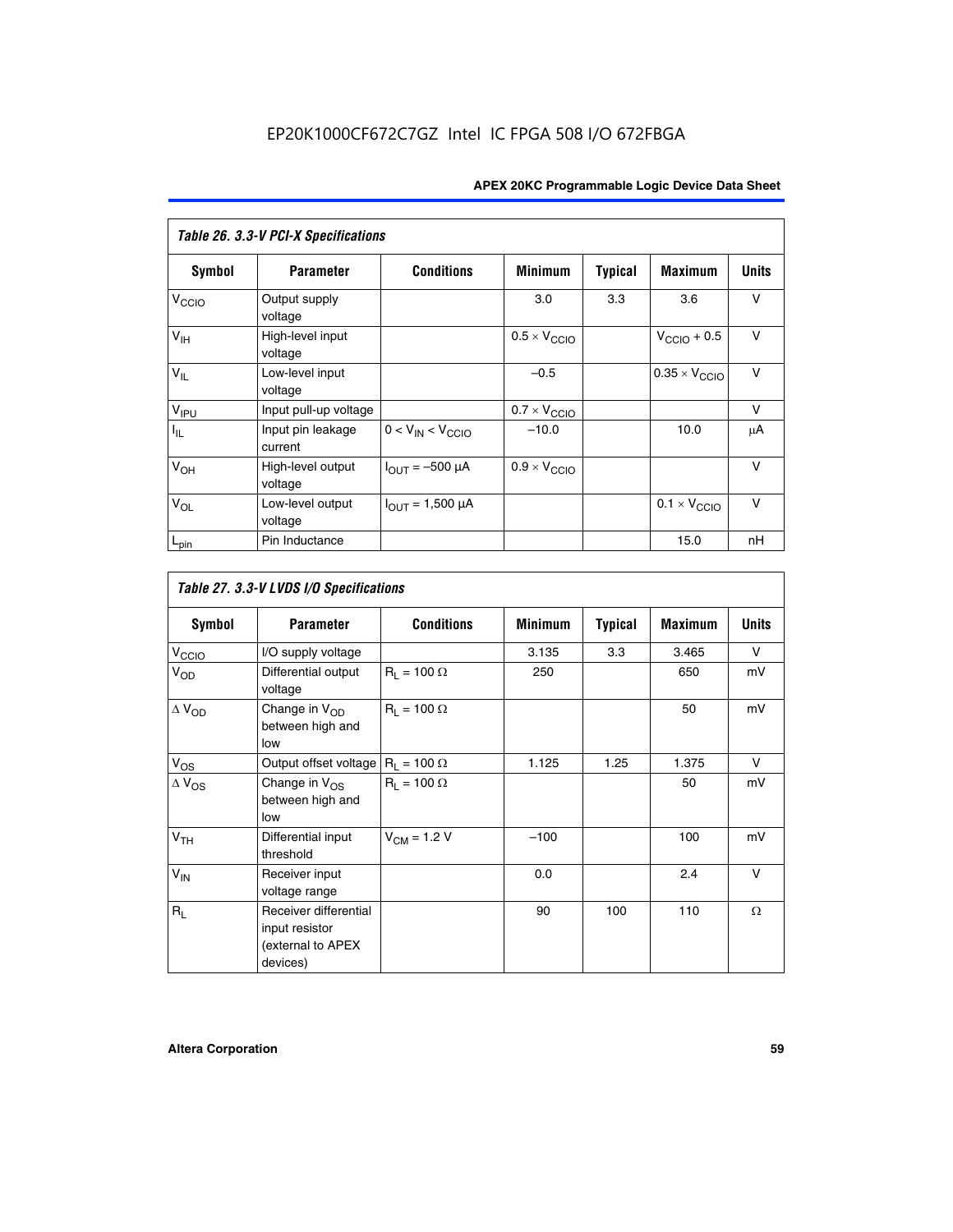# EP20K1000CF672C7GZ Intel IC FPGA 508 I/O 672FBGA

| Table 28. GTL+ I/O Specifications |                             |                      |                 |                |                        |              |  |  |  |
|-----------------------------------|-----------------------------|----------------------|-----------------|----------------|------------------------|--------------|--|--|--|
| <b>Symbol</b>                     | <b>Parameter</b>            | <b>Conditions</b>    | <b>Minimum</b>  | <b>Typical</b> | <b>Maximum</b>         | <b>Units</b> |  |  |  |
| $V_{TT}$                          | <b>Termination voltage</b>  |                      | 1.35            | 1.5            | 1.65                   | v            |  |  |  |
| V <sub>REF</sub>                  | Reference voltage           |                      | 0.88            | 1.0            | 1.12                   | v            |  |  |  |
| V <sub>IH</sub>                   | High-level input<br>voltage |                      | $V_{REF}$ + 0.1 |                |                        | v            |  |  |  |
| $V_{IL}$                          | Low-level input<br>voltage  |                      |                 |                | $V_{\text{RFF}}$ – 0.1 | v            |  |  |  |
| $V_{OL}$                          | Low-level output<br>voltage | $I_{OL}$ = 36 mA (2) |                 |                | 0.65                   | v            |  |  |  |

| Table 29. SSTL-2 Class I Specifications |                              |                              |                         |                |                         |              |
|-----------------------------------------|------------------------------|------------------------------|-------------------------|----------------|-------------------------|--------------|
| Symbol                                  | <b>Parameter</b>             | <b>Conditions</b>            | <b>Minimum</b>          | <b>Typical</b> | <b>Maximum</b>          | <b>Units</b> |
| V <sub>CCIO</sub>                       | I/O supply voltage           |                              | 2.375                   | 2.5            | 2.625                   | v            |
| $V_{TT}$                                | <b>Termination voltage</b>   |                              | $V_{\text{BFF}}$ – 0.04 | $V_{REF}$      | $V_{BFF}$ + 0.04        | $\vee$       |
| V <sub>REF</sub>                        | Reference voltage            |                              | 1.15                    | 1.25           | 1.35                    | v            |
| V <sub>IH</sub>                         | High-level input<br>voltage  |                              | $V_{\text{RFF}} + 0.18$ |                | $V_{\text{CCIO}} + 0.3$ | v            |
| $V_{IL}$                                | Low-level input<br>voltage   |                              | $-0.3$                  |                | $V_{BEF}$ – 0.18        | $\vee$       |
| V <sub>OH</sub>                         | High-level output<br>voltage | $I_{OH} = -7.6$ mA (1)       | $V_{TT} + 0.57$         |                |                         | v            |
| $V_{OL}$                                | Low-level output<br>voltage  | $I_{\text{OI}}$ = 7.6 mA (2) |                         |                | $V_{TT} - 0.57$         | v            |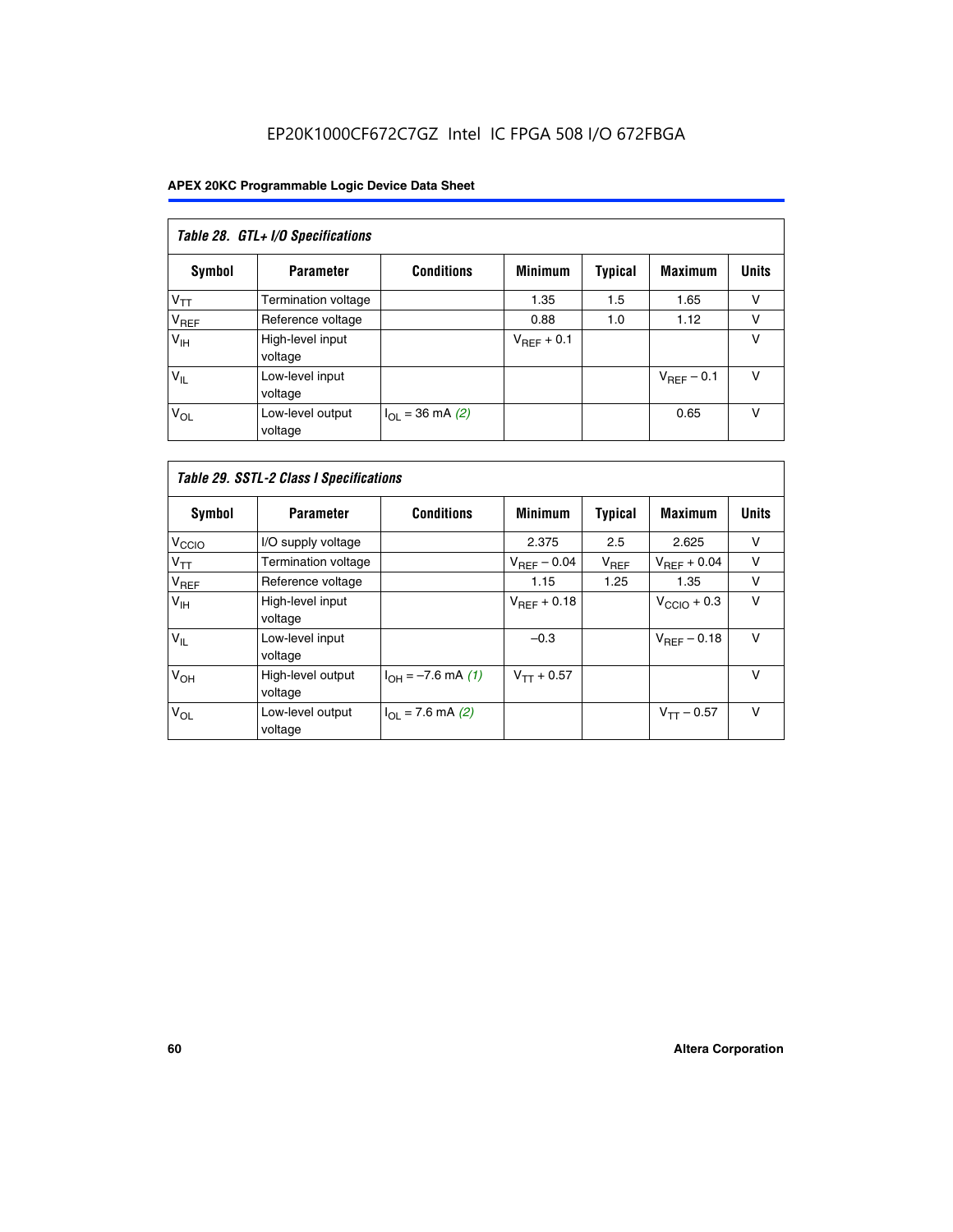| Table 30. SSTL-2 Class II Specifications |                              |                            |                         |                |                         |              |
|------------------------------------------|------------------------------|----------------------------|-------------------------|----------------|-------------------------|--------------|
| Symbol                                   | <b>Parameter</b>             | <b>Conditions</b>          | <b>Minimum</b>          | <b>Typical</b> | <b>Maximum</b>          | <b>Units</b> |
| V <sub>CCIO</sub>                        | I/O supply voltage           |                            | 2.375                   | 2.5            | 2.625                   | v            |
| $V_{TT}$                                 | Termination voltage          |                            | $V_{REF}$ – 0.04        | $V_{REF}$      | $V_{BFF} + 0.04$        | $\vee$       |
| $V_{REF}$                                | Reference voltage            |                            | 1.15                    | 1.25           | 1.35                    | v            |
| V <sub>IH</sub>                          | High-level input<br>voltage  |                            | $V_{\text{RFF}} + 0.18$ |                | $V_{\text{CCIO}} + 0.3$ | v            |
| $V_{IL}$                                 | Low-level input<br>voltage   |                            | $-0.3$                  |                | $V_{BFE} - 0.18$        | $\vee$       |
| $V_{OH}$                                 | High-level output<br>voltage | $I_{OH} = -15.2$ mA (1)    | $V_{TT} + 0.76$         |                |                         | $\vee$       |
| $V_{OL}$                                 | Low-level output<br>voltage  | $I_{\Omega}$ = 15.2 mA (2) |                         |                | $V_{TT} - 0.76$         | $\vee$       |

| Symbol            | <b>Parameter</b>             | <b>Conditions</b>         | <b>Minimum</b>          | <b>Typical</b> | <b>Maximum</b>          | <b>Units</b> |
|-------------------|------------------------------|---------------------------|-------------------------|----------------|-------------------------|--------------|
| V <sub>CCIO</sub> | I/O supply voltage           |                           | 3.0                     | 3.3            | 3.6                     | ν            |
| $V_{TT}$          | Termination voltage          |                           | $V_{\text{BFF}} - 0.05$ | $V_{REF}$      | $V_{\text{RFF}} + 0.05$ | v            |
| $V_{REF}$         | Reference voltage            |                           | 1.3                     | 1.5            | 1.7                     | v            |
| V <sub>IH</sub>   | High-level input<br>voltage  |                           | $V_{BFF}$ + 0.2         |                | $V_{\text{CCIO}} + 0.3$ | v            |
| $V_{IL}$          | Low-level input<br>voltage   |                           | $-0.3$                  |                | $V_{REF}$ – 0.2         | $\vee$       |
| V <sub>OH</sub>   | High-level output<br>voltage | $I_{OH} = -8$ mA (1)      | $V_{TT} + 0.6$          |                |                         | v            |
| $V_{OL}$          | Low-level output<br>voltage  | $I_{\Omega I}$ = 8 mA (2) |                         |                | $V_{TT} - 0.6$          | $\vee$       |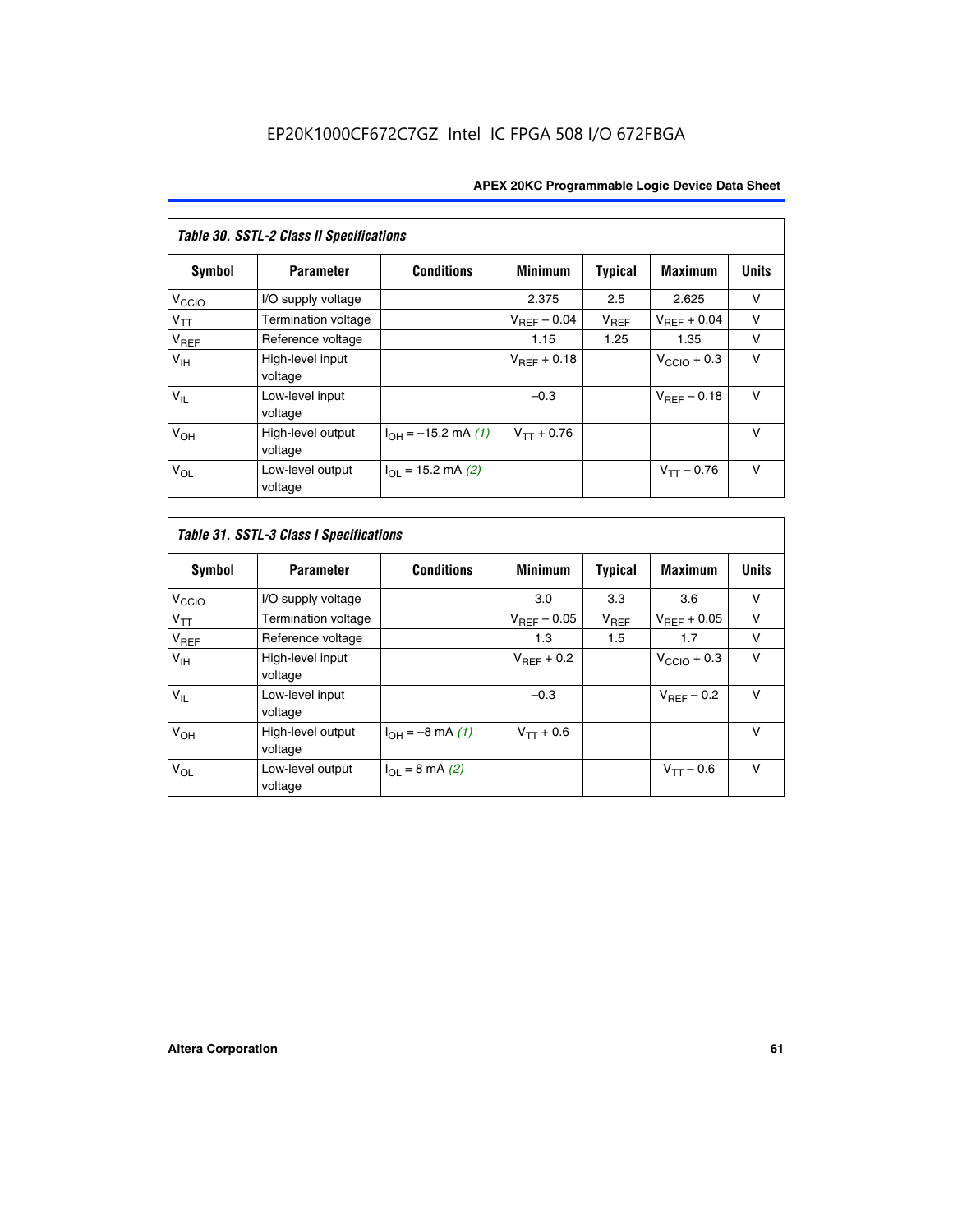| Table 32. SSTL-3 Class II Specifications |                              |                          |                  |                |                         |              |
|------------------------------------------|------------------------------|--------------------------|------------------|----------------|-------------------------|--------------|
| <b>Symbol</b>                            | <b>Parameter</b>             | <b>Conditions</b>        | <b>Minimum</b>   | <b>Typical</b> | <b>Maximum</b>          | <b>Units</b> |
| $V_{\text{CCIO}}$                        | I/O supply voltage           |                          | 3.0              | 3.3            | 3.6                     | v            |
| $V_{TT}$                                 | Termination voltage          |                          | $V_{REF} - 0.05$ | $V_{REF}$      | $V_{\text{RFF}} + 0.05$ | v            |
| $V_{REF}$                                | Reference voltage            |                          | 1.3              | 1.5            | 1.7                     | v            |
| $V_{\text{IH}}$                          | High-level input<br>voltage  |                          | $V_{REF}$ + 0.2  |                | $V_{\text{CCIO}} + 0.3$ | v            |
| $V_{IL}$                                 | Low-level input<br>voltage   |                          | $-0.3$           |                | $V_{\text{RFF}}$ – 0.2  | $\vee$       |
| V <sub>OH</sub>                          | High-level output<br>voltage | $I_{OH} = -16$ mA (1)    | $V_{TT} + 0.8$   |                |                         | $\vee$       |
| $V_{OL}$                                 | Low-level output<br>voltage  | $I_{\Omega}$ = 16 mA (2) |                  |                | $V_{TT} - 0.8$          | v            |

| Table 33. HSTL Class I I/O Specifications |                              |                              |                         |                |                         |              |
|-------------------------------------------|------------------------------|------------------------------|-------------------------|----------------|-------------------------|--------------|
| Symbol                                    | <b>Parameter</b>             | <b>Conditions</b>            | <b>Minimum</b>          | <b>Typical</b> | <b>Maximum</b>          | <b>Units</b> |
| V <sub>CCIO</sub>                         | I/O supply voltage           |                              | 1.71                    | 1.8            | 1.89                    | v            |
| $V_{TT}$                                  | Termination voltage          |                              | $V_{REF} - 0.05$        | $V_{REF}$      | $V_{\text{RFF}} + 0.05$ | $\vee$       |
| $V_{REF}$                                 | Reference voltage            |                              | 0.68                    | 0.75           | 0.90                    | v            |
| $V_{\text{IH}}$                           | High-level input<br>voltage  |                              | $V_{REF}$ + 0.1         |                | $V_{\text{CCIO}} + 0.3$ | $\vee$       |
| $V_{IL}$                                  | Low-level input<br>voltage   |                              | $-0.3$                  |                | $V_{\text{RFF}}$ – 0.1  | $\vee$       |
| V <sub>OH</sub>                           | High-level output<br>voltage | $I_{OH} = -8 \text{ mA} (1)$ | $V_{\text{CCIO}} - 0.4$ |                |                         | $\vee$       |
| $V_{OL}$                                  | Low-level output<br>voltage  | $I_{OL} = 8 \text{ mA} (2)$  |                         |                | 0.4                     | $\vee$       |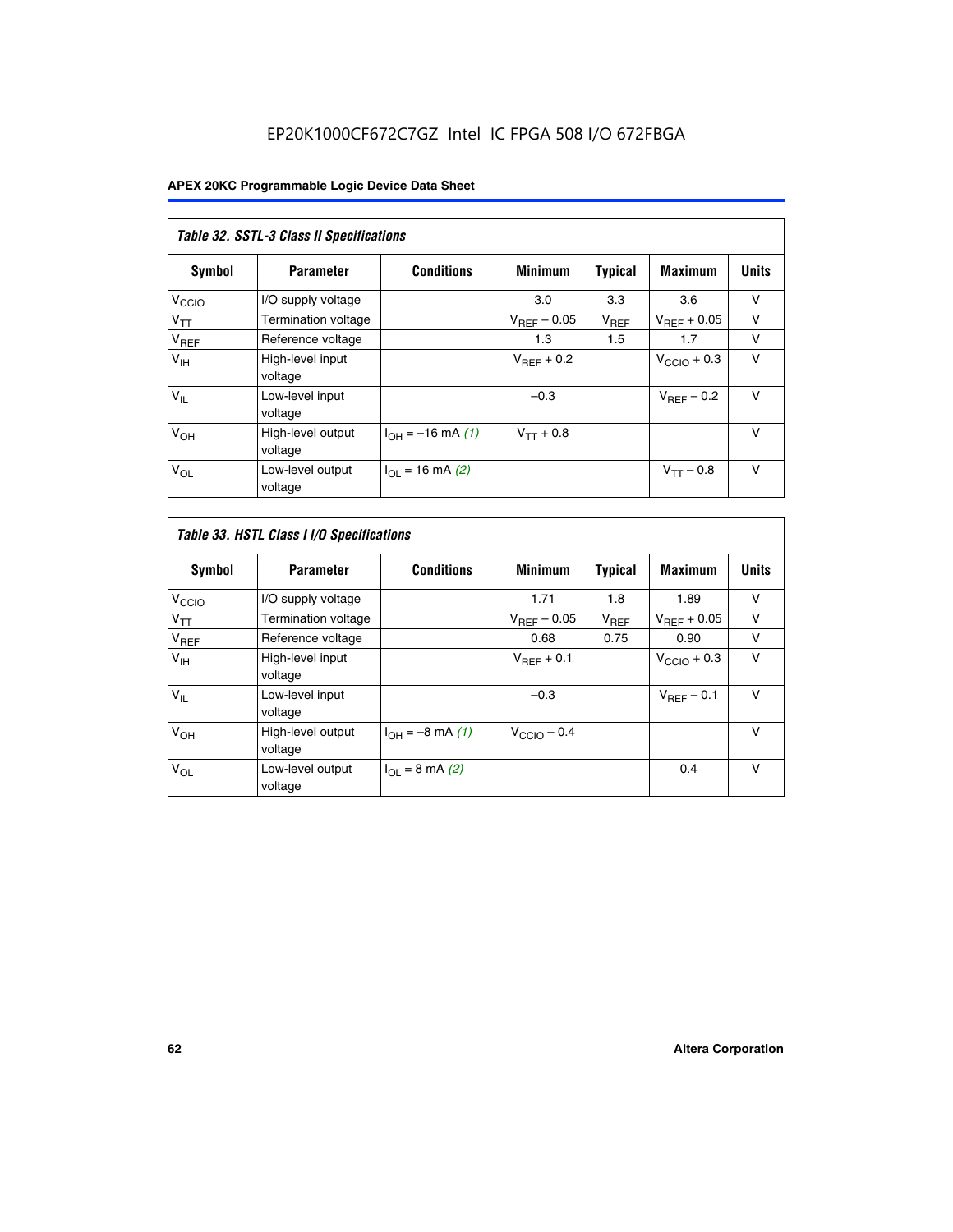| Table 34. 3.3-V AGP I/O Specifications |                              |                         |                               |                |                               |              |
|----------------------------------------|------------------------------|-------------------------|-------------------------------|----------------|-------------------------------|--------------|
| Symbol                                 | <b>Parameter</b>             | <b>Conditions</b>       | <b>Minimum</b>                | <b>Typical</b> | <b>Maximum</b>                | <b>Units</b> |
| $V_{\text{CCLO}}$                      | I/O supply voltage           |                         | 3.15                          | 3.3            | 3.45                          | v            |
| $V_{REF}$                              | Reference voltage            |                         | $0.39 \times V_{\text{CCIO}}$ |                | $0.41 \times V_{\text{CCIO}}$ | v            |
| V <sub>IH</sub>                        | High-level input<br>voltage  |                         | $0.5 \times V_{\text{CCIO}}$  |                | $V_{\text{CCIO}} + 0.5$       | v            |
| $V_{IL}$                               | Low-level input<br>voltage   |                         |                               |                | $0.3 \times V_{\text{CCIO}}$  | $\vee$       |
| $V_{OH}$                               | High-level output<br>voltage | $I_{OUT} = -500 \mu A$  | $0.9 \times V_{\text{CCIO}}$  |                | 3.6                           | $\vee$       |
| $V_{OL}$                               | Low-level output<br>voltage  | $I_{OUT} = 1,500 \mu A$ |                               |                | $0.1 \times V_{\text{CCIO}}$  | $\vee$       |
| Γ,                                     | Input pin leakage<br>current | $0 < V_{IN} < V_{CCIO}$ | $-10$                         |                | 10                            | μA           |

| Table 35. CTT I/O Specifications |                                                      |                                  |                 |         |                 |              |
|----------------------------------|------------------------------------------------------|----------------------------------|-----------------|---------|-----------------|--------------|
| Symbol                           | <b>Parameter</b>                                     | <b>Conditions</b>                | <b>Minimum</b>  | Typical | <b>Maximum</b>  | <b>Units</b> |
| V <sub>CCIO</sub>                | I/O supply voltage                                   |                                  | 3.0             | 3.3     | 3.6             | v            |
| $V_{TT}/V_{REF}$ (3)             | Termination and<br>reference voltage                 |                                  | 1.35            | 1.5     | 1.65            | v            |
| V <sub>IH</sub>                  | High-level input<br>voltage                          |                                  | $V_{REF}$ + 0.2 |         |                 | v            |
| $V_{IL}$                         | Low-level input<br>voltage                           |                                  |                 |         | $V_{REF}$ – 0.2 | $\vee$       |
| h,                               | Input pin leakage<br>current                         | $0 < V_{IN} < V_{CCIO}$          | $-10$           |         | 10              | μA           |
| V <sub>OH</sub>                  | High-level output<br>voltage                         | $I_{OH} = -8 \text{ mA} (1)$     | $V_{BFF}$ + 0.4 |         |                 | $\vee$       |
| $V_{OL}$                         | Low-level output<br>voltage                          | $I_{\Omega I}$ = 8 mA (2)        |                 |         | $V_{REF}$ – 0.4 | $\vee$       |
| $I_{\rm O}$                      | Output leakage<br>current (when output<br>is high Z) | $GND \leq V_{OUT} \leq V_{CCIO}$ | $-10$           |         | 10              | μA           |

*Notes to Tables 21 through 35:*

(1) The  $I_{OH}$  parameter refers to high-level output current.<br>
(2) The  $I_{OL}$  parameter refers to low-level output current. T

The I<sub>OL</sub> parameter refers to low-level output current. This parameter applies to open-drain pins as well as output pins.

(3)  $\hat{V}_{REF}$  specifies center point of switching range.

Figure 31 shows the output drive characteristics of APEX 20KC devices.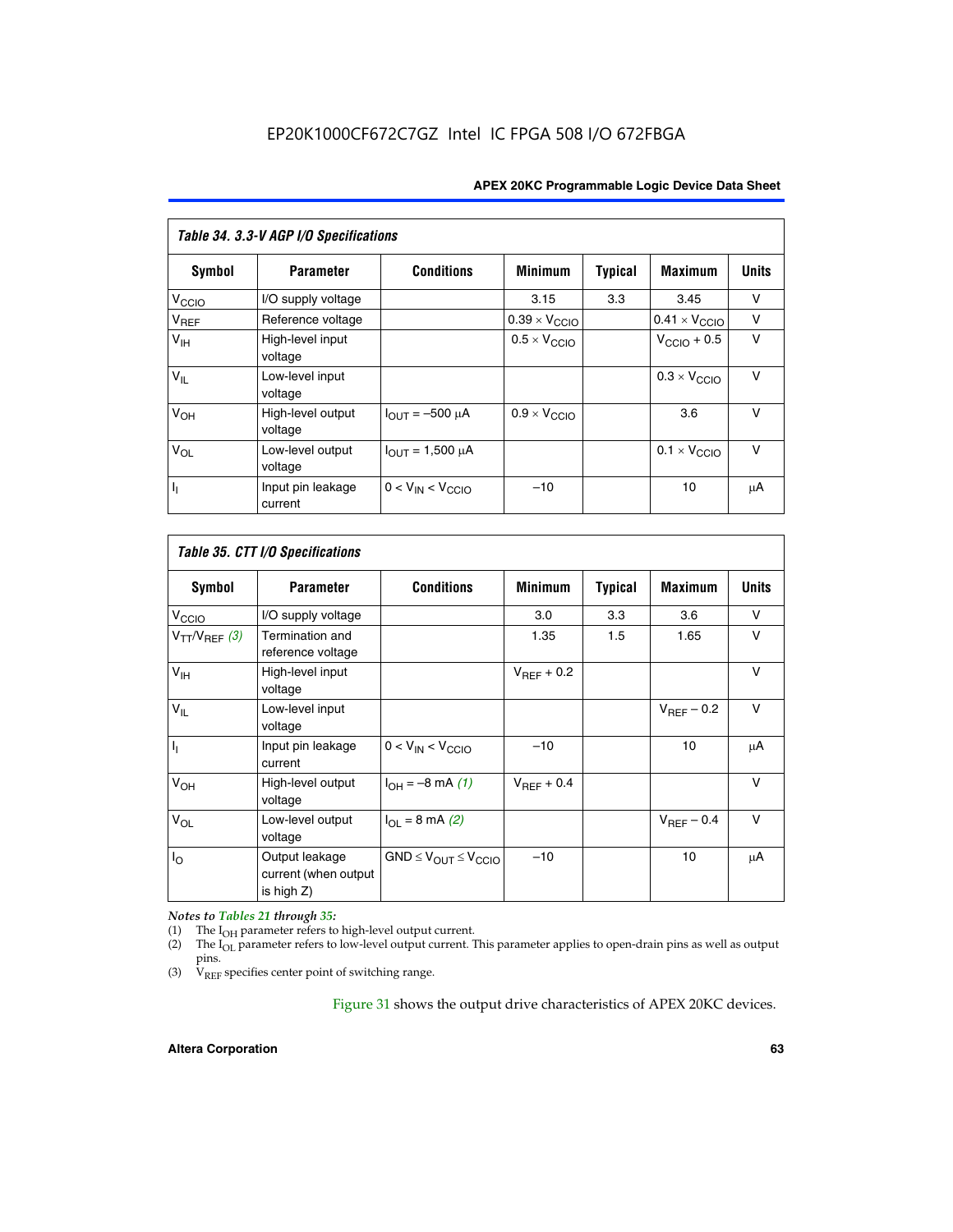



(1) These are transient (AC) currents.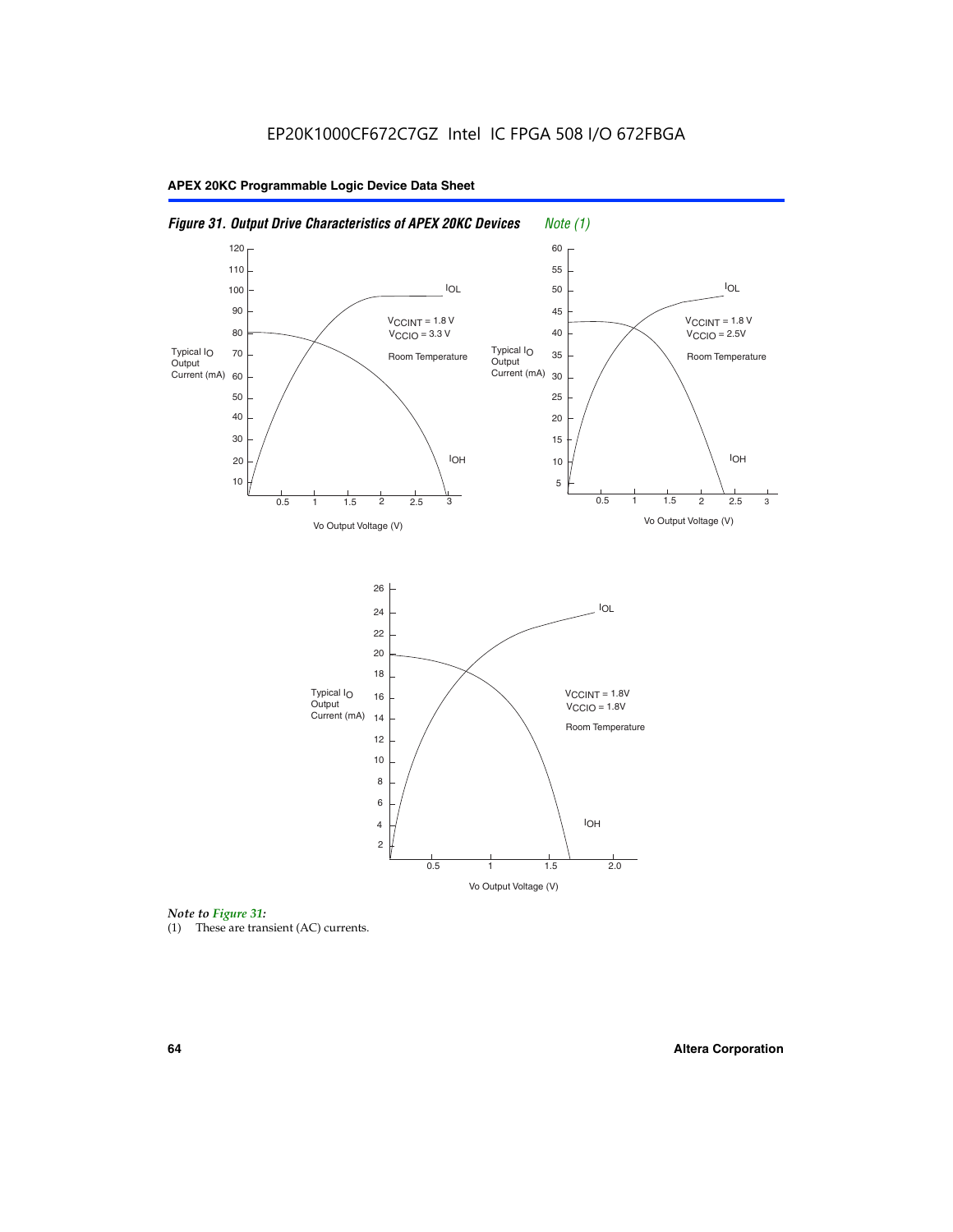### **Timing Model** The high-performance FastTrack and MegaLAB interconnect routing resources ensure predictable performance, accurate simulation, and accurate timing analysis. This predictable performance contrasts with that of FPGAs, which use a segmented connection scheme and therefore have unpredictable performance.

Figure 32 shows the  $f_{MAX}$  timing model for APEX 20KC devices.



**Figure 32. f<sub>MAX</sub> Timing Model** 

Figures 33 and 34 show the asynchronous and synchronous timingwaveforms, respectively, for the ESB macroparameters in Table 37.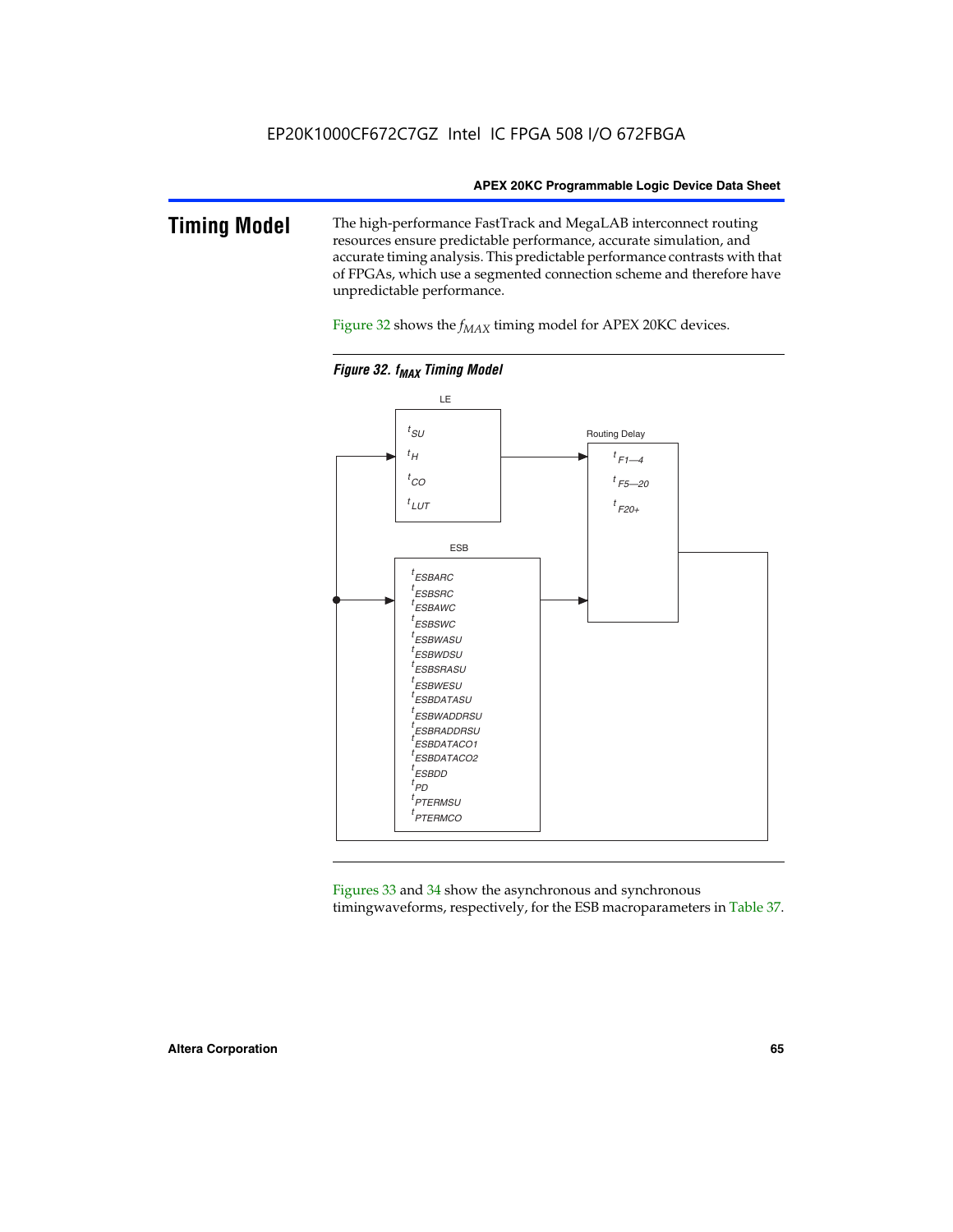# *Figure 33. ESB Asynchronous Timing Waveforms*

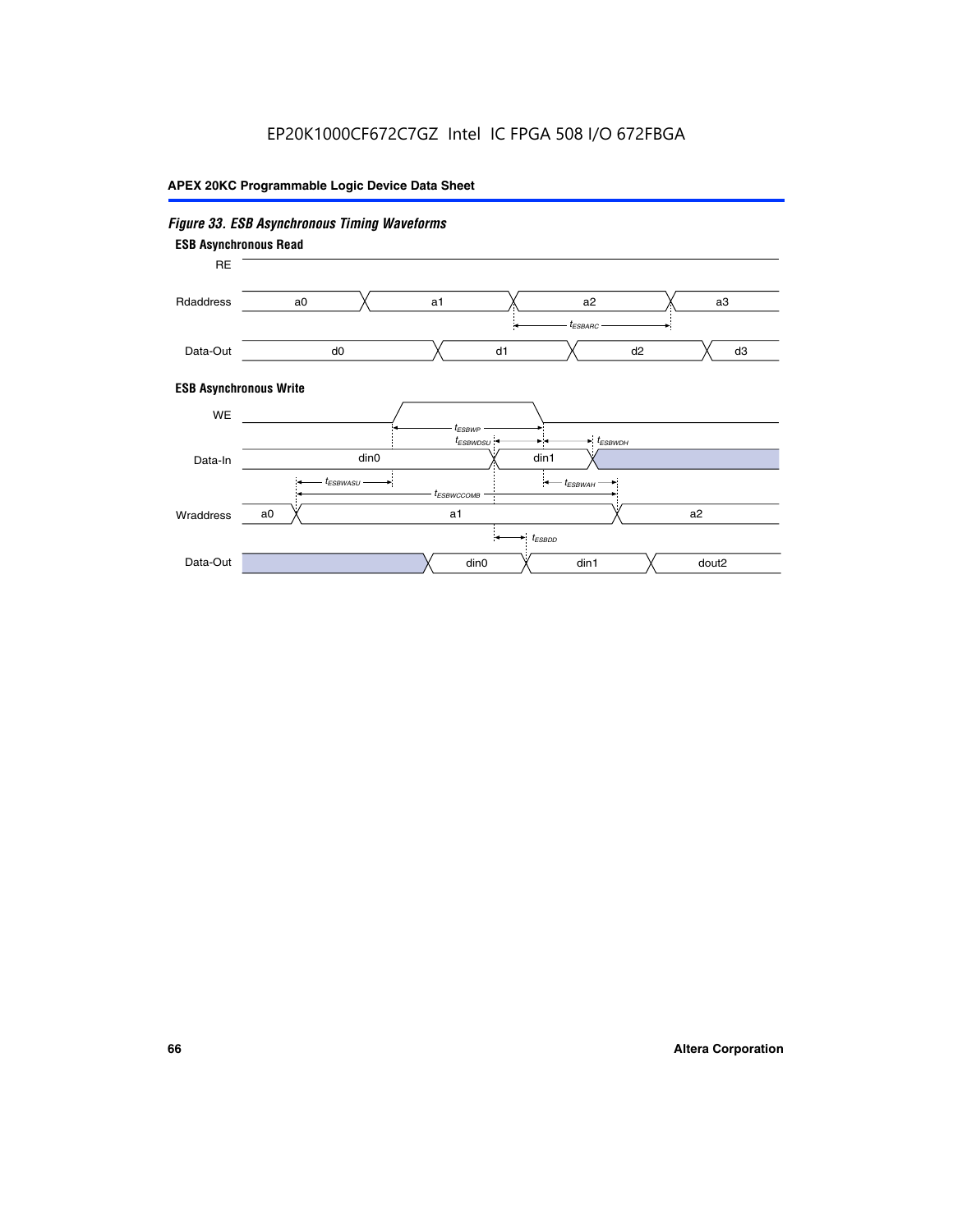# EP20K1000CF672C7GZ Intel IC FPGA 508 I/O 672FBGA

### **APEX 20KC Programmable Logic Device Data Sheet**



### *Figure 34. ESB Synchronous Timing Waveforms*

Figure 35 shows the timing model for bidirectional I/O pin timing.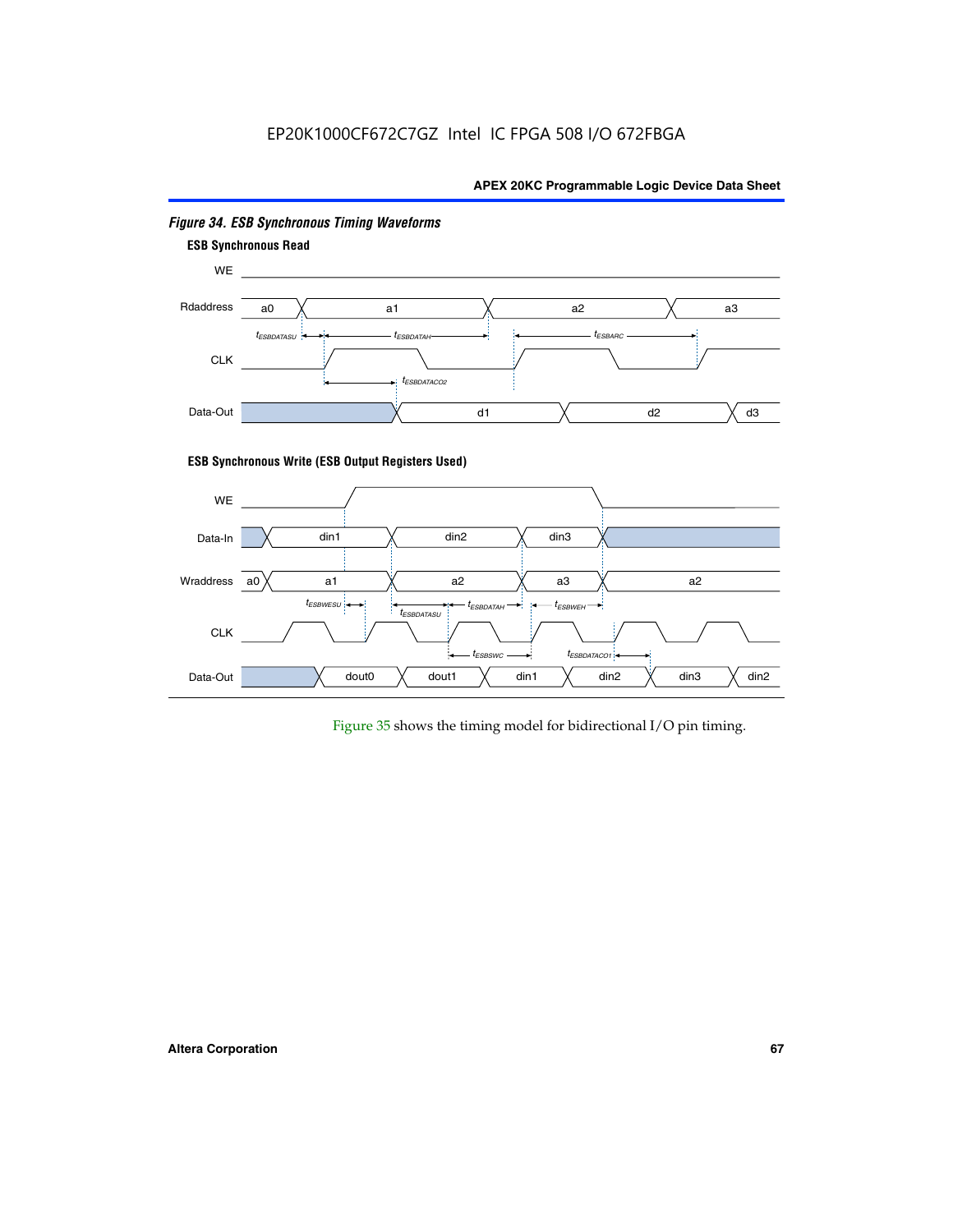

### *Figure 35. Synchronous Bidirectional Pin External Timing*

### *Notes to Figure 35:*

- (1) The output enable and input registers are LE registers in the LAB adjacent to the bidirectional pin. Use the "Output Enable Routing = Single-Pin" option in the Quartus II software to set the output enable register.
- (2) Use the "Decrease Input Delay to Internal Cells = OFF" option in the Quartus II software to set the LAB-adjacent input register. This maintains a zero hold time for LAB-adjacent registers while giving a fast, position-independent setup time. Set "Decrease Input Delay to Internal Cells  $= ON''$  and move the input register farther away from the bidirectional pin for a faster setup time with zero hold time. The exact position where zero hold occurs with the minimum setup time varies with device density and speed grade.

Tables 36 to 38 describes the  $f_{MAX}$  timing parameters shown in Figure 32. Table 39 describes the functional timing parameters.

| Table 36. APEX 20KC f <sub>MAX</sub> LE Timing Parameters |                                     |  |  |  |
|-----------------------------------------------------------|-------------------------------------|--|--|--|
| Symbol                                                    | Parameter                           |  |  |  |
| $t_{SU}$                                                  | LE register setup time before clock |  |  |  |
| $t_H$                                                     | LE register hold time before clock  |  |  |  |
| $t_{CO}$                                                  | LE register clock-to-output delay   |  |  |  |
| $t_{LUT}$                                                 | LUT delay for data-in to data-out   |  |  |  |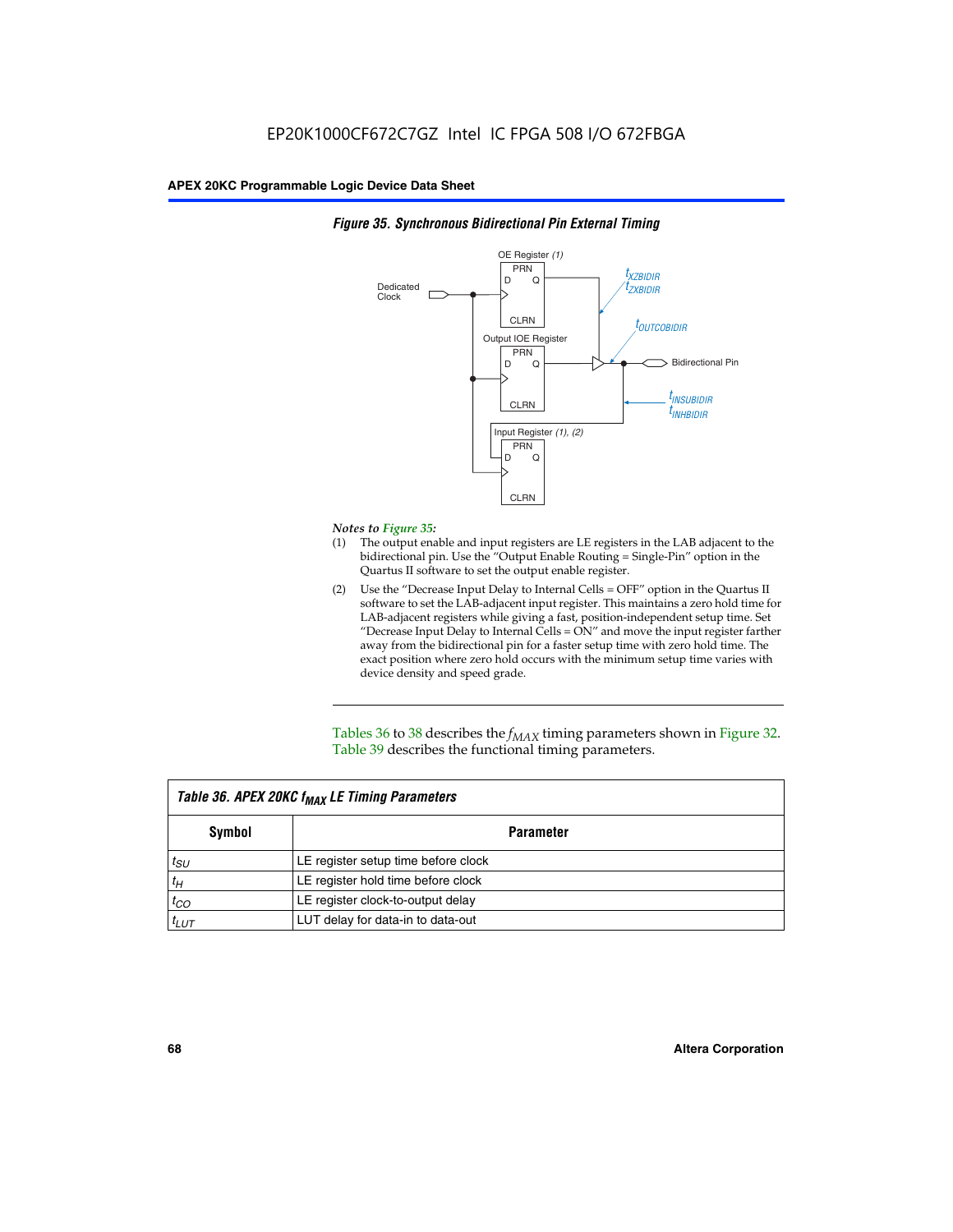|                         | Table 37. APEX 20KC f <sub>MAX</sub> ESB Timing Parameters           |
|-------------------------|----------------------------------------------------------------------|
| Symbol                  | <b>Parameter</b>                                                     |
| <sup>t</sup> ESBARC     | ESB asynchronous read cycle time                                     |
| <sup>t</sup> ESBSRC     | ESB synchronous read cycle time                                      |
| <sup>t</sup> ESBAWC     | ESB asynchronous write cycle time                                    |
| <sup>t</sup> ESBSWC     | ESB synchronous write cycle time                                     |
| <sup>t</sup> ESBWASU    | ESB write address setup time with respect to WE                      |
| <sup>t</sup> ESBWAH     | ESB write address hold time with respect to WE                       |
| <sup>t</sup> ESBWDSU    | ESB data setup time with respect to WE                               |
| t <sub>ESBWDН</sub>     | ESB data hold time with respect to WE                                |
| <sup>t</sup> ESBRASU    | ESB read address setup time with respect to RE                       |
| <sup>t</sup> ESBRAH     | ESB read address hold time with respect to RE                        |
| <sup>I</sup> ESBWESU    | ESB WE setup time before clock when using input register             |
| <sup>t</sup> ESBDATASU  | ESB data setup time before clock when using input register           |
| <sup>t</sup> ESBWADDRSU | ESB write address setup time before clock when using input registers |
| <sup>t</sup> ESBRADDRSU | ESB read address setup time before clock when using input registers  |
| <sup>t</sup> ESBDATACO1 | ESB clock-to-output delay when using output registers                |
| <sup>t</sup> ESBDATACO2 | ESB clock-to-output delay without output registers                   |
| <sup>t</sup> ESBDD      | ESB data-in to data-out delay for RAM mode                           |
| $t_{PD}$                | ESB macrocell input to non-registered output                         |
| <sup>t</sup> PTERMSU    | ESB macrocell register setup time before clock                       |
| <sup>t</sup> PTERMCO    | ESB macrocell register clock-to-output delay                         |

# *Table 38. APEX 20KC fMAX Routing Delays*

| Symbol      | <b>Parameter</b>                                    |  |  |
|-------------|-----------------------------------------------------|--|--|
| $t_{F1-4}$  | Fan-out delay estimate using local interconnect     |  |  |
| $t_{F5-20}$ | Fan-out delay estimate using MegaLab interconnect   |  |  |
| $t_{F20+}$  | Fan-out delay estimate using FastTrack interconnect |  |  |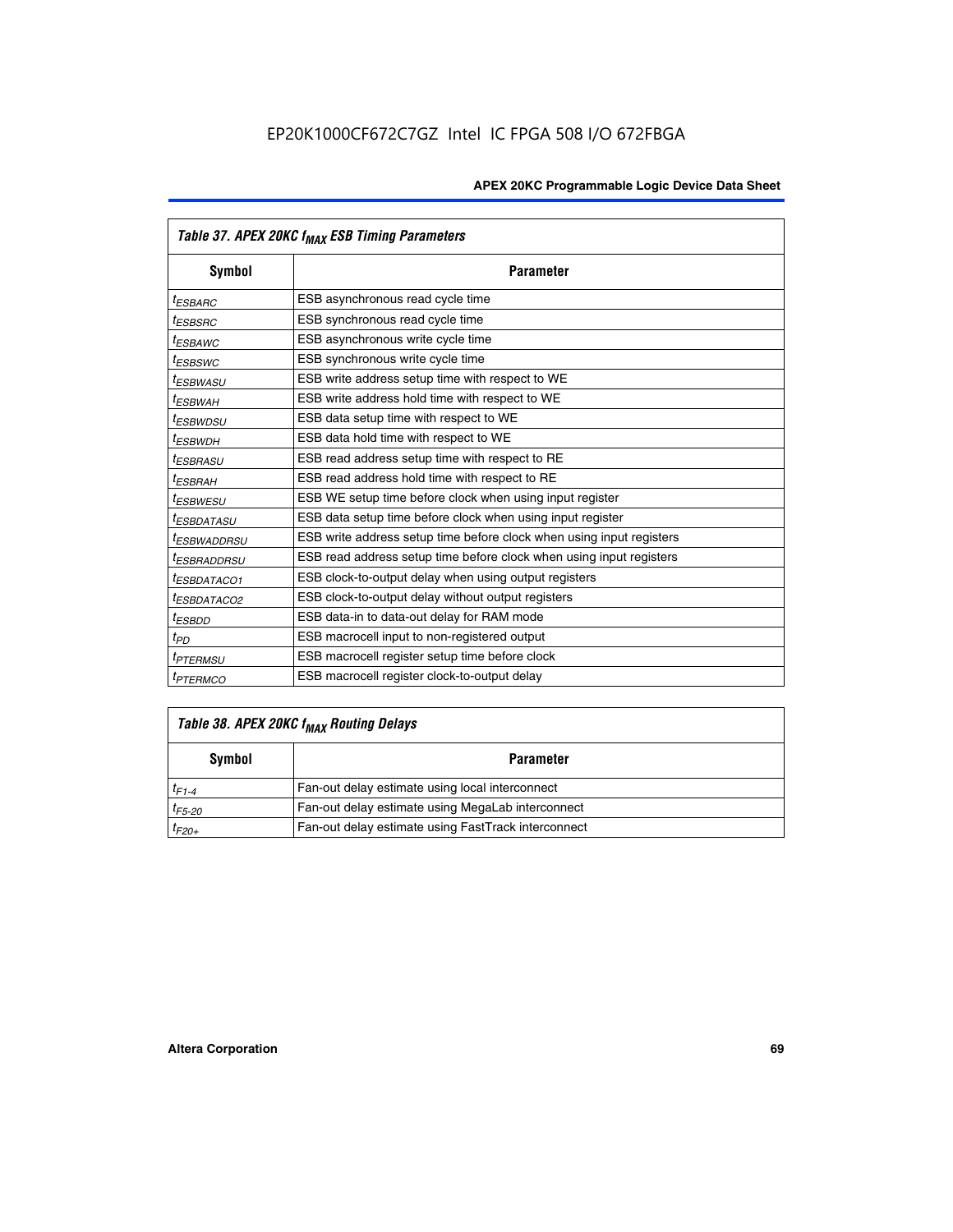| Table 39. APEX 20KC Minimum Pulse Width Timing Parameters |                                        |  |  |
|-----------------------------------------------------------|----------------------------------------|--|--|
| Symbol                                                    | <b>Parameter</b>                       |  |  |
| $t_{CH}$                                                  | Minimum clock high time from clock pin |  |  |
| $t_{CL}$                                                  | Minimum clock low time from clock pin  |  |  |
| $t_{CLRP}$                                                | LE clear pulse width                   |  |  |
| $t_{PREF}$                                                | LE preset pulse width                  |  |  |
| $t_{ESBCH}$                                               | Clock high time                        |  |  |
| $t_{ESBCL}$                                               | Clock low time                         |  |  |
| <sup>t</sup> ESBWP                                        | Write pulse width                      |  |  |
| <sup>t</sup> ESBRP                                        | Read pulse width                       |  |  |

Tables 40 and 41 describe APEX 20KC external timing parameters. The timing values for these pin-to-pin delays are reported for all pins using the 3.3-V LVTTL I/O standard.

| Table 40. APEX 20KC External Timing Parameters<br>Note (1) |                                                                |                   |  |  |
|------------------------------------------------------------|----------------------------------------------------------------|-------------------|--|--|
| Symbol                                                     | <b>Clock Parameter</b>                                         | <b>Conditions</b> |  |  |
| t <sub>insu</sub>                                          | Setup time with global clock at IOE register                   |                   |  |  |
| t <sub>inh</sub>                                           | Hold time with global clock at IOE register                    |                   |  |  |
| toutco                                                     | Clock-to-output delay with global clock at IOE output register | (2)               |  |  |
| <sup>t</sup> INSUPLL                                       | Setup time with PLL clock at IOE input register                |                   |  |  |
| <sup>t</sup> INHPLL                                        | Hold time with PLL clock at IOE input register                 |                   |  |  |
| <b>TOUTCOPLL</b>                                           | Clock-to-output delay with PLL clock at IOE output register    | (2)               |  |  |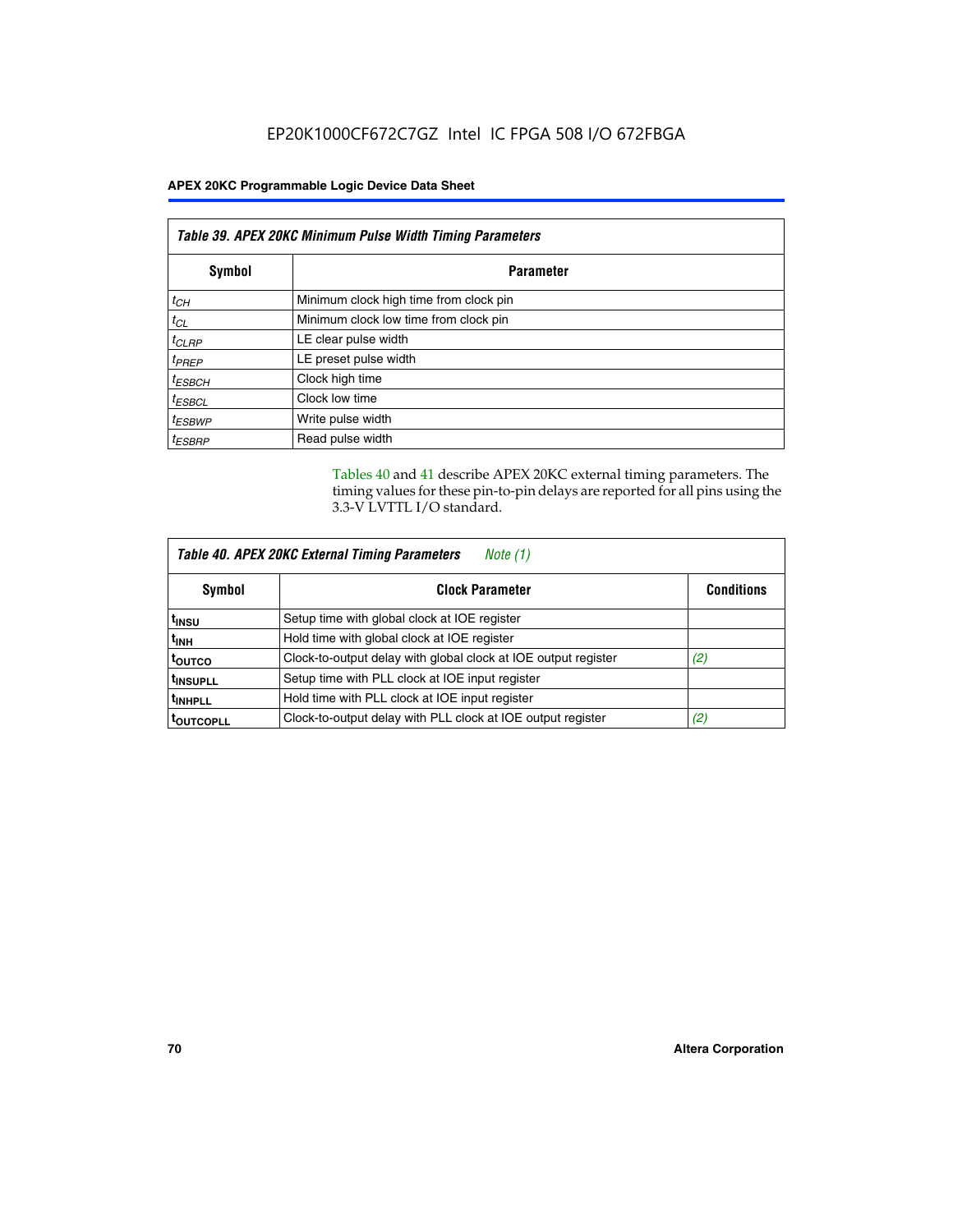| Table 41. APEX 20KC External Bidirectional Timing Parameters<br>Note (1) |                                                                                       |                  |  |  |
|--------------------------------------------------------------------------|---------------------------------------------------------------------------------------|------------------|--|--|
| Symbol                                                                   | <b>Parameter</b>                                                                      | <b>Condition</b> |  |  |
| <sup>t</sup> INSUBIDIR                                                   | Setup time for bidirectional pins with global clock at LAB-adjacent input<br>register |                  |  |  |
| <sup>t</sup> INHBIDIR                                                    | Hold time for bidirectional pins with global clock at LAB-adjacent input<br>register  |                  |  |  |
| <sup>t</sup> OUTCOBIDIR                                                  | Clock-to-output delay for bidirectional pins with global clock at IOE<br>register     | (2)              |  |  |
| <sup>t</sup> xzbidir                                                     | Synchronous output enable register to output buffer disable delay                     | (2)              |  |  |
| <sup>t</sup> zxbidir                                                     | Synchronous output enable register to output buffer enable delay                      | (2)              |  |  |
| <sup>t</sup> insubidirpll                                                | Setup time for bidirectional pins with PLL clock at LAB-adjacent input<br>register    |                  |  |  |
| <sup>t</sup> INHBIDIRPLL                                                 | Hold time for bidirectional pins with PLL clock at LAB-adjacent input<br>register     |                  |  |  |
| <b><sup>t</sup>OUTCOBIDIRPLL</b>                                         | Clock-to-output delay for bidirectional pins with PLL clock at IOE register           | (2)              |  |  |
| <sup>T</sup> XZBIDIRPLL                                                  | Synchronous output enable register to output buffer disable delay with<br>PL L        | (2)              |  |  |
| <sup>I</sup> ZXBIDIRPLL                                                  | Synchronous output enable register to output buffer enable delay with<br><b>PLL</b>   | (2)              |  |  |

*Notes to Tables 40 and 41:*

(1) These timing parameters are sample-tested only.

(2) For more information, refer to Table 43.

Tables 42 and 43 define the timing delays for each I/O standard. Some output standards require test load circuits for AC timing measurements as shown in Figures 36 through 38.

| Table 42. APEX 20KC Selectable I/O Standard Input Adder Delays (Part 1 of 2)<br>Note $(1)$ |                                                         |                  |  |  |
|--------------------------------------------------------------------------------------------|---------------------------------------------------------|------------------|--|--|
| Symbol                                                                                     | <b>Parameter</b>                                        | <b>Condition</b> |  |  |
| <b>LVCMOS</b>                                                                              | Input adder delay for the LVCMOS I/O standard           |                  |  |  |
| LVTTL                                                                                      | Input adder delay for the LVTTL I/O standard            |                  |  |  |
| 2.5V                                                                                       | Input adder delay for the 2.5-V I/O standard            |                  |  |  |
| 1.8V                                                                                       | Input adder delay for the 1.8-V I/O standard            |                  |  |  |
| <b>PCI</b>                                                                                 | Input adder delay for the PCI I/O standard              |                  |  |  |
| $GTI +$                                                                                    | Input adder delay for the GTL+ I/O standard             |                  |  |  |
| SSTL-3 Class I                                                                             | Input adder delay for the SSTL-3 Class I I/O standard   |                  |  |  |
| SSTL-3 Class II                                                                            | Input adder delay for the SSTL-3 Class II I/O standard  |                  |  |  |
| SSTL-2 Class I                                                                             | Input adder delay for the SSTL-2 Class I I/O standard   |                  |  |  |
| SSTL-2 Class II                                                                            | Input adder delay for the SSTL -2 Class II I/O standard |                  |  |  |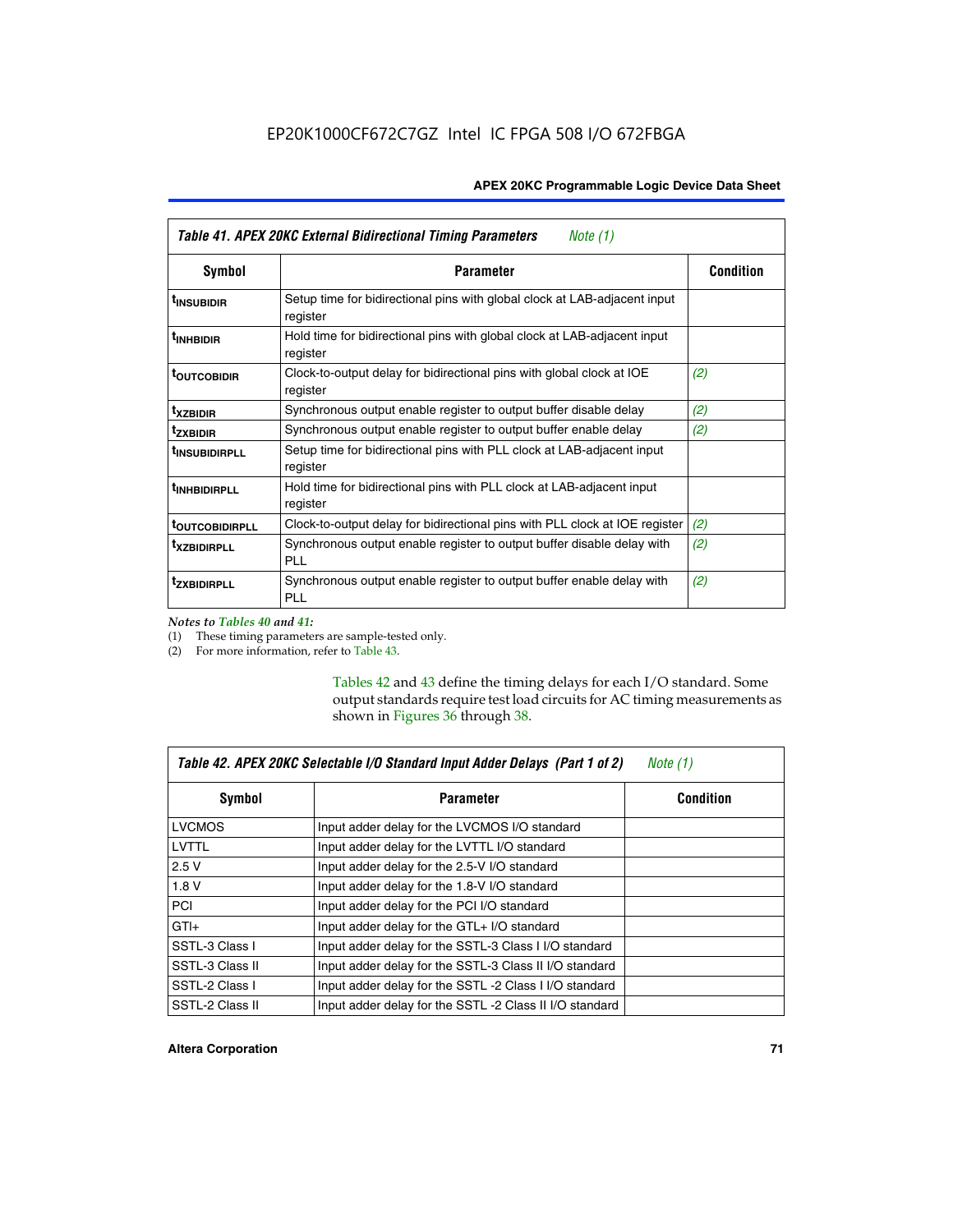# EP20K1000CF672C7GZ Intel IC FPGA 508 I/O 672FBGA

#### **APEX 20KC Programmable Logic Device Data Sheet**

|             | Table 42. APEX 20KC Selectable I/O Standard Input Adder Delays (Part 2 of 2) | Note (1)         |
|-------------|------------------------------------------------------------------------------|------------------|
| Symbol      | <b>Parameter</b>                                                             | <b>Condition</b> |
| <b>LVDS</b> | Input adder delay for the LVDS I/O standard                                  |                  |
| <b>CTT</b>  | Input adder delay for the CTT I/O standard                                   |                  |
| <b>AGP</b>  | Input adder delay for the AGP I/O standard                                   |                  |

| Table 43. APEX 20KC Selectable I/O Standard Output Adder Delays<br>Note $(1)$ |                                                         |                                                                   |  |  |  |  |  |  |
|-------------------------------------------------------------------------------|---------------------------------------------------------|-------------------------------------------------------------------|--|--|--|--|--|--|
| <b>Symbol</b>                                                                 | <b>Parameter</b>                                        | <b>Condition</b>                                                  |  |  |  |  |  |  |
| <b>LVCMOS</b>                                                                 | Output adder delay for the LVCMOS I/O standard          |                                                                   |  |  |  |  |  |  |
| <b>LVTTL</b>                                                                  | Output adder delay for the LVTTL I/O standard           | $Cload = 35 pF$<br>$Run = 564.5 \Omega$<br>Rdn = 430 $\Omega$ (2) |  |  |  |  |  |  |
| 2.5V                                                                          | Output adder delay for the 2.5-V I/O standard           | $Cloud = 35 pF$<br>$Run = 450 \Omega$<br>Rdn = 450 $\Omega$ (2)   |  |  |  |  |  |  |
| 1.8V                                                                          | Output adder delay for the 1.8-V I/O standard           | $Cloud = 35 pF$<br>$Run = 520 \Omega$<br>Rdn = 480 $\Omega$ (2)   |  |  |  |  |  |  |
| PCI                                                                           | Output adder delay for the PCI I/O standard             | $Cloud = 10 pF$<br>$Run = 1M \Omega$<br>Rdn = 25 $\Omega$ (2)     |  |  |  |  |  |  |
| $GTI +$                                                                       | Output adder delay for the GTL+ I/O standard            | $Cloud = 30 pF$<br>$Run = 25 \Omega (2)$                          |  |  |  |  |  |  |
| SSTL-3 Class I                                                                | Output adder delay for the SSTL-3 Class I I/O standard  | $Cloud1 = 0 pF$<br>$Cloud2 = 30 pF$<br>$R = 25 \Omega (2)$        |  |  |  |  |  |  |
| SSTL-3 Class II                                                               | Output adder delay for the SSTL-3 Class II I/O standard | $Cloud1 = 0 pF$<br>$Cloud2 = 30 pF$<br>$R = 25 \Omega (2)$        |  |  |  |  |  |  |
| SSTL-2 Class I                                                                | Output adder delay for the SSTL-2 Class I I/O standard  |                                                                   |  |  |  |  |  |  |
| SSTL-2 Class II                                                               | Output adder delay for the SSTL-2 Class II I/O standard |                                                                   |  |  |  |  |  |  |
| <b>LVDS</b>                                                                   | Output adder delay for the LVDS I/O standard            | $Cloud = 4 pF$<br>$R = 100 \Omega (2)$                            |  |  |  |  |  |  |
| <b>CTT</b>                                                                    | Output adder delay for the CTT I/O standard             |                                                                   |  |  |  |  |  |  |
| AGP                                                                           | Output adder delay for the AGP I/O standard             |                                                                   |  |  |  |  |  |  |

#### *Note to Tables 42 and 43:*

- (1) These delays report the differences in delays for different I/O standards. Add the delay for the I/O standard that is used to the external timing parameters.
- (2) See Figure 36 for more information.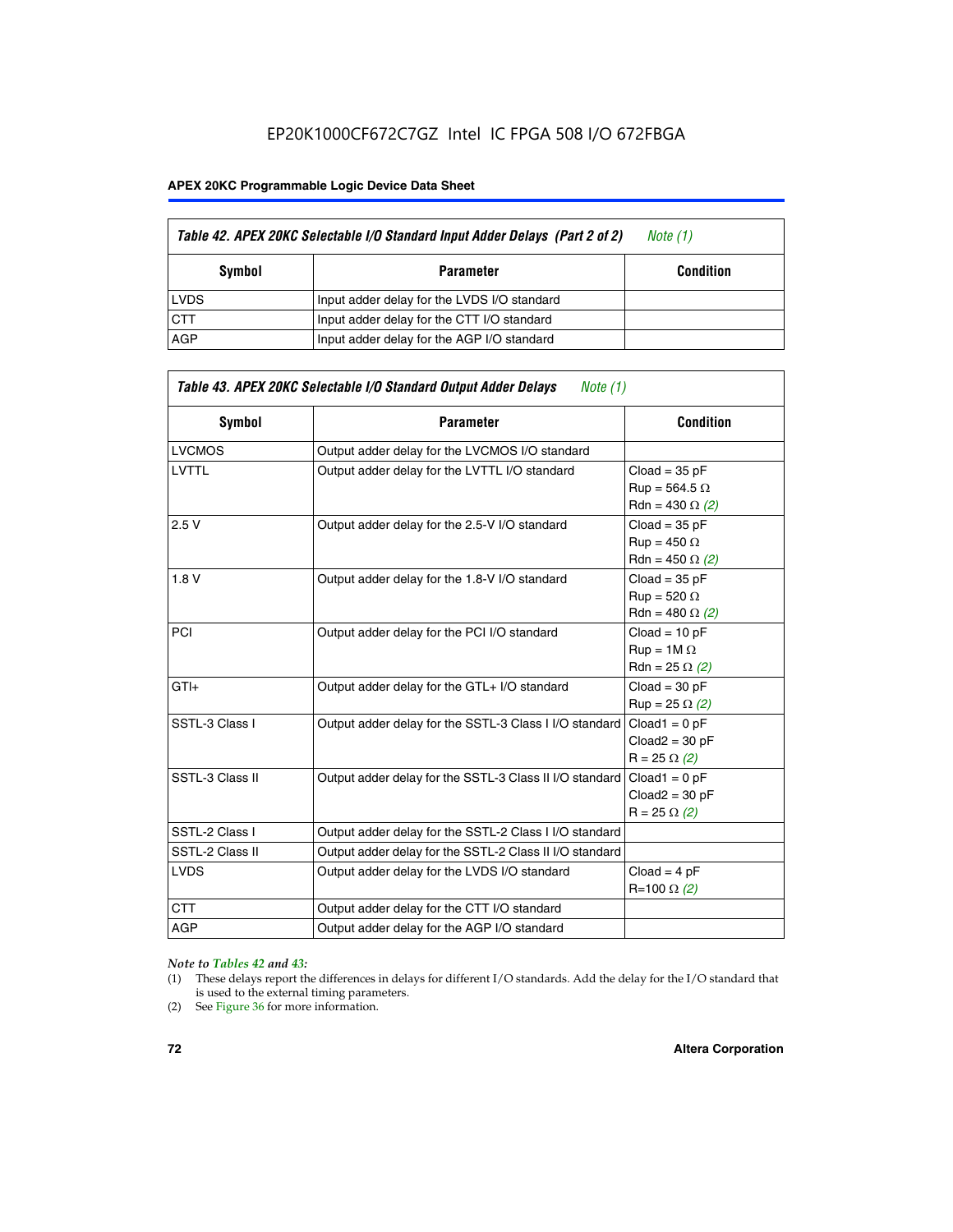*Figure 36. AC Test Conditions for LVTTL, 2.5 V, 1.8 V, PCI & GTL+ I/O Standards*







*Figure 38. AC Test Conditions for the LVDS I/O Standard*

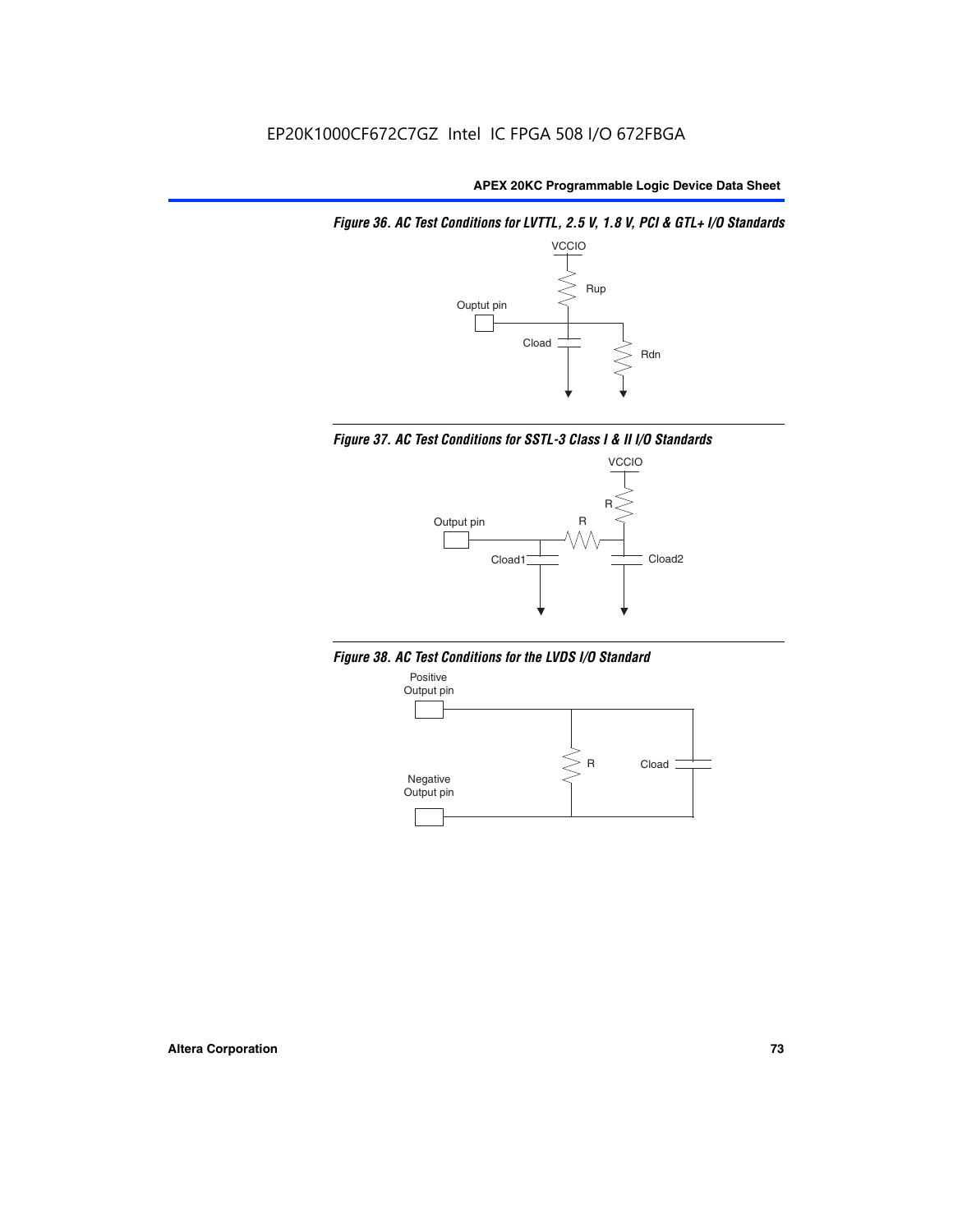Tables 44 through 67 show the  $f_{MAX}$  and external timing parameters for EPC20K200C, EP20K400C, EP20K600C, and EP20K1000C devices.

| Table 44. EP20K200C f <sub>MAX</sub> LE Timing Microparameters |                |      |      |                |                |      |             |  |  |  |
|----------------------------------------------------------------|----------------|------|------|----------------|----------------|------|-------------|--|--|--|
| Symbol                                                         | -7 Speed Grade |      |      | -8 Speed Grade | -9 Speed Grade |      | <b>Unit</b> |  |  |  |
|                                                                | Min            | Max  | Min  | Max            | Min            | Max  |             |  |  |  |
| $t_{SU}$                                                       | 0.01           |      | 0.01 |                | 0.01           |      | ns          |  |  |  |
| $t_H$                                                          | 0.10           |      | 0.10 |                | 0.10           |      | ns          |  |  |  |
| $t_{CO}$                                                       |                | 0.27 |      | 0.30           |                | 0.32 | ns          |  |  |  |
| $t_{LUT}$                                                      |                | 0.65 |      | 0.78           |                | 0.92 | ns          |  |  |  |

| Table 45. EP20K200C f <sub>MAX</sub> ESB Timing Microparameters |         |                |         |                |         |                |    |  |  |  |
|-----------------------------------------------------------------|---------|----------------|---------|----------------|---------|----------------|----|--|--|--|
| <b>Symbol</b>                                                   |         | -7 Speed Grade |         | -8 Speed Grade |         | -9 Speed Grade |    |  |  |  |
|                                                                 | Min     | Max            | Min     | Max            | Min     | Max            |    |  |  |  |
| <sup>t</sup> ESBARC                                             |         | 1.30           |         | 1.51           |         | 1.69           | ns |  |  |  |
| $t_{ESBSRC}$                                                    |         | 2.35           |         | 2.49           |         | 2.72           | ns |  |  |  |
| <sup>t</sup> ESBAWC                                             |         | 2.92           |         | 3.46           |         | 3.86           | ns |  |  |  |
| <sup>t</sup> ESBSWC                                             |         | 3.05           |         | 3.44           |         | 3.85           | ns |  |  |  |
| <sup>t</sup> ESBWASU                                            | 0.45    |                | 0.50    |                | 0.54    |                | ns |  |  |  |
| <sup>t</sup> ESBWАН                                             | 0.44    |                | 0.50    |                | 0.55    |                | ns |  |  |  |
| <sup>t</sup> ESBWDSU                                            | 0.57    |                | 0.63    |                | 0.68    |                | ns |  |  |  |
| <sup>t</sup> ESBWDH                                             | 0.44    |                | 0.50    |                | 0.55    |                | ns |  |  |  |
| <sup>t</sup> ESBRASU                                            | 1.25    |                | 1.43    |                | 1.56    |                | ns |  |  |  |
| <sup>t</sup> ESBRAH                                             | 0.00    |                | 0.03    |                | 0.11    |                | ns |  |  |  |
| <sup>t</sup> ESBWESU                                            | 0.00    |                | 0.00    |                | 0.00    |                | ns |  |  |  |
| <sup>t</sup> ESBDATASU                                          | 2.01    |                | 2.27    |                | 2.45    |                | ns |  |  |  |
| <sup>t</sup> ESBWADDRSU                                         | $-0.20$ |                | $-0.24$ |                | $-0.28$ |                | ns |  |  |  |
| <sup>t</sup> ESBRADDRSU                                         | 0.02    |                | 0.00    |                | $-0.02$ |                | ns |  |  |  |
| <sup>t</sup> ESBDATACO1                                         |         | 1.09           |         | 1.28           |         | 1.43           | ns |  |  |  |
| <sup>t</sup> ESBDATACO2                                         |         | 2.10           |         | 2.52           |         | 2.82           | ns |  |  |  |
| <sup>t</sup> ESBDD                                              |         | 2.50           |         | 2.97           |         | 3.32           | ns |  |  |  |
| t <sub>PD</sub>                                                 |         | 1.48           |         | 1.78           |         | 2.00           | ns |  |  |  |
| <sup>t</sup> PTERMSU                                            | 0.58    |                | 0.72    |                | 0.81    |                | ns |  |  |  |
| t <sub>PTERMCO</sub>                                            |         | 1.10           |         | 1.29           |         | 1.45           | ns |  |  |  |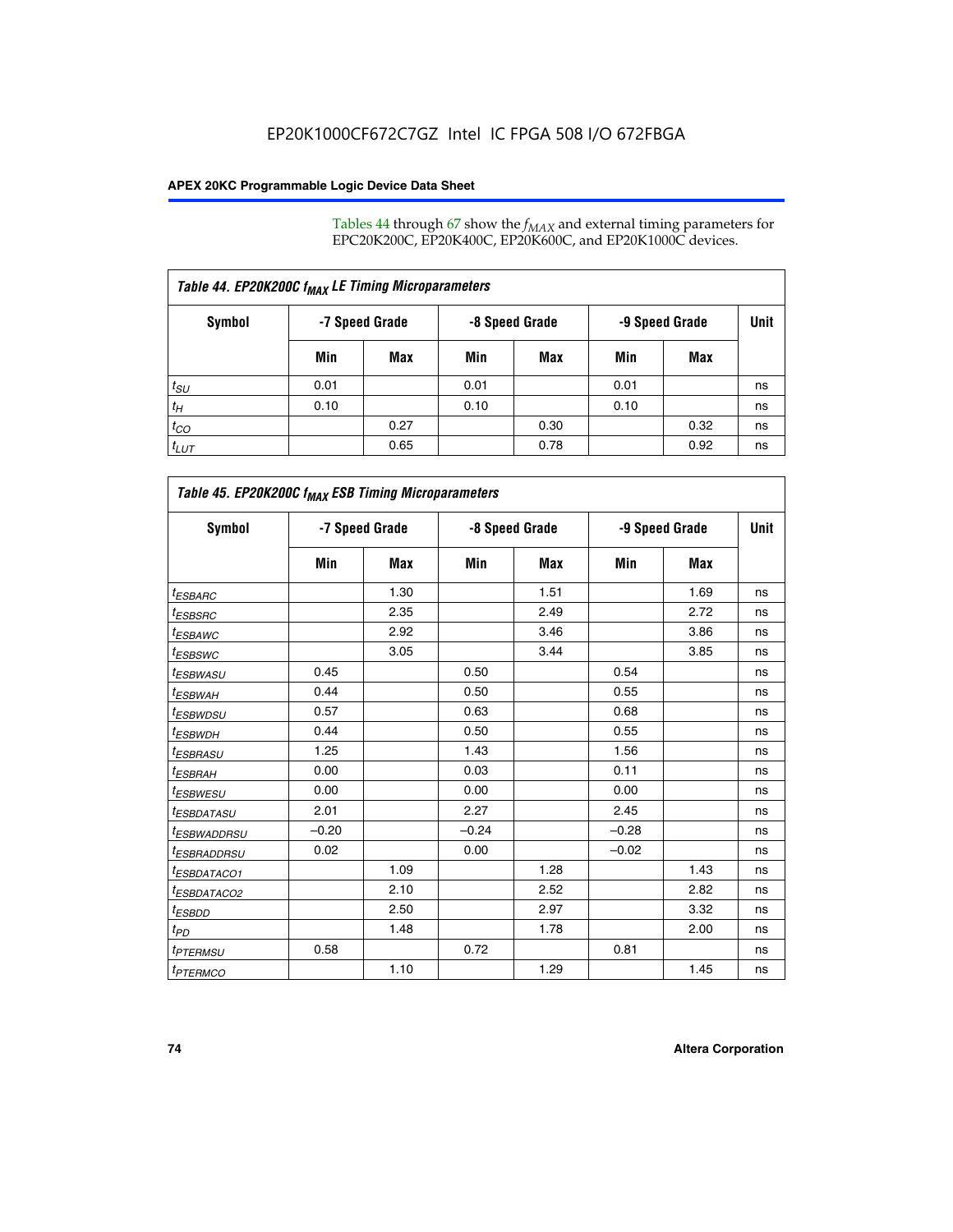| Table 46. EP20K200C f <sub>MAX</sub> Routing Delays |     |                |     |                |                |      |             |  |  |
|-----------------------------------------------------|-----|----------------|-----|----------------|----------------|------|-------------|--|--|
| Symbol                                              |     | -7 Speed Grade |     | -8 Speed Grade | -9 Speed Grade |      | <b>Unit</b> |  |  |
|                                                     | Min | Max            | Min | Max            | Min            | Max  |             |  |  |
| $t_{F1-4}$                                          |     | 0.15           |     | 0.17           |                | 0.20 | ns          |  |  |
| $t_{F5-20}$                                         |     | 0.81           |     | 0.94           |                | 1.12 | ns          |  |  |
| $t_{F20+}$                                          |     | 0.98           |     | 1.13           |                | 1.35 | ns          |  |  |

| Table 47. EP20K200C Minimum Pulse Width Timing Parameters |                |     |                |     |      |                |      |  |  |  |
|-----------------------------------------------------------|----------------|-----|----------------|-----|------|----------------|------|--|--|--|
| <b>Symbol</b>                                             | -7 Speed Grade |     | -8 Speed Grade |     |      | -9 Speed Grade | Unit |  |  |  |
|                                                           | Min            | Max | Min            | Max | Min  | Max            |      |  |  |  |
| $t_{CH}$                                                  | 1.33           |     | 1.66           |     | 2.00 |                | ns   |  |  |  |
| $t_{CL}$                                                  | 1.33           |     | 1.66           |     | 2.00 |                | ns   |  |  |  |
| $t_{CLRP}$                                                | 0.20           |     | 0.20           |     | 0.20 |                | ns   |  |  |  |
| $t_{PREF}$                                                | 0.20           |     | 0.20           |     | 0.20 |                | ns   |  |  |  |
| $t_{ESBCH}$                                               | 1.33           |     | 1.66           |     | 2.00 |                | ns   |  |  |  |
| $t_{ESBCL}$                                               | 1.33           |     | 1.66           |     | 2.00 |                | ns   |  |  |  |
| $t_{ESBWP}$                                               | 1.05           |     | 1.28           |     | 1.44 |                | ns   |  |  |  |
| $t_{ESBRP}$                                               | 0.87           |     | 1.06           |     | 1.19 |                | ns   |  |  |  |

# *Table 48. EP20K200C External Timing Parameters*

| Symbol                |      | -7 Speed Grade |      | -8 Speed Grade |      | -9 Speed Grade |    |  |
|-----------------------|------|----------------|------|----------------|------|----------------|----|--|
|                       | Min  | Max            | Min  | Max            | Min  | Max            |    |  |
| t <sub>INSU</sub>     | 1.23 |                | 1.26 |                | 1.33 |                | ns |  |
| t <sub>INH</sub>      | 0.00 |                | 0.00 |                | 0.00 |                | ns |  |
| toutco                | 2.00 | 3.79           | 2.00 | 4.31           | 2.00 | 4.70           | ns |  |
| t <sub>INSUPLL</sub>  | 0.81 |                | 0.92 |                | ٠    |                | ns |  |
| t <sub>INHPLL</sub>   | 0.00 |                | 0.00 |                |      |                | ns |  |
| t <sub>outcopll</sub> | 0.50 | 2.36           | 0.50 | 2.62           |      |                | ns |  |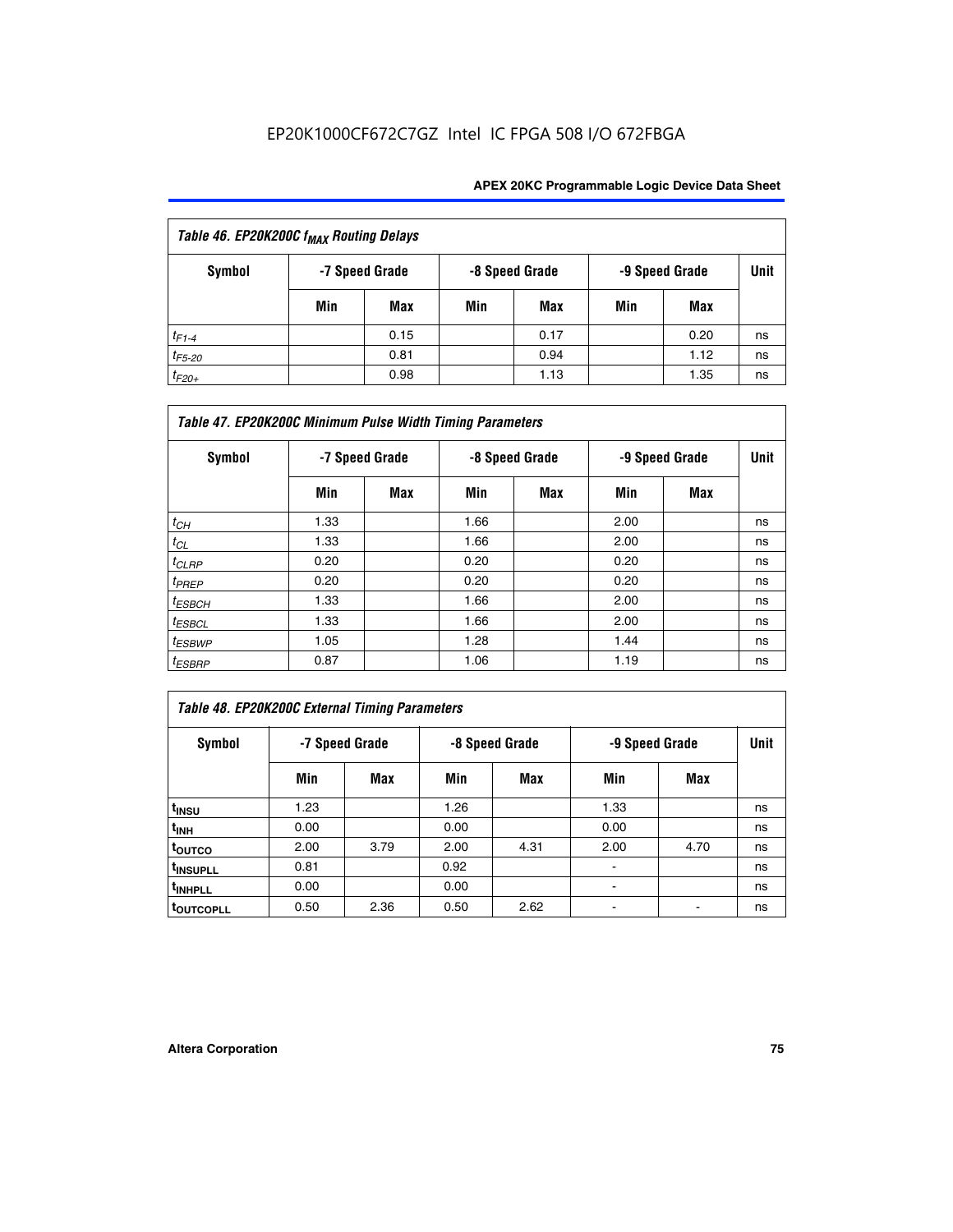| <b>Table 49. EP20K200C External Bidirectional Timing Parameters</b> |                |      |      |                |                |             |    |  |  |  |
|---------------------------------------------------------------------|----------------|------|------|----------------|----------------|-------------|----|--|--|--|
| <b>Symbol</b>                                                       | -7 Speed Grade |      |      | -8 Speed Grade | -9 Speed Grade | <b>Unit</b> |    |  |  |  |
|                                                                     | Min            | Max  | Min  | Max            | <b>Min</b>     | Max         |    |  |  |  |
| <sup>t</sup> INSUBIDIR                                              | 1.38           |      | 1.78 |                | 1.99           |             | ns |  |  |  |
| <sup>t</sup> INHBIDIR                                               | 0.00           |      | 0.00 |                | 0.00           |             | ns |  |  |  |
| <b><sup>t</sup>OUTCOBIDIR</b>                                       | 2.00           | 3.79 | 2.00 | 4.31           | 2.00           | 4.70        | ns |  |  |  |
| <sup>t</sup> xzbidir                                                |                | 6.12 |      | 6.51           |                | 7.89        | ns |  |  |  |
| <sup>t</sup> zxbidir                                                |                | 6.12 |      | 6.51           |                | 7.89        | ns |  |  |  |
| <sup>t</sup> insubidirpll                                           | 2.82           |      | 3.47 |                |                |             | ns |  |  |  |
| <sup>t</sup> INHBIDIRPLL                                            | 0.00           |      | 0.00 |                |                |             | ns |  |  |  |
| <b><sup>T</sup>OUTCOBIDIRPLL</b>                                    | 0.50           | 2.36 | 0.50 | 2.62           | ٠              | ۰           | ns |  |  |  |
| <sup>t</sup> xzbidirpll                                             |                | 4.69 |      | 4.82           |                |             | ns |  |  |  |
| <sup>I</sup> ZXBIDIRPLL                                             |                | 4.69 |      | 4.82           |                |             | ns |  |  |  |

| Table 50. EP20K400C f <sub>MAX</sub> LE Timing Parameters |                |      |      |                |      |                |    |  |  |
|-----------------------------------------------------------|----------------|------|------|----------------|------|----------------|----|--|--|
| Symbol                                                    | -7 Speed Grade |      |      | -8 Speed Grade |      | -9 Speed Grade |    |  |  |
|                                                           | Min            | Max  | Min  | Max            | Min  | Max            |    |  |  |
| $t_{SU}$                                                  | 0.01           |      | 0.01 |                | 0.01 |                | ns |  |  |
| $t_H$                                                     | 0.10           |      | 0.10 |                | 0.10 |                | ns |  |  |
| $t_{CO}$                                                  |                | 0.27 |      | 0.30           |      | 0.32           | ns |  |  |
| $t_{LUT}$                                                 |                | 0.65 |      | 0.78           |      | 0.92           | ns |  |  |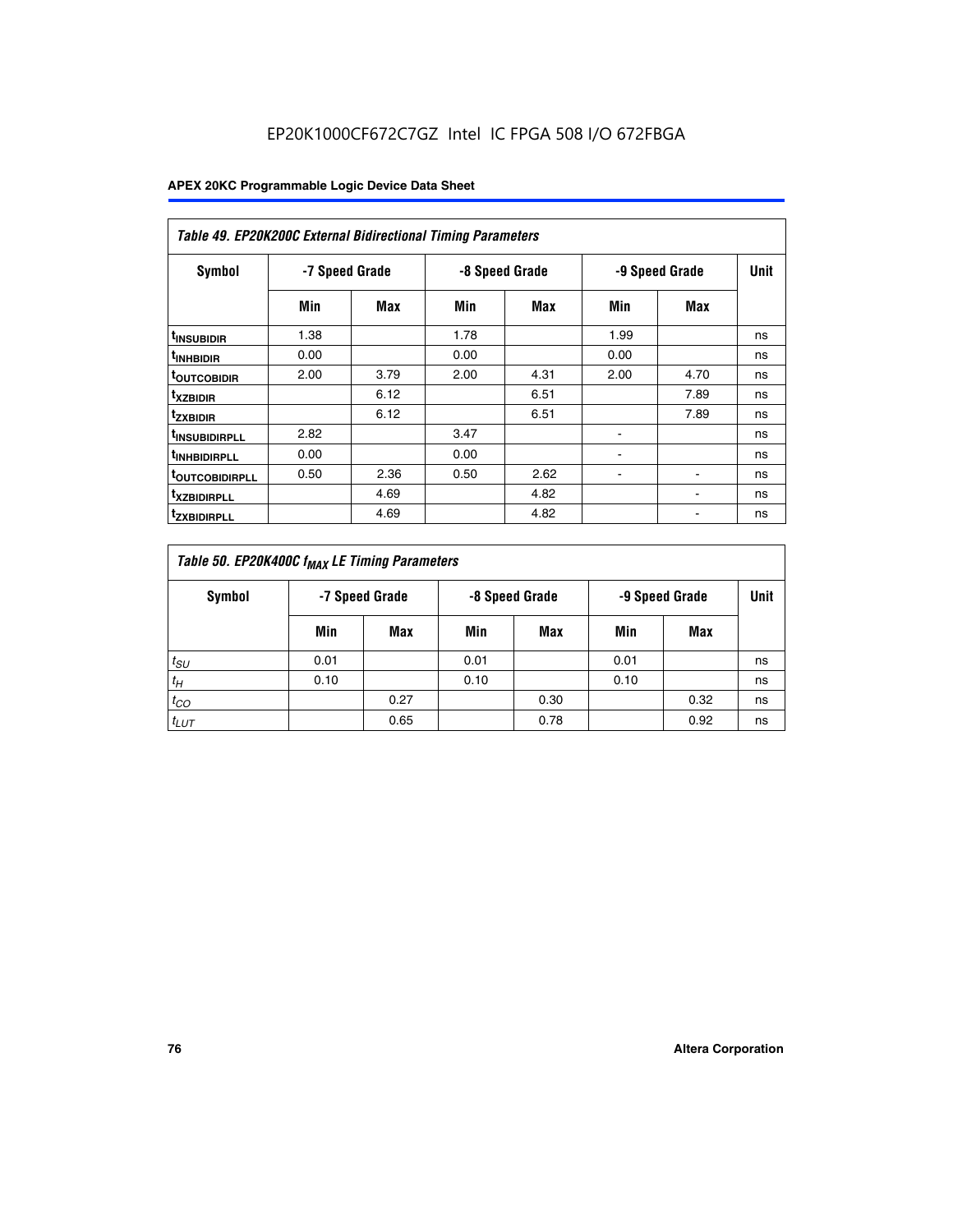| Table 51. EP20K400C f <sub>MAX</sub> ESB Timing Parameters |                |            |         |                |         |                |    |  |  |  |
|------------------------------------------------------------|----------------|------------|---------|----------------|---------|----------------|----|--|--|--|
| <b>Symbol</b>                                              | -7 Speed Grade |            |         | -8 Speed Grade |         | -9 Speed Grade |    |  |  |  |
|                                                            | Min            | <b>Max</b> | Min     | <b>Max</b>     | Min     | <b>Max</b>     |    |  |  |  |
| <i>t<sub>ESBARC</sub></i>                                  |                | 1.30       |         | 1.51           |         | 1.69           | ns |  |  |  |
| <sup>t</sup> ESBSRC                                        |                | 2.35       |         | 2.49           |         | 2.72           | ns |  |  |  |
| <sup>t</sup> ESBAWC                                        |                | 2.92       |         | 3.46           |         | 3.86           | ns |  |  |  |
| <sup>t</sup> ESBSWC                                        |                | 3.05       |         | 3.44           |         | 3.85           | ns |  |  |  |
| <sup>t</sup> ESBWASU                                       | 0.45           |            | 0.50    |                | 0.54    |                | ns |  |  |  |
| <sup>t</sup> ESBWAH                                        | 0.44           |            | 0.50    |                | 0.55    |                | ns |  |  |  |
| <i>t<sub>ESBWDSU</sub></i>                                 | 0.57           |            | 0.63    |                | 0.68    |                | ns |  |  |  |
| <sup>t</sup> ESBWDH                                        | 0.44           |            | 0.50    |                | 0.55    |                | ns |  |  |  |
| <i><b>ESBRASU</b></i>                                      | 1.25           |            | 1.43    |                | 1.56    |                | ns |  |  |  |
| <sup>t</sup> ESBRAH                                        | 0.00           |            | 0.03    |                | 0.11    |                | ns |  |  |  |
| <sup>t</sup> ESBWESU                                       | 0.00           |            | 0.00    |                | 0.00    |                | ns |  |  |  |
| <i><b>ESBDATASU</b></i>                                    | 2.01           |            | 2.27    |                | 2.45    |                | ns |  |  |  |
| <sup>t</sup> ESBWADDRSU                                    | $-0.20$        |            | $-0.24$ |                | $-0.28$ |                | ns |  |  |  |
| <i>t<sub>ESBRADDRSU</sub></i>                              | 0.02           |            | 0.00    |                | $-0.02$ |                | ns |  |  |  |
| <sup>t</sup> ESBDATACO1                                    |                | 1.09       |         | 1.28           |         | 1.43           | ns |  |  |  |
| <sup>I</sup> ESBDATACO2                                    |                | 2.10       |         | 2.52           |         | 2.82           | ns |  |  |  |
| <sup>t</sup> ESBDD                                         |                | 2.50       |         | 2.97           |         | 3.32           | ns |  |  |  |
| t <sub>PD</sub>                                            |                | 1.48       |         | 1.78           |         | 2.00           | ns |  |  |  |
| t <sub>PTERMSU</sub>                                       | 0.58           |            | 0.72    |                | 0.81    |                | ns |  |  |  |
| <i>t<sub>PTERMCO</sub></i>                                 |                | 1.10       |         | 1.29           |         | 1.45           | ns |  |  |  |

| Table 52. EP20K400C f <sub>MAX</sub> Routing Delays |     |                |                |      |                |      |             |  |  |
|-----------------------------------------------------|-----|----------------|----------------|------|----------------|------|-------------|--|--|
| Symbol                                              |     | -7 Speed Grade | -8 Speed Grade |      | -9 Speed Grade |      | <b>Unit</b> |  |  |
|                                                     | Min | Max            | Min            | Max  | Min            | Max  |             |  |  |
| $t_{F1-4}$                                          |     | 0.15           |                | 0.17 |                | 0.19 | ns          |  |  |
| $t_{F5-20}$                                         |     | 0.94           |                | 1.06 |                | 1.25 | ns          |  |  |
| $t_{F20+}$                                          |     | 1.73           |                | 1.96 |                | 2.30 | ns          |  |  |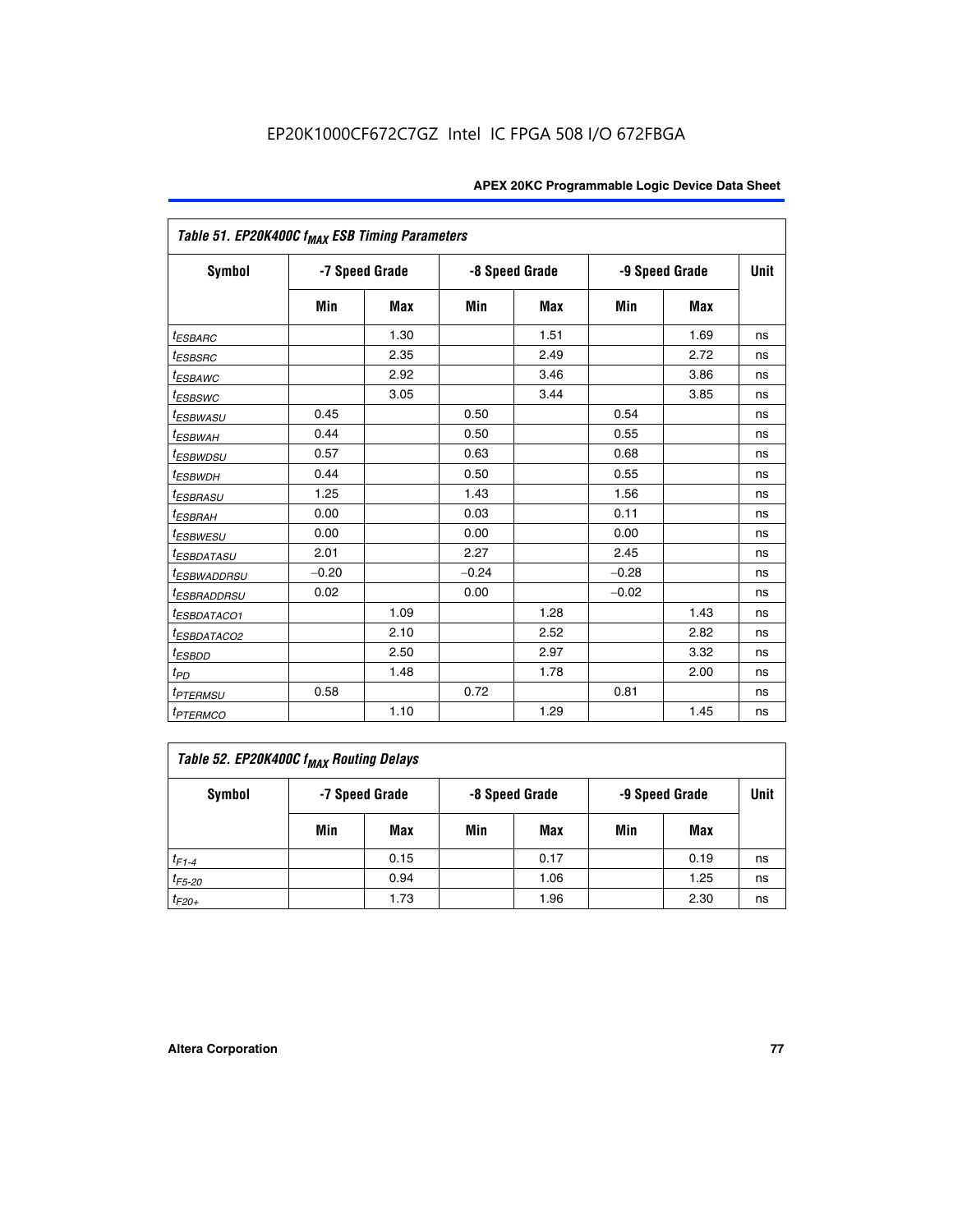| Table 53. EP20K400C Minimum Pulse Width Timing Parameters |      |                |      |                |      |                |      |  |  |  |
|-----------------------------------------------------------|------|----------------|------|----------------|------|----------------|------|--|--|--|
| Symbol                                                    |      | -7 Speed Grade |      | -8 Speed Grade |      | -9 Speed Grade | Unit |  |  |  |
|                                                           | Min  | Max            | Min  | <b>Max</b>     | Min  | <b>Max</b>     |      |  |  |  |
| $t_{CH}$                                                  | 1.33 |                | 1.66 |                | 2.00 |                | ns   |  |  |  |
| $t_{CL}$                                                  | 1.33 |                | 1.66 |                | 2.00 |                | ns   |  |  |  |
| $t_{CLRP}$                                                | 0.20 |                | 0.20 |                | 0.20 |                | ns   |  |  |  |
| $t_{PREF}$                                                | 0.20 |                | 0.20 |                | 0.20 |                | ns   |  |  |  |
| <sup>t</sup> ESBCH                                        | 1.33 |                | 1.66 |                | 2.00 |                | ns   |  |  |  |
| <sup>t</sup> ESBCL                                        | 1.33 |                | 1.66 |                | 2.00 |                | ns   |  |  |  |
| $t_{ESBWP}$                                               | 1.05 |                | 1.28 |                | 1.44 |                | ns   |  |  |  |
| <sup>t</sup> ESBRP                                        | 0.87 |                | 1.06 |                | 1.19 |                | ns   |  |  |  |

| Table 54. EP20K400C External Timing Parameters |      |                |      |                |      |                |    |  |  |  |  |  |
|------------------------------------------------|------|----------------|------|----------------|------|----------------|----|--|--|--|--|--|
| Symbol                                         |      | -7 Speed Grade |      | -8 Speed Grade |      | -9 Speed Grade |    |  |  |  |  |  |
|                                                | Min  | Max            | Min  | Max            | Min  | Max            |    |  |  |  |  |  |
| t <sub>INSU</sub>                              | 1.37 |                | 1.52 |                | 1.64 |                | ns |  |  |  |  |  |
| $t_{\mathsf{INH}}$                             | 0.00 |                | 0.00 |                | 0.00 |                | ns |  |  |  |  |  |
| <sup>t</sup> outco                             | 2.00 | 4.25           | 2.00 | 4.61           | 2.00 | 5.03           | ns |  |  |  |  |  |
| <sup>I</sup> INSUPLL                           | 0.80 |                | 0.91 |                |      |                | ns |  |  |  |  |  |
| <sup>t</sup> INHPLL                            | 0.00 |                | 0.00 |                |      |                | ns |  |  |  |  |  |
| <sup>I</sup> OUTCOPLL                          | 0.50 | 2.27           | 0.50 | 2.55           |      |                | ns |  |  |  |  |  |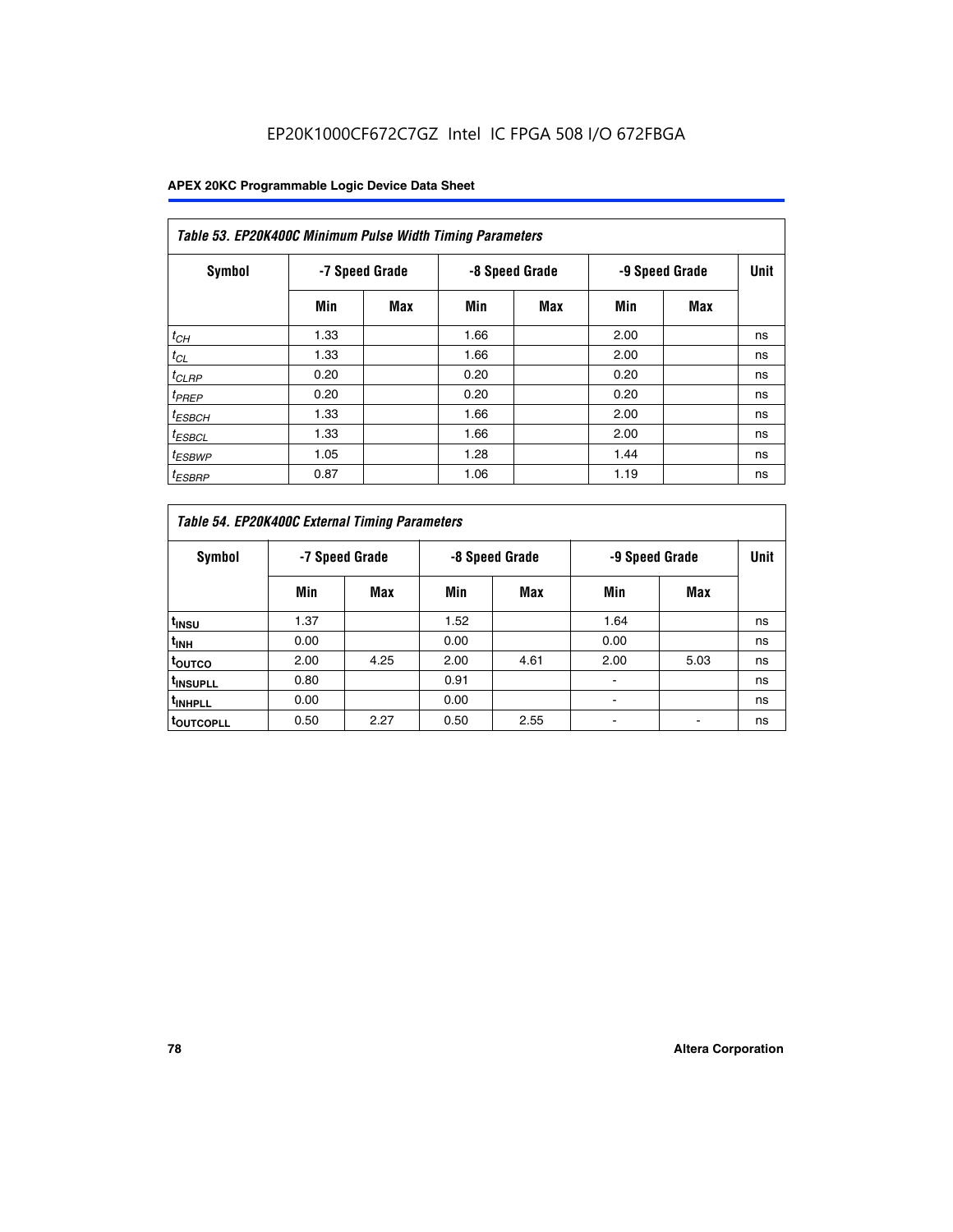| Table 55. EP20K400C External Bidirectional Timing Parameters |      |                |      |                |                          |                          |             |  |  |  |  |  |
|--------------------------------------------------------------|------|----------------|------|----------------|--------------------------|--------------------------|-------------|--|--|--|--|--|
| <b>Symbol</b>                                                |      | -7 Speed Grade |      | -8 Speed Grade |                          | -9 Speed Grade           | <b>Unit</b> |  |  |  |  |  |
|                                                              | Min  | Max            | Min  | Max            | Min                      | Max                      |             |  |  |  |  |  |
| <sup>t</sup> INSUBIDIR                                       | 1.29 |                | 1.67 |                | 1.92                     |                          | ns          |  |  |  |  |  |
| <sup>t</sup> INHBIDIR                                        | 0.00 |                | 0.00 |                | 0.00                     |                          | ns          |  |  |  |  |  |
| <b>toutcobidir</b>                                           | 2.00 | 4.25           | 2.00 | 4.61           | 2.00                     | 5.03                     | ns          |  |  |  |  |  |
| <sup>t</sup> xzbidir                                         |      | 6.55           |      | 6.97           |                          | 7.35                     | ns          |  |  |  |  |  |
| <sup>t</sup> zxbidir                                         |      | 6.55           |      | 6.97           |                          | 7.36                     | ns          |  |  |  |  |  |
| <sup>t</sup> INSUBIDIRPLL                                    | 3.22 |                | 3.80 |                | $\overline{\phantom{a}}$ |                          | ns          |  |  |  |  |  |
| <sup>t</sup> INHBIDIRPLL                                     | 0.00 |                | 0.00 |                |                          |                          | ns          |  |  |  |  |  |
| <b><i>toutcobidirpll</i></b>                                 | 0.50 | 2.27           | 0.50 | 2.55           | ۰                        | $\overline{\phantom{a}}$ | ns          |  |  |  |  |  |
| <sup>t</sup> xzbidirpll                                      |      | 4.62           |      | 4.84           |                          | ۰                        | ns          |  |  |  |  |  |
| <sup>t</sup> zxbidirpll                                      |      | 4.62           |      | 4.84           |                          |                          | ns          |  |  |  |  |  |

| Table 56. EP20K600C f <sub>MAX</sub> LE Timing Parameters |                                                    |      |      |      |      |      |    |  |  |  |  |
|-----------------------------------------------------------|----------------------------------------------------|------|------|------|------|------|----|--|--|--|--|
| Symbol                                                    | -7 Speed Grade<br>-8 Speed Grade<br>-9 Speed Grade |      |      |      |      | Unit |    |  |  |  |  |
|                                                           | Min                                                | Max  | Min  | Max  | Min  | Max  |    |  |  |  |  |
| $t_{SU}$                                                  | 0.01                                               |      | 0.01 |      | 0.01 |      | ns |  |  |  |  |
| $t_H$                                                     | 0.10                                               |      | 0.10 |      | 0.10 |      | ns |  |  |  |  |
| $t_{CO}$                                                  |                                                    | 0.27 |      | 0.30 |      | 0.32 | ns |  |  |  |  |
| $t_{LUT}$                                                 |                                                    | 0.65 |      | 0.78 |      | 0.92 | ns |  |  |  |  |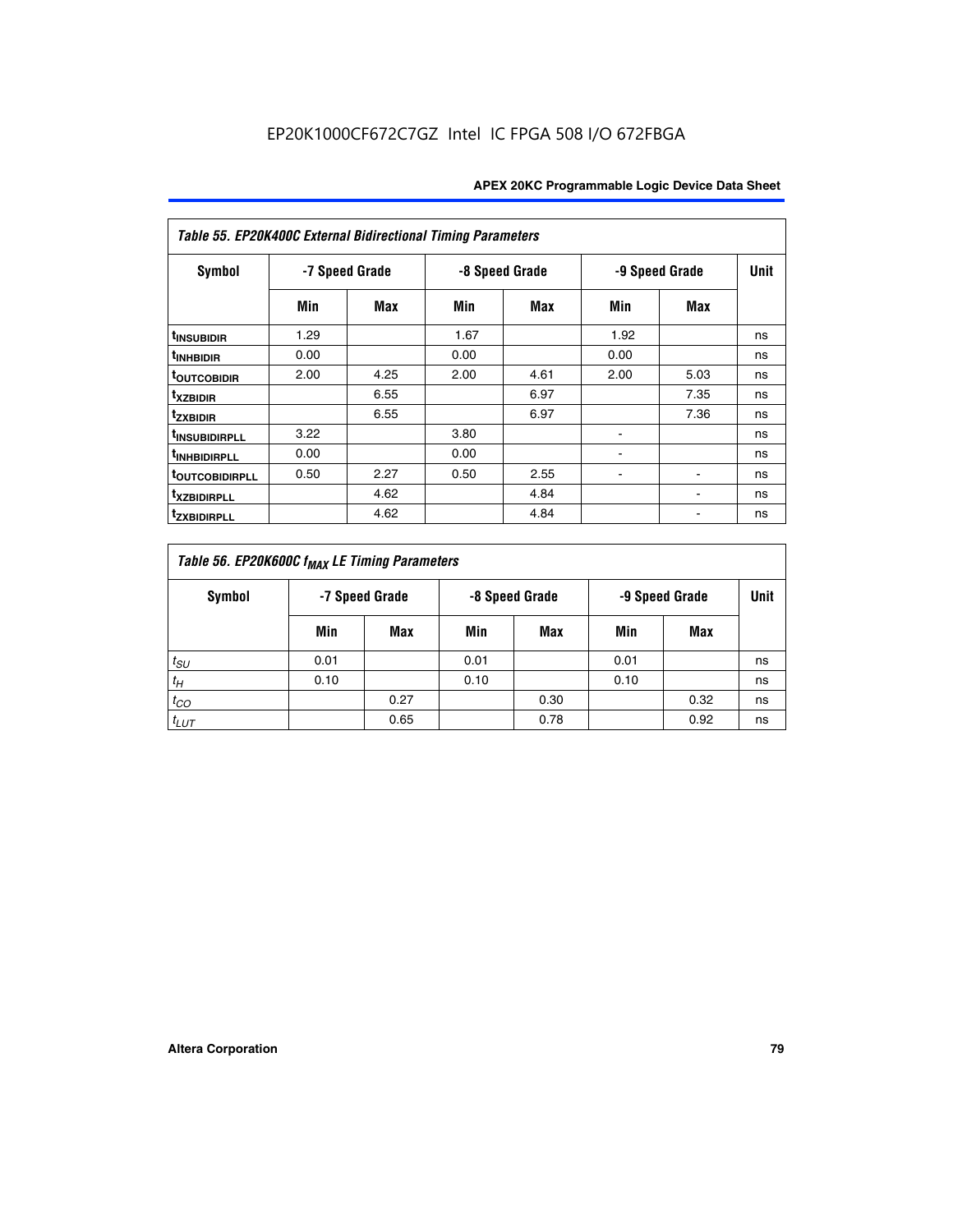| Table 57. EP20K600C f <sub>MAX</sub> ESB Timing Parameters |                |            |         |                |         |                |    |  |
|------------------------------------------------------------|----------------|------------|---------|----------------|---------|----------------|----|--|
| Symbol                                                     | -7 Speed Grade |            |         | -8 Speed Grade |         | -9 Speed Grade |    |  |
|                                                            | Min            | <b>Max</b> | Min     | <b>Max</b>     | Min     | <b>Max</b>     |    |  |
| <sup>t</sup> ESBARC                                        |                | 1.30       |         | 1.51           |         | 1.69           | ns |  |
| <sup>t</sup> ESBSRC                                        |                | 2.35       |         | 2.49           |         | 2.72           | ns |  |
| <sup>t</sup> ESBAWC                                        |                | 2.92       |         | 3.46           |         | 3.86           | ns |  |
| <sup>t</sup> ESBSWC                                        |                | 3.05       |         | 3.44           |         | 3.85           | ns |  |
| <sup>t</sup> ESBWASU                                       | 0.45           |            | 0.50    |                | 0.54    |                | ns |  |
| <sup>t</sup> ESBWАН                                        | 0.44           |            | 0.50    |                | 0.55    |                | ns |  |
| <sup>t</sup> ESBWDSU                                       | 0.57           |            | 0.63    |                | 0.68    |                | ns |  |
| <sup>t</sup> ESBWDH                                        | 0.44           |            | 0.50    |                | 0.55    |                | ns |  |
| <i>ESBRASU</i>                                             | 1.25           |            | 1.43    |                | 1.56    |                | ns |  |
| <sup>t</sup> ESBRAH                                        | 0.00           |            | 0.03    |                | 0.11    |                | ns |  |
| <sup>t</sup> ESBWESU                                       | 0.00           |            | 0.00    |                | 0.00    |                | ns |  |
| <sup>I</sup> ESBDATASU                                     | 2.01           |            | 2.27    |                | 2.45    |                | ns |  |
| <sup>I</sup> ESBWADDRSU                                    | $-0.20$        |            | $-0.24$ |                | $-0.28$ |                | ns |  |
| <sup>I</sup> ESBRADDRSU                                    | 0.02           |            | 0.00    |                | $-0.02$ |                | ns |  |
| <sup>t</sup> ESBDATACO1                                    |                | 1.09       |         | 1.28           |         | 1.43           | ns |  |
| <sup>t</sup> ESBDATACO2                                    |                | 2.10       |         | 2.52           |         | 2.82           | ns |  |
| <sup>t</sup> ESBDD                                         |                | 2.50       |         | 2.97           |         | 3.32           | ns |  |
| $t_{\scriptsize{PD}}$                                      |                | 1.48       |         | 1.78           |         | 2.00           | ns |  |
| <sup>t</sup> PTERMSU                                       | 0.58           |            | 0.72    |                | 0.81    |                | ns |  |
| <i>t<sub>PTERMCO</sub></i>                                 |                | 1.10       |         | 1.29           |         | 1.45           | ns |  |

| Table 58. EP20K600C f <sub>MAX</sub> Routing Delays |                |      |                |      |                |      |      |  |  |  |
|-----------------------------------------------------|----------------|------|----------------|------|----------------|------|------|--|--|--|
| Symbol                                              | -7 Speed Grade |      | -8 Speed Grade |      | -9 Speed Grade |      | Unit |  |  |  |
|                                                     | Min            | Max  | Min            | Max  | Min            | Max  |      |  |  |  |
| $t_{F1-4}$                                          |                | 0.15 |                | 0.16 |                | 0.18 | ns   |  |  |  |
| $t_{F5-20}$                                         |                | 0.94 |                | 1.05 |                | 1.20 | ns   |  |  |  |
| $t_{F20+}$                                          |                | 1.76 |                | 1.98 |                | 2.23 | ns   |  |  |  |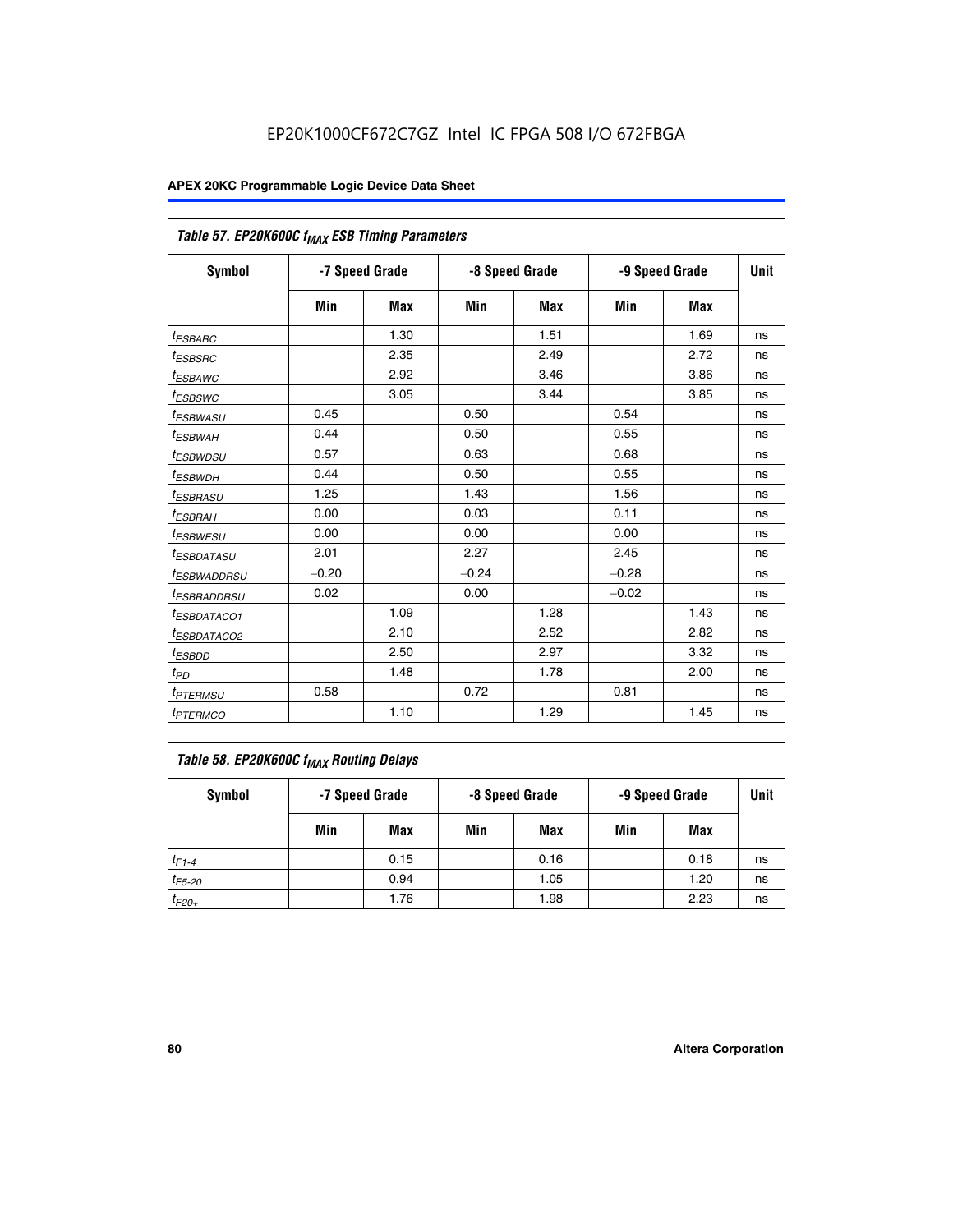| Table 59. EP20K600C Minimum Pulse Width Timing Parameters |                |     |                |            |                |     |             |  |  |  |  |
|-----------------------------------------------------------|----------------|-----|----------------|------------|----------------|-----|-------------|--|--|--|--|
| Symbol                                                    | -7 Speed Grade |     | -8 Speed Grade |            | -9 Speed Grade |     | <b>Unit</b> |  |  |  |  |
|                                                           | Min            | Max | Min            | <b>Max</b> | Min            | Max |             |  |  |  |  |
| $t_{CH}$                                                  | 1.33           |     | 1.66           |            | 2.00           |     | ns          |  |  |  |  |
| $t_{CL}$                                                  | 1.33           |     | 1.66           |            | 2.00           |     | ns          |  |  |  |  |
| $t_{CLRP}$                                                | 0.20           |     | 0.20           |            | 0.20           |     | ns          |  |  |  |  |
| $t_{PREF}$                                                | 0.20           |     | 0.20           |            | 0.20           |     | ns          |  |  |  |  |
| $t_{ESBCH}$                                               | 1.33           |     | 1.66           |            | 2.00           |     | ns          |  |  |  |  |
| $t_{ESBCL}$                                               | 1.33           |     | 1.66           |            | 2.00           |     | ns          |  |  |  |  |
| <sup>t</sup> ESBWP                                        | 1.05           |     | 1.28           |            | 1.44           |     | ns          |  |  |  |  |
| <sup>t</sup> ESBRP                                        | 0.87           |     | 1.06           |            | 1.19           |     | ns          |  |  |  |  |

|                      | Table 60. EP20K600C External Timing Parameters |                |      |                |                |      |    |  |  |  |  |  |  |
|----------------------|------------------------------------------------|----------------|------|----------------|----------------|------|----|--|--|--|--|--|--|
| Symbol               |                                                | -7 Speed Grade |      | -8 Speed Grade | -9 Speed Grade | Unit |    |  |  |  |  |  |  |
|                      | Min                                            | Max            | Min  | Max            | Min            | Max  |    |  |  |  |  |  |  |
| t <sub>INSU</sub>    | 1.28                                           |                | 1.40 |                | 1.45           |      | ns |  |  |  |  |  |  |
| <sup>t</sup> INH     | 0.00                                           |                | 0.00 |                | 0.00           |      | ns |  |  |  |  |  |  |
| toutco               | 2.00                                           | 4.29           | 2.00 | 4.77           | 2.00           | 5.11 | ns |  |  |  |  |  |  |
| <sup>t</sup> INSUPLL | 0.80                                           |                | 0.91 |                |                |      | ns |  |  |  |  |  |  |
| <sup>t</sup> INHPLL  | 0.00                                           |                | 0.00 |                |                |      | ns |  |  |  |  |  |  |
| <b>TOUTCOPLL</b>     | 0.50                                           | 2.37           | 0.50 | 2.63           |                |      | ns |  |  |  |  |  |  |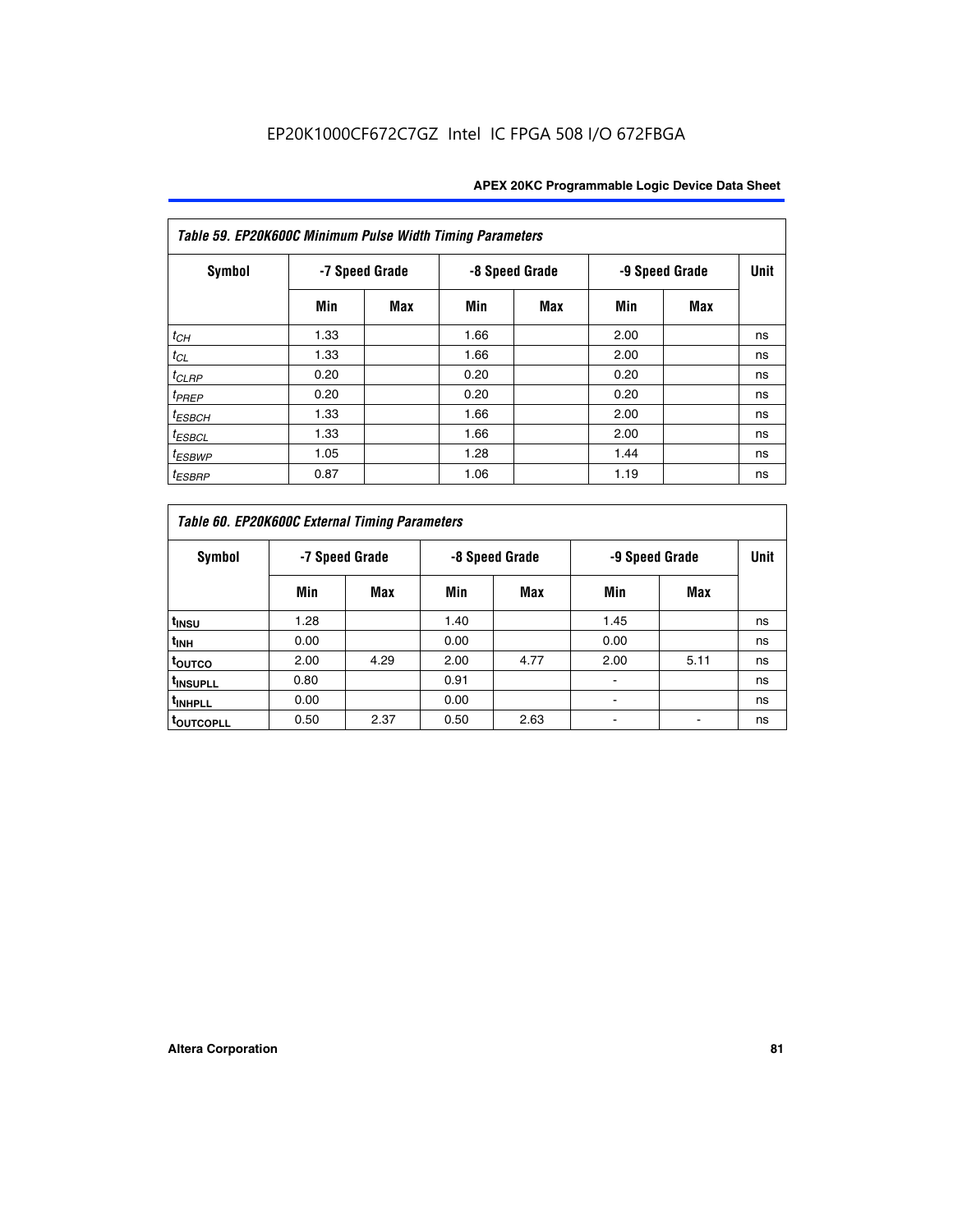|                               | <b>Table 61. EP20K600C External Bidirectional Timing Parameters</b> |      |      |                |      |                |             |  |  |  |  |  |  |
|-------------------------------|---------------------------------------------------------------------|------|------|----------------|------|----------------|-------------|--|--|--|--|--|--|
| <b>Symbol</b>                 | -7 Speed Grade                                                      |      |      | -8 Speed Grade |      | -9 Speed Grade | <b>Unit</b> |  |  |  |  |  |  |
|                               | Min                                                                 | Max  | Min  | Max            | Min  | Max            |             |  |  |  |  |  |  |
| <sup>t</sup> INSUBIDIR        | 2.03                                                                |      | 2.57 |                | 2.97 |                | ns          |  |  |  |  |  |  |
| <sup>t</sup> INHBIDIR         | 0.00                                                                |      | 0.00 |                | 0.00 |                | ns          |  |  |  |  |  |  |
| <b><sup>t</sup>OUTCOBIDIR</b> | 2.00                                                                | 4.29 | 2.00 | 4.77           | 2.00 | 5.11           | ns          |  |  |  |  |  |  |
| <sup>t</sup> xzbidir          |                                                                     | 8.31 |      | 9.14           |      | 9.76           | ns          |  |  |  |  |  |  |
| <sup>t</sup> zxbidir          |                                                                     | 8.31 |      | 9.14           |      | 9.76           | ns          |  |  |  |  |  |  |
| <sup>t</sup> insubidirpll     | 3.99                                                                |      | 4.77 |                |      |                | ns          |  |  |  |  |  |  |
| <sup>t</sup> inhbidirpll      | 0.00                                                                |      | 0.00 |                |      |                | ns          |  |  |  |  |  |  |
| <sup>T</sup> OUTCOBIDIRPLL    | 0.50                                                                | 2.37 | 0.50 | 2.63           | ۰    | ٠              | ns          |  |  |  |  |  |  |
| <sup>T</sup> XZBIDIRPLL       |                                                                     | 6.35 |      | 6.94           |      |                | ns          |  |  |  |  |  |  |
| <sup>I</sup> ZXBIDIRPLL       |                                                                     | 6.35 |      | 6.94           |      |                | ns          |  |  |  |  |  |  |

| Table 62. EP20K1000C f <sub>MAX</sub> LE Timing Microparameters |                                                    |      |      |      |      |      |             |  |  |  |  |
|-----------------------------------------------------------------|----------------------------------------------------|------|------|------|------|------|-------------|--|--|--|--|
| Symbol                                                          | -7 Speed Grade<br>-8 Speed Grade<br>-9 Speed Grade |      |      |      |      |      | <b>Unit</b> |  |  |  |  |
|                                                                 | Min                                                | Max  | Min  | Max  | Min  | Max  |             |  |  |  |  |
| $t_{SU}$                                                        | 0.01                                               |      | 0.01 |      | 0.01 |      | ns          |  |  |  |  |
| $t_H$                                                           | 0.10                                               |      | 0.10 |      | 0.10 |      | ns          |  |  |  |  |
| $t_{CO}$                                                        |                                                    | 0.27 |      | 0.30 |      | 0.32 | ns          |  |  |  |  |
| $t_{LUT}$                                                       |                                                    | 0.66 |      | 0.79 |      | 0.92 | ns          |  |  |  |  |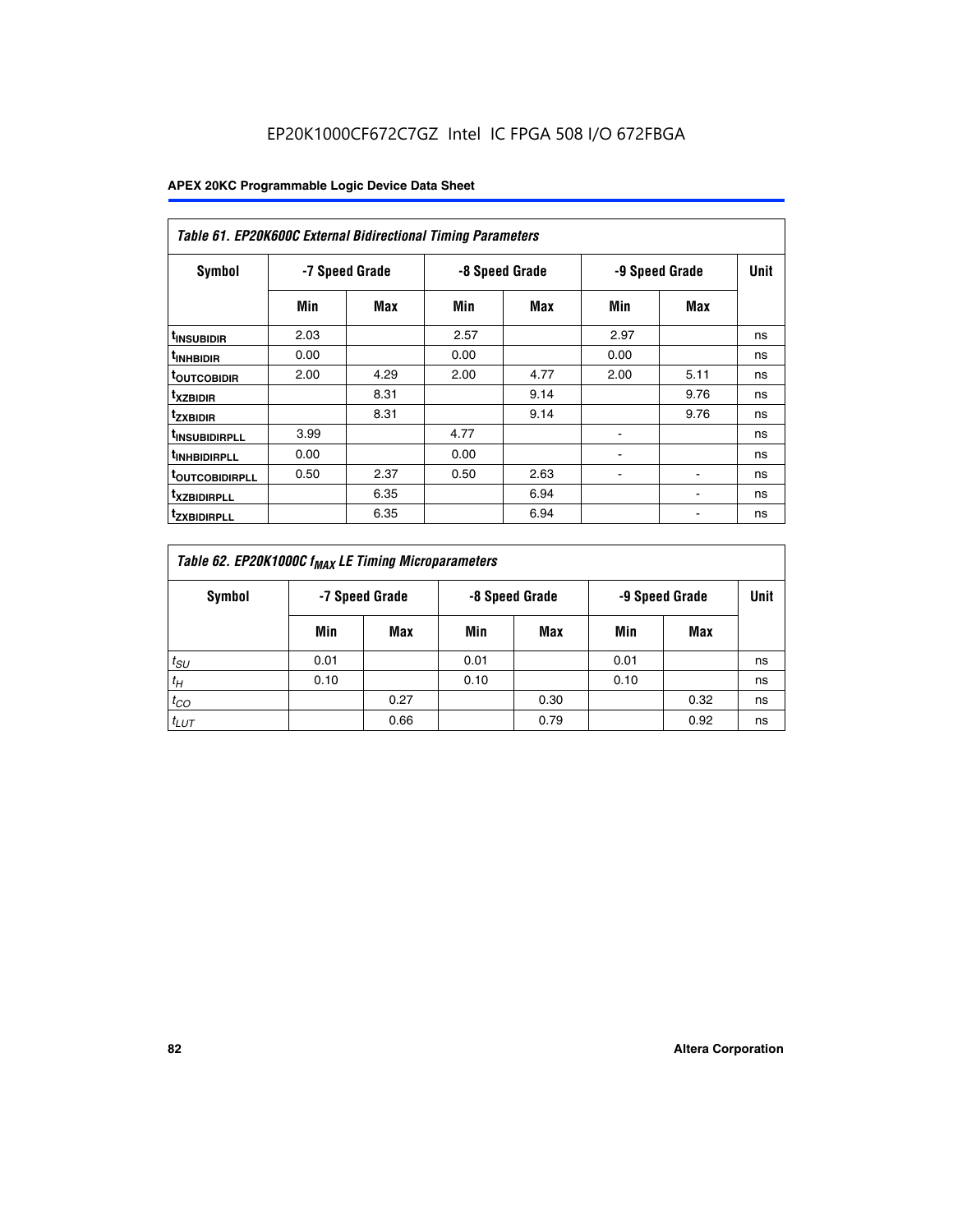| Table 63. EP20K1000C f <sub>MAX</sub> ESB Timing Microparameters |                |            |         |                |                |      |             |
|------------------------------------------------------------------|----------------|------------|---------|----------------|----------------|------|-------------|
| <b>Symbol</b>                                                    | -7 Speed Grade |            |         | -8 Speed Grade | -9 Speed Grade |      | <b>Unit</b> |
|                                                                  | Min            | <b>Max</b> | Min     | <b>Max</b>     | Min            | Max  |             |
| <sup>t</sup> ESBARC                                              |                | 1.48       |         | 1.57           |                | 1.65 | ns          |
| $t_{ESBSRC}$                                                     |                | 2.36       |         | 2.50           |                | 2.73 | ns          |
| <i>t<sub>ESBAWC</sub></i>                                        |                | 2.93       |         | 3.46           |                | 3.86 | ns          |
| <i>t<sub>ESBSWC</sub></i>                                        |                | 3.08       |         | 3.43           |                | 3.83 | ns          |
| <sup>t</sup> ESBWASU                                             | 0.51           |            | 0.50    |                | 0.52           |      | ns          |
| <sup>t</sup> ESBWAH                                              | 0.38           |            | 0.51    |                | 0.57           |      | ns          |
| <i>t<sub>ESBWDSU</sub></i>                                       | 0.62           |            | 0.62    |                | 0.66           |      | ns          |
| <sup>t</sup> ESBWDH                                              | 0.38           |            | 0.51    |                | 0.57           |      | ns          |
| <i>t<sub>ESBRASU</sub></i>                                       | 1.40           |            | 1.47    |                | 1.53           |      | ns          |
| <sup>t</sup> ESBRAH                                              | 0.00           |            | 0.07    |                | 0.18           |      | ns          |
| <sup>t</sup> ESBWESU                                             | 0.00           |            | 0.00    |                | 0.00           |      | ns          |
| <sup>t</sup> ESBDATASU                                           | 1.92           |            | 2.19    |                | 2.35           |      | ns          |
| <sup>t</sup> ESBWADDRSU                                          | $-0.20$        |            | $-0.28$ |                | $-0.32$        |      | ns          |
| <i>t<sub>ESBRADDRSU</sub></i>                                    | 0.00           |            | $-0.03$ |                | $-0.05$        |      | ns          |
| <sup>t</sup> ESBDATACO1                                          |                | 1.12       |         | 1.30           |                | 1.46 | ns          |
| <sup>I</sup> ESBDATACO2                                          |                | 2.11       |         | 2.53           |                | 2.84 | ns          |
| <sup>t</sup> ESBDD                                               |                | 2.56       |         | 2.96           |                | 3.30 | ns          |
| t <sub>PD</sub>                                                  |                | 1.49       |         | 1.79           |                | 2.02 | ns          |
| <i><b>TPTERMSU</b></i>                                           | 0.61           |            | 0.69    |                | 0.77           |      | ns          |
| <b>t</b> <sub>PTERMCO</sub>                                      |                | 1.13       |         | 1.32           |                | 1.48 | ns          |

| Table 64. EP20K1000C f <sub>MAX</sub> Routing Delays |     |                |     |                |                |      |             |  |  |  |
|------------------------------------------------------|-----|----------------|-----|----------------|----------------|------|-------------|--|--|--|
| Symbol                                               |     | -7 Speed Grade |     | -8 Speed Grade | -9 Speed Grade |      | <b>Unit</b> |  |  |  |
|                                                      | Min | Max            | Min | Max            | Min            | Max  |             |  |  |  |
| $t_{F1-4}$                                           |     | 0.15           |     | 0.17           |                | 0.19 | ns          |  |  |  |
| $t_{F5-20}$                                          |     | 1.13           |     | 1.31           |                | 1.50 | ns          |  |  |  |
| $t_{F20+}$                                           |     | 2.30           |     | 2.71           |                | 3.19 | ns          |  |  |  |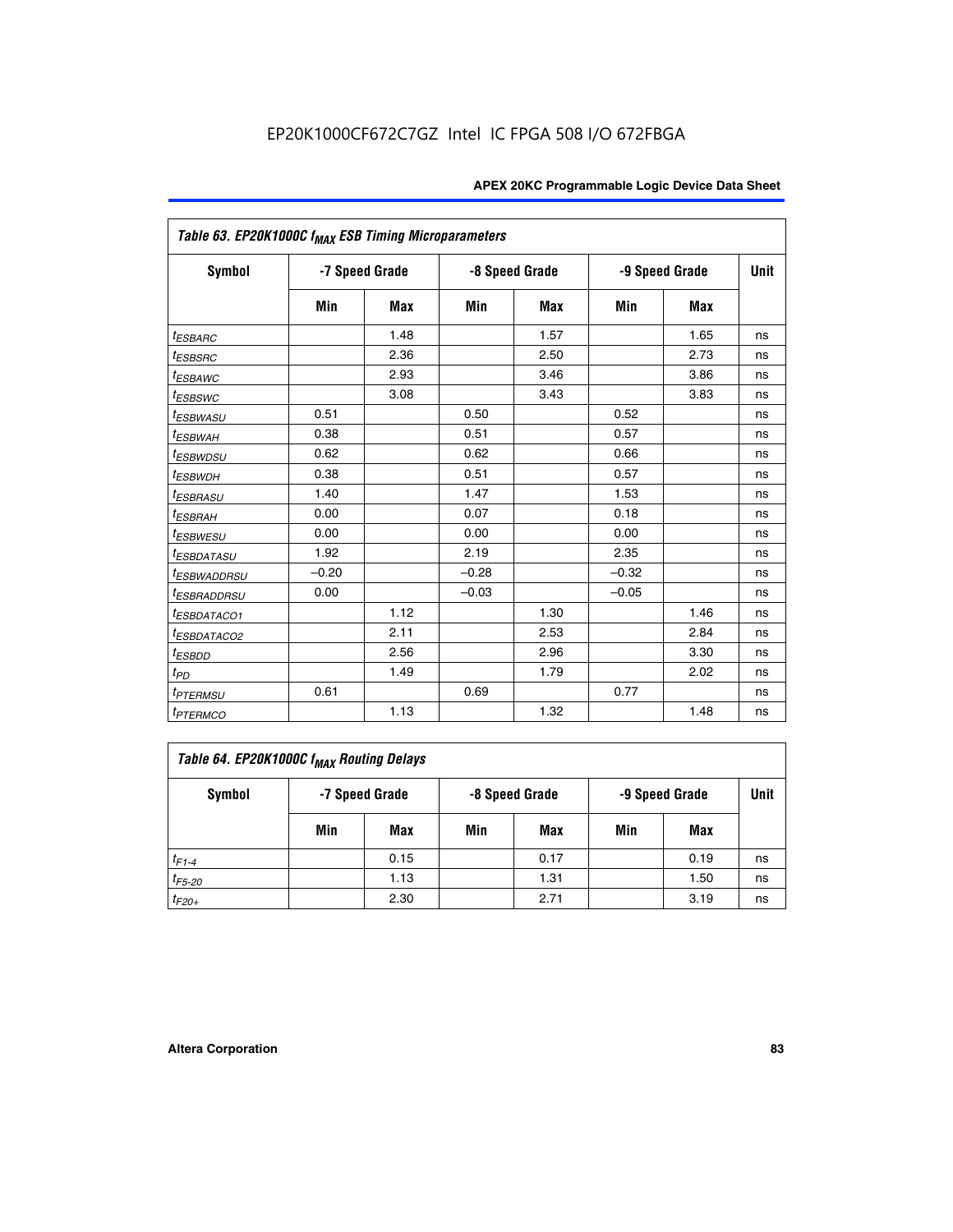| Table 65. EP20K1000C Minimum Pulse Width Timing Parameters |                |            |                |            |                |            |             |  |  |  |  |
|------------------------------------------------------------|----------------|------------|----------------|------------|----------------|------------|-------------|--|--|--|--|
| Symbol                                                     | -7 Speed Grade |            | -8 Speed Grade |            | -9 Speed Grade |            | <b>Unit</b> |  |  |  |  |
|                                                            | Min            | <b>Max</b> | Min            | <b>Max</b> | Min            | <b>Max</b> |             |  |  |  |  |
| $t_{CH}$                                                   | 1.33           |            | 1.66           |            | 2.00           |            | ns          |  |  |  |  |
| $t_{CL}$                                                   | 1.33           |            | 1.66           |            | 2.00           |            | ns          |  |  |  |  |
| $t_{CLRP}$                                                 | 0.20           |            | 0.20           |            | 0.20           |            | ns          |  |  |  |  |
| $t_{PREF}$                                                 | 0.20           |            | 0.20           |            | 0.20           |            | ns          |  |  |  |  |
| <sup>t</sup> ESBCH                                         | 1.33           |            | 1.66           |            | 2.00           |            | ns          |  |  |  |  |
| <sup>t</sup> ESBCL                                         | 1.33           |            | 1.66           |            | 2.00           |            | ns          |  |  |  |  |
| $t_{ESBWP}$                                                | 1.04           |            | 1.26           |            | 1.41           |            | ns          |  |  |  |  |
| <sup>t</sup> ESBRP                                         | 0.87           |            | 1.05           |            | 1.18           |            | ns          |  |  |  |  |

| Table 66. EP20K1000C External Timing Parameters |                |      |                |      |                |      |             |
|-------------------------------------------------|----------------|------|----------------|------|----------------|------|-------------|
| Symbol                                          | -7 Speed Grade |      | -8 Speed Grade |      | -9 Speed Grade |      | <b>Unit</b> |
|                                                 | Min            | Max  | Min            | Max  | Min            | Max  |             |
| t <sub>insu</sub>                               | 1.14           |      | 1.14           |      | 1.11           |      | ns          |
| <sup>t</sup> inh                                | 0.00           |      | 0.00           |      | 0.00           |      | ns          |
| toutco                                          | 2.00           | 4.63 | 2.00           | 5.26 | 2.00           | 5.69 | ns          |
| <sup>t</sup> INSUPLL                            | 0.81           |      | 0.92           |      |                |      | ns          |
| <sup>t</sup> INHPLL                             | 0.00           |      | 0.00           |      |                |      | ns          |
| <sup>I</sup> OUTCOPLL                           | 0.50           | 2.32 | 0.50           | 2.55 |                |      | ns          |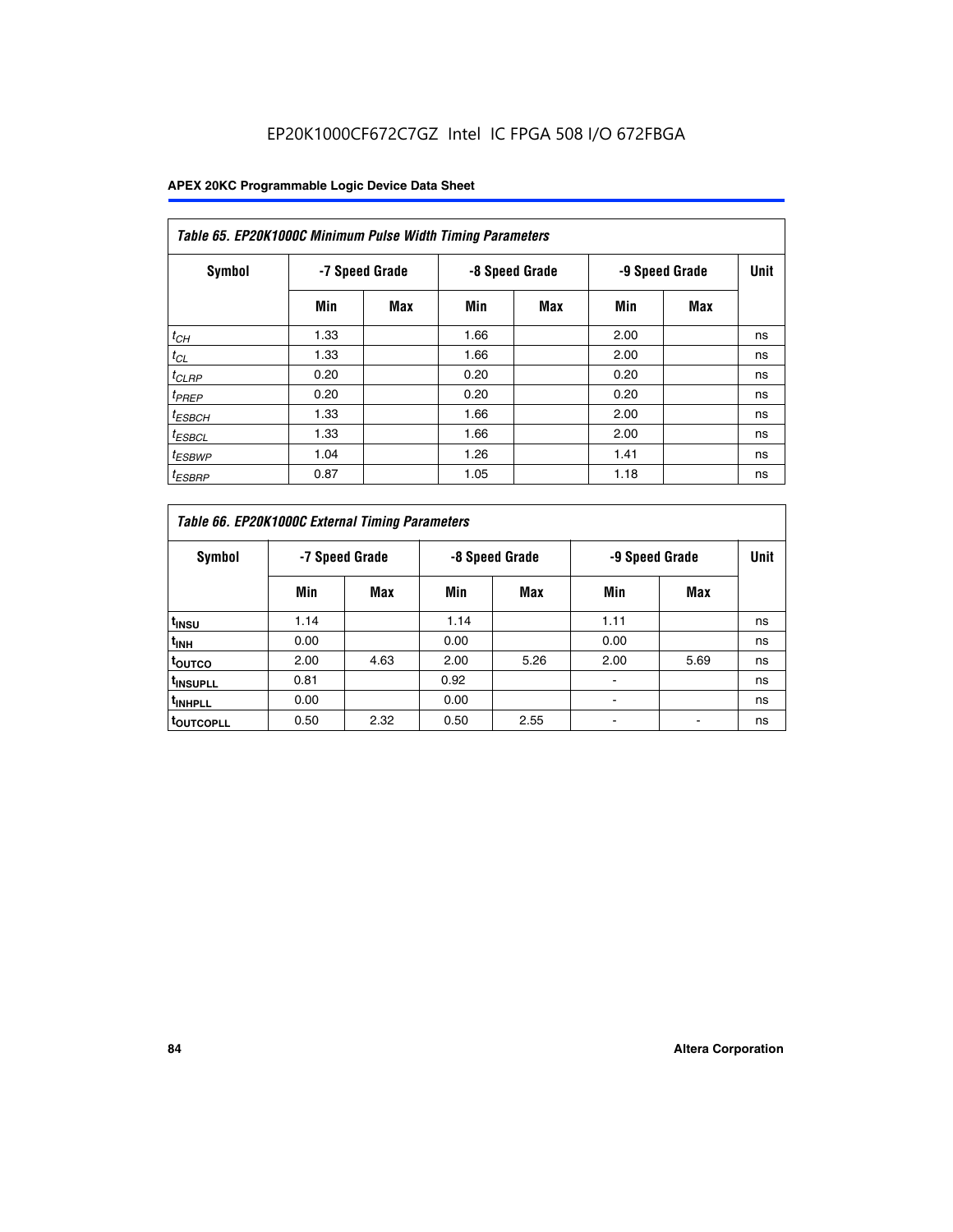| Table 67. EP20K1000C External Bidirectional Timing Parameters |                |      |                |      |                |       |             |
|---------------------------------------------------------------|----------------|------|----------------|------|----------------|-------|-------------|
| Symbol                                                        | -7 Speed Grade |      | -8 Speed Grade |      | -9 Speed Grade |       | <b>Unit</b> |
|                                                               | Min            | Max  | Min            | Max  | Min            | Max   |             |
| t <sub>INSUBIDIR</sub>                                        | 1.86           |      | 2.54           |      | 3.15           |       | ns          |
| <sup>t</sup> INHBIDIR                                         | 0.00           |      | 0.00           |      | 0.00           |       | ns          |
| <sup>t</sup> OUTCOBIDIR                                       | 2.00           | 4.63 | 2.00           | 5.26 | 2.00           | 5.69  | ns          |
| txzbidir                                                      |                | 8.98 |                | 9.89 |                | 10.67 | ns          |
| tzxbidir                                                      |                | 8.98 |                | 9.89 |                | 10.67 | ns          |
| <sup>t</sup> INSUBIDIRPLL                                     | 4.17           |      | 5.27           |      |                |       | ns          |
| <sup>t</sup> INHBIDIRPLL                                      | 0.00           |      | 0.00           |      |                |       | ns          |
| <b>TOUTCOBIDIRPLL</b>                                         | 0.50           | 2.32 | 0.50           | 2.55 |                |       | ns          |
| txzBIDIRPLL                                                   |                | 6.67 |                | 7.18 |                |       | ns          |
| tzxbidirpll                                                   |                | 6.67 |                | 7.18 |                |       | ns          |

Tables 68 and 69 show selectable I/O standard input and output delays for APEX 20KC devices. If you select an I/O standard input or output delay other than LVCMOS, add the delay for the selected speed grade to the LVCMOS value.

| Table 68. Selectable I/O Standard Input Delays |                |         |                |         |                |         |      |  |
|------------------------------------------------|----------------|---------|----------------|---------|----------------|---------|------|--|
| <b>Symbol</b>                                  | -7 Speed Grade |         | -8 Speed Grade |         | -9 Speed Grade |         | Unit |  |
|                                                | Min            | Max     | Min            | Max     | Min            | Max     | Min  |  |
| <b>LVCMOS</b>                                  |                | 0.00    |                | 0.00    |                | 0.00    | ns   |  |
| <b>LVTTL</b>                                   |                | 0.00    |                | 0.00    |                | 0.00    | ns   |  |
| 2.5V                                           |                | 0.00    |                | 0.00    |                | 0.00    | ns   |  |
| 1.8V                                           |                | 0.04    |                | 0.11    |                | 0.14    | ns   |  |
| PCI                                            |                | 0.00    |                | 0.04    |                | 0.03    | ns   |  |
| $GTL+$                                         |                | $-0.30$ |                | 0.25    |                | 0.23    | ns   |  |
| SSTL-3 Class I                                 |                | $-0.19$ |                | $-0.13$ |                | $-0.13$ | ns   |  |
| SSTL-3 Class II                                |                | $-0.19$ |                | $-0.13$ |                | $-0.13$ | ns   |  |
| SSTL-2 Class I                                 |                | $-0.19$ |                | $-0.13$ |                | $-0.13$ | ns   |  |
| SSTL-2 Class II                                |                | $-0.19$ |                | $-0.13$ |                | $-0.13$ | ns   |  |
| <b>LVDS</b>                                    |                | $-0.19$ |                | $-0.17$ |                | $-0.16$ | ns   |  |
| <b>CTT</b>                                     |                | 0.00    |                | 0.00    |                | 0.00    | ns   |  |
| <b>AGP</b>                                     |                | 0.00    |                | 0.00    |                | 0.00    | ns   |  |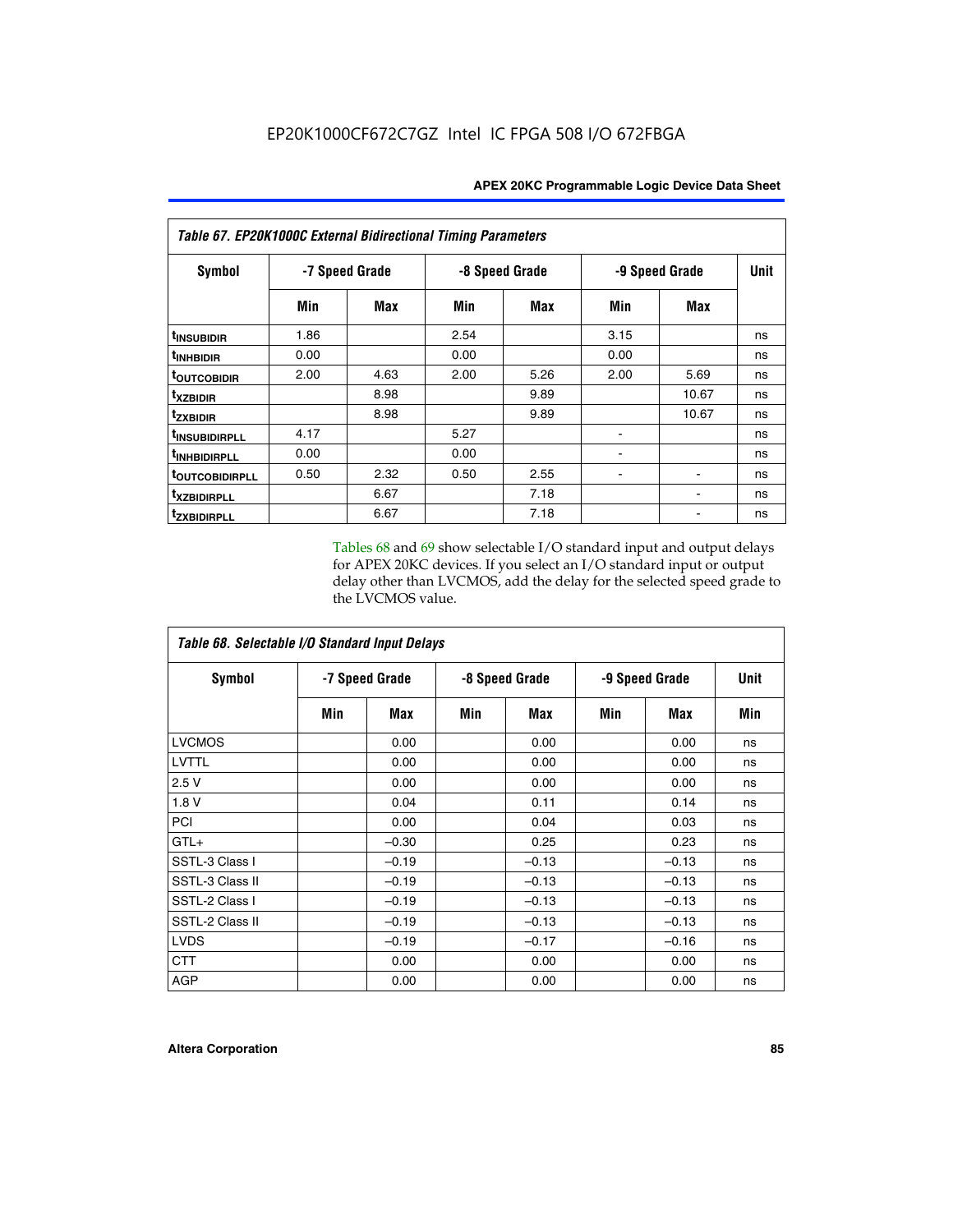| Table 69. Selectable I/O Standard Output Delays |                |         |               |         |                |            |             |
|-------------------------------------------------|----------------|---------|---------------|---------|----------------|------------|-------------|
| <b>Symbol</b>                                   | -7 Speed Grade |         | -8 Speed Grad |         | -9 Speed Grade |            | <b>Unit</b> |
|                                                 | Min            | Max     | Min           | Max     | Min            | <b>Max</b> | Min         |
| <b>LVCMOS</b>                                   |                | 0.00    |               | 0.00    |                | 0.00       | ns          |
| LVTTL                                           |                | 0.00    |               | 0.00    |                | 0.00       | ns          |
| 2.5V                                            |                | 0.00    |               | 0.00    |                | 0.00       | ns          |
| 1.8V                                            |                | 1.18    |               | 1.41    |                | 1.57       | ns          |
| PCI                                             |                | $-0.52$ |               | $-0.53$ |                | $-0.56$    | ns          |
| $GTL+$                                          |                | $-0.18$ |               | $-0.29$ |                | $-0.39$    | ns          |
| SSTL-3 Class I                                  |                | $-0.67$ |               | $-0.71$ |                | $-0.75$    | ns          |
| SSTL-3 Class II                                 |                | $-0.67$ |               | $-0.71$ |                | $-0.75$    | ns          |
| SSTL-2 Class I                                  |                | $-0.67$ |               | $-0.71$ |                | $-0.75$    | ns          |
| SSTL-2 Class II                                 |                | $-0.67$ |               | $-0.71$ |                | $-0.75$    | ns          |
| <b>LVDS</b>                                     |                | $-0.69$ |               | $-0.70$ |                | $-0.73$    | ns          |
| <b>CTT</b>                                      |                | 0.00    |               | 0.00    |                | 0.00       | ns          |
| AGP                                             |                | 0.00    |               | 0.00    |                | 0.00       | ns          |

# **Power Consumption**

To estimate device power consumption, use the interactive power estimator on the Altera web site at **http://www.altera.com**.

# **Configuration & Operation**

The APEX 20KC architecture supports several configuration schemes. This section summarizes the device operating modes and available device configuration schemes.

# **Operating Modes**

The APEX architecture uses SRAM configuration elements that require configuration data to be loaded each time the circuit powers up. The process of physically loading the SRAM data into the device is called configuration. During initialization, which occurs immediately after configuration, the device resets registers, enables I/O pins, and begins to operate as a logic device. The I/O pins are tri-stated during power-up, and before and during configuration. Together, the configuration and initialization processes are called *command mode*; normal device operation is called *user mode*.

Before and during device configuration, all I/O pins are pulled to  $V_{CCIO}$ by a built-in weak pull-up resistor.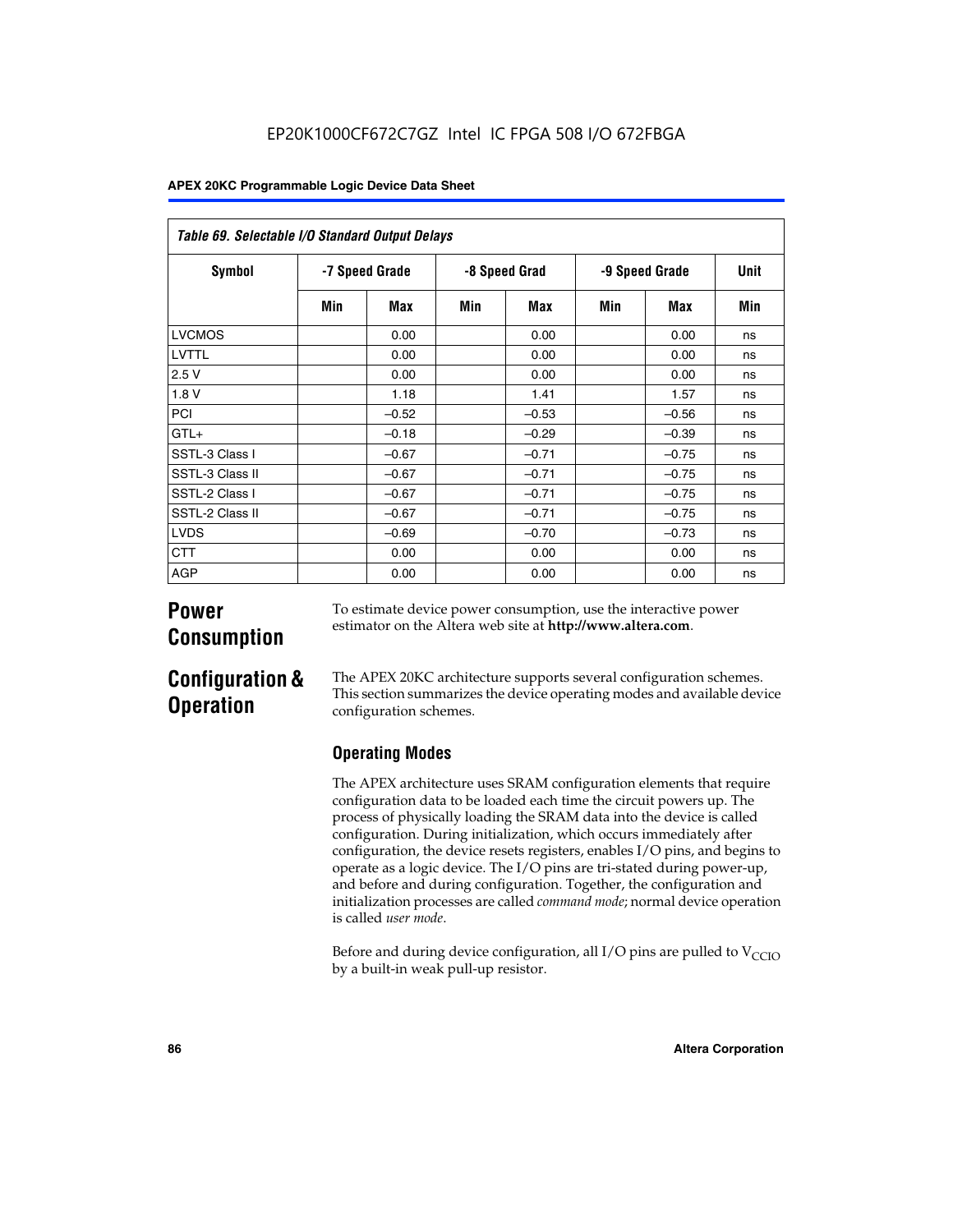SRAM configuration elements allow APEX 20KC devices to be reconfigured in-circuit by loading new configuration data into the device. Real-time reconfiguration is performed by forcing the device into command mode with a device pin, loading different configuration data, reinitializing the device, and resuming user-mode operation. In-field upgrades can be performed by distributing new configuration files.

## **Configuration Schemes**

The configuration data for an APEX 20KC device can be loaded with one of five configuration schemes (see Table 70), chosen on the basis of the target application. An EPC16, EPC2, or EPC1 configuration device, intelligent controller, or the JTAG port can be used to control the configuration of an APEX 20KC device. When a configuration device is used, the system can configure automatically at system power-up.

Multiple APEX 20KC devices can be configured in any of five configuration schemes by connecting the configuration enable (nCE) and configuration enable output (nCEO) pins on each device.

| Table 70. Data Sources for Configuration |                                                                                                                                                      |  |  |  |  |
|------------------------------------------|------------------------------------------------------------------------------------------------------------------------------------------------------|--|--|--|--|
| <b>Configuration Scheme</b>              | Data Source                                                                                                                                          |  |  |  |  |
| Configuration device                     | EPC16, EPC8, EPC4, EPC2, or EPC1 configuration device                                                                                                |  |  |  |  |
| Passive serial (PS)                      | MasterBlaster or ByteBlasterMV download cable or serial data source                                                                                  |  |  |  |  |
| Passive parallel asynchronous (PPA)      | Parallel data source                                                                                                                                 |  |  |  |  |
| Passive parallel synchronous (PPS)       | Parallel data source                                                                                                                                 |  |  |  |  |
| <b>JTAG</b>                              | MasterBlaster or ByteBlasterMV download cable or a microprocessor<br>with a Jam Standard Test and Programming Language (STAPL) or<br><b>JBC File</b> |  |  |  |  |



For more information on configuration, see *Application Note* 116 *(Configuring SRAM-Based LUT Devices).*

| <b>Device Pin-</b>                    | See the Altera web site (http://www.altera.com) or the Altera Digital                                                                                                    |
|---------------------------------------|--------------------------------------------------------------------------------------------------------------------------------------------------------------------------|
| <b>Outs</b>                           | Library for pin-out information.                                                                                                                                         |
| <b>Ordering</b><br><b>Information</b> | Figure 39 describes the ordering codes for Stratix devices. For more<br>information on a specific package, refer to the Altera Device Package<br>Information Data Sheet. |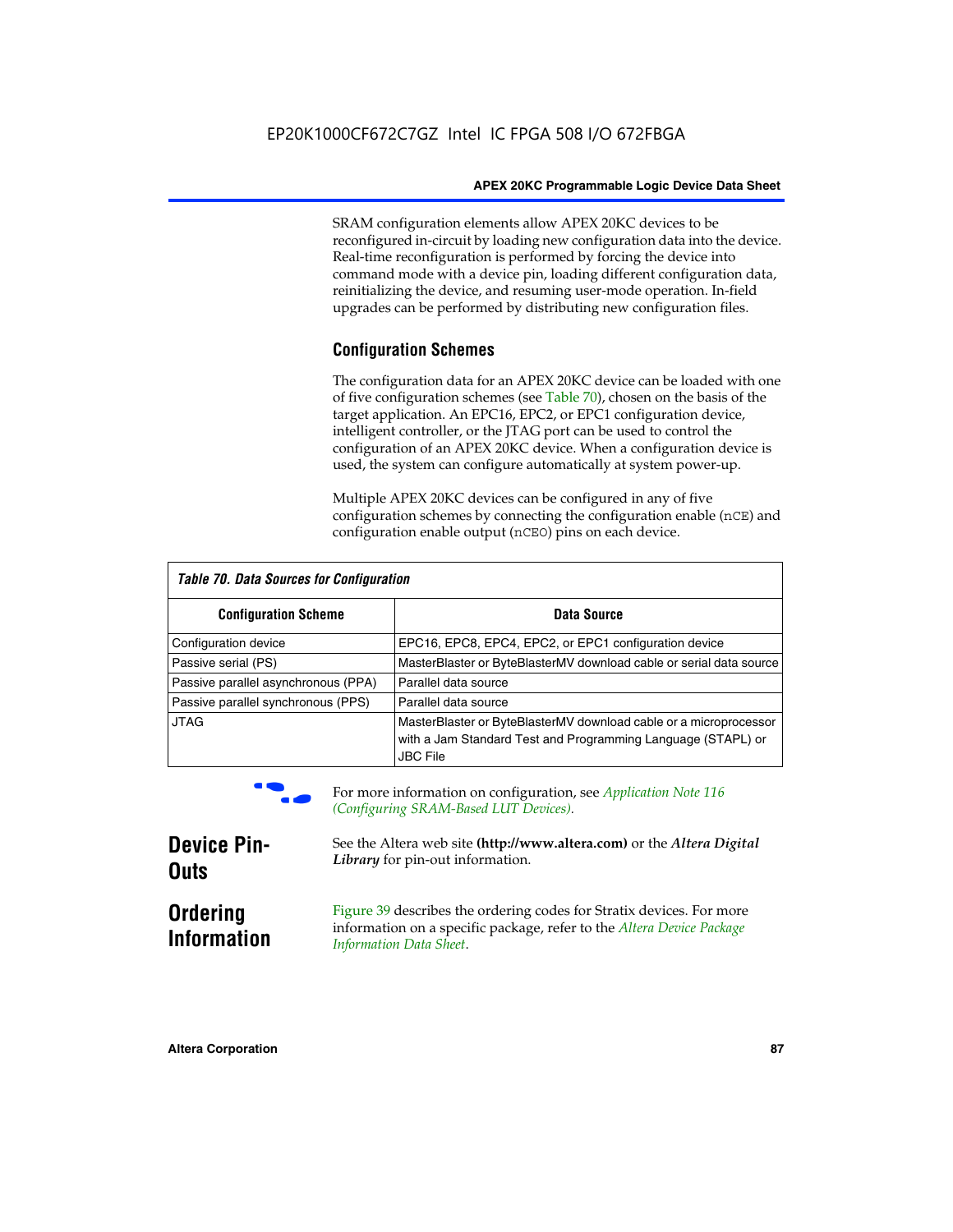#### *Figure 39. APEX 20KC Device Packaging Ordering Information*



# **Revision History**

The information contained in the *APEX 20KC Programmable Logic Device Data Sheet* version 2.2 supersedes information published in previous versions.

# **Version 2.2**

The following changes were made to the *APEX 20KC Programmable Logic Device Data Sheet* version 2.2:

- Updated Tables 1.
- Updated notes in Tables 20.

# **Version 2.1**

The following changes were made to the *APEX 20KC Programmable Logic Device Data Sheet* version 2.1:

- Removed figure on AC Test Conditions.
- Updated conditions in Tables 40 and 41.
- Added Tables 42 and 43.
- $\blacksquare$  Updated V<sub>OD</sub> in Table 27.<br>Added Figures 36 through
- Added Figures 36 through 38.
- Updated Tables 44 through 49.
- Updated Tables 62 through 67.
- Removed notes in Tables 44 through 67.
- Various textual changes throughout the document.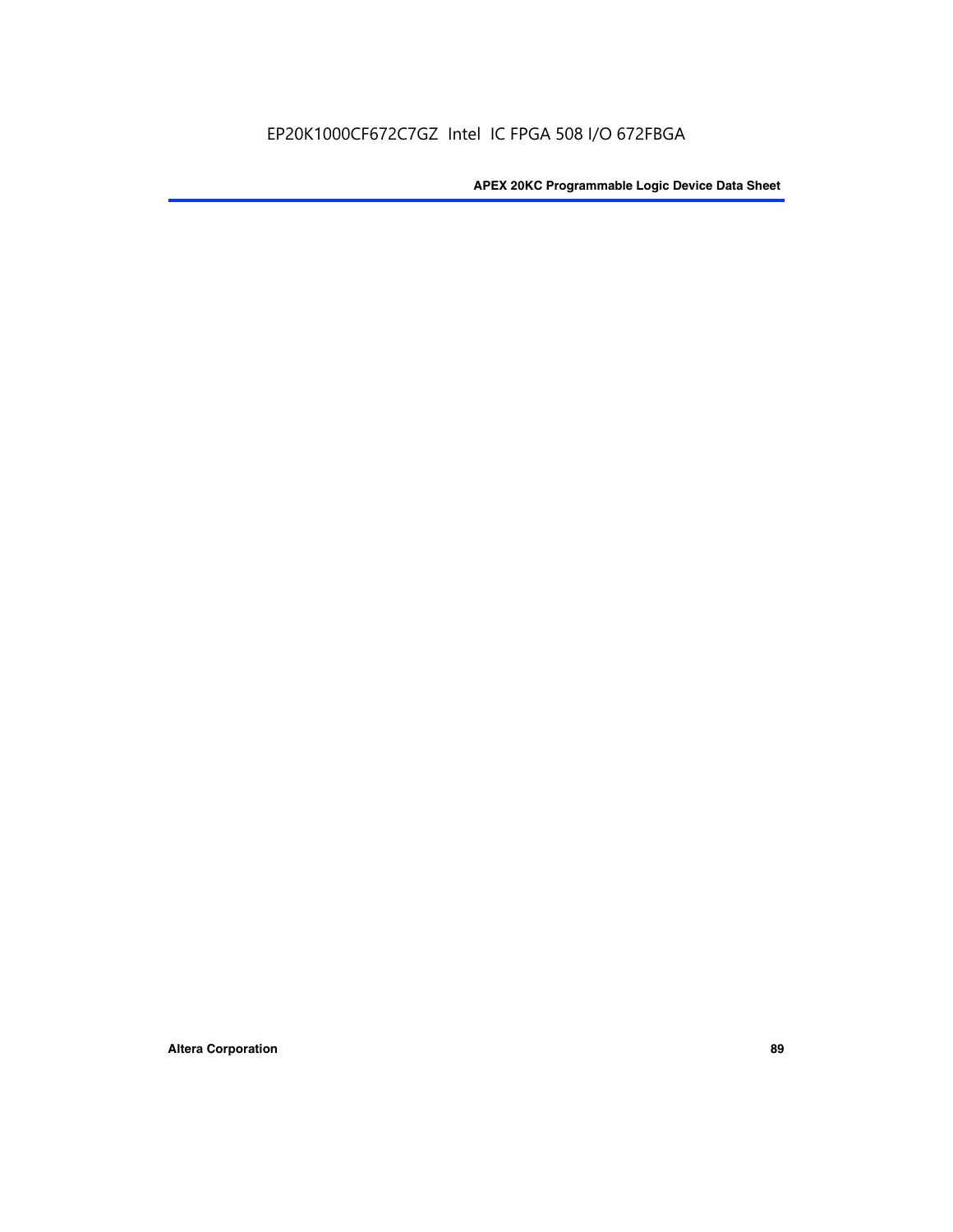

101 Innovation Drive San Jose, CA 95134 (408) 544-7000 http://www.altera.com Applications Hotline: (800) 800-EPLD Customer Marketing: (408) 544-7104 Literature Services: lit\_req@altera.com

Copyright © 2002 Altera Corporation. All rights reserved. Altera, The Programmable Solutions Company, the stylized Altera logo, specific device designations, and all other words and logos that are identified as trademarks and/or service marks are, unless noted otherwise, the trademarks and service marks of Altera Corporation in the U.S. and other countries. All other product or service names are the property of their respective holders. Altera products are protected under numerous U.S. and foreign patents and pending applications, mask work rights, and copyrights. Altera warrants performance of its semiconductor products

to current specifications in accordance with Altera's standard warranty, but reserves the right to make changes to any products and services at any time without notice. Altera assumes no responsibility or liability arising out of the application or use of any information, product, or service described herein except as expressly agreed to in writing by Altera Corporation. Altera customers are advised to obtain the latest version of device specifications before relying on any published information and before placing orders for products or services.



**90 Altera Corporation**